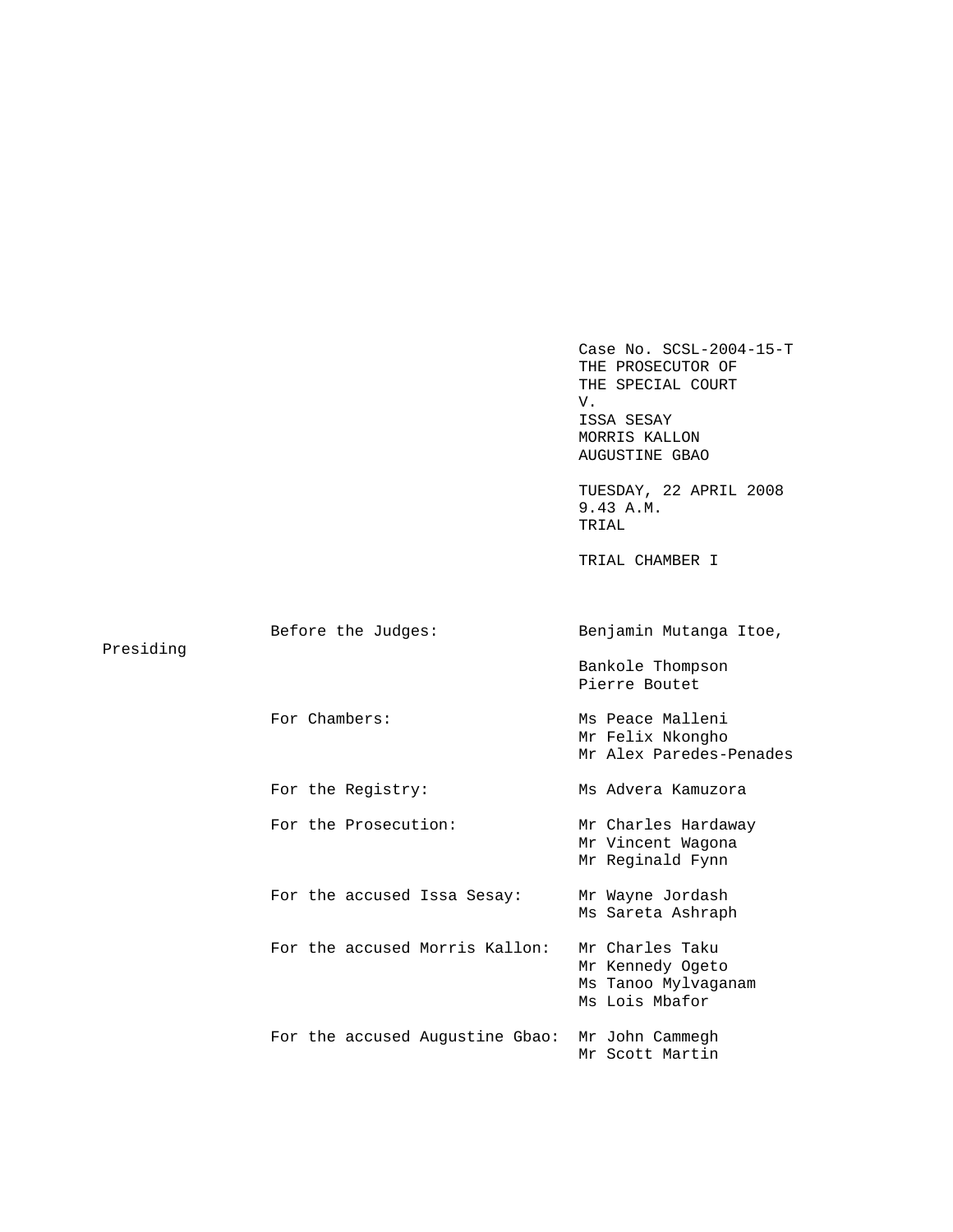| Page 2 | SESAY ET AL   |  |              |
|--------|---------------|--|--------------|
|        | 22 APRIL 2008 |  | OPEN SESSION |

|   |               | 1  | $[RUF22APR08A-BP]$                                          |
|---|---------------|----|-------------------------------------------------------------|
|   |               | 2  | Tuesday, 22 April 2008                                      |
|   |               | 3  | [Open session]                                              |
|   |               | 4  | [The accused present]                                       |
|   | 09:41:41      | 5  | [Upon commencing at 9.43 a.m.]                              |
|   |               | 6  | [The witness entered Court]                                 |
|   |               | 7  | DMK-161 [Continued]<br>WITNESS:                             |
|   |               | 8  | [The witness answered through interpreter]                  |
|   |               | 9  | PRESIDING JUDGE: Good morning, learned counsel. We are      |
|   | $09:54:16$ 10 |    | resuming the proceedings. Yes, Mr Taku.                     |
|   |               | 11 | Good morning, Your Honours.<br>MR TAKU:                     |
|   |               | 12 | PRESIDING JUDGE: Yes. We are now in the open session,       |
| I |               |    |                                                             |
|   |               | 13 | suppose?                                                    |
|   |               | 14 | MR TAKU: Yes, Your Honours.                                 |
|   | $09:54:34$ 15 |    | PRESIDING JUDGE: Right. Okay. Let's continue.               |
|   |               | 16 | EXAMINED BY MR TAKU: [Continued]                            |
|   |               |    |                                                             |
|   |               | 17 | MR TAKU:                                                    |
|   |               | 18 | Good morning witness 161, DMK-161. Good morning, sir.<br>Q. |
|   |               | 19 | Good morning, sir.<br>Α.                                    |
|   | $09:54:52$ 20 |    | Now, I would just like you to clarify one thing: You<br>Q.  |
|   |               | 21 | testified yesterday --                                      |
|   |               | 22 | Mr Taku, if I may come back to you. I<br>PRESIDING JUDGE:   |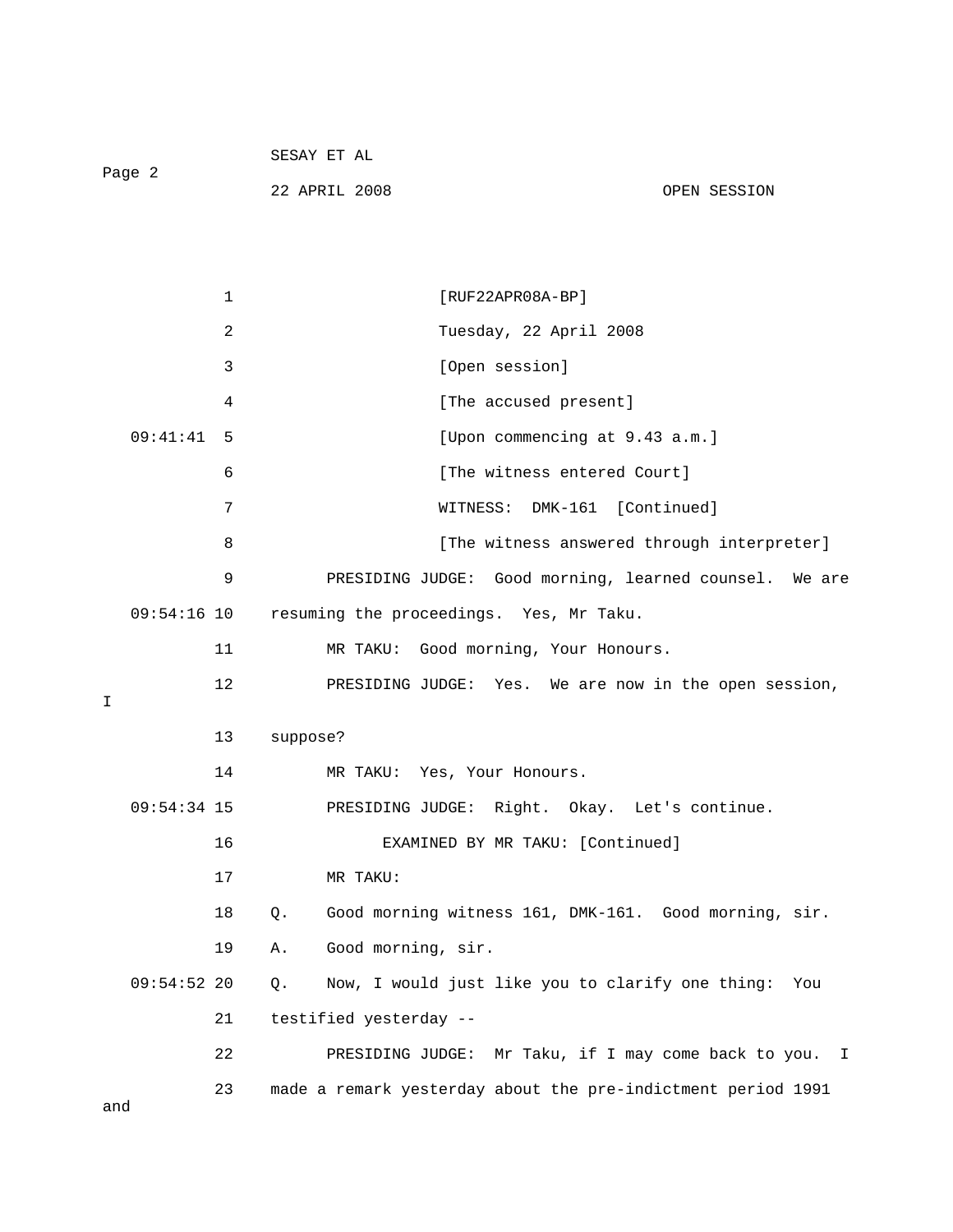24 so on and so forth. I am not saying that for the purposes of 09:55:24 25 your Defence you mightn't visit the pre-indictment period 1991 26 and the rest of it. All I'm saying is that we should not skip 27 there for too long. Since it is your defence, and you know the 28 strategies you have, you may -- you may like -- we accepted the 29 scenario in the case of the first accused, or lead some evidence,

SCSL - TRIAL CHAMBER I

 SESAY ET AL Page 3 22 APRIL 2008 OPEN SESSION

| against       | 1              | you know, during the pre-indictment period. All we are              |
|---------------|----------------|---------------------------------------------------------------------|
|               | $\overline{2}$ | is the element of repetitiveness, once you have at least            |
| before        | 3              | established the basic facts which you intend to rely on,            |
|               | 4              | you move to the indictment period properly -- proper.               |
| 09:56:18      | 5              | MR TAKU: Thank you very much, Your Honour.                          |
|               | 6              | Witness, listen very carefully to the question. Take a<br>$\circ$ . |
| further       | 7              | pause and give the answers to the questions. If I need              |
|               | 8              | clarification I will ask you to do so. You understand, sir?         |
|               | 9              | PRESIDING JUDGE: Or if he himself needs to clarify, he              |
| $09:56:44$ 10 |                | should say he wants to clarify, after answering the question.       |
|               | 11             | THE WITNESS: Yes, My Lord.                                          |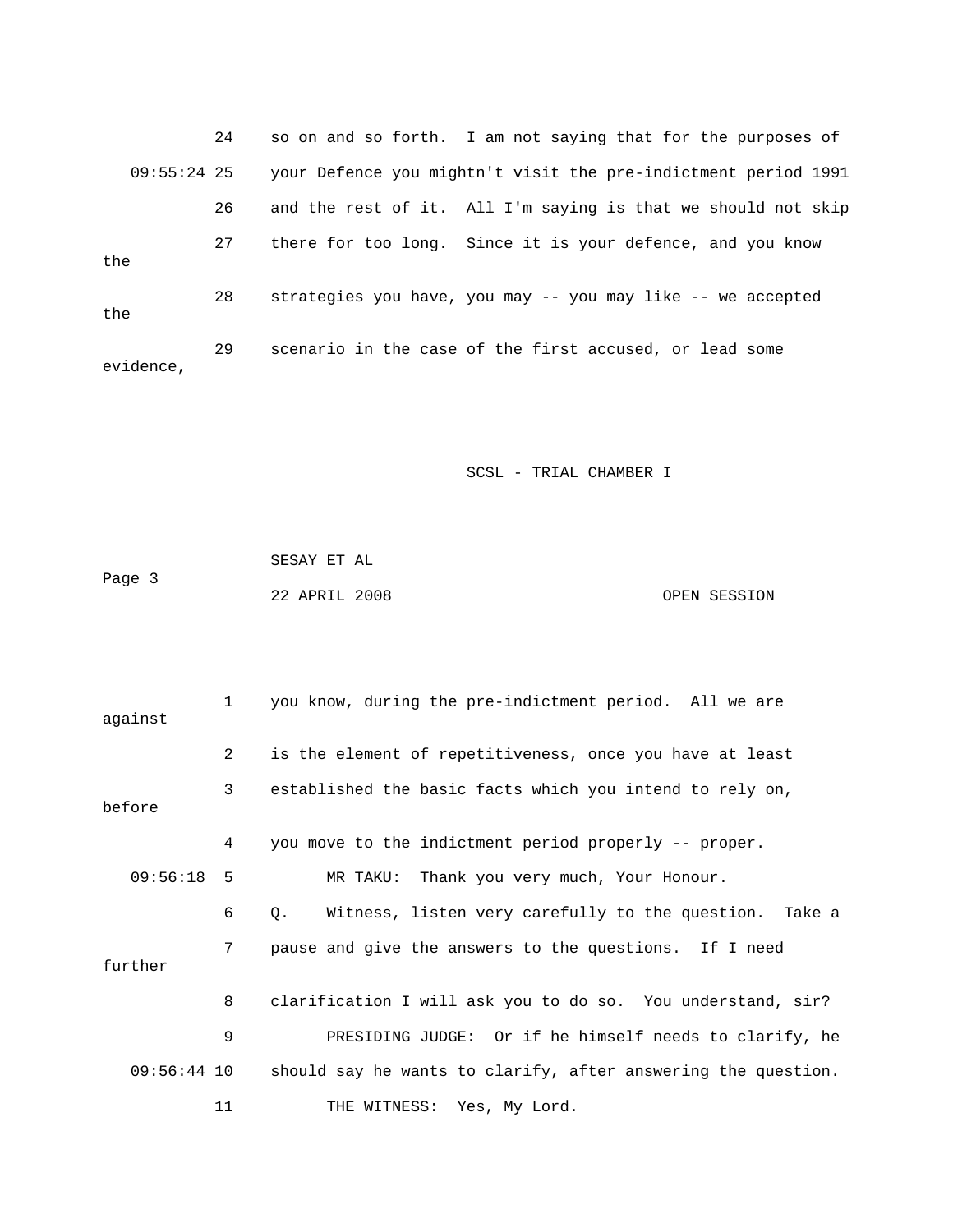|               | 12 | PRESIDING JUDGE: If he needs to clarify, why not, you          |
|---------------|----|----------------------------------------------------------------|
|               | 13 | know?                                                          |
|               | 14 | MR TAKU: You are right, sir.                                   |
| $09:56:57$ 15 |    | Witness --<br>Q.                                               |
|               | 16 | Yes, My Lord.<br>Α.                                            |
| identity;     | 17 | -- now do not say anything that will reveal your<br>Q.         |
|               | 18 | you understand, sir?                                           |
|               | 19 | Yes, My Lord.<br>Α.                                            |
| $09:57:09$ 20 |    | Now, that said, from the day you were given the position<br>Q. |
| оf            | 21 | you testified about yesterday in closed session, were you one  |
|               | 22 | the commanders who be informed or who would take part in any   |
| location      | 23 | plan, war plan, if the RUF were to attack a particular         |
|               | 24 | within Sierra Leone?                                           |
| $09:57:49$ 25 |    | Yes, My Lord.<br>Α.                                            |
| was           | 26 | On 6 January 1999, were you ever informed that the RUF<br>Q.   |
|               | 27 | taking part in any attack of Freetown?                         |
|               | 28 | No, My Lord.<br>Α.                                             |
|               | 29 | PRESIDING JUDGE: That's 6/1/1999?                              |
|               |    |                                                                |

|        | SESAY ET AL   |  |              |
|--------|---------------|--|--------------|
| Page 4 |               |  |              |
|        | 22 APRIL 2008 |  | OPEN SESSION |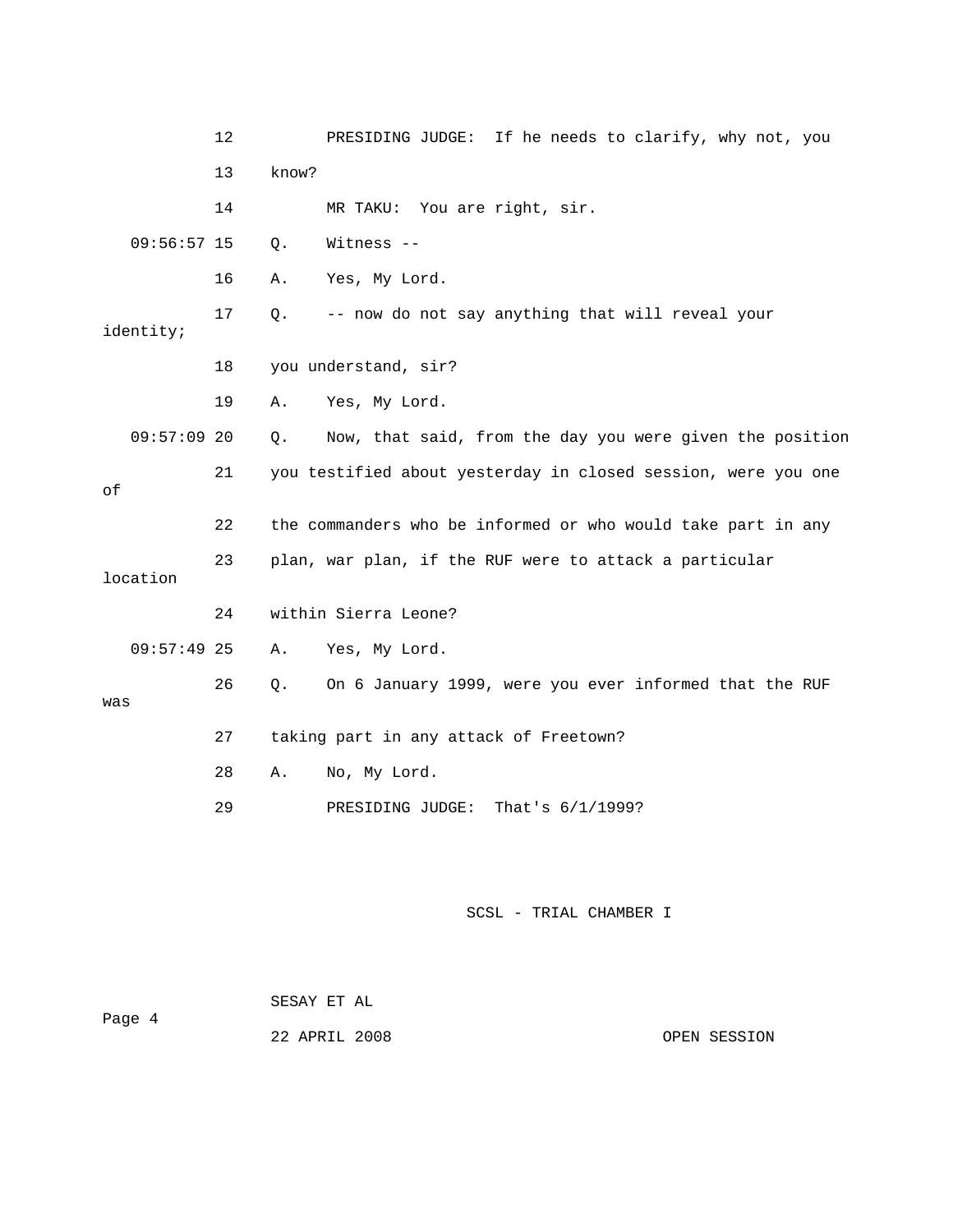|                         | $\mathbf{1}$   |           | MR TAKU: 6 January 1999, Your Honour.                         |
|-------------------------|----------------|-----------|---------------------------------------------------------------|
|                         | $\overline{a}$ |           | PRESIDING JUDGE: 1999, yes.                                   |
|                         | 3              | Q.        | Did the RUF take part in the attack?                          |
|                         | 4              | Α.        | No, My Lord.                                                  |
| 09:59:00                | 5              | Q.        | Did Morris Kallon take part in the attack?                    |
|                         | 6              | Α.        | No, My Lord.                                                  |
|                         | 7              | Q.        | Did Morris Kallon assist the SLA in the attack in any         |
|                         | 8              |           | manner whatsoever?                                            |
|                         | 9              | Α.        | They were never together, My Lord.                            |
| $09:59:43$ 10           |                | Q.        | You stated yesterday that in the position, the command        |
| absence                 | 11             |           | position occupied you reported to the leader and in his       |
|                         | 12             |           | Mosquito. Do you remember that, sir? Do you remember saying   |
|                         | 13             |           | that yesterday, sir?                                          |
|                         | 14             | Α.        | Yes, My Lord.                                                 |
| $10:00:03$ 15<br>people |                | О.        | Now, how was your command organised? Did you deploy           |
|                         | 16             |           | in your command in different deployment areas of the RUF?     |
|                         | 17             | Α.        | Yes, My Lord.                                                 |
|                         | 18             |           | JUDGE BOUTET: What do you mean by that? I don't               |
|                         | 19             |           | understand your question.                                     |
| $10:00:30$ 20           |                |           | JUDGE THOMPSON: Yes. I thought you were probably              |
|                         | 21             |           | suggesting something to him. It sounded like an impermissible |
|                         | 22             | question. |                                                               |
|                         | 23             |           | Okay, Your Honours, let me put the question<br>MR TAKU:       |
|                         | 24             |           | differently.                                                  |
| 10:00:4025              |                |           | JUDGE THOMPSON: This is examination-in-chief.                 |
|                         | 26             |           | Thank you, Your Honour.<br>MR TAKU:                           |
|                         | 27             | Q.        | How was your command organised, please?                       |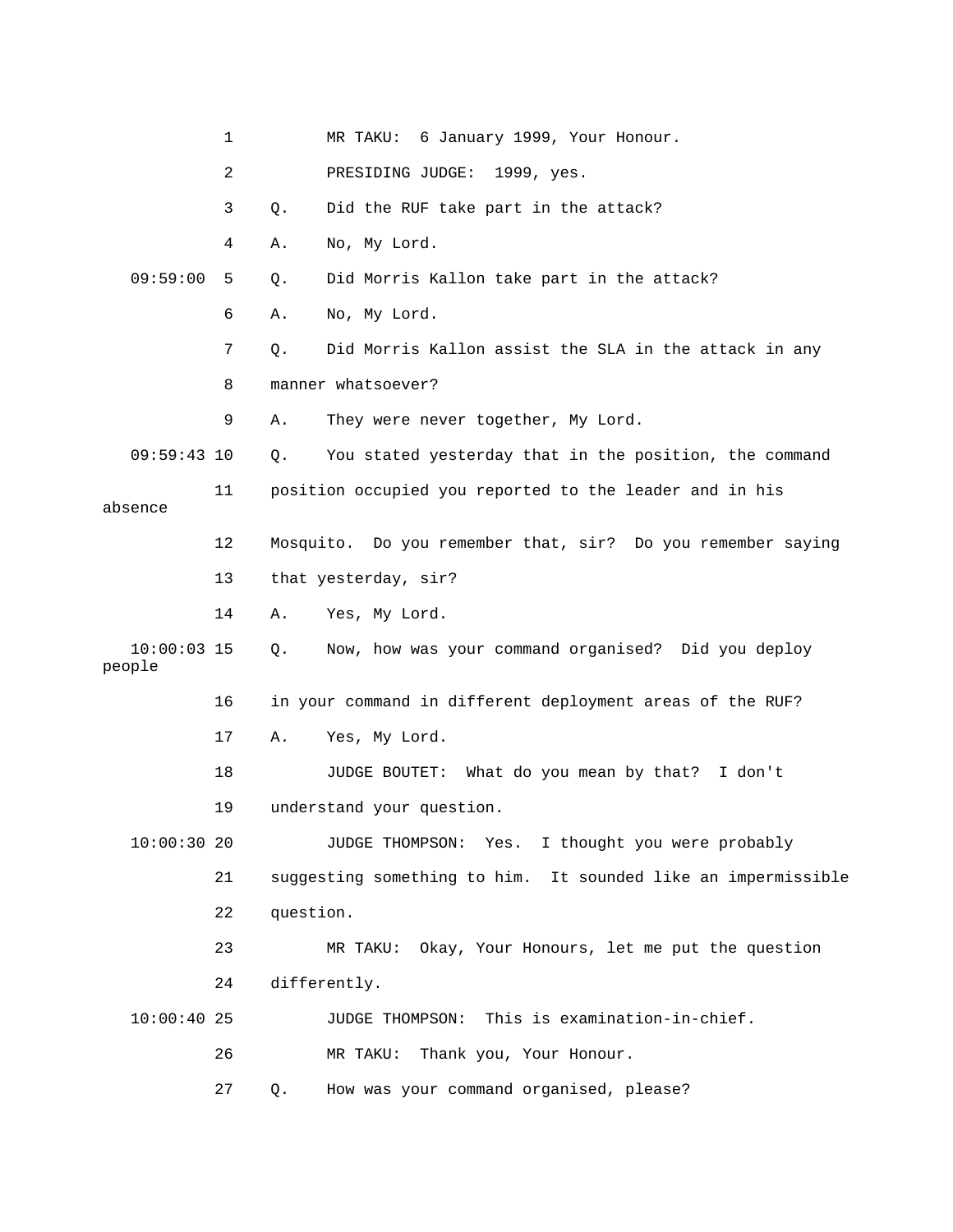28 JUDGE BOUTET: What do you mean by his command? He never 29 talk about "he" having -- in charge of any command.

SCSL - TRIAL CHAMBER I

 SESAY ET AL Page 5 22 APRIL 2008 OPEN SESSION

 1 MR TAKU: Okay. 2 Q. Were you in charge of any -- 3 A. Yes, My Lord. I'll explain to you, My Lord. 4 Q. Okay. Explain, please. 10:01:00 5 A. As the overall unit commander, I had the right to deploy my 6 men within all the RUF held areas. The men I assigned to the 7 various targets and brigades, they were to report to me directly. 8 From then, I make my report to Foday Sankoh or Sam Bockarie. 9 Q. So what sort of report would they make to you? 10:01:42 10 A. Yes, My Lord. Any report that came from the various 11 targets, that was sent to me, in case of any intelligence report 12 from the battlefront line, that was sent to me by the fighters, I 13 had the right to send it to the leader, yes, My Lord. 14 Q. Now, within -- 10:02:17 15 JUDGE BOUTET: I'm just trying to understand what the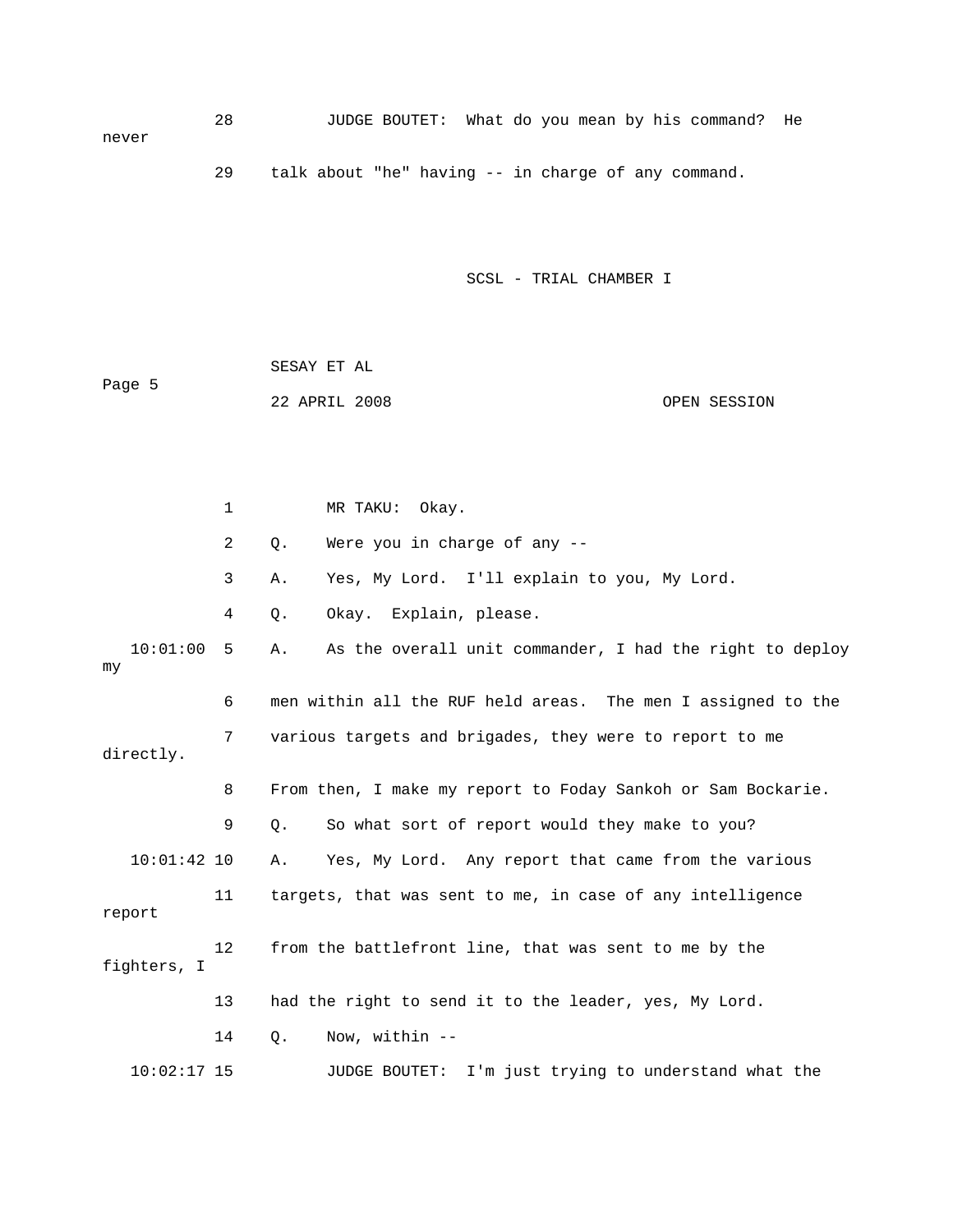16 witness is testifying about. Are you saying that in the position 17 you had that intelligence reports were coming to you on the front 18 line? 19 THE WITNESS: Yes, My Lord. 10:02:34 20 JUDGE BOUTET: So the position you occupied at various 21 times as such, and I'm not sure which time frame your lawyer is 22 talking about, but intelligence officers in the organisational 23 structure were reporting to you? 24 THE WITNESS: Yes. Yes, My Lord. I was the senior officer 10:03:09 25 within the movement. I had the right to submit any intelligence 26 report to my leader who was Foday Sankoh. That's part of the 27 work I was doing within the RUF. I had rights because I was the 28 personal security to Foday Sankoh or Sam Bockarie. 29 JUDGE BOUTET: Okay. Thank you.

SCSL - TRIAL CHAMBER I

| Page 6 | SESAY ET AL   |              |
|--------|---------------|--------------|
|        | 22 APRIL 2008 | OPEN SESSION |

|  |  |  | MR TAKU: Thank you, Your Honours. |
|--|--|--|-----------------------------------|
|--|--|--|-----------------------------------|

2 THE WITNESS: Thank you, My Honours, sir.

3 MR TAKU: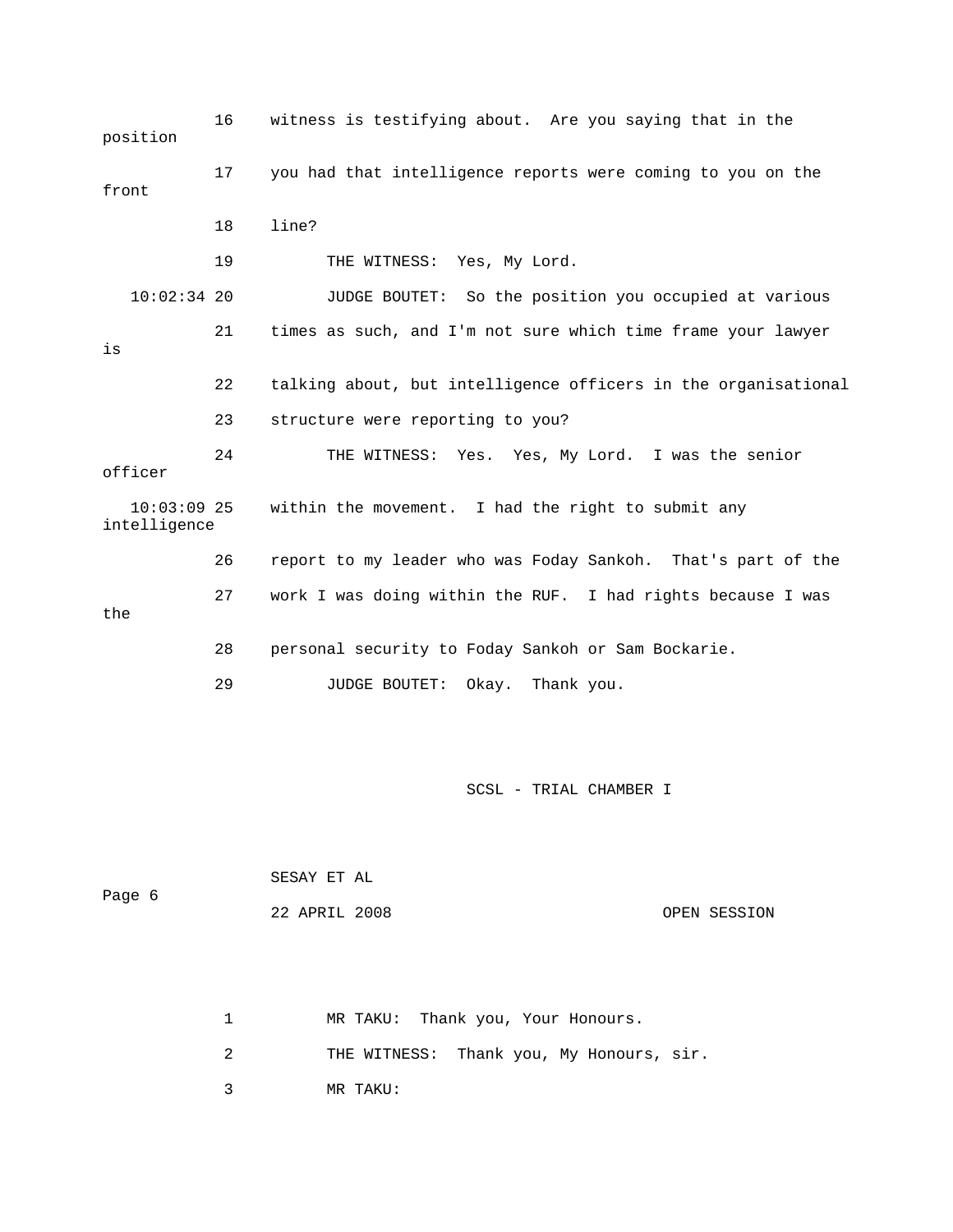| orders               | 4  | In the position you occupied, did you also receive<br>$Q$ .   |
|----------------------|----|---------------------------------------------------------------|
| 10:03:29             | 5  | and instructions from Foday Sankoh and Sam Bockarie?          |
|                      | 6  | Yes, My Lords.<br>Α.                                          |
|                      | 7  | Did you at any time ever disobey those orders or<br>Q.        |
|                      | 8  | instructions?                                                 |
|                      | 9  | I wanted to clarify --<br>Α.                                  |
| $10:04:02$ 10        |    | From Foday Sankoh?<br>Q.                                      |
|                      | 11 | No, sir, My Lord.<br>Α.                                       |
|                      | 12 | Can you tell the Court what will happen if you or any<br>Q.   |
| from                 | 13 | commander that you know of disobeyed orders or instruction    |
|                      | 14 | Foday Sankoh?                                                 |
| $10:04:18$ 15        |    | Yes, My Lords. No RUF commander will never make that<br>Α.    |
|                      | 16 | mistake to disobey because Foday Sankoh -- well, he was our   |
|                      | 17 | leader. He brought the revolution and everybody respected     |
| him.                 |    |                                                               |
|                      | 18 | Never would anyone deny his command.                          |
|                      | 19 | That wasn't the question. What would<br>PRESIDING JUDGE:      |
| $10:04:42$ 20        |    | happen?                                                       |
|                      | 21 | MR TAKU:                                                      |
|                      | 22 | What would happen?<br>Q.                                      |
|                      | 23 | If you denied the instructions of Foday Sankoh, he will<br>Α. |
| prescribed           | 24 | send for you to be arrested and there were punishment         |
| $10:05:00$ 25<br>his |    | for that. If you were ordered to do something and you defy    |
|                      | 26 | authority, he will send people.                               |
|                      | 27 | THE INTERPRETER:<br>The interpreter is sorry.<br>The          |
|                      | 28 | interpreter is sorry. The attorney could not allow the        |
| is                   | 29 | interpreter to complete the interpretation. The interpreter   |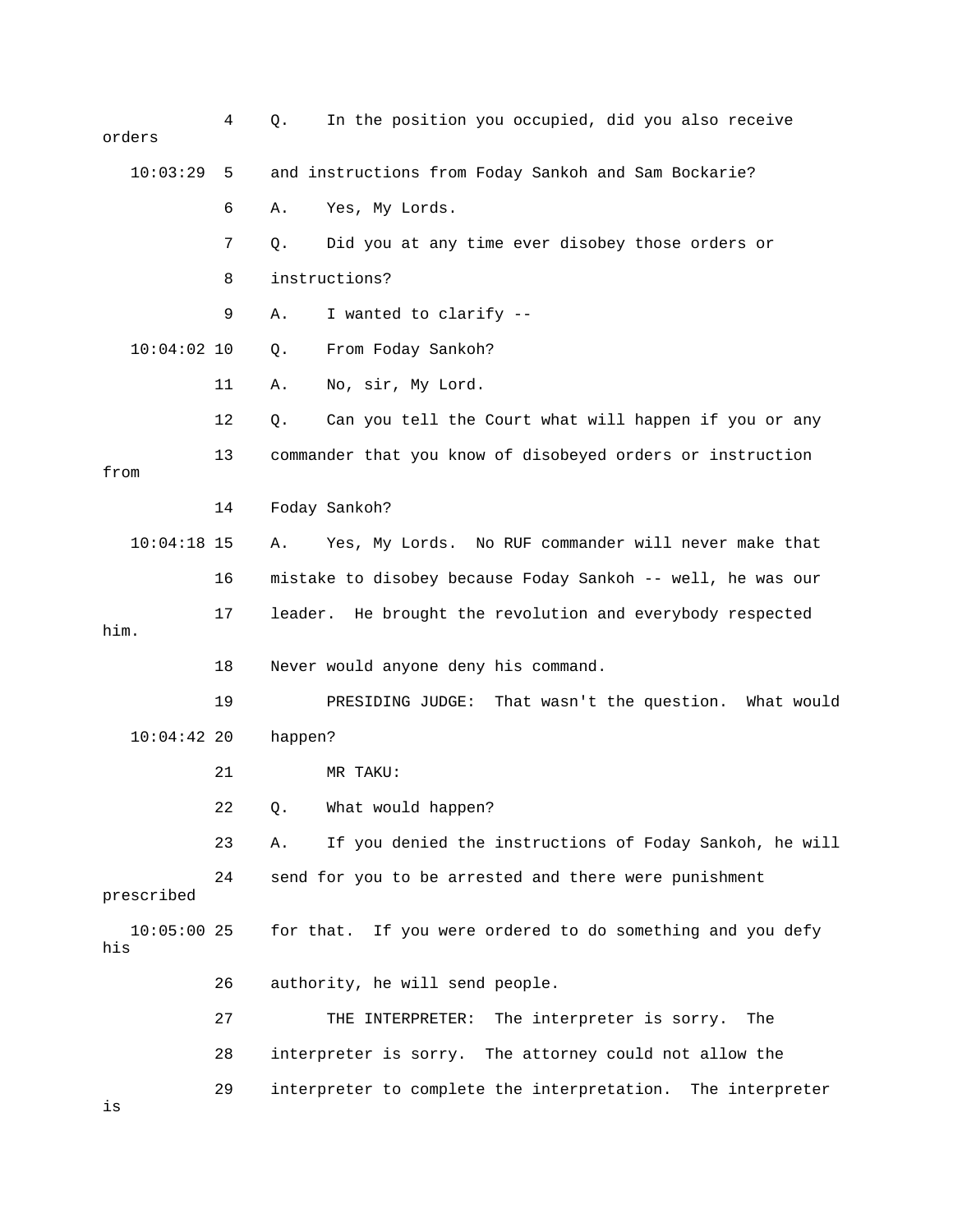|                          |              | SESAY ET AL                                                  |
|--------------------------|--------------|--------------------------------------------------------------|
| Page 7                   |              | 22 APRIL 2008<br>OPEN SESSION                                |
|                          |              |                                                              |
|                          |              |                                                              |
| the                      | $\mathbf{1}$ | sorry. There is a problem here. The attorney cannot allow    |
| the                      | 2            | interpretation to go through, then he poses his question so  |
|                          | 3            | interpreter cannot do the work properly.                     |
|                          | 4            | PRESIDING JUDGE: Yes. Mr Taku, I hope you are hearing        |
| 10:05:33                 | 5            | that?                                                        |
|                          | 6            | MR TAKU: Sir.                                                |
| are                      | 7            | PRESIDING JUDGE: I hope you are listening to what they       |
|                          | 8            | saying from the interpretation cabin.                        |
|                          | 9            | I'm not hearing, sir. I'm listening to --<br>MR TAKU:        |
| $10:05:42$ 10<br>witness |              | PRESIDING JUDGE: They say you do not wait for the            |
| one,                     | 11           | to finish responding to your questions, when you put another |
|                          | $12 \,$      | so when you put another question to him, you know, so --     |
|                          | 13           | Thank you, Your Honour. I'm sorry about that,<br>MR TAKU:    |
|                          | 14           | I will try.<br>Your Honours.                                 |
| $10:06:01$ 15            |              | PRESIDING JUDGE: You should wait for the witness, you        |
|                          | 16           | know, to answer the question you've put to him before you go |

to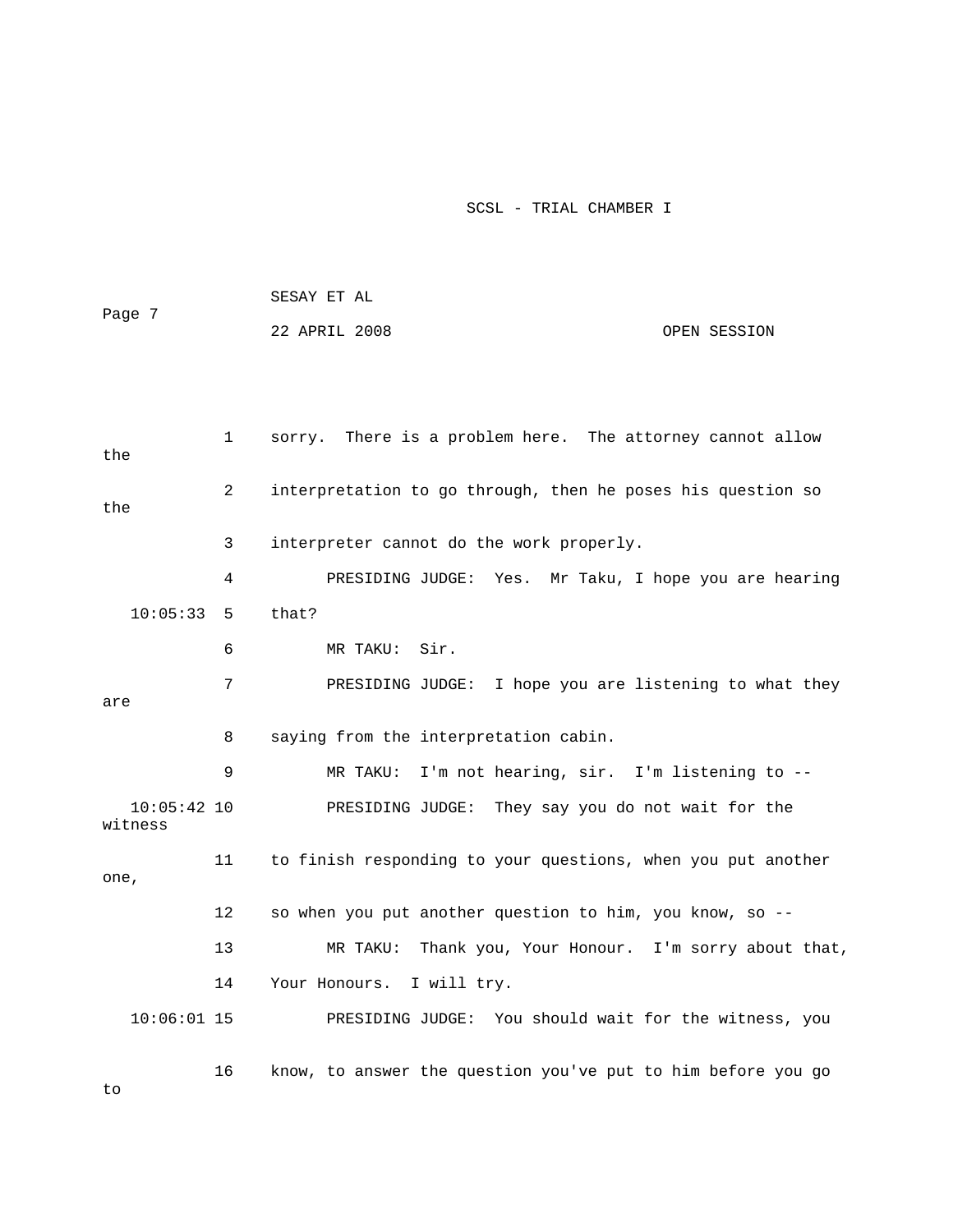|     |               | 17 |        | another one because if you put them in a quick succession, you |
|-----|---------------|----|--------|----------------------------------------------------------------|
| not |               | 18 |        | know, the interpretation booth does not follow and it would    |
|     |               | 19 |        | translate the witness -- not interpret the witness accurately. |
|     | 10:06:3020    |    |        | MR TAKU:                                                       |
| 25  |               | 21 | Q.     | Now, witness, did this apply to the time frame between         |
|     |               | 22 |        | May 1996 to 18 January 2002?                                   |
|     |               | 23 | Α.     | Yes, My Lords.                                                 |
|     |               | 24 | О.     | Now, where were you in May 1996?                               |
|     | $10:07:20$ 25 |    | Α.     | Yes, My Lords. I was -- I was in the Western Area, no,         |
| was |               | 26 |        | Zogoda. I was in Zogoda in 1996. Zogoda, where Foday Sankoh    |
|     |               | 27 | based. |                                                                |
|     |               | 28 | $Q$ .  | Who was the RUF commander in Zogoda, in May 1996?              |
|     | accord,       | 29 | Α.     | Yes, My Lords. When Pa Sankoh went for the peace               |

 SESAY ET AL Page 8 22 APRIL 2008 OPEN SESSION

|              |   | he appointed CO Mohamed, who was Zino, he was the second in |
|--------------|---|-------------------------------------------------------------|
|              | 2 | command to Foday Sankoh. He took over the command.          |
|              | 3 | JUDGE BOUTET: What is the name again? CO?                   |
|              | 4 | THE WITNESS: CO Mohamed Tarawallie.                         |
| $10:08:40$ 5 |   | MR TAKU:                                                    |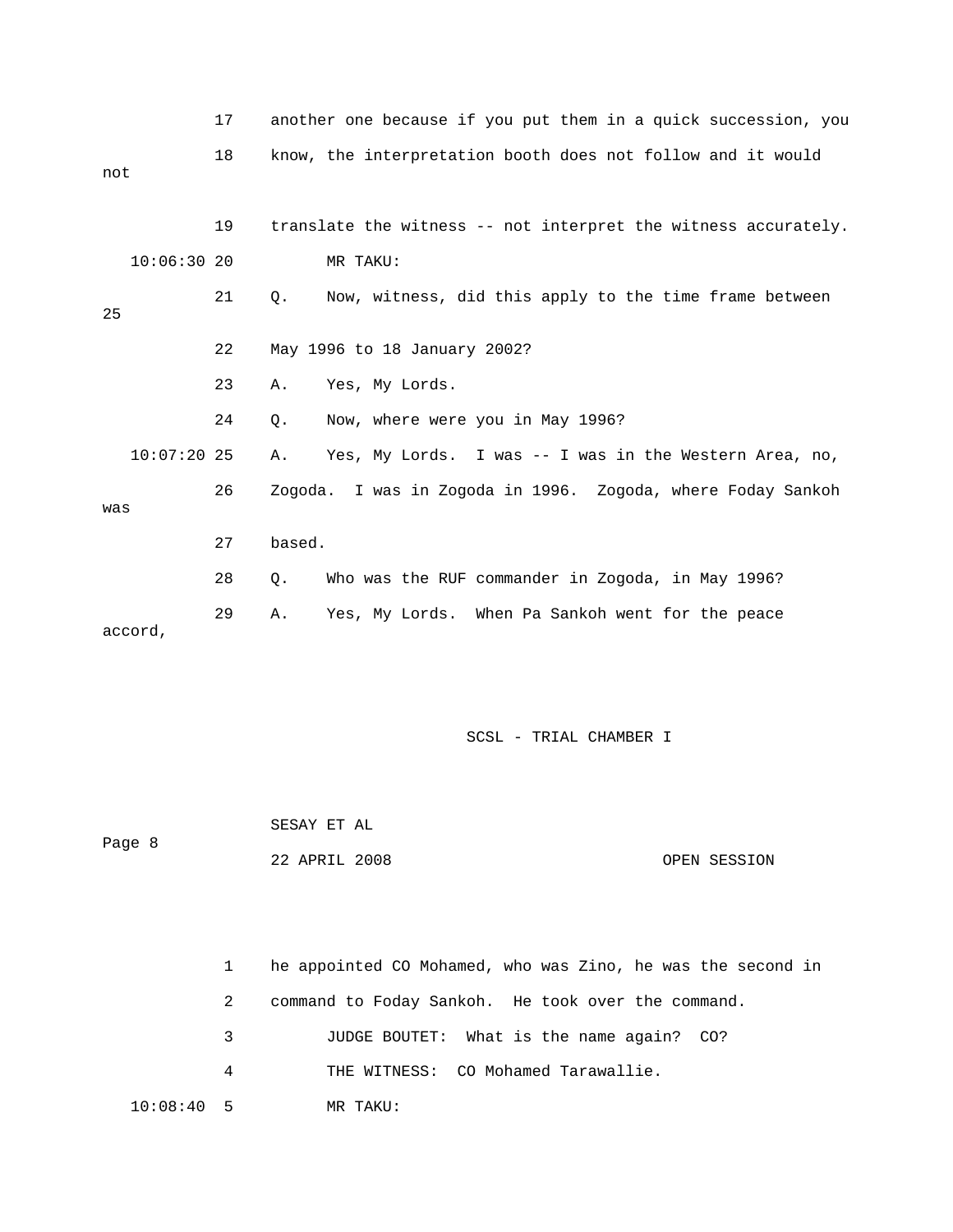|    |               | 6  | Q. | From 25 May 1997 to February 1998, where were you, sir?        |
|----|---------------|----|----|----------------------------------------------------------------|
| оf |               | 7  | Α. | Yes, My Lords. After Zogoda had fallen into the hands          |
|    |               | 8  |    | the Kamajors, I retreated to Kailahun. I was at Giema.<br>From |
|    |               | 9  |    | Giema, after the coup, I came to Freetown, yes, My Lords.      |
|    | $10:09:33$ 10 |    | Q. | From mid-February 1998 to June 30, 1998, where were you?       |
|    |               | 11 | Α. | Yes, My Lords, I was at Hastings.                              |
|    |               | 12 | Q. | From May 25, 1997 to 1 August 1997, did you know where         |
|    |               | 13 |    | Mr Kallon was, sir?                                            |
|    |               | 14 | Α. | Yes, My Lord.                                                  |
|    | $10:10:16$ 15 |    |    | PRESIDING JUDGE: From when?                                    |
|    | Honours.      | 16 |    | From 25 May 1997 to 1 August 1997, Your<br>MR TAKU:            |
|    |               | 17 | Q. | Can you tell the Honourable Court where you were?              |
|    |               | 18 | Α. | Yes, My Lords. I was at Hastings. I was at Hastings.           |
|    |               | 19 | Q. | Yes, witness. Listen to my question carefully.                 |
|    | $10:11:00$ 20 |    | Α. | Yes, My Lords.                                                 |
|    |               | 21 | Q. | From May 25, 1997 --                                           |
|    |               | 22 | Α. | Yes, My Lord.                                                  |
|    |               | 23 | Q. | -- to 1 August 1997, did you know where Mr Kallon was?         |
|    |               | 24 | Α. | Yes, My Lords.                                                 |
|    | $10:11:19$ 25 |    | Q. | Tell Their Lordships?                                          |
|    |               | 26 | A. | Yes, My Lords. After the coup --                               |
|    |               | 27 |    | PRESIDING JUDGE: Where was he? Answer the question.            |
|    |               | 28 |    | THE WITNESS: He was at Makeni, sir.                            |
|    |               |    |    |                                                                |

29 MR TAKU: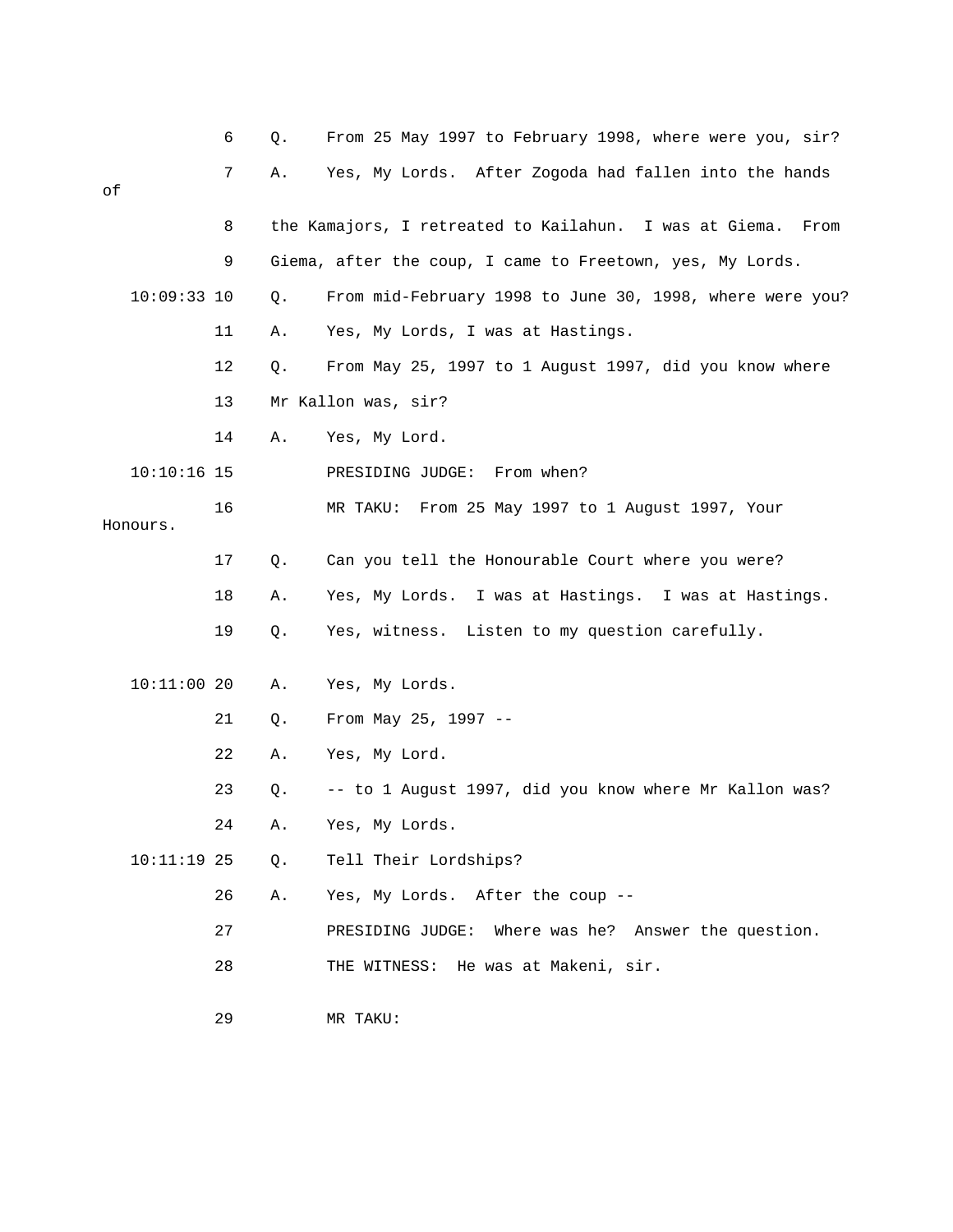| Page 9                   |              |         | 22 APRIL 2008                                            | OPEN SESSION |
|--------------------------|--------------|---------|----------------------------------------------------------|--------------|
|                          |              |         |                                                          |              |
| where                    | $\mathbf{1}$ | Q.      | From August 1997 to early February 1998, did you know    |              |
|                          | 2            |         | Mr Kallon was? If you know, tell Their Lordships?        |              |
|                          | 3            | Α.      | He was in Makeni, sir.<br>Yes.                           |              |
|                          | 4            |         | PRESIDING JUDGE: When you say early 1998, what do you    |              |
| 10:12:11                 | 5            | mean?   |                                                          |              |
|                          | 6            |         | MR TAKU: Okay, sir.                                      |              |
|                          | 7            | $Q$ .   | From the second -- listen. About 2 or 3 August 1997 to   |              |
| where                    | 8            |         | about 16 February 1998, you understand that? Do you know |              |
|                          |              |         |                                                          |              |
|                          | 9            | he was? |                                                          |              |
| $10:12:35$ 10            |              | Α.      | My Lord, repeat the question.                            |              |
| you                      | 11           | Q.      | From about 3 August 1997 to about 16 February 1998, do   |              |
|                          | 12           |         | know where Mr Kallon was?                                |              |
|                          | 13           | Α.      | Yes, My Lord.                                            |              |
|                          | 14           | Q.      | Tell the Court.                                          |              |
| $10:13:03$ 15<br>Makeni, |              | Α.      | Yes, My Lord. Mr Kallon was still in Makeni. From        |              |
|                          | 16           |         | he took up an assignment for Bo but --                   |              |
| at                       | 17           |         | PRESIDING JUDGE: Answer the question, please. He was     |              |
|                          | 18           |         | Makeni. Please put the question to him again.            |              |
|                          | 19           |         | MR TAKU:                                                 |              |
| $10:13:23$ 20            |              | Q.      | Now when he left Makeni where did he go?                 |              |

SESAY ET AL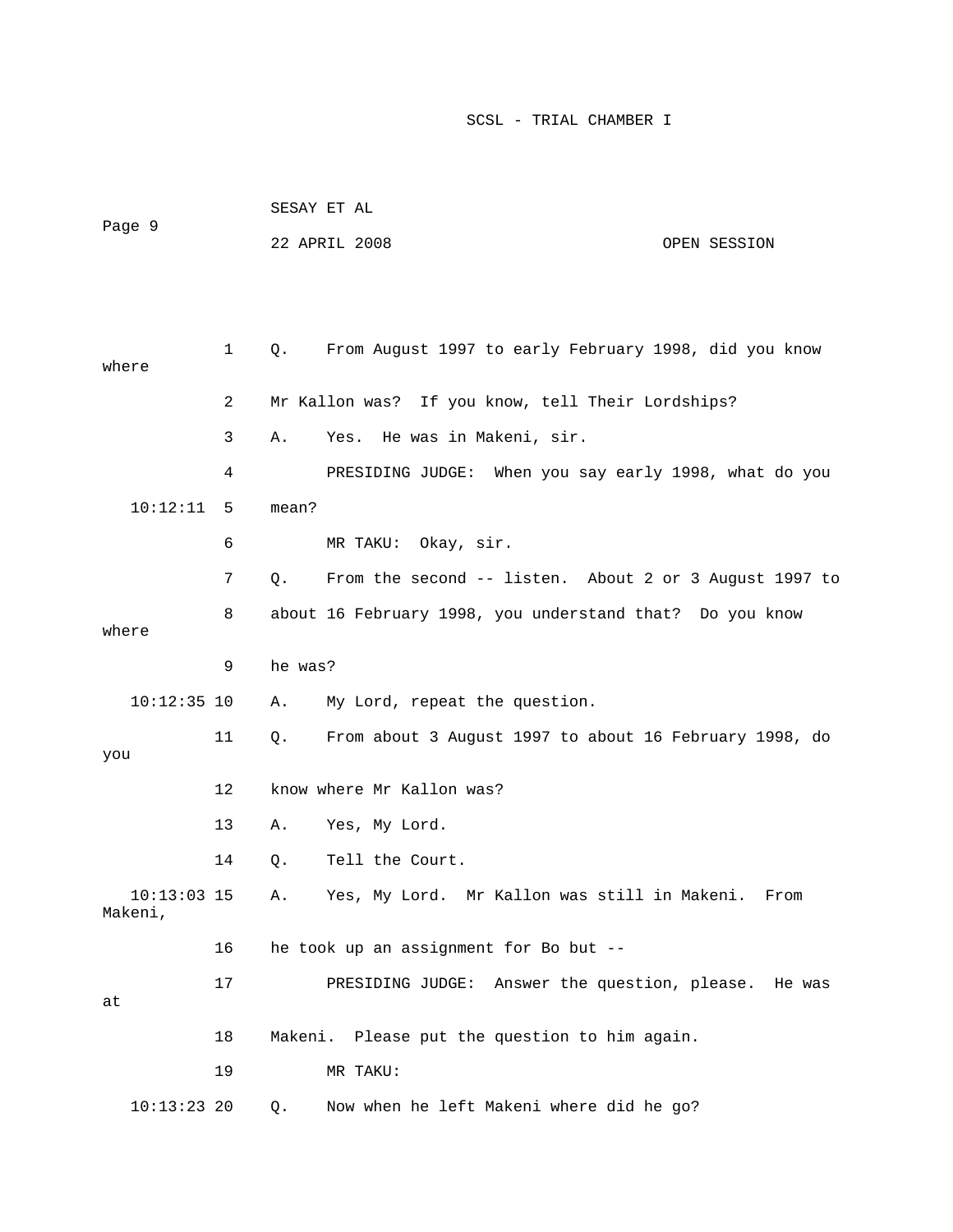|               | 21 |    | PRESIDING JUDGE: Don't give answers to questions, don't        |
|---------------|----|----|----------------------------------------------------------------|
|               | 22 |    | give explanations to questions which have not been put to you. |
|               | 23 |    | THE WITNESS: He went to Bo.                                    |
|               | 24 |    | PRESIDING JUDGE: From Makeni he went to Bo?                    |
| $10:13:38$ 25 |    |    | THE WITNESS: Yes, My Lord.                                     |
|               | 26 |    | MR TAKU:                                                       |
|               | 27 | 0. | What was his rank at that time?                                |
|               | 28 |    | PRESIDING JUDGE: At what time did he go to Bo?                 |
|               | 29 |    | THE WITNESS: Yes, My Lord. His rank was major.                 |
|               |    |    |                                                                |

 SESAY ET AL Page 10 22 APRIL 2008 OPEN SESSION

| You   | 1 | PRESIDING JUDGE: I say at what time did he go to Bo?                  |
|-------|---|-----------------------------------------------------------------------|
| Bo?   | 2 | say he left Makeni and went to Bo; at what time did he go to          |
| the   | 3 | THE WITNESS: Yes, My Lords. I wouldn't be able to say                 |
| an    | 4 | exact date, but after he left Makeni he went to Bo, and he had        |
| first |   | 10:14:16 5 assignment for Bo. I wouldn't say exactly but that was his |
|       | 6 | assignment in Bo during the AFRC period.                              |
|       | 7 | MR TAKU:                                                              |
|       | 8 | When he left Bo, did you know where he went to?<br>Q.                 |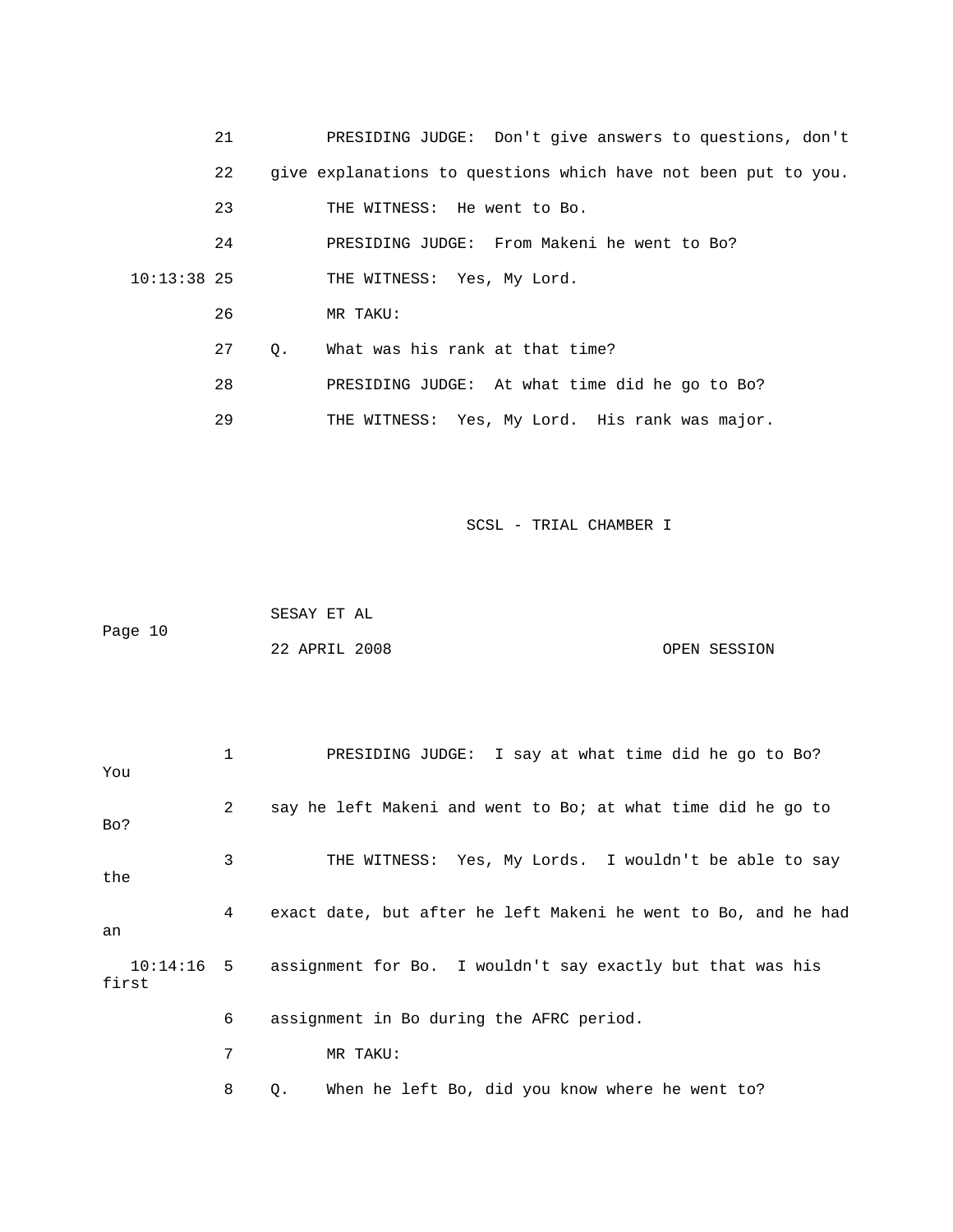|               | 9  | Α.        | Yes, My Lord.                                                 |
|---------------|----|-----------|---------------------------------------------------------------|
| $10:14:46$ 10 |    | Q.        | Can you tell the Court?                                       |
|               | 11 | Α.        | He used to come and visit to Freetown.                        |
|               | 12 | Q.        | From mid-February, about mid-February --                      |
|               | 13 |           | That question is not clearly answered.<br>PRESIDING JUDGE:    |
|               | 14 |           | From Bo where was he? Visiting Freetown is not that he was in |
| $10:15:19$ 15 |    | Freetown. | Where was he after Bo?                                        |
|               | 16 |           | MR TAKU:                                                      |
|               | 17 | Q.        | Where was he deployed to?                                     |
|               | 18 | Α.        | He had an assignment for Bo. That was where he was            |
| but           | 19 |           | stationed but he had been moving from -- to different areas   |
|               |    |           |                                                               |
| $10:15:39$ 20 |    |           | his main assignment area was Bo.                              |
| remain        | 21 | Q.        | Now, when he left Bo, where did he move to?<br>Did he         |
|               | 22 |           | in Bo? Or after Bo he went to another place?                  |
|               | 23 | Α.        | Yes, My Lord, he had been coming to Makeni.                   |
|               | 24 | Q.        | Now, from mid-February 1998 to 30 June 1998, do you know      |
| $10:16:14$ 25 |    |           | where Mr Kallon was?                                          |
| based         | 26 | Α.        | The area where I knew Mr Kallon was<br>Yes, My Lords.         |
|               | 27 |           | during the AFRC period was Bo.                                |
|               | 28 | О.        | Now during -- you heard -- you said you came to Freetown      |
|               | 29 |           | when you left Kailahun. Is there a time in which you left     |
|               |    |           |                                                               |

SESAY ET AL

Page 11

22 APRIL 2008 OPEN SESSION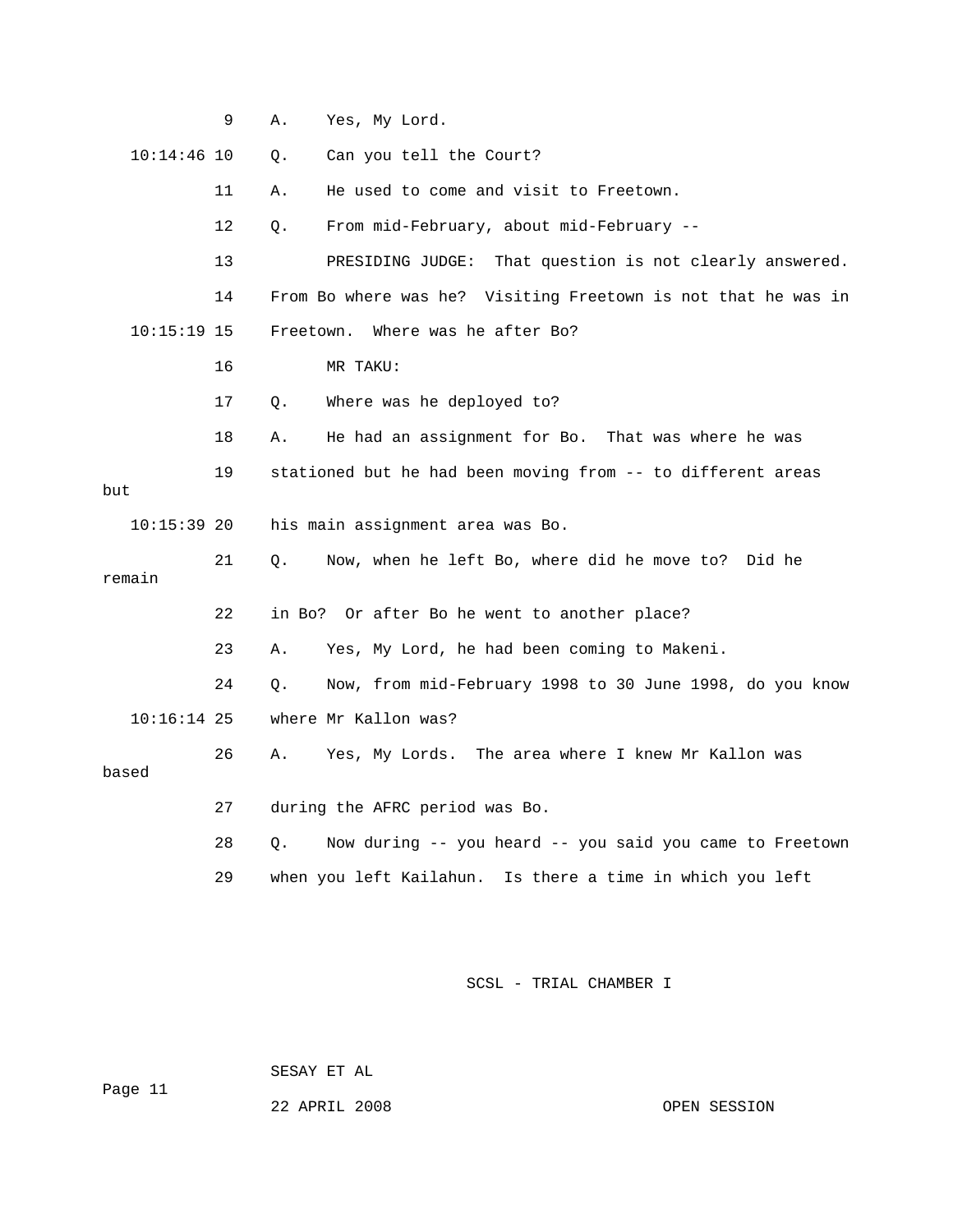1 Freetown to another location yourself? 2 A. Yes, My Lords. I came to Waterloo. From there I had an 3 assignment for Hastings; that was the area I was assigned. 4 Q. Did you ever hear about the intervention? 10:17:33 5 A. Yes, My Lord. 6 Q. Can you tell the Court what you heard about the 7 intervention? 8 A. Yes, My Lords. Well, I had an assignment at Hastings, but 9 when we were in Freetown with the AFRC, our observation about the 10:18:00 10 way the government was running the affairs of state -- 11 PRESIDING JUDGE: Watch your speed and the way you are 12 talking. You are running your mouth too fast. 13 THE WITNESS: Yes, My Lord. Yes, My Lords. I had an 14 assignment at Hastings. The ECOMOG were deployed at Jui. One 10:18:35 15 morning they came and attacked us at Hastings. They were unable 16 to drive us away from Hastings. After a week they barricaded the 17 highway, the road from Hastings to Freetown, they blocked that 18 area. Any member of the AFRC were not allowed to pass through 19 that road anymore. From that, they started attacking our 10:19:22 20 brothers in Freetown. The AFRC soldiers were unable to withstand 21 the attacks. From then, I decided to retreat from Hastings 22 because I had family in Waterloo. The ECOMOG were able to invade 23 Freetown. They evicted us from Hastings. I came and based at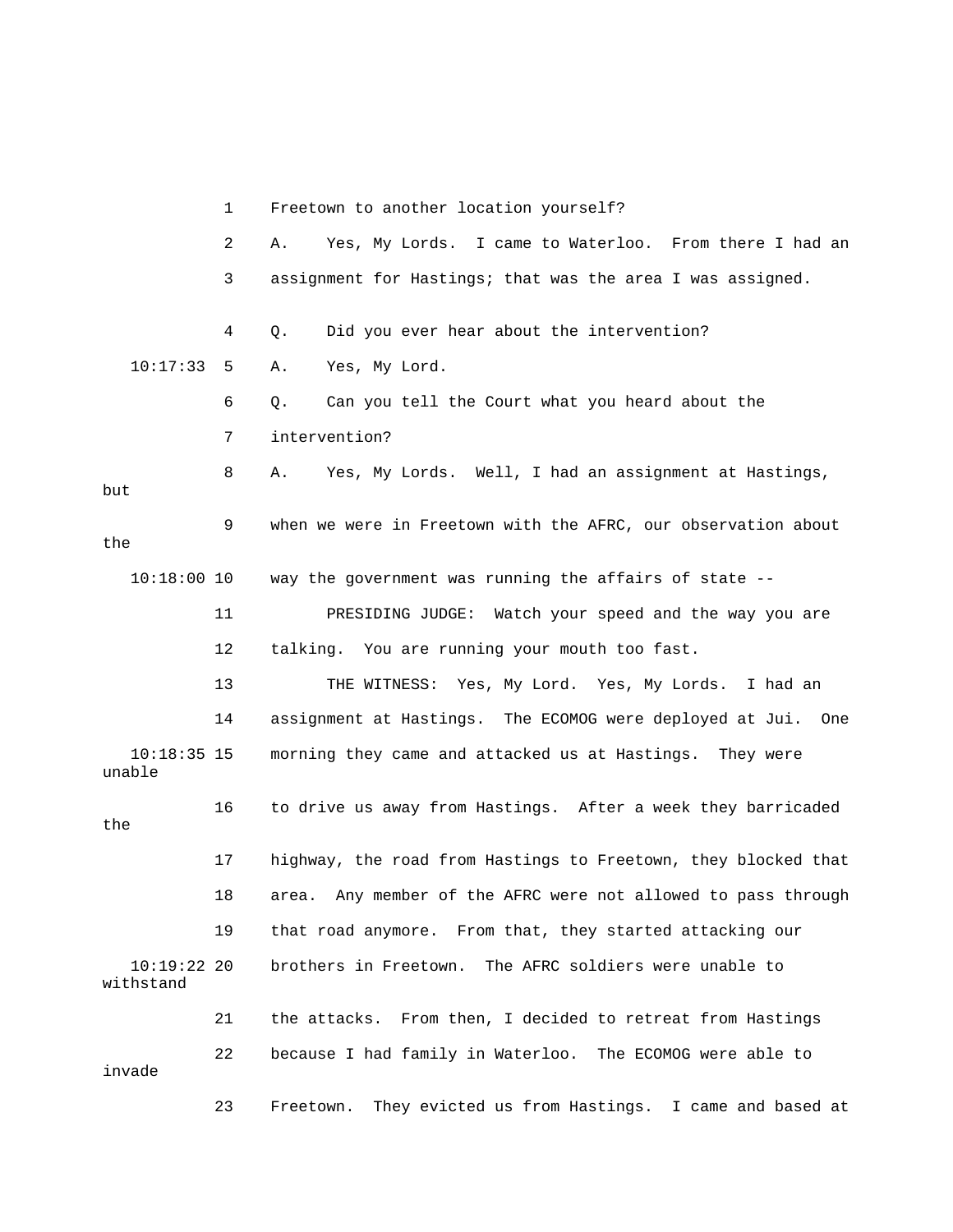| $10:20:13$ 25       |              |             | MR TAKU:                                                   |
|---------------------|--------------|-------------|------------------------------------------------------------|
| thrown              | 26           | $Q_{\star}$ | Now, you said the forces that were in Freetown were        |
|                     | 27           |             | out of Freetown. Did you --                                |
|                     | 28           | Α.          | Yes, My Lord.                                              |
| Freetown?           | 29           |             | Q. -- did you at any time -- did they retreat from         |
|                     |              |             | SCSL - TRIAL CHAMBER I                                     |
| Page 12             |              | SESAY ET AL | 22 APRIL 2008<br>OPEN SESSION                              |
|                     | $\mathbf{1}$ | Α.          | Yes, My Lord.                                              |
|                     | 2            | Q.          | During this retreat from Freetown, did you know where      |
|                     | 3            |             | Morris Kallon was?                                         |
|                     | 4            | Α.          | Yes, My Lord.                                              |
| $10:20:54$ 5        |              | Q.          | Where was he?                                              |
|                     | 6            | Α.          | He was in Bo.                                              |
|                     | 7            | Q.          | Can you tell the Court the month when ECOMOG flushed out   |
|                     | 8            |             | these people from Freetown, if you know?                   |
|                     | 9            |             | JUDGE BOUTET:<br>Did he testify that they flushed him out? |
| $10:21:22$ 10<br>οf |              |             | MR TAKU: He said they retreated. ECOMOG threw them out     |
|                     | 11           | Freetown.   | That's what he said. I'm just repeating --                 |
| but                 | 12           |             | He just said that they could not resist<br>JUDGE BOUTET:   |

24 Waterloo, yes, My Lord.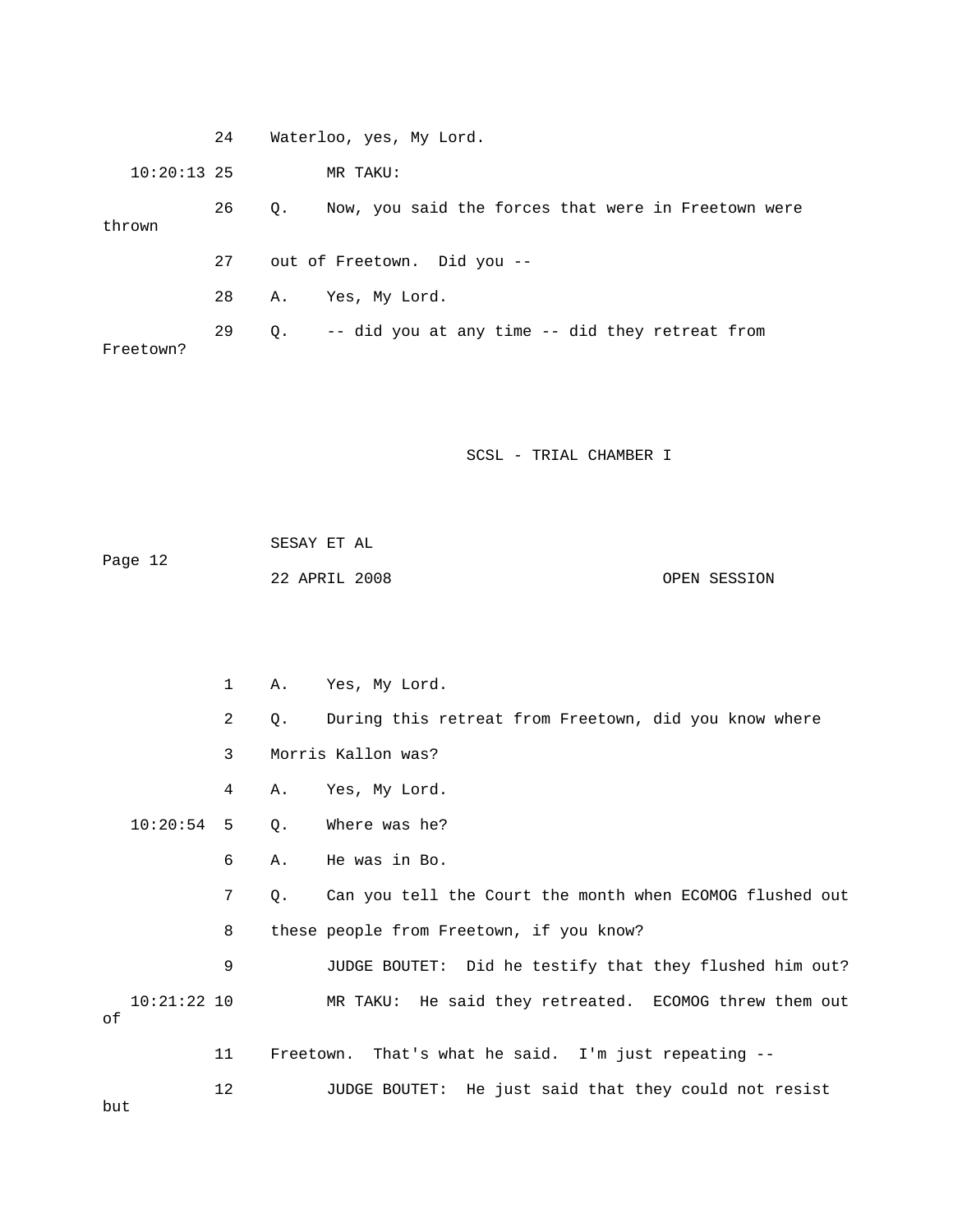13 I didn't know that they had been flushed out. It's quite 14 different to not resist and being flushed out. 10:21:38 15 MR TAKU: Yes, sir. Let me put the question again. 16 Q. When the forces in Freetown could not resist, what did they 17 do? 18 A. They pulled out, My Lord. We retreated. 19 Q. Did you at some point in time meet these forces that 10:22:07 20 retreated from Freetown? 21 A. Yes, My Lord. 22 Q. Where did you meet them? 23 A. Yes, My Lord. All of us met at Masiaka. 24 Q. Can you tell Their Lordships who and who you saw in 10:22:40 25 Masiaka, among the retreating forces from Freetown? 26 A. Yes, My Lords. We retreated. First I came to Waterloo. I 27 collected members of my family. We came to Masiaka. When I 28 stayed in Masiaka, there I saw Superman with JP, Johnny Paul

SCSL - TRIAL CHAMBER I

29 Koroma. They used the peninsular road where they retreated --

| Page 13 | SESAY ET AL   |              |
|---------|---------------|--------------|
|         | 22 APRIL 2008 | OPEN SESSION |

1 when they retreated they passed through the peninsular road.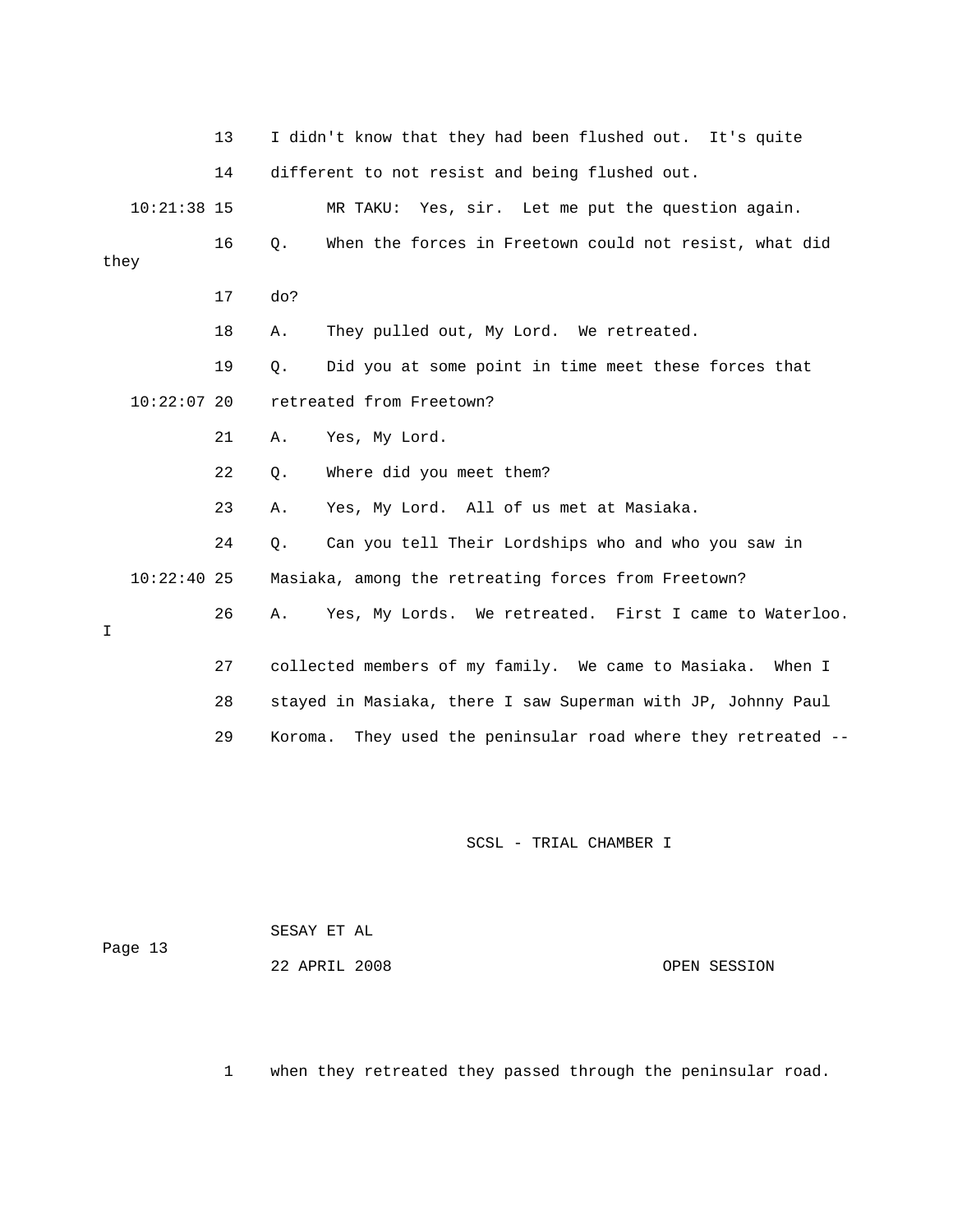2 When -- when they reached Tombo, they did not have a way to come 3 to Waterloo. They travelled with Johnny Paul Koroma through the 4 river -- through the sea -- with small boats and they came and 10:23:38 5 met us at Masiaka with some PLOs like Gullit, Bazzy, Brigadier 6 Mani, all of those people. All of us stayed together in Masiaka. 7 Yes, My Lord. 8 Q. Did you see Morris Kallon at Masiaka? 9 JUDGE THOMPSON: I thought you were coming to the 10:24:07 10 elimination process. 11 MR TAKU: No, My Lord. 12 JUDGE THOMPSON: We could have got through that elimination 13 process by putting a single question there. That's all right. I 14 thought I was just waiting for the elimination process. 10:24:22 15 MR TAKU: Thank you, Your Honours. 16 Q. You said you saw Superman at Masiaka; what rank did 17 Superman have? 18 PRESIDING JUDGE: Is what you are saying, is that -- is 19 what you are saying that Morris Kallon was not part of the 10:24:45 20 retreating forces? 21 MR TAKU: Yes, My Lord. 22 PRESIDING JUDGE: The question is not put to you. You are 23 not testifying. Yes, Mr Witness. 24 THE WITNESS: Yes, My Lord. 10:25:08 25 PRESIDING JUDGE: Is that what you are saying? Is what you

26 are saying that Morris Kallon --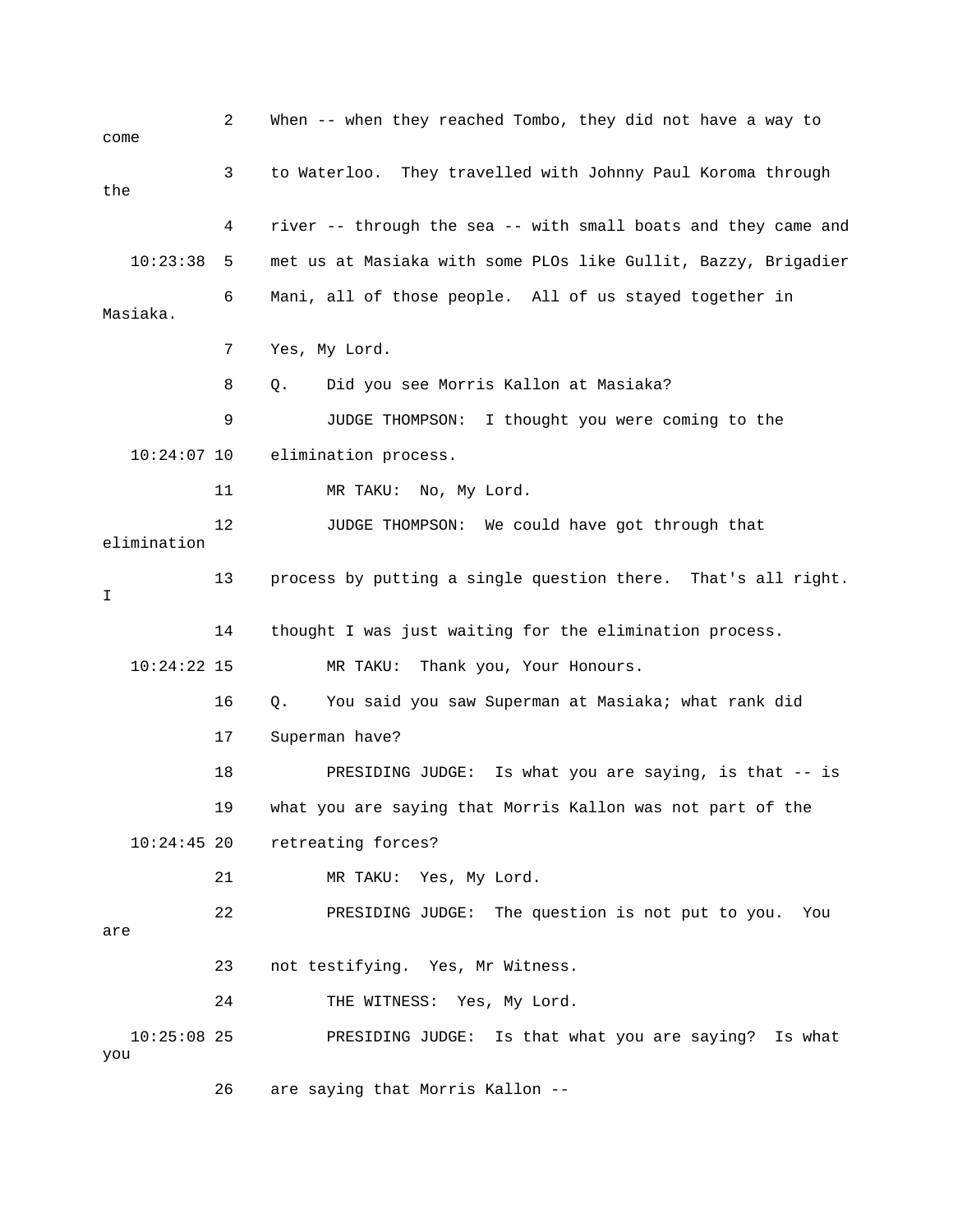27 THE WITNESS: Yes, My Lords.

 28 PRESIDING JUDGE: Are you saying that Morris Kallon was not

29 amongst the retreating forces.

SCSL - TRIAL CHAMBER I

|         | SESAY ET AL   |  |              |
|---------|---------------|--|--------------|
| Page 14 |               |  |              |
|         | 22 APRIL 2008 |  | OPEN SESSION |

1 THE WITNESS: Yes, My Lord. 2 MR TAKU: 3 Q. Did you ever hear -- 4 PRESIDING JUDGE: Can you allow him to drink water, please. 10:25:53 5 Drink your water, please, Mr Witness. 6 THE WITNESS: Yes, My Lord. Your question, sir? 7 MR TAKU: 8 Q. Did you ever hear about Operation Pay Yourself? 9 A. Yes, My Lord. 10:26:18 10 Q. Who declared Operation Pay Yourself? 11 A. Yes, My Lords. First Operation Pay Yourself -- 12 THE INTERPRETER: The interpreter is sorry. The 13 interpreter is sorry. The interpreter was waiting to get - was 14 waiting whether the witness would say something very clear to him

10:27:06 15 but he continued.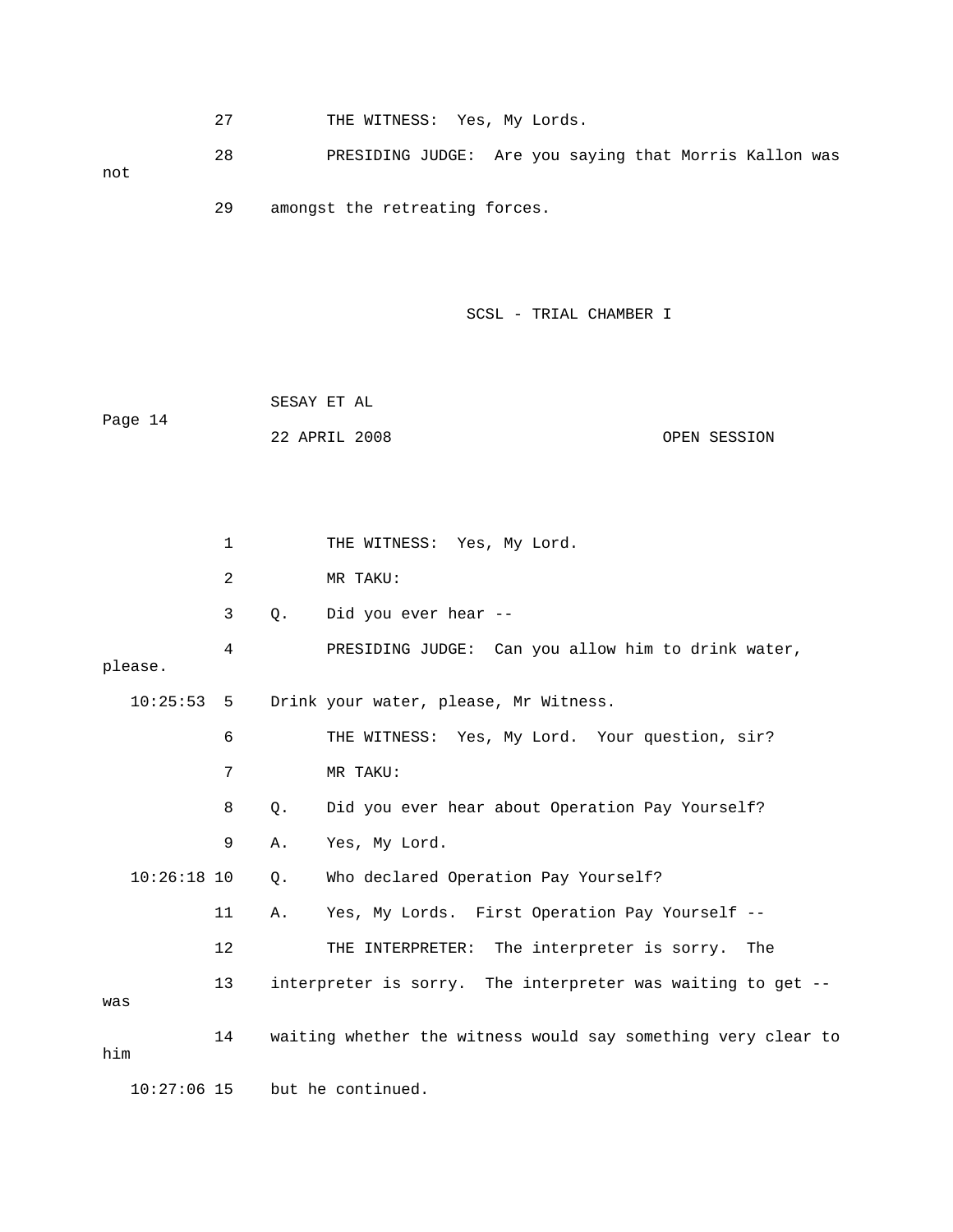|                      | 16 | THE WITNESS: Yes, My Lord. Operation Pay Yourself, it         |
|----------------------|----|---------------------------------------------------------------|
| by                   | 17 | accord within the retreating forces, sir. This was organised  |
|                      | 18 | the junta 2 with the AFRC soldiers. They were the people that |
|                      | 19 | were engaged in that Operation Pay Yourself. The reasons for  |
| $10:27:35$ 20        |    | this $-$                                                      |
|                      | 21 | PRESIDING JUDGE: Now, the thing is, they asked you a          |
| who                  | 22 | question about Operation Pay Yourself. Who ordered it? Not    |
|                      | 23 | carried it out. Do you know who ordered it?                   |
|                      | 24 | Junta 2. Junta 2.<br>THE WITNESS:                             |
| $10:27:56$ 25<br>His |    | JUDGE BOUTET: Is this the commander who ordered that?         |
|                      | 26 | name was junta 2?                                             |
|                      | 27 | THE WITNESS: No, sir.                                         |
|                      | 28 | JUDGE BOUTET: Who ordered it then?                            |
| the                  | 29 | Junta 2 was a group of men that were with<br>THE WITNESS:     |

 SESAY ET AL Page 15 22 APRIL 2008 OPEN SESSION

 1 AFRC. They were not trained soldiers. Some of them were 2 prisoners. They had no ideology. Those were the ones we 3 referred to as junta 2. Those were the initiators of Operation 4 Pay Yourself, yes, My Lord.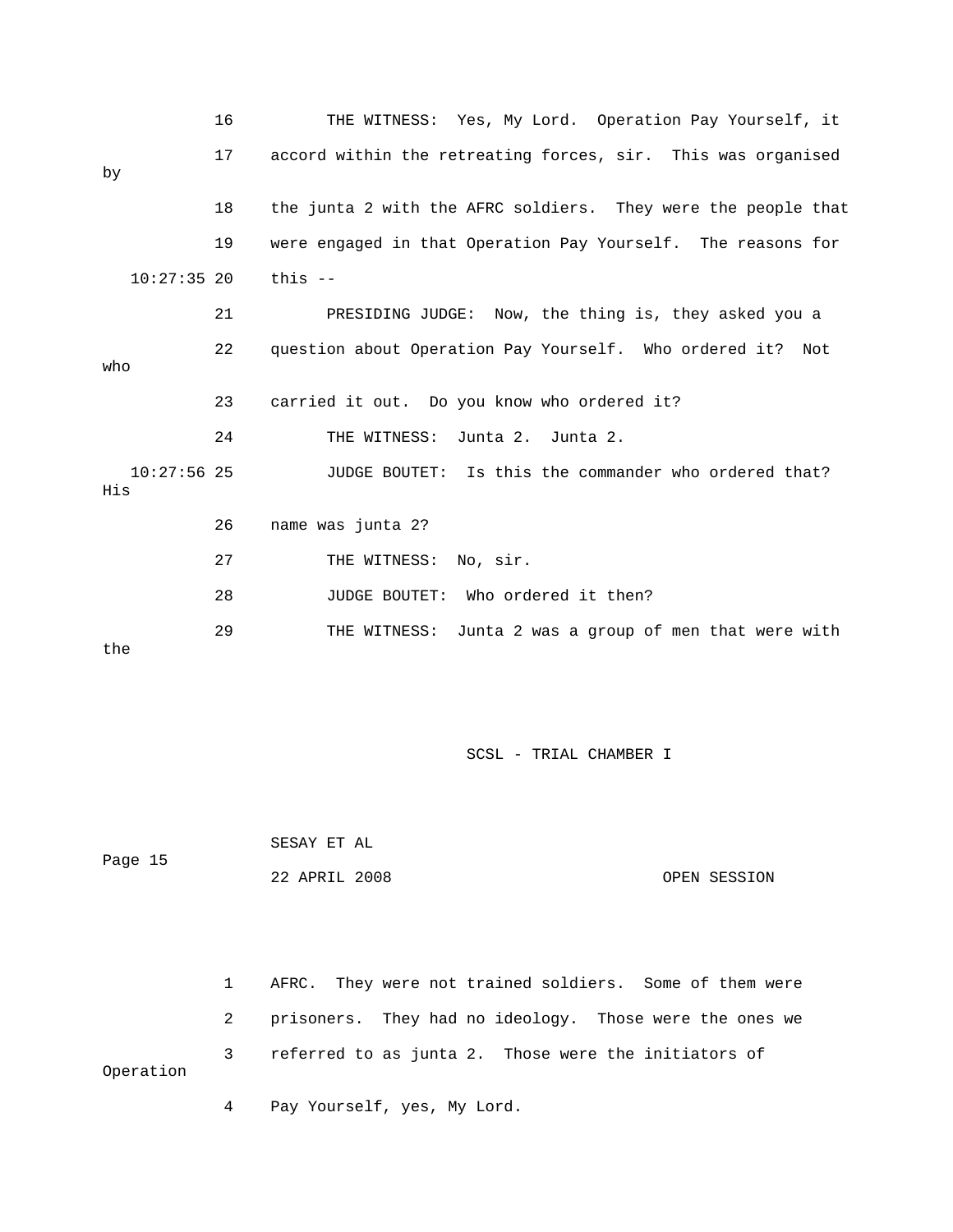10:28:43 5 JUDGE BOUTET: So the question was: Who ordered that? Who 6 called that Operation Pay Yourself? 7 THE WITNESS: Yes, My Lords. It was the junta 2. It was 8 not an instruction. It was -- junta 2 were not -- were criminal. 9 They were not under any person's command. They were the people 10:29:14 10 that started Operation Pay Yourself. 11 MR TAKU: 12 Q. You were trying to explain to Their Lordships why they 13 ordered Operation Pay Yourself? Did they say why they did that, 14 why they ordered, or why they carried out that operation? 10:29:38 15 A. Yes, My Lord, I would explain to My Lord, sirs. After the 16 retreat -- the retreat, My Lord, the families of the AFRC were 17 brutalised in Freetown. They were burnt down. They were killed. 18 The news spread, and most of these guys were in Freetown and they 19 left their families in Freetown. And since their families were 10:30:04 20 being killed in Freetown, therefore, they decided to pay 21 themselves. We were trying to stop this issue but were unable. 22 Because of this situation, the junta 2 initiated the Operation 23 Pay Yourself. 24 Q. Now -- 10:30:20 25 JUDGE BOUTET: But you say that junta 2 organised that 26 because AFRC's families had been brutalised and burnt in 27 Freetown. Is that what you're saying?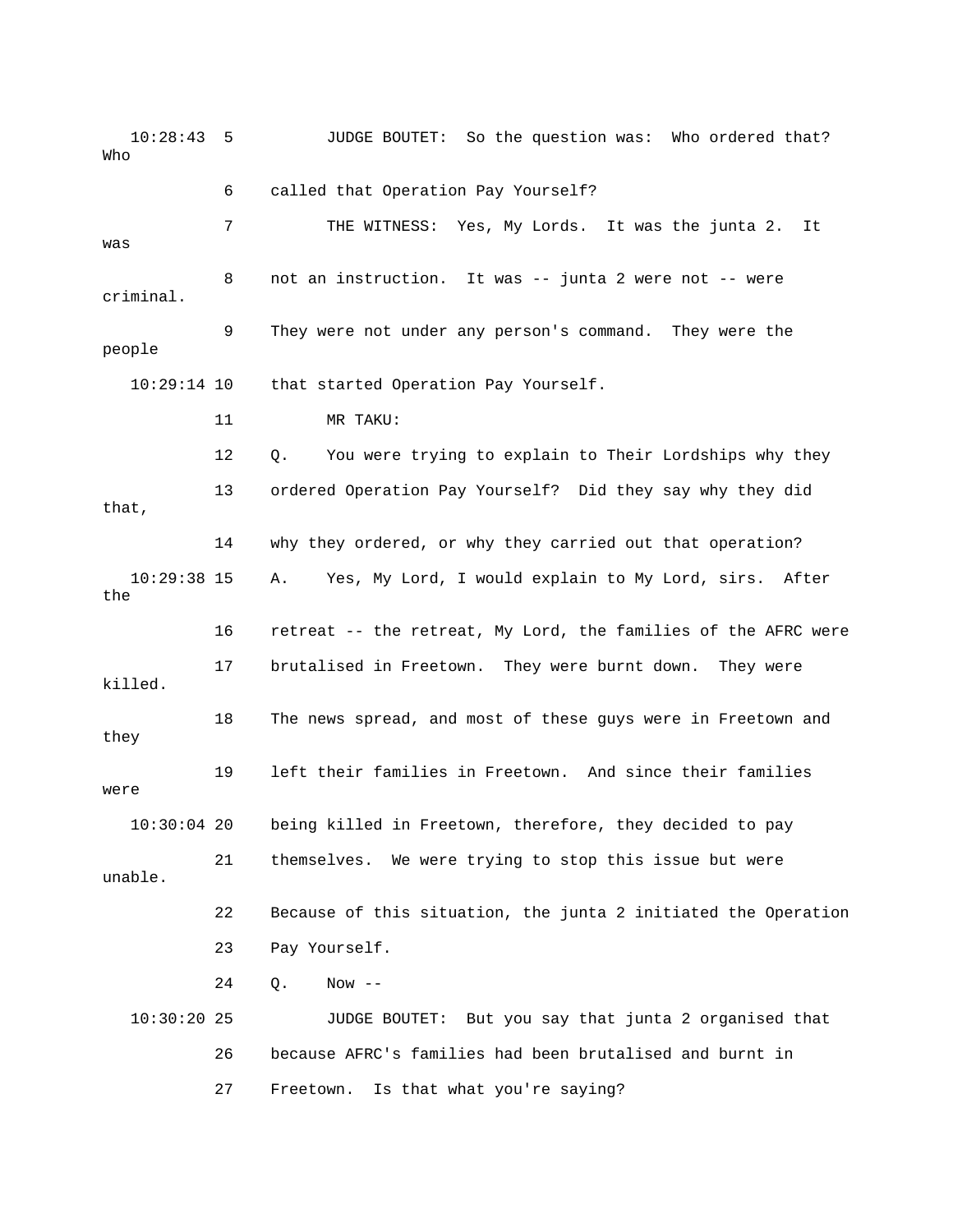28 THE WITNESS: Yes, My Lord. 29 JUDGE BOUTET: So junta 2, were their families also burned SCSL - TRIAL CHAMBER I SESAY ET AL Page 16 22 APRIL 2008 OPEN SESSION

 1 and brutalised and so on in Freetown? 2 THE WITNESS: Yes, My Lords. 3 JUDGE BOUTET: The junta 2, did they have military people? 4 I mean, there was somebody in charge of them or they just came 10:30:56 5 like this? 6 THE WITNESS: They were scattered all over. 7 PRESIDING JUDGE: Did they retreat with the retreating - - 8 those who you say junta 2, did they retreat with you? Did they 9 retreat with you from Freetown? 10:31:20 10 THE WITNESS: Yes, My Lords. 11 JUDGE BOUTET: Mr Taku, we still don't understand what's 12 happening. I mean, Operation Pay Yourself is happening and 13 obviously they are talking junta 2 and you asked who was in 14 charge. I still don't know. 10:31:56 15 MR TAKU: 16 Q. Please answer His Lordship. Who was in charge of this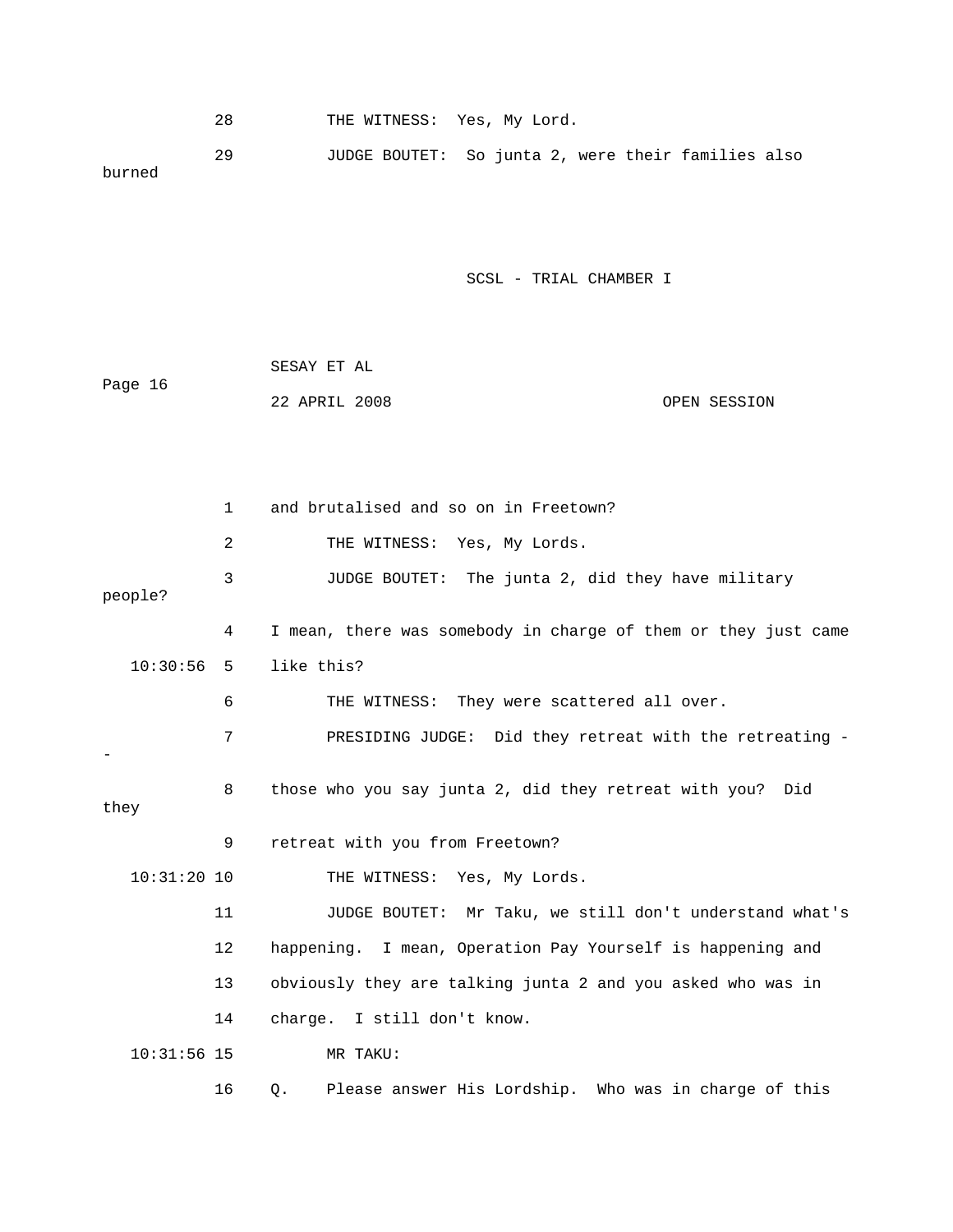17 operation? His Lordship wants to know.

 18 A. Yes, My Lords. Junta 2, in the course of the retreat, 19 these were people who had joined the AFRC. During the retreat, 10:32:19 20 they felt that while we were going to the jungle, we were going 21 to live the same life we used to live in town. They decided to 22 implement the Operation Pay Yourself so that they would get 23 something to carry along in the bush because we were going to 24 open up a jungle. We, the RUF, who had lived in the bush for a 10:32:42 25 very long time, we knew what was obtained in the -- in the jungle 26 but, for them, they started looting property in order for them to 27 survive themselves in the jungle. We tried to stop them. In 28 certain areas we were able to control them but in certain areas 29 we were unable. As far as Operation Pay Yourself is concerned,

SCSL - TRIAL CHAMBER I

| Page 17 | SESAY ET AL   |              |
|---------|---------------|--------------|
|         | 22 APRIL 2008 | OPEN SESSION |
|         |               |              |

 1 this is what I'm able to explain to you, because it was purely 2 initiated by junta 2. Yes, sir, My Lords. 3 Q. Now, witness, you said you people retreated from Freetown.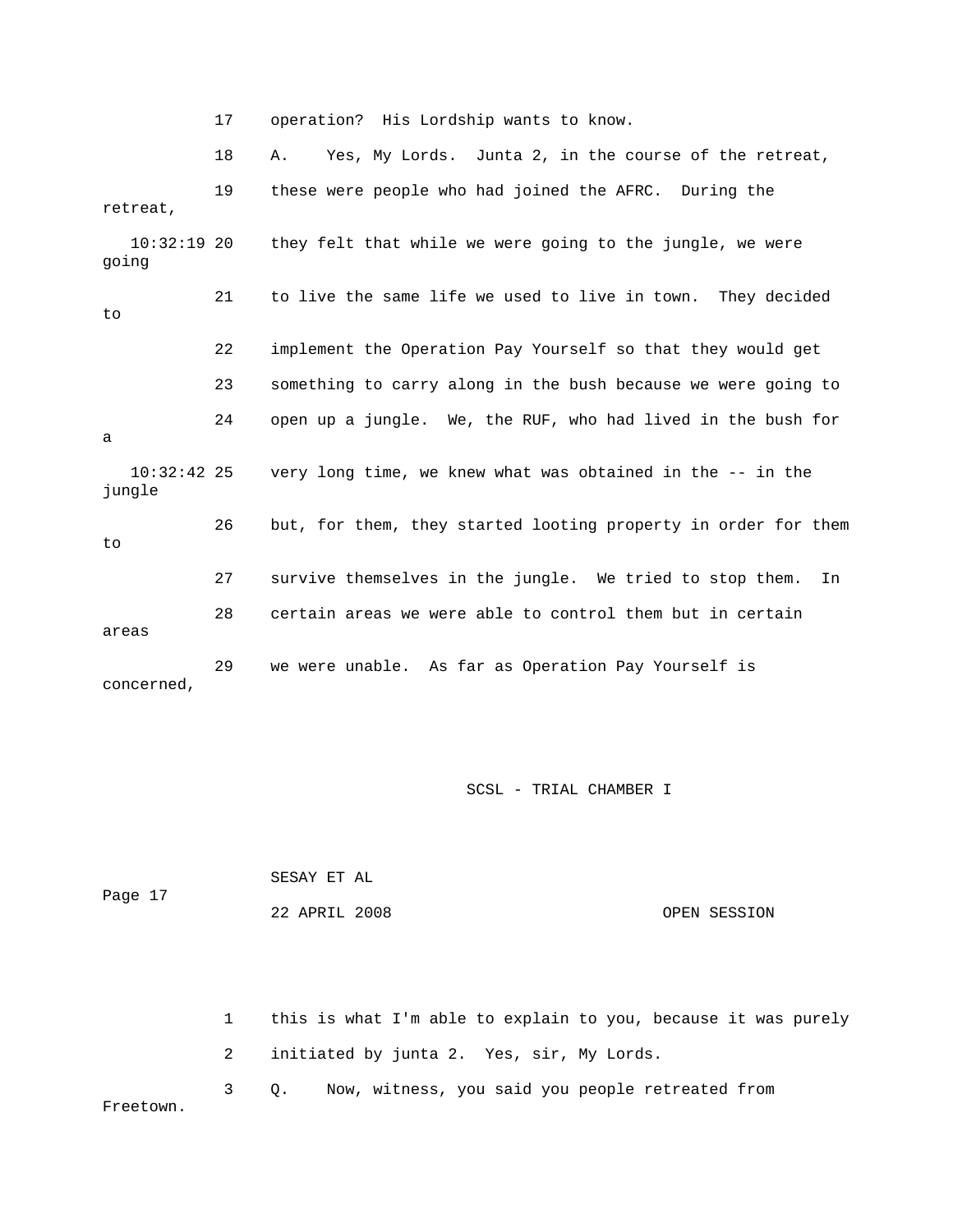4 You retreated from Freetown. Where did you people go to when you 10:33:27 5 retreated from Freetown? 6 A. Yes, My Lords. Initially we were based at Masiaka. In 7 order to wait for all our authorities that were in Freetown, when 8 they came and met us at Masiaka, the Guinean troops were also 9 based at Masiaka during that period. We hadn't any problem with 10:33:59 10 them. What made me to leave Masiaka, it was the ECOMOG jet which 11 invaded Masiaka in one morning. Then I said: Oh, since the 12 ECOMOG jet has stated invading Masiaka, and I've noticed that 13 they, all the AFRC big men were there, that they had based in 14 Masiaka, they must attack us in that place. Thereupon, I 10:34:46 15 collected members of my family and left Masiaka and I went 16 straight to Makeni. Yes, My Lord. 17 Q. Now, witness -- 18 A. Yes, My Lord. 19 Q. -- did you see Morris Kallon at Masiaka? 10:35:09 20 A. No, sir, My Lord. 21 Q. Did you see him at Makeni? 22 A. No, My Lord. 23 Q. Where did you next see Morris Kallon? Where did you see 24 Morris Kallon, please? Sorry? 10:35:32 25 A. Yes, My Lord. I only met with Morris Kallon in Kono when 26 all of us had retreated to Kono. That was the place I saw him. 27 Q. Did you see Superman in Masiaka?

28 A. Yes, My Lords.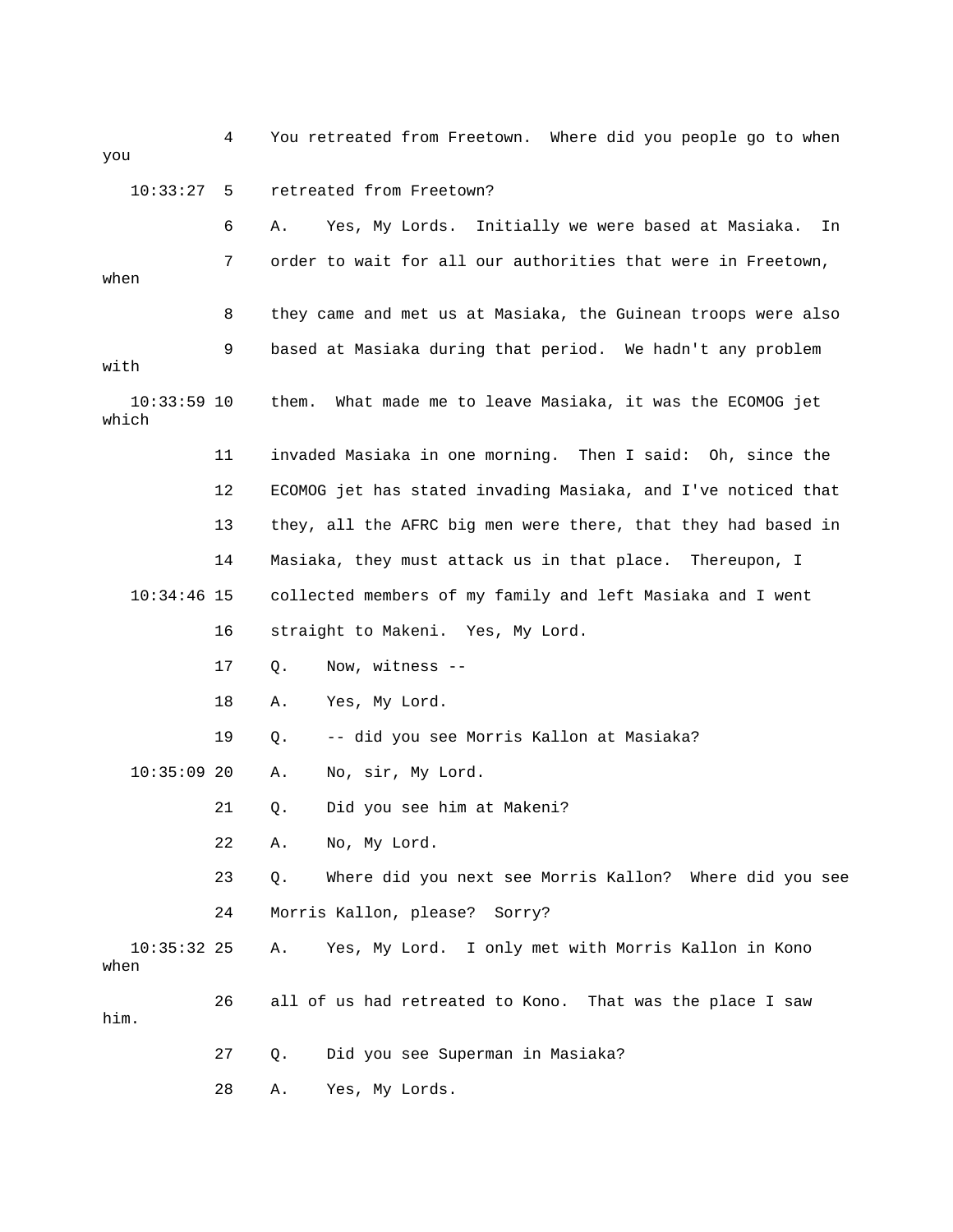29 Q. What was his rank at that time?

SCSL - TRIAL CHAMBER I

| Page 18       |              | SESAY ET AL |                                                                |              |
|---------------|--------------|-------------|----------------------------------------------------------------|--------------|
|               |              |             | 22 APRIL 2008                                                  | OPEN SESSION |
|               |              |             |                                                                |              |
|               |              |             |                                                                |              |
| to            | $\mathbf{1}$ |             | A. Yes, My Lords. He was the overall commander to lead us      |              |
|               | 2            |             | go back to the jungle. He was a brigadier.                     |              |
|               | 3            | $\circ$ .   | Did you see him in Makeni?                                     |              |
|               | 4            | Α.          | Yes, My Lord.                                                  |              |
| 10:36:42 5    |              | $\circ$ .   | You told the Court that you saw Morris Kallon in Kono.         |              |
|               | 6            |             | What -- do you know the rank he had at the time you saw him in |              |
|               | 7            | Kono?       |                                                                |              |
|               | 8            | A.          | Yes, My Lord.                                                  |              |
| commander     | 9            | Q.          | When you got to Kono, was there another overall                |              |
| $10:37:36$ 10 |              | in Kono?    |                                                                |              |
|               | 11           |             | PRESIDING JUDGE: What was his rank?                            |              |
|               | 12           |             | MR TAKU:                                                       |              |
|               | 13           | $Q_{\star}$ | What was his rank?                                             |              |
|               | 14           |             | PRESIDING JUDGE: That's why we've -- we've not gotten a        |              |
| $10:37:41$ 15 |              |             | response to that question, in Kono.                            |              |
|               | 16           |             | THE WITNESS: Yes, My Lords. Superman was the overall           |              |
|               | 17           |             | commander for Kono.                                            |              |
| Kallon        | 18           |             | PRESIDING JUDGE: I want to have the rank of Morris             |              |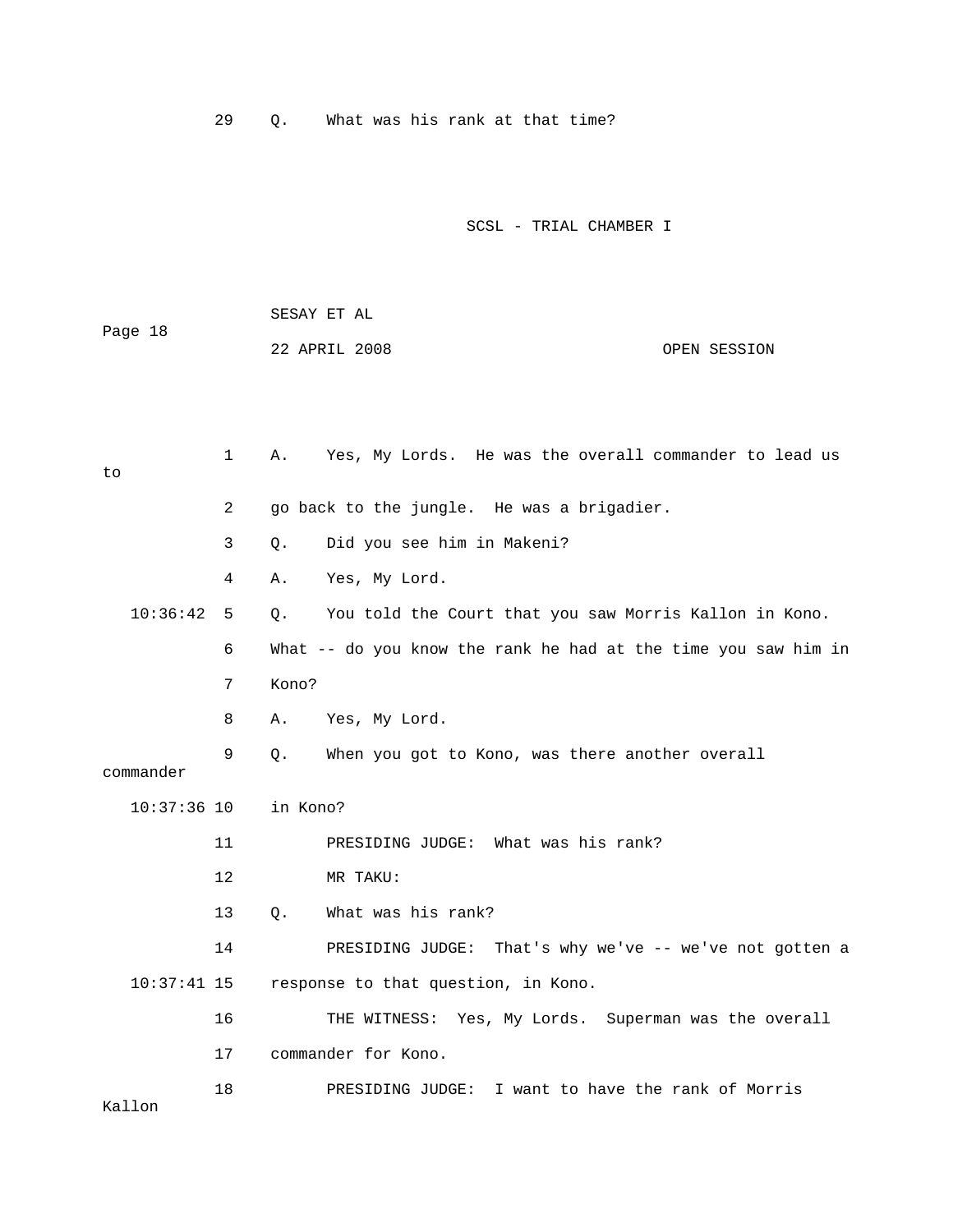|          |               | 19 | when he was in Kono -- when you met him in Kono.                         |
|----------|---------------|----|--------------------------------------------------------------------------|
| colonel. | $10:38:02$ 20 |    | THE WITNESS: Yes, My Lords. He was a lieutenant-                         |
|          |               | 21 | MR TAKU:                                                                 |
|          |               | 22 | At what time, point in time was he a lieutenant-colonel?<br>$\circ$ .    |
|          |               | 23 | Well, at the time we were based in Makeni, that was the<br>Α.            |
| we       |               | 24 | time he was promoted to lieutenant-colonel. That was the time            |
| to       |               |    | 10:38:24 25 had retreated to Makeni, in December 1998. When we retreated |
|          |               | 26 | Kono he was a major.                                                     |
|          |               | 27 | THE INTERPRETER: The interpreter is sorry. Can the                       |
|          |               | 28 | witness go a little bit slow?                                            |
|          |               |    |                                                                          |
|          |               | 29 | JUDGE BOUTET: Well, I'm totally confused. I don't                        |

| Page 19 | SESAY ET AL   |  |              |
|---------|---------------|--|--------------|
|         | 22 APRIL 2008 |  | OPEN SESSION |

 1 understand what it is because the witness answers in Kono when 2 you ask the question. When the Presiding Judge asked the witness 3 a question he says quite clearly he was a lieutenant-colonel. 4 Then, now it's -- he says he's a major, so I don't know what he 10:38:59 5 was.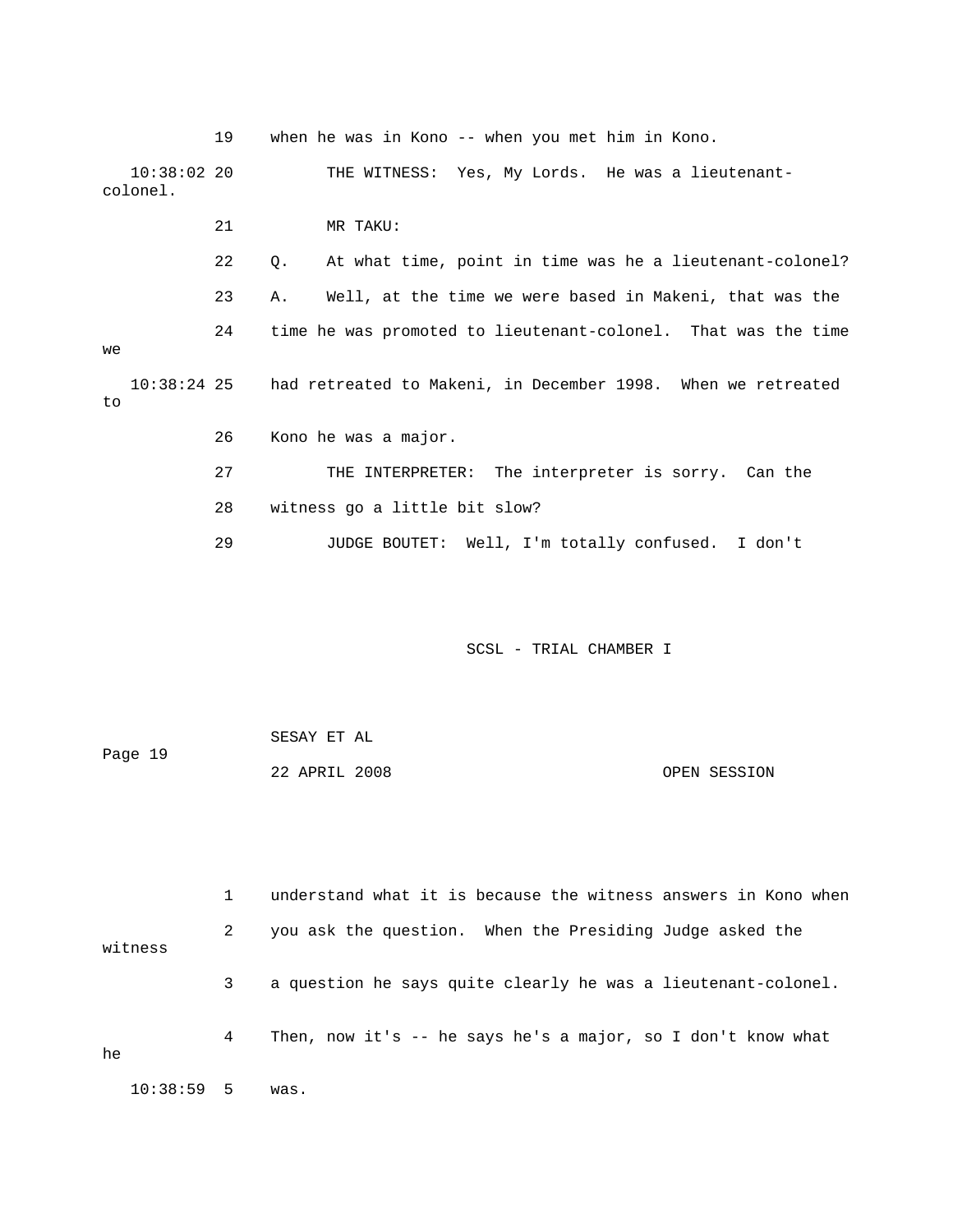6 MR TAKU: 7 Q. What was he in Kono? 8 PRESIDING JUDGE: Because we are now at the -- 9 THE WITNESS: He was sergeant-major in Kono -- 10:39:04 10 PRESIDING JUDGE: -- [overlapping speakers] when they were 11 in Makeni, he never saw him -- you wait. 12 THE WITNESS: Yes, My Lord. 13 PRESIDING JUDGE: When the witness was in Makeni, another 14 time there was Operation Pay Yourself with the junta 2 and the 10:39:23 15 rest of it, he said he never saw Morris Kallon there. Then when 16 you asked him the question: Where did you see him? He said he 17 saw him when they had all retreated now to Kono. Then you asked 18 him what was his rank then. 19 MR TAKU: Yes, My Lord. 10:39:42 20 PRESIDING JUDGE: He wanted to go away from that question 21 without answering. Then I brought him back. Then he came with 22 the response that he was a lieutenant-colonel. Now he is coming 23 back to a major and so on. Can he be clear, please, before we 24 get lost. 10:39:56 25 MR TAKU: 26 Q. Witness, listen to the questions well before answering. 27 When you got to Kono and saw Morris Kallon, what was his rank? 28 A. Yes, My Lord. He was a major, My Lords. 29 Q. I again ask: Did you know -- did you have an overall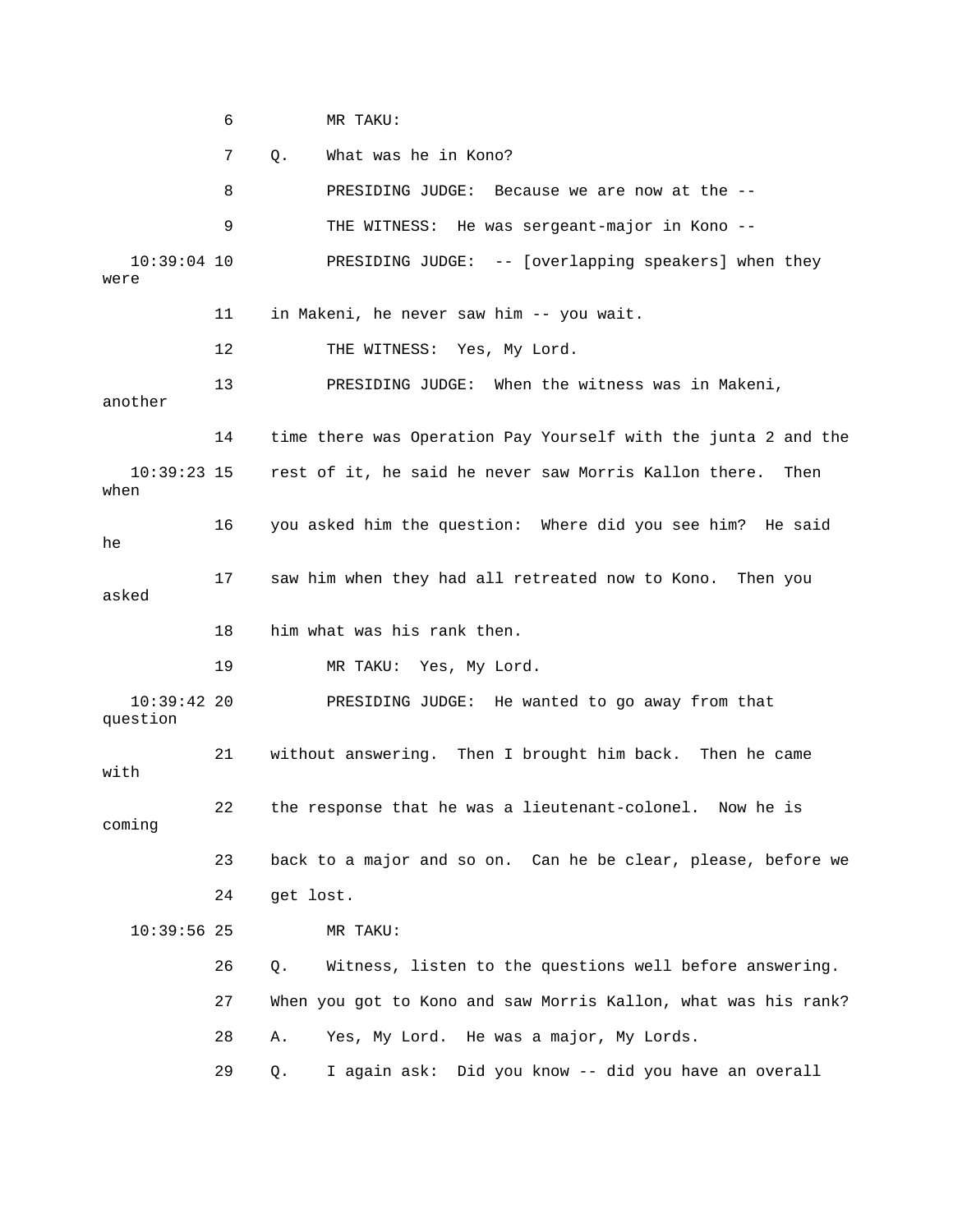| Page 20                |    | SESAY ET AL                                                  |  |  |  |  |
|------------------------|----|--------------------------------------------------------------|--|--|--|--|
|                        |    | 22 APRIL 2008<br>OPEN SESSION                                |  |  |  |  |
|                        |    |                                                              |  |  |  |  |
|                        |    |                                                              |  |  |  |  |
|                        | 1  | commander in Kono while you were in Kono between --          |  |  |  |  |
|                        | 2  | The interpreter, the man interpreting, I'm getting his<br>Α. |  |  |  |  |
|                        | 3  | voice very low.                                              |  |  |  |  |
|                        | 4  | PRESIDING JUDGE: Can you adjust his microphone, please.      |  |  |  |  |
| 10:40:51<br>with       | 5  | Move the setting of your microphone. It's must be a problem  |  |  |  |  |
|                        | 6  | this -- with the audio of his microphone.                    |  |  |  |  |
|                        | 7  | MR TAKU:                                                     |  |  |  |  |
| Kallon                 | 8  | Now witness, let's move fast now. You said Morris<br>Q.      |  |  |  |  |
|                        | 9  | was a major. While in Kono within the time frame --          |  |  |  |  |
| $10:41:28$ 10          |    | Yes, My Lord.<br>Α.                                          |  |  |  |  |
| any                    | 11 | -- from mid-February to 30 June 1998, did you know of<br>Q.  |  |  |  |  |
|                        | 12 | particular position that Morris Kallon held?                 |  |  |  |  |
|                        | 13 | Yes, My Lords.<br>Α.                                         |  |  |  |  |
|                        | 14 | What -- what did he do? What has his position?<br>Q.         |  |  |  |  |
| $10:41:57$ 15<br>Lord, |    | From the -- from the time when we based in Kono, My<br>Α.    |  |  |  |  |
|                        | 16 | Morris Kallon hadn't a position. He wasn't given a position  |  |  |  |  |
|                        | 17 | during that retreat.                                         |  |  |  |  |
|                        | 18 | Did you have an overall commander in Kono between<br>Q.      |  |  |  |  |

19 February -- mid-February 1998 to 30 June 1998?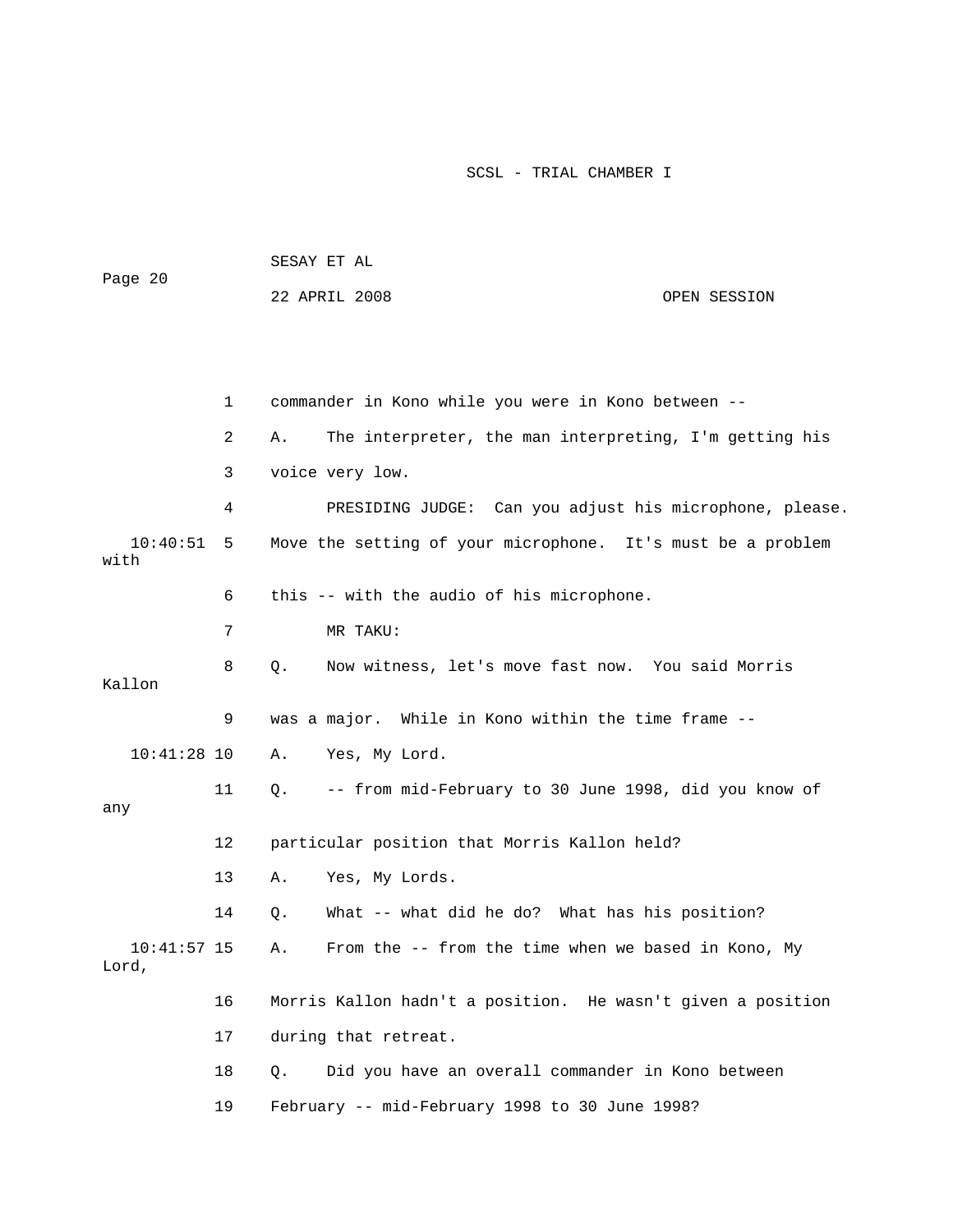| $10:42:49$ 20 |    | Α. | Yes, My Lords.                                                 |              |
|---------------|----|----|----------------------------------------------------------------|--------------|
|               | 21 | Q. | Who was that?                                                  |              |
|               | 22 | Α. | Superman was the overall commander. Superman.                  |              |
| the           | 23 |    | PRESIDING JUDGE: There's a sharp sound, you know, on           |              |
| ears          | 24 |    | microphones. It certainly must be harmful to the -- to the     |              |
| $10:43:40$ 25 |    |    | certainly. It's very sharp.                                    |              |
| I'11          | 26 |    | MS KAMUZORA: My Lords, I'll consult the AV booth and           |              |
|               | 27 |    | get back to you.                                               |              |
|               | 28 |    | PRESIDING JUDGE: Please do.                                    |              |
|               | 29 |    | MR TAKU:                                                       |              |
|               |    |    | SCSL - TRIAL CHAMBER I                                         |              |
|               |    |    | SESAY ET AL                                                    |              |
| Page 21       |    |    | 22 APRIL 2008                                                  | OPEN SESSION |
| relations     | 1  | Q. | Witness, can you tell the Court the nature of the              |              |
|               | 2  |    | between you and Superman while in Kono, between the time frame |              |
|               | 3  |    | February 15, 1998 to 30 June 1998?                             |              |
| knew          | 4  | Α. | Yes, My Lords. Superman, I had known him for long. I           |              |
| 10:44:24      | 5  |    | Superman from the jungle because all of us were in the Western |              |
| Ι             | 6  |    | Area. From there, we came to Freetown. I was at Hastings and   |              |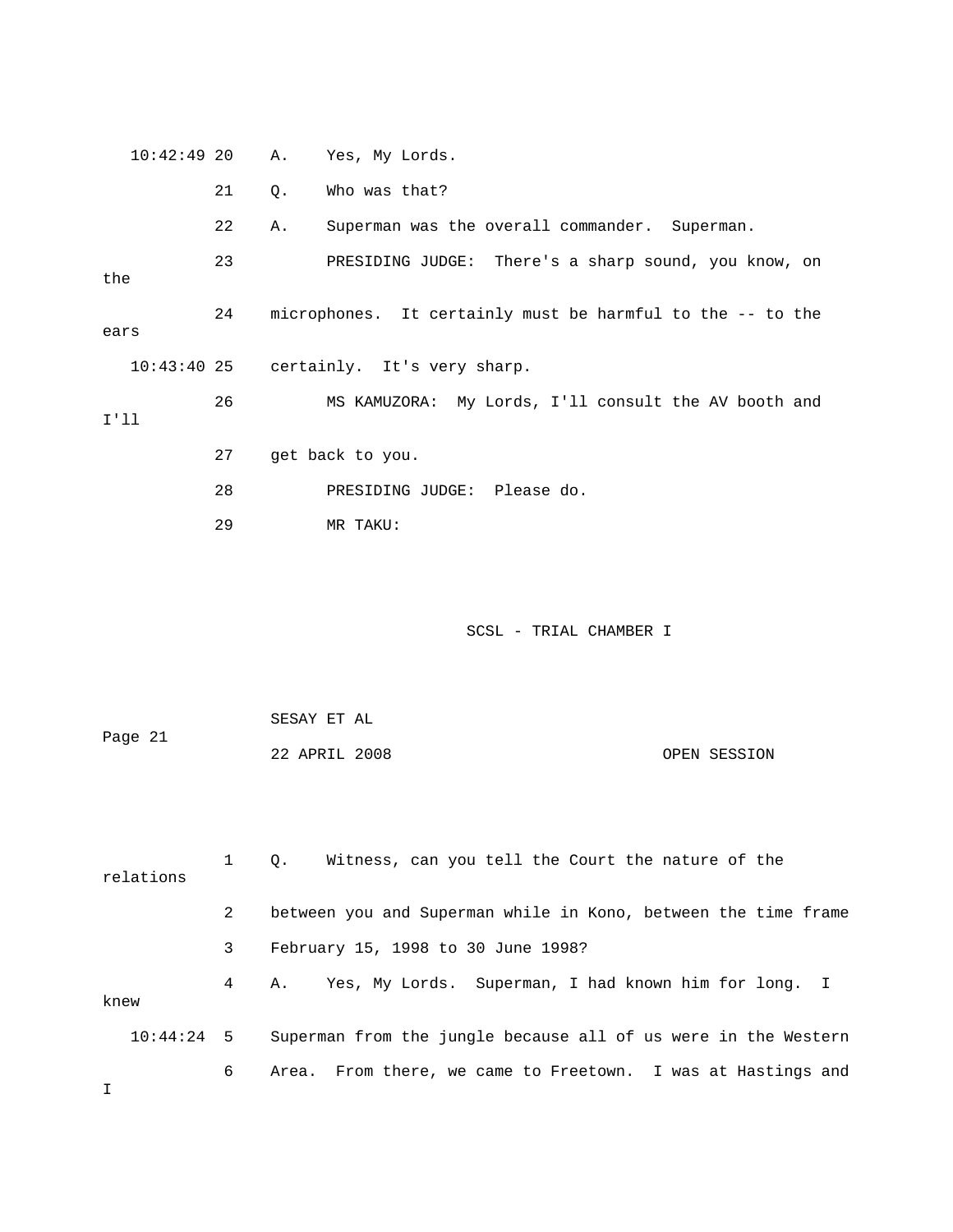7 used to meet him in Freetown frequently, and this man took over 8 Kono as the overall commander because he was the one who was able 9 to capture Kono from the Kamajors. When we arrived in Kono we 10:44:55 10 had a meeting there. Johnny Paul Koroma summoned a meeting how 11 to administer Kono. In the meeting we came up with an idea that 12 anywhere where RUF were to command, the deputy should be an SLA, 13 where you had that situation. Superman was the overall commander 14 in Kono. He was deputised by an SLA, who was Bazzy. The 10:45:50 15 operational commander was Papa, the deputy to late Rambo. The 16 task force commander was Amara Peleto. We formed these 17 administration. Later on we made up assignment areas: Tombodu, 18 Komba Gbundema was the commander for Tombodu. Sorry, sir, 19 Yomandu. Yes, Yomandu, Komba Gbundema was the commander. 10:46:42 20 Tombodu, Savage was the commander. Guinea Highway -- 21 THE INTERPRETER: Come again. The interpreter cannot get 22 the name. 23 MR TAKU: 24 Q. Witness, listen to the question very carefully before you 10:47:10 25 answer. 26 A. Yes, My Lord. 27 Q. I asked what was your -- what was the nature of the 28 relations between you and Superman? Can you tell the Court? 29 A. We are closer together.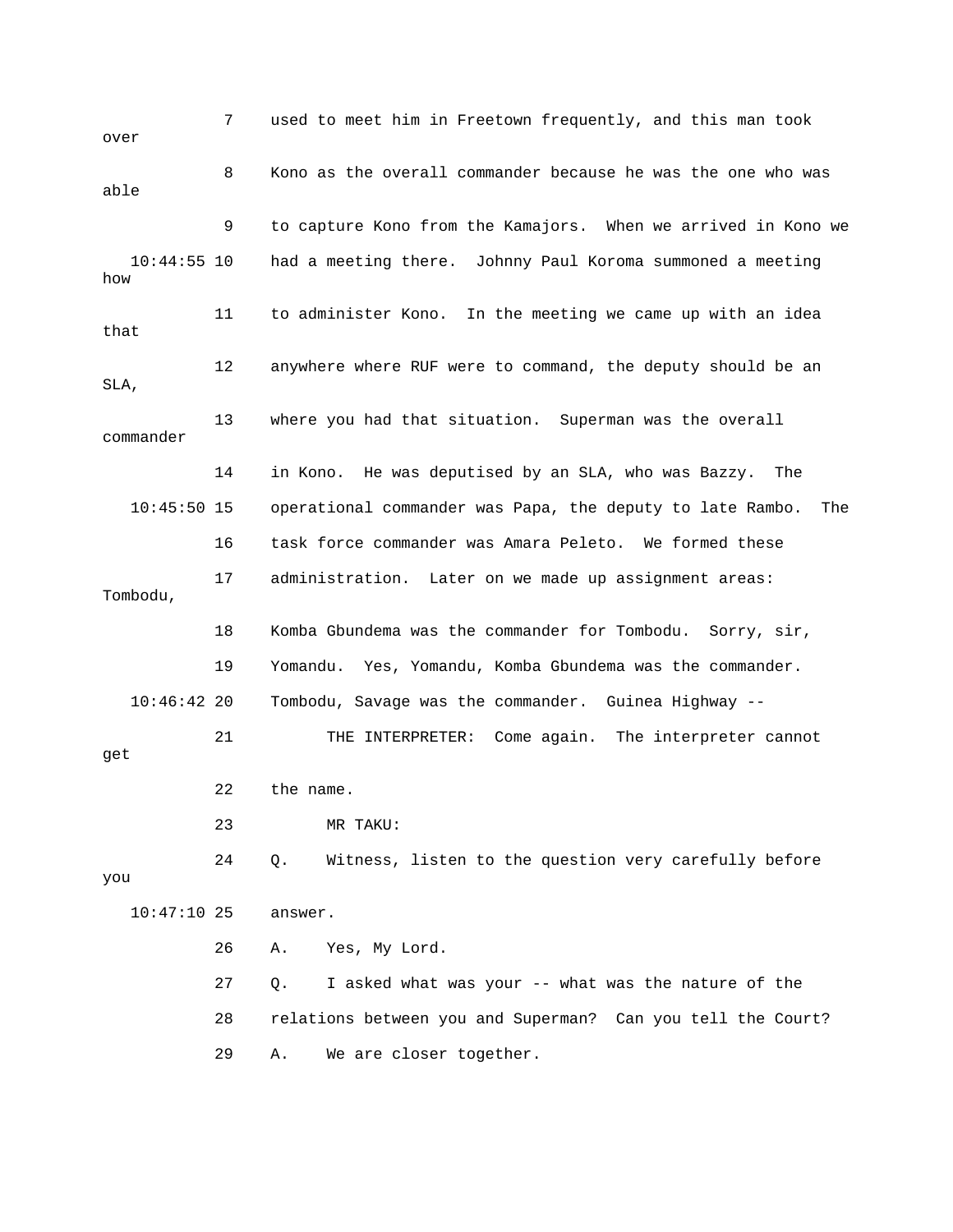| Page 22       |              | SESAY ET AL                   |                                                               |     |  |  |
|---------------|--------------|-------------------------------|---------------------------------------------------------------|-----|--|--|
|               |              | 22 APRIL 2008<br>OPEN SESSION |                                                               |     |  |  |
|               |              |                               |                                                               |     |  |  |
|               |              |                               |                                                               |     |  |  |
|               | $\mathbf{1}$ |                               | JUDGE BOUTET: I don't think that was a question.              | Not |  |  |
| mean,         | 2            |                               | whether you were close together; was he your commander?       | I   |  |  |
|               | 3            |                               | were you his deputy? Did you occupy --                        |     |  |  |
|               | 4            |                               | THE WITNESS: Yes, My Lord.                                    |     |  |  |
| 10:47:45      | 5            |                               | PRESIDING JUDGE: What is "yes"?                               |     |  |  |
|               | 6            |                               | THE WITNESS: He was my commander.                             |     |  |  |
|               | 7            |                               | MR TAKU:                                                      |     |  |  |
|               | 8            | Q.                            | Now, did you ever -- did you ever hear about the Cobra        |     |  |  |
|               | 9            | Unit?                         |                                                               |     |  |  |
| $10:48:23$ 10 |              | Α.                            | Yes, My Lords.                                                |     |  |  |
|               | 11           | Q.                            | Tell the Court who they were?                                 |     |  |  |
| In            | 12           | Α.                            | Yes, My Lords. The Cobra Unit was formed by Superman.         |     |  |  |
|               | 13           |                               | fact, he was again the overall commander for the Cobra Unit.  |     |  |  |
|               | 14           | Yes, My Lords.                |                                                               |     |  |  |
| $10:48:52$ 15 |              | Q.                            | What was the functions of the Cobra Unit in Kono between      |     |  |  |
|               | 16           |                               | February 15, 1998 to 30 June, 1998?                           |     |  |  |
|               | 17           | Α.                            | Yes, My Lords. Cobra Unit took up the security of Kono        |     |  |  |
|               | 18           |                               | under Superman from guard post, defensive area, they occupied |     |  |  |
| entire        | 19           |                               | those places for the whole entire security of -- for the      |     |  |  |
| $10:49:28$ 20 |              |                               | security of Koidu Town.                                       |     |  |  |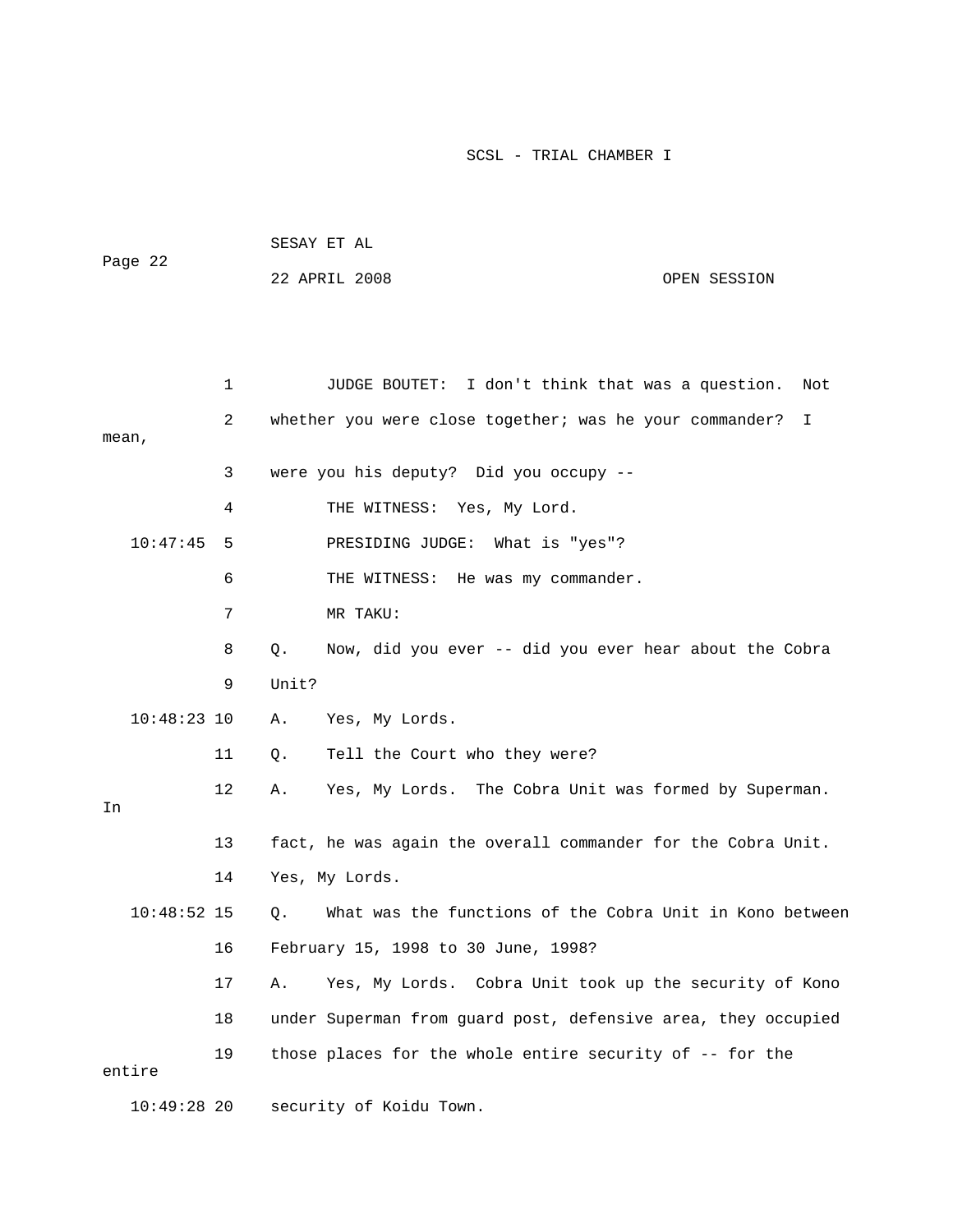| you              | 21 | Q.                                                           | Now, the Black Guards. Can you tell Their Lordships if |              |  |  |  |
|------------------|----|--------------------------------------------------------------|--------------------------------------------------------|--------------|--|--|--|
|                  | 22 | knew anything about the Black Guards?                        |                                                        |              |  |  |  |
| bodyguards       | 23 | Α.                                                           | Yes, My Lords. The Black Guards were personal          |              |  |  |  |
|                  | 24 | to Foday Sankoh.                                             |                                                        |              |  |  |  |
| $10:50:02$ 25    |    | Were they present in Kono?<br>Q.                             |                                                        |              |  |  |  |
|                  | 26 | Yes, My Lords.<br>Α.                                         |                                                        |              |  |  |  |
|                  | 27 | Q.                                                           | Apart from being personal guards, bodyguard to         |              |  |  |  |
|                  | 28 | Foday Sankoh, did you know of any other functions that they  |                                                        |              |  |  |  |
|                  | 29 | performed?                                                   |                                                        |              |  |  |  |
|                  |    | SESAY ET AL                                                  | SCSL - TRIAL CHAMBER I                                 |              |  |  |  |
| Page 23          |    | 22 APRIL 2008                                                |                                                        | OPEN SESSION |  |  |  |
|                  | 1  | Yes, My Lords.<br>Α.                                         | They used to send personal intelligence                |              |  |  |  |
|                  | 2  | reports to the commanders. For example, Superman who was the |                                                        |              |  |  |  |
| area             | 3  | overall commander, if there was anything going on around the |                                                        |              |  |  |  |
|                  | 4  | they will give him the briefings. He was --                  |                                                        |              |  |  |  |
| 10:50:42<br>that | 5  | THE INTERPRETER:                                             | Your Honours, can the witness take                     |              |  |  |  |
|                  | 6  | last bit of his testimony?                                   |                                                        |              |  |  |  |
|                  | 7  | MR TAKU:                                                     |                                                        |              |  |  |  |

 8 Q. Yes, please. Can you repeat what you said, please. The 9 interpreters would like to hear what you said.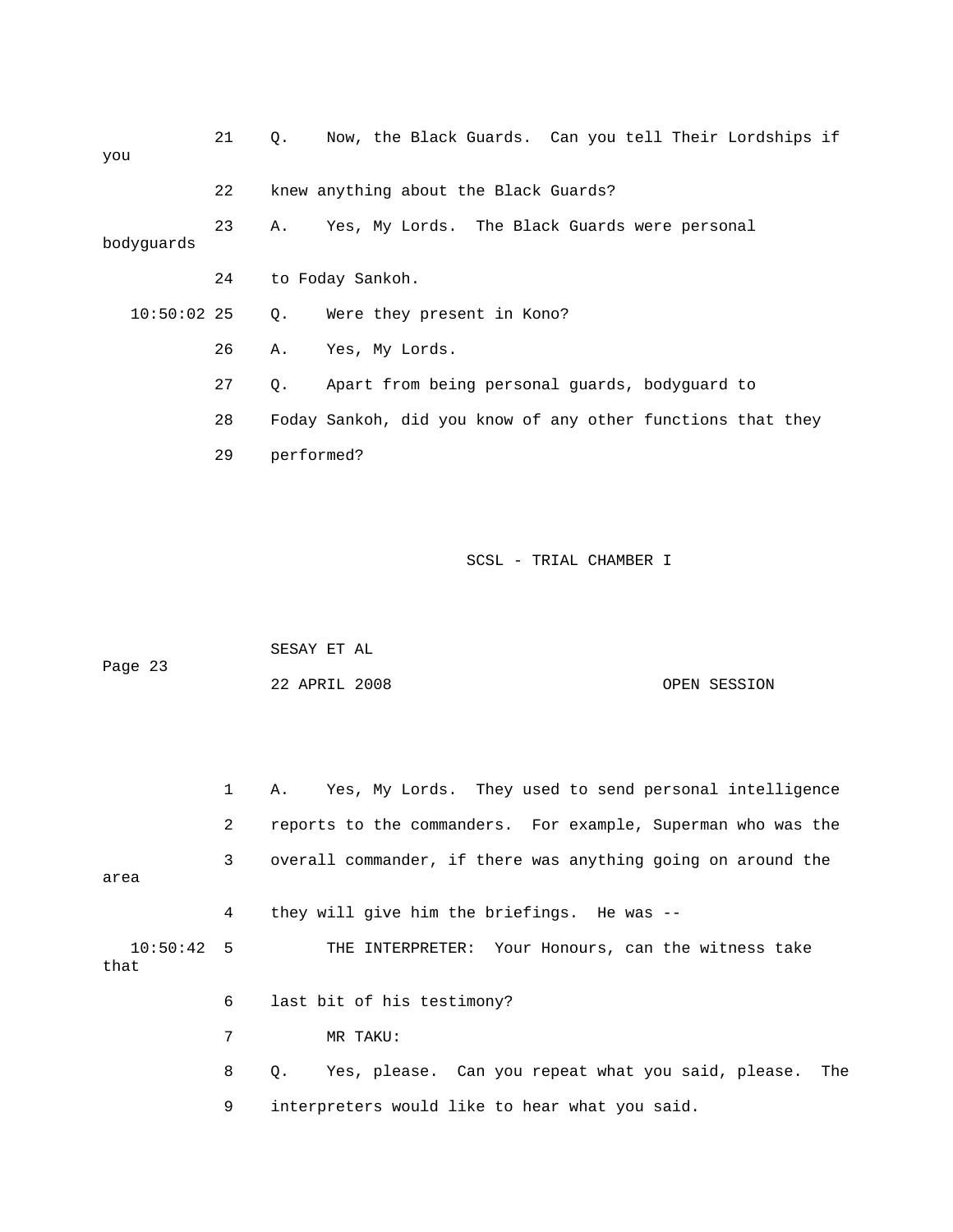| $10:51:08$ 10<br>security |    | Α.        | Yes, My Lords. They used to give personal -- make            |
|---------------------------|----|-----------|--------------------------------------------------------------|
|                           | 11 |           | report to commanders about any movement in the RUF.          |
| knew                      | 12 | Q.        | Now let's move quickly to another area. You said you         |
| radio                     | 13 |           | Morris Kallon while in Koidu. Did he have a radio set --     |
|                           | 14 |           | communication set, Morris Kallon?                            |
| $10:51:39$ 15             |    | Α.        | No, My Lords.                                                |
|                           | 16 | Q.        | Now, the -- did Superman have a radio communication set?     |
|                           | 17 | Α.        | Yes, My Lords.                                               |
|                           | 18 | $\circ$ . | Did he have radio operators?                                 |
|                           | 19 | Α.        | Yes, My Lord.                                                |
| $10:52:21$ 20             |    | Q.        | Between February -- mid-February 1998 to 30 June 1998,       |
| radio                     | 21 |           | could Morris Kallon -- did you see Morris Kallon assign the  |
|                           | 22 |           | operator of Superman on patrol to Bumpe?                     |
|                           | 23 | Α.        | No, My Lord, I never saw that.                               |
|                           | 24 |           | JUDGE BOUTET: What's your question? If Kallon had been       |
| $10:52:59$ 25             |    |           | assigned to be a radio operator?                             |
|                           | 26 |           | MR TAKU: No, whether he saw Morris Kallon assign             |
|                           | 27 |           | Superman's radio operators on a mission to Bumpe, within the |
|                           | 28 |           | period February 1998 to 30 June 1998.                        |
| Ιf                        | 29 |           | I still don't understand the question.<br>JUDGE BOUTET:      |

SESAY ET AL

Page 24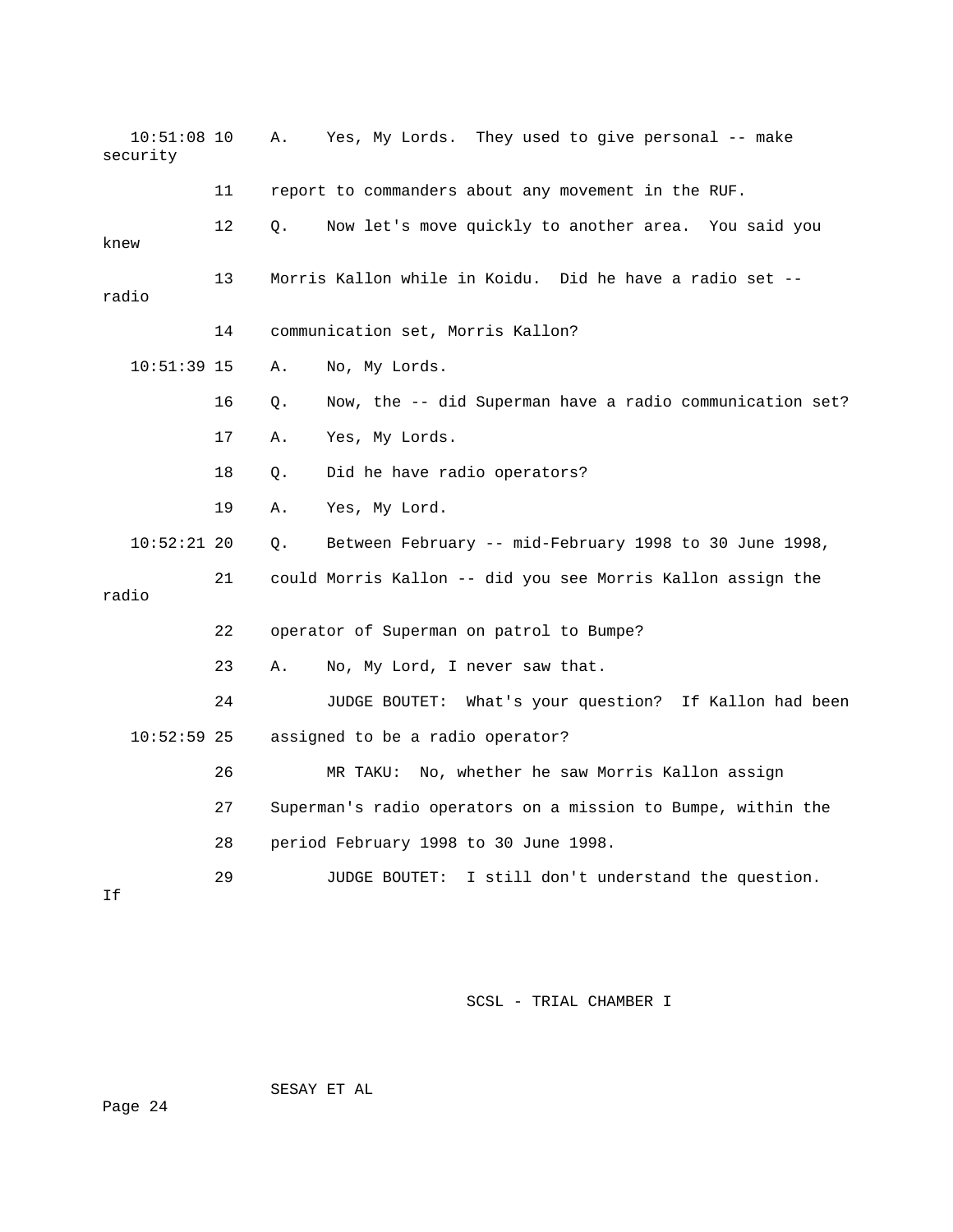|               | 1  |           | he has seen Morris Kallon assigning a radio operator.     |
|---------------|----|-----------|-----------------------------------------------------------|
|               | 2  |           | MR TAKU: Yes, sir. On a mission.                          |
|               | 3  |           | JUDGE BOUTET: On a mission.                               |
|               | 4  |           | PRESIDING JUDGE: Is it assigning or assigned?             |
| 10:53:27      | 5  |           | Assigned. If he assigned. If Morris Kallon<br>MR TAKU:    |
|               | 6  |           | assigned. If he saw --                                    |
|               | 7  | Q.        | I'm sorry, sir, let me put it -- if he saw Morris Kallon  |
| patrol        | 8  |           | assigning a radio operator -- Superman radio operator on  |
|               | 9  | to Bumpe? |                                                           |
| $10:53:49$ 10 |    | Α.        | No, My Lords.                                             |
| he            | 11 | Q.        | Now, did you hear anybody -- did anybody tell you that    |
|               | 12 |           | assigned Superman's radio operator on a mission to Bumpe? |
|               | 13 | Α.        | No, My Lord, I never heard that from anybody.             |
| to            | 14 | Q.        | Could he assign Superman's radio operator on a mission    |
| $10:54:19$ 15 |    | Bumpe?    |                                                           |
| Kallon        | 16 | Α.        | That man have no control over Superman's bodyguard.       |
|               | 17 |           | never had control over his soldiers.                      |
|               | 18 | Q.        | Did he have control over Superman's radio operators?      |
| Superman's    | 19 | Α.        | He had no control over any soldier who was under          |
| $10:54:49$ 20 |    | control.  |                                                           |
| did           | 21 | Q.        | While in Kono, between February 1998 to 30 June 1998,     |
|               | 22 |           | you hear or see Morris Kallon kill anybody?               |
|               | 23 | Α.        | No, My Lords. But I want to explain that side a bit.      |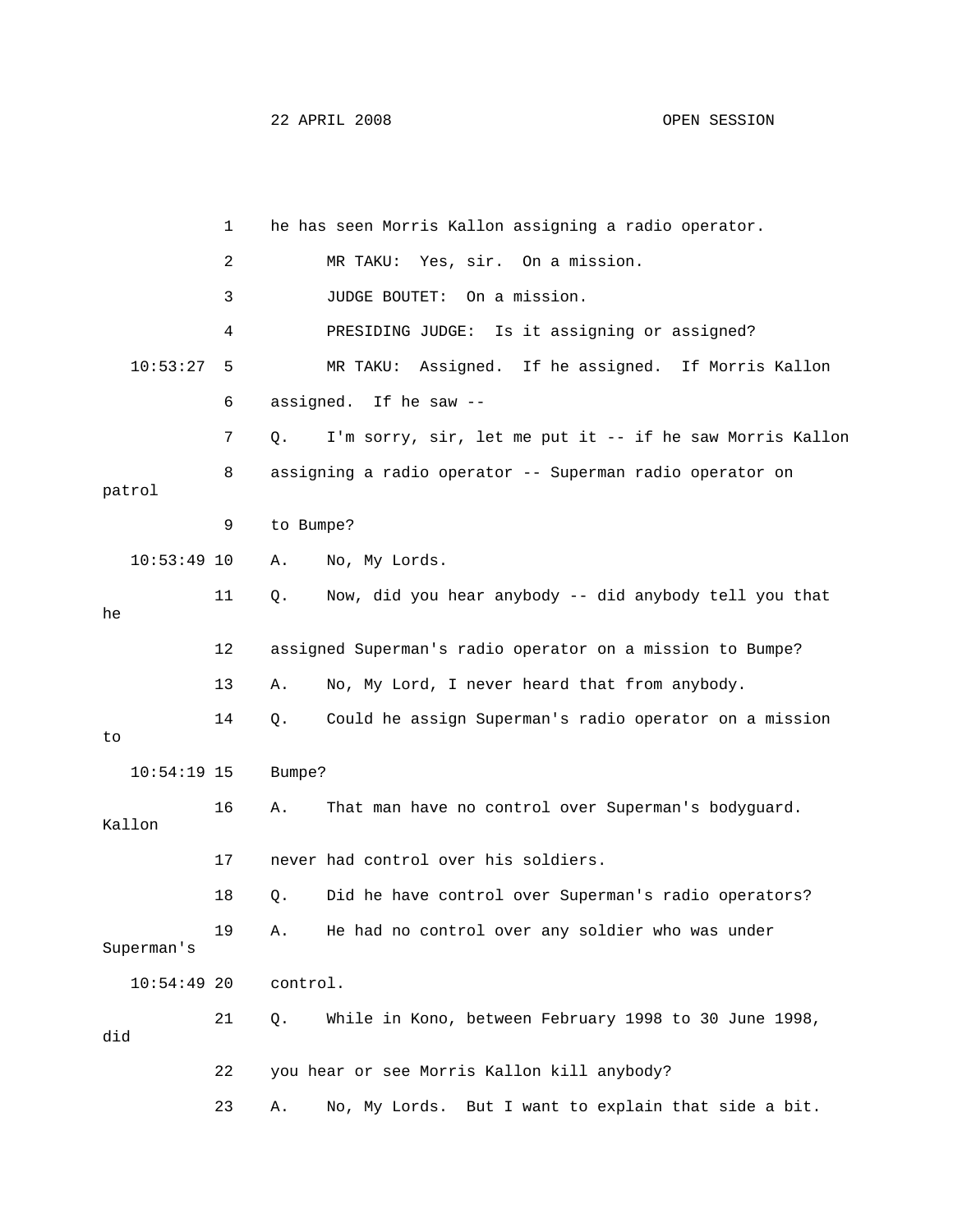24 Q. Yes, go ahead, please. 10:55:24 25 A. Yes, My Lords. Morris Kallon never killed anybody the time 26 we were in Koidu, but there was an incident in Kono about a 27 sheep. Superman had one man who was STF, he was a lieutenant to 28 Morris Kallon. He was an adjutant to Superman. And also STF. 29 He was assigned permanently to Superman. When this incident

SCSL - TRIAL CHAMBER I

| Page 25 | SESAY ET AL   |  |              |
|---------|---------------|--|--------------|
|         | 22 APRIL 2008 |  | OPEN SESSION |

 1 happened about the sheep, I came with one sheep from Yomandu. It 2 was my personal sheep for sacrifice. When I brought this sheep 3 to Koidu, I met this Cobra Unit at checkpoint. They said they 4 wanted a sheep for sacrifice for the movement, which is the RUF. 10:56:47 5 Superman was looking for this sheep. Now that they have seen 6 this sheep with me, they went and told Superman. Superman had to 7 call me at his house. He say, "Please, I had been in need of one 8 sheep. Now that you've brought this sheep, I would like you to 9 give it to me for the sacrifice." I had to give this sheep to 10:57:28 10 Superman. After I had given it to him, he took the sheep and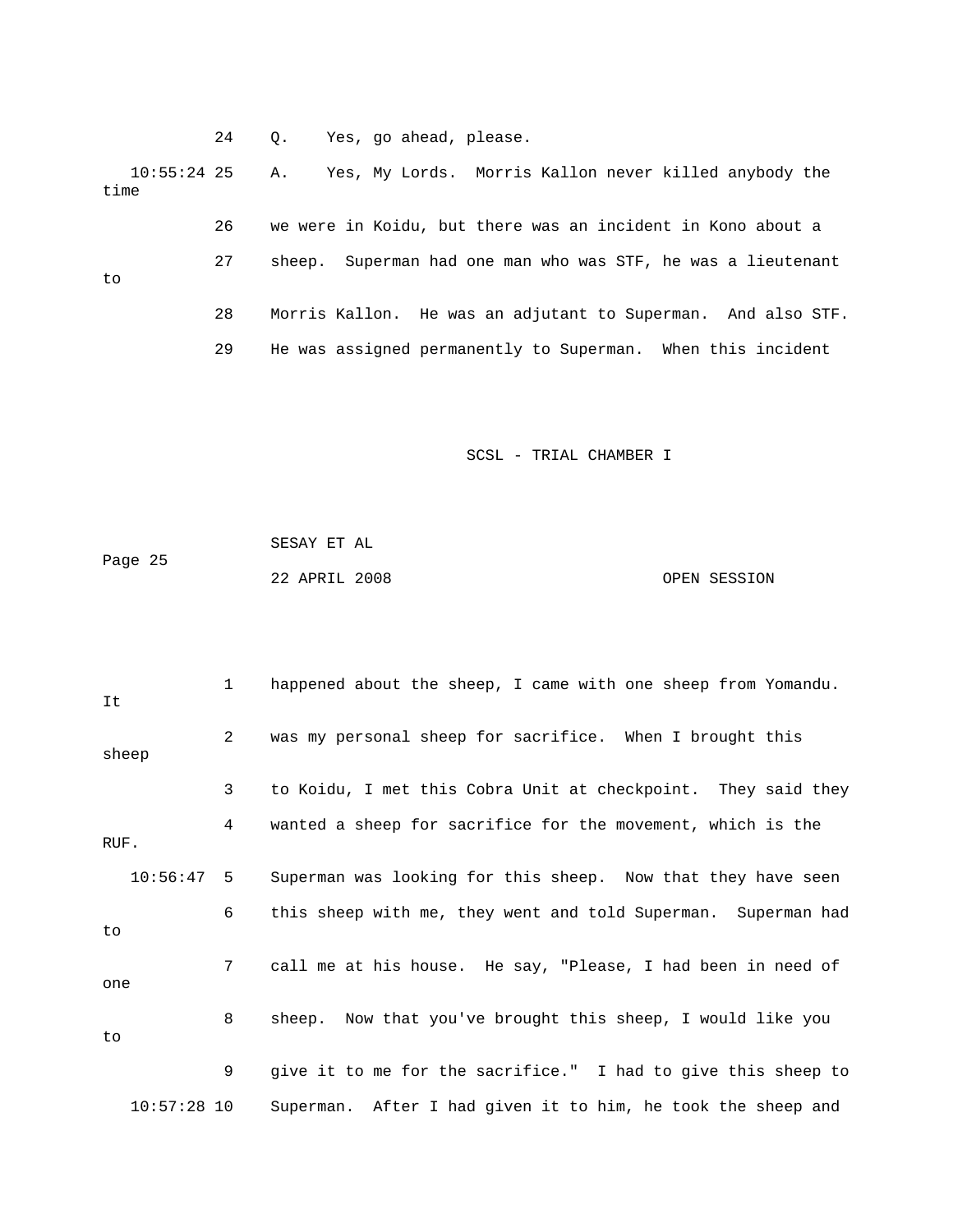11 gave it to one soldier to keep. This was -- this sheep was under 12 the custody of this soldier. He said the sheep had got missing. 13 He sent this -- his adjutant who was Lieutenant-Colonel Morris 14 Kallon, who was an STF, he told him to go and investigate about 10:58:08 15 this sheep. After he had gone to investigate this sheep issue, 16 the boy had to challenge the colonel. He said: My man, doesn't 17 you respect my presence? When he asked this soldier, he shoot at 18 Morris Kallon, who was an adjutant to Superman. He had to 19 respond to this firing. Within this exchange of firing, bullet 10:59:05 20 has had to meet this soldier. Later on, they took him to the 21 hospital. There he died. The night I heard of this incident, I 22 had to go and ask Superman: I've heard that the sheep that I 23 brought, the soldier had lost the sheep. When they went to ask 24 him, there was firing between them. Superman had to explain this 10:59:55 25 story to me, in the presence of King Perry, who was one of the 26 investigators. Then I say: I have brought my sheep for my 27 sacrifice and now you've told me it has got missing, over which 28 people have fought and have killed. They said: Well, no 29 problem. Then I left and went to my house. Yes, My Lords.

SCSL - TRIAL CHAMBER I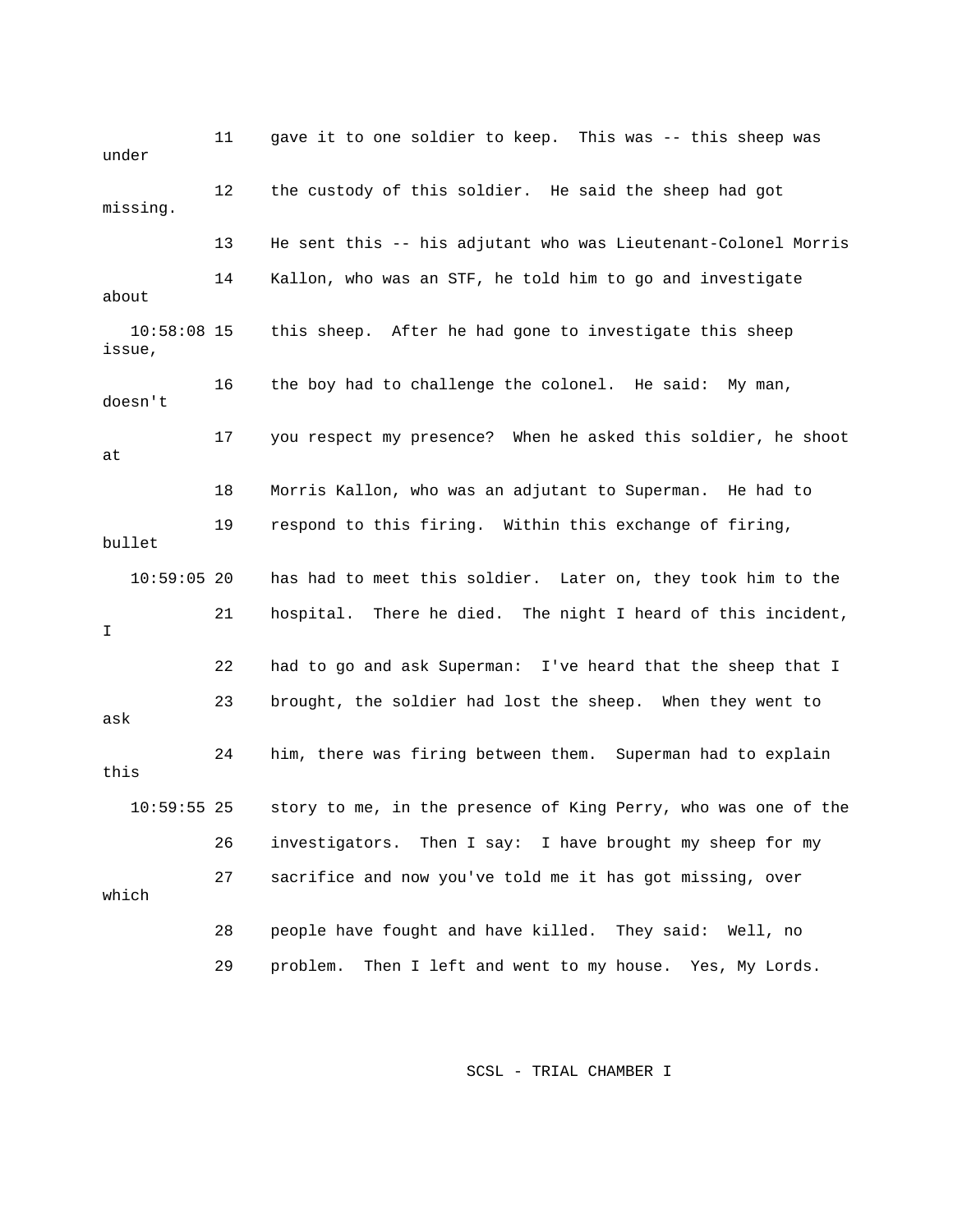```
 SESAY ET AL 
Page 26
```
22 APRIL 2008 OPEN SESSION

 1 JUDGE BOUTET: But the question you were asked, and I'm 2 still trying to understand your answer, was whether or not you 3 know or heard if Kallon has ever killed in Kono. And now you 4 said something about Buedu and you went to tell this story. So 11:00:43 5 how are we to understand what you are saying to the Court? 6 THE WITNESS: Yes, My Lords. I'm explaining about Kono 7 issue. This is not -- the person who died in Kono, it was Morris 8 Kallon who did this act, who was an adjutant to Superman. The 9 Morris Kallon who is now in this Court was not the one who was 11:01:09 10 acting. He did not do that act. This happened in Kono, not 11 Buedu 1998. Yes, My Lords. 12 MR TAKU: 13 Q. Now witness, while in Kono between February -- that is 15 14 February 1998 to 30 June 1998, did you hear or see Morris Kallon 11:01:39 15 kill anybody at Five-Five Spot in Koidu? 16 A. This Morris Kallon, who is now on the Special Court, I 17 never hear that he killed somebody at Five-Five Spot, yes, My 18 Lords. 19 Q. Did you hear or see Morris Kallon put people in a court 11:02:12 20 barri or order that people should put the court barri in Tombodu

21 ordered Trouble -- somebody called Trouble -- and Ambush and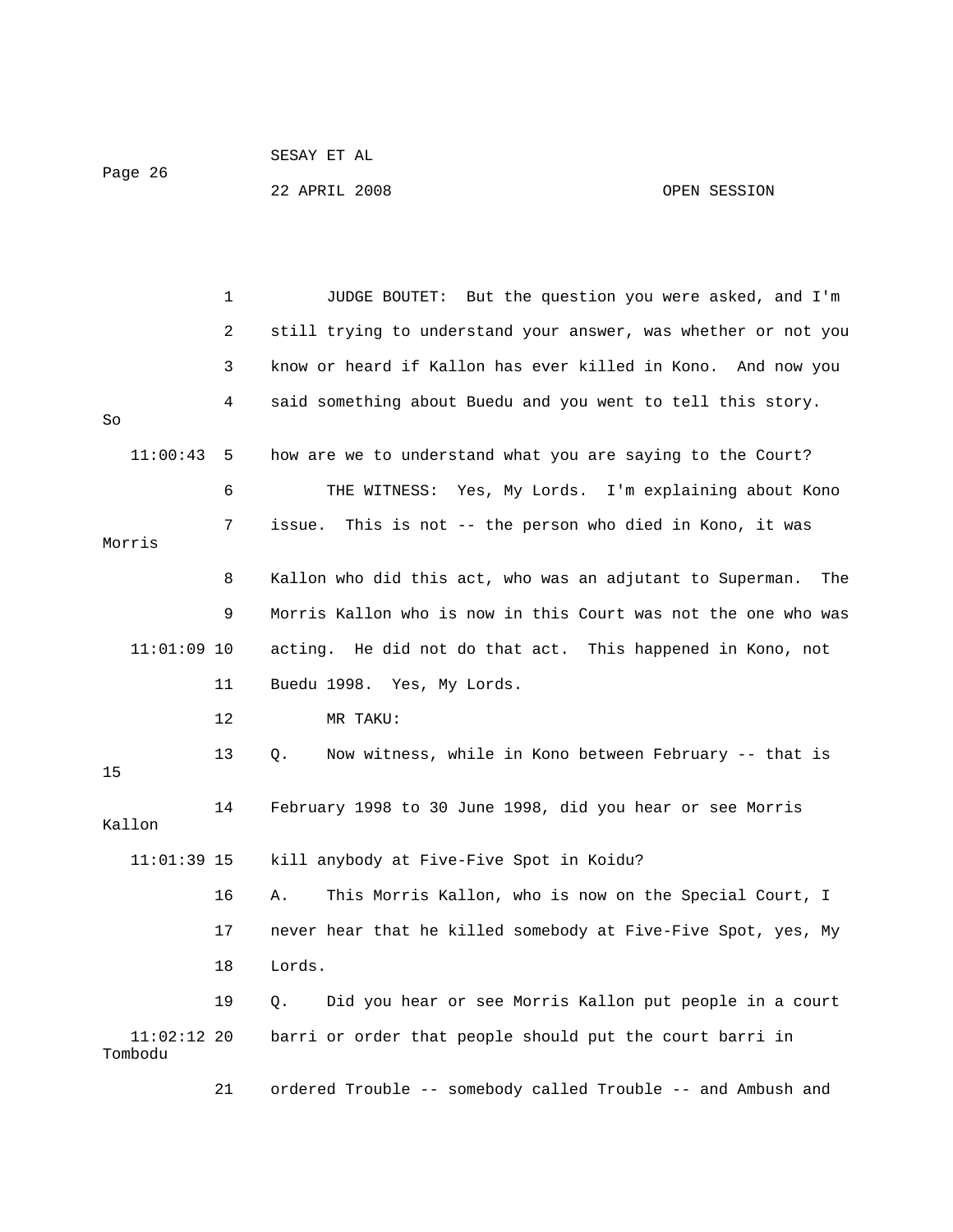22 another called Ambush to set fire on the court barri. Did you 23 see or hear about that? 24 A. My Lord, RUF commander nobody had access to Tombodu. 11:02:42 25 Nobody ever sent people to go and put -- to go and put people in 26 the barri and set fire to it. Savage was in control of Tombodu. 27 Q. Witness -- 28 A. Yes, My Lords. 29 Q. -- you spoke a while ago about Amara Peleto. Did you see

SCSL - TRIAL CHAMBER I

 SESAY ET AL Page 27 22 APRIL 2008 OPEN SESSION

 1 him in Koidu between February, mid-February 1998 and 30 June 2 1998? 3 A. Yes, My Lords. 4 Q. What was his rank? 11:03:27 5 A. Amara Peleto was the task force commander in Tombodu. 6 Q. What was his rank? 7 A. Lieutenant-colonel. 8 Q. Did you hear or see Morris Kallon appoint Amara Peleto 9 mining commander in Kono, between mid-February to 30 June 1998? 11:04:08 10 A. Morris Kallon, who is under Special Court, never appointed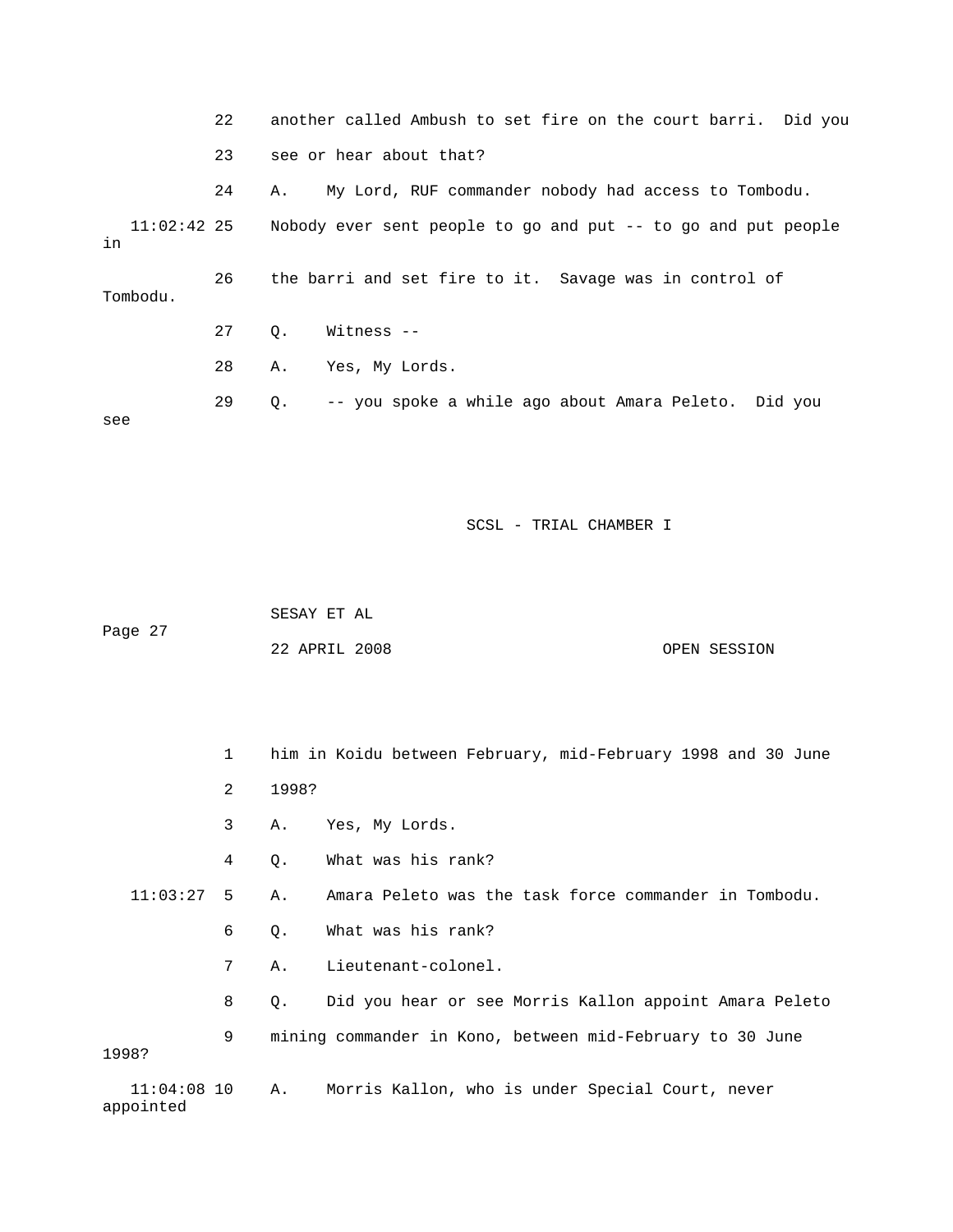|     |               | 11 | Amara Peleto mining commander -- as mining commander. |                                                                |  |
|-----|---------------|----|-------------------------------------------------------|----------------------------------------------------------------|--|
|     |               | 12 | Q.                                                    | Did you see or hear Morris Kallon order Amara Peleto to        |  |
|     |               | 13 |                                                       | take young people and civilians to go and do forced mining in  |  |
|     |               | 14 |                                                       | Kono, between mid-February 1998 and 30 June 1998?              |  |
|     | $11:04:52$ 15 |    | Α.                                                    | No, My Lords.                                                  |  |
|     |               | 16 | Q.                                                    | Did you, witness, see or hear Morris -- that Morris --         |  |
| to  |               | 17 |                                                       | Morris Kallon ordering Amara Peleto to bring civilian women or |  |
|     |               |    |                                                       |                                                                |  |
|     |               | 18 |                                                       | bring women for him to forcefully marry them, between 1991 to  |  |
|     | Kono?         | 19 |                                                       | 2000 -- January 2002 -- in Pendembu, Makeni, Bo, Lungi and     |  |
|     |               |    |                                                       |                                                                |  |
|     | $11:06:22$ 20 |    | Α.                                                    | My Lords, this kind of information never existed.<br>Amara     |  |
|     |               | 21 |                                                       | Peleto never took command from Morris Kallon.                  |  |
|     | organise      | 22 | Q.                                                    | Now, while in Kono, did you ever see Morris Kallon             |  |
|     |               |    |                                                       |                                                                |  |
|     |               | 23 |                                                       | That is between mid-February --<br>a muster parade?            |  |
|     |               | 24 |                                                       | MR JORDASH:<br>Sorry to interrupt. May Mr Sesay use the        |  |
|     | $11:07:06$ 25 |    |                                                       | bathroom, please?                                              |  |
|     |               | 26 |                                                       | PRESIDING JUDGE: Yes, he may, please.                          |  |
|     |               | 27 |                                                       | MR TAKU:                                                       |  |
| see |               | 28 | Q.                                                    | Between mid-February 1998 to 30 June 1998, did you ever        |  |
|     |               | 29 |                                                       | Morris Kallon organise a muster parade?                        |  |

 SESAY ET AL Page 28

22 APRIL 2008 COPEN SESSION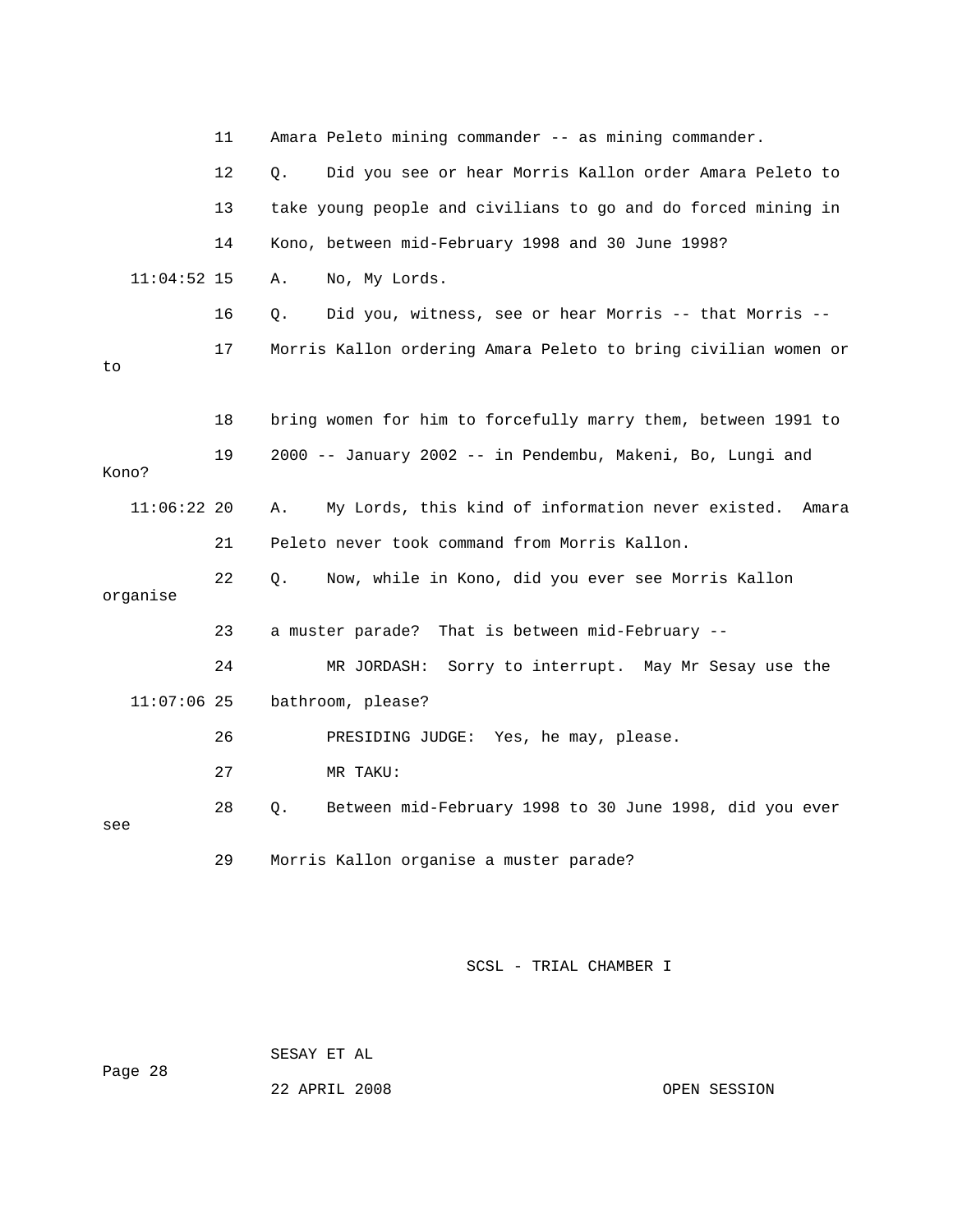|               | 1  | My Lords, Morris Kallon never organised muster parade.<br>Α.     |  |  |
|---------------|----|------------------------------------------------------------------|--|--|
|               | 2  | Superman who was organising muster parade.                       |  |  |
|               | 3  | Do you know of any muster parade that was organised by<br>Q.     |  |  |
|               | 4  | Superman, between mid-February 1998 and 30 June 1998 in Kono?    |  |  |
| 11:07:53      | 5  | That man was the one who was organising the muster<br>Α.<br>Yes. |  |  |
|               | 6  | parades. When he called a muster parade, we had to go there.     |  |  |
|               | 7  | Yes, sir.                                                        |  |  |
| last          | 8  | PRESIDING JUDGE: It flows from the first -- from the             |  |  |
|               | 9  | response. He was the only one. So the position of the dates,     |  |  |
| $11:08:15$ 10 |    | you know, does not change anything.                              |  |  |
|               | 11 | Now, one minute, Your Honours. Let me take<br>MR TAKU:           |  |  |
|               | 12 | instructions from my client.                                     |  |  |
|               | 13 | Witness --<br>Q.                                                 |  |  |
|               | 14 | Α.<br>Yes, My Lord.                                              |  |  |
| $11:09:17$ 15 |    | -- in April and May 2000 where were you?<br>Q.                   |  |  |
|               | 16 | I was in Makeni.<br>Α.                                           |  |  |
|               | 17 | Do you know one Komba Gbundema?<br>Q.                            |  |  |
|               | 18 | Yes, My Lord.<br>Α.                                              |  |  |
| Gbundema?     | 19 | Take your mind to 2 May 2000. Did you see Komba<br>Q.            |  |  |
| $11:09:57$ 20 |    | Yes, My Lords.<br>Α.                                             |  |  |
|               | 21 | Were you at any time on that day in the company of Komba<br>Q.   |  |  |
|               | 22 | Gbundema?                                                        |  |  |
|               | 23 | Yes, My Lords.<br>Α.                                             |  |  |
|               | 24 | Did you accompany Komba Gbundema to any location?<br>Q.          |  |  |
| $11:10:31$ 25 |    | Yes, My Lords.<br>Α.                                             |  |  |
|               | 26 | Where did you accompany him to?<br>Q.                            |  |  |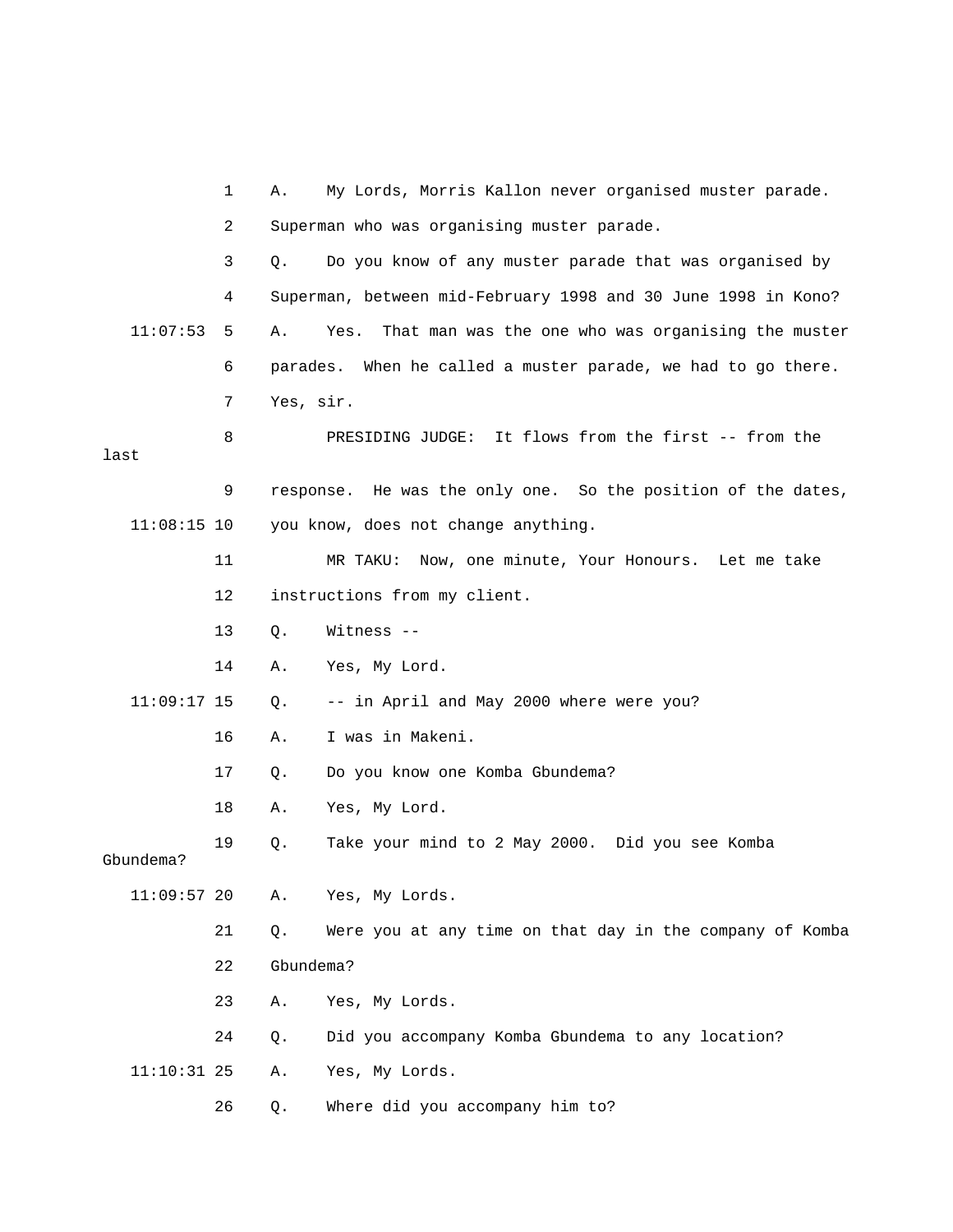27 A. Yes, My Lords. Let me respond. Komba Gbundema came and 28 held a meeting that he had got instruction from Foday Sankoh that 29 500 UN troops were coming to Makeni and Sankoh told him that on

| Page 29 | SESAY ET AL   |  |              |
|---------|---------------|--|--------------|
|         | 22 APRIL 2008 |  | OPEN SESSION |

|                      | $\mathbf{1}$   | no account should he allow those people to enter Makeni. He    |
|----------------------|----------------|----------------------------------------------------------------|
| be                   | $\overline{2}$ | should arrest them. In this -- this meeting was the first to   |
|                      | 3              | held in Makeni, and he met the officers in Makeni and put the  |
| an                   | 4              | issue before us. From the meeting, and we said since it was    |
| 11:11:24<br>wouldn't | 5              | order from Pa Sankoh, we wouldn't object that -- that he       |
| 6<br>and             |                | just manipulate issues. He must got an order from Pa Sankoh    |
|                      | 7              | I said since I was --                                          |
| the                  | 8              | THE INTERPRETER: Can the witness talk a little bit --          |
|                      | 9              | voice is so low that the interpreter cannot get him.           |
| $11:11:46$ 10        |                | MR TAKU:                                                       |
|                      | 11             | Go near the microphone and repeat what you said, please.<br>Q. |
| now                  | 12             | I said, since I was a personal security to Foday Sankoh<br>Α.  |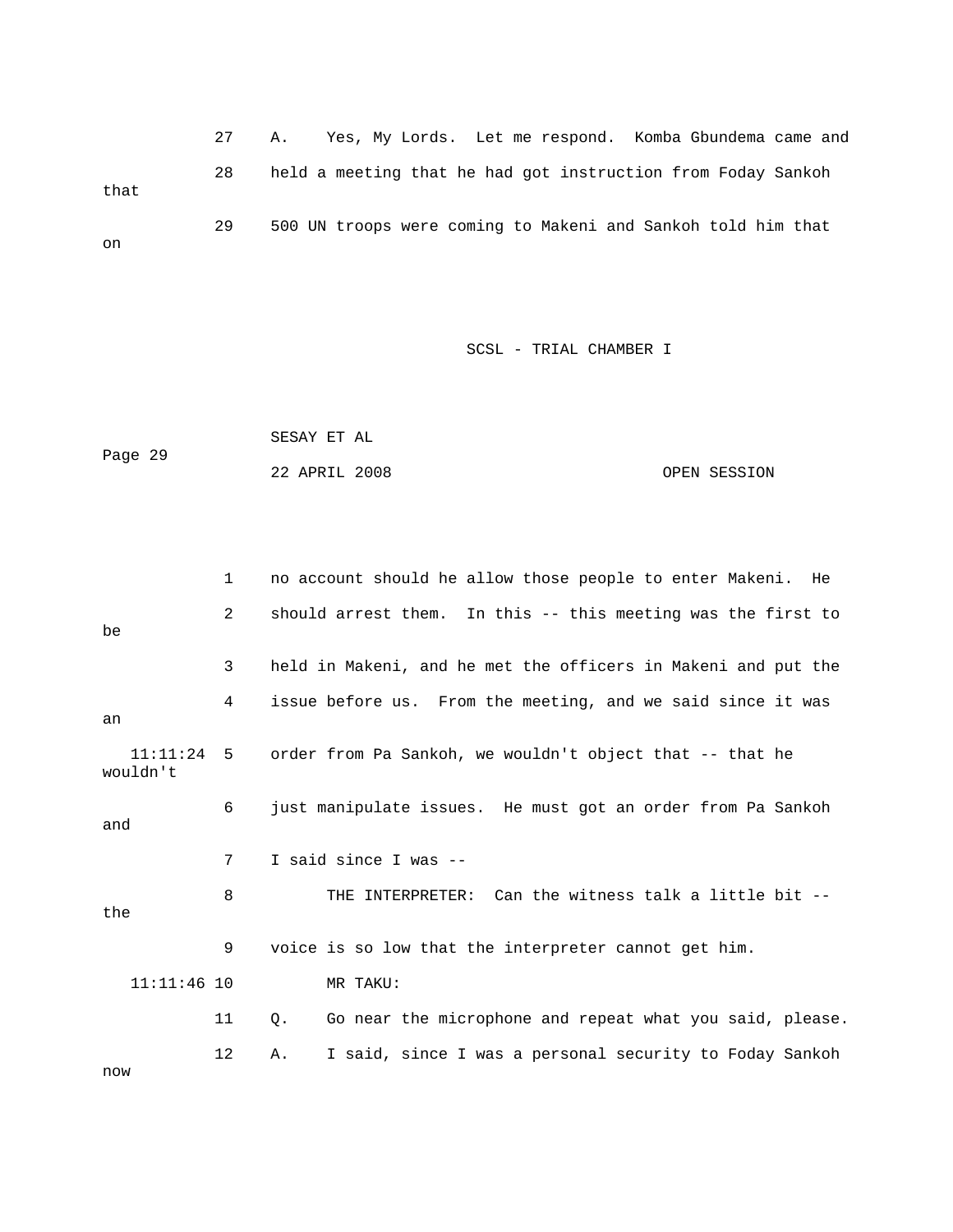| officers                 | 13 | Komba Gbundema told us that he should arrest the 500 UN         |  |  |
|--------------------------|----|-----------------------------------------------------------------|--|--|
|                          | 14 | that were to enter Makeni. We knew that within the RUF nobody   |  |  |
| $11:12:13$ 15<br>in      |    | would reject Foday Sankoh's orders. I decided to -- to move     |  |  |
|                          | 16 | line with Komba Gbundema in order to ascertain if what he said  |  |  |
| My                       | 17 | was true about Pa Sankoh. I had to go along with him.<br>Yes,   |  |  |
|                          | 18 | Lords.                                                          |  |  |
|                          | 19 | You went along with him to where?<br>Q.                         |  |  |
| $11:12:33$ 20<br>Makeni, |    | There is a place, which is about 12 miles away from<br>Α.       |  |  |
|                          | 21 | called Makoth.<br>That was where we went and settled with the   |  |  |
| that                     | 22 | intention of arresting the 500 troops. When we arrived at       |  |  |
|                          | 23 | place, Komba summoned a brief meeting. I, sitting before you    |  |  |
| meeting                  | 24 | here, I was one of those people that were present in that       |  |  |
| $11:13:14$ 25            |    | with Lieutenant Bai Bureh, the tall one who was based in        |  |  |
| junior                   | 26 | Kamakwie, and one Major Bangali, who was a G5, with other       |  |  |
|                          | 27 | Since then, he put the radio on. We receive a call<br>officers. |  |  |
| Gibril                   | 28 | from Freetown. By then, the person operating the set was        |  |  |
|                          | 29 | Massaquoi. He said the men had left from Freetown to go to      |  |  |

 SESAY ET AL Page 30 22 APRIL 2008 OPEN SESSION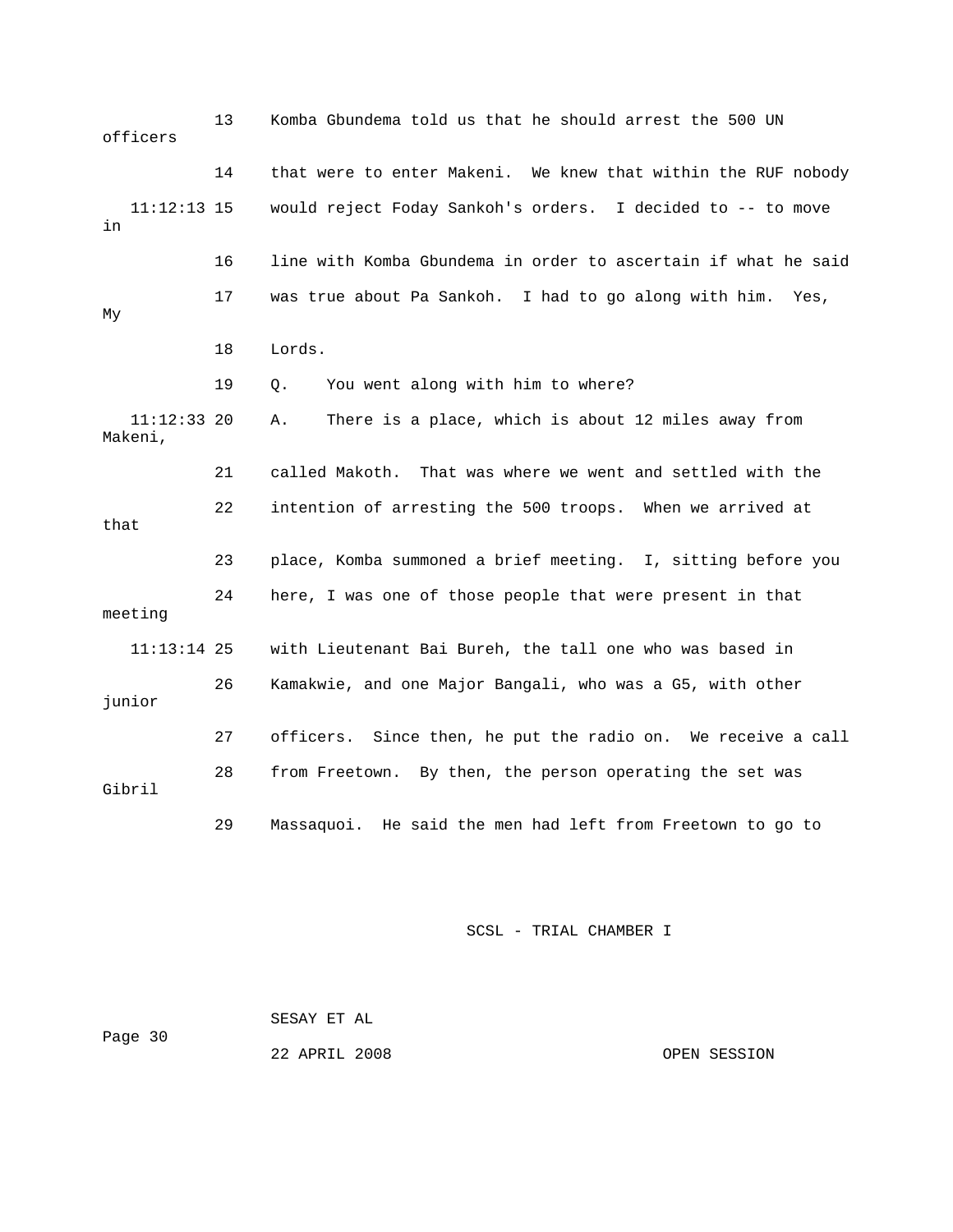| to                    | 1  | Makeni. He said Komba, the order -- the man the Pa had given     |
|-----------------------|----|------------------------------------------------------------------|
|                       | 2  | you, please don't joke with that. Then Komba Gbundema said:      |
|                       | 3  | What are we to do? When he same with this ideas, he said we      |
| made                  | 4  | should lay an ambush before the men could arrive. If they        |
| 11:14:25              | 5  | any resistance, he would attack. Then I said: Yes, that was      |
| said                  | 6  | true, Komba. I said: Do you know what I'm telling you? I         |
|                       | 7  | Pa Sankoh's orders, not all the orders he used to give that he   |
|                       | 8  | should implement to the letter. I said: Since the time Pa        |
|                       | 9  | Sankoh left Nigeria when he was arrested, he was not steadfast   |
| $11:15:01$ 10<br>when |    | with his words. He would say something to one person, and        |
|                       | 11 | he talked to the other person, he will tell him some different   |
|                       | 12 | thing. I believe that the 500 UN that were coming, they were     |
|                       | 13 | coming with the intention of peace. I said: Let us carve an      |
| order                 | 14 | ideology so that we should not destroy or deviate from the       |
| $11:15:36$ 15<br>Then |    | given by Pa Sankoh. We are discussing; we saw the convoy.        |
| to                    | 16 | What are we to do? I said:<br>When the men want<br>he asked me:  |
| we,                   | 17 | arrive, let us avoid the issue of the ambush.<br>I said:<br>Even |
| When                  | 18 | the officers sitting here, let nobody hold onto a weapon.        |
|                       | 19 | they come, let us stop the convoy. From there, I would invite    |
| $11:16:13$ 20<br>the  |    | the commander, we would be able to give him some tuition that    |
|                       | 21 | men -- the force that he came with, if they were to enter with   |
|                       | 22 | that type of force in Makeni, the civilians would be panic.      |
|                       | 23 | Therefore, he, as a commander, who had come with his troop, we   |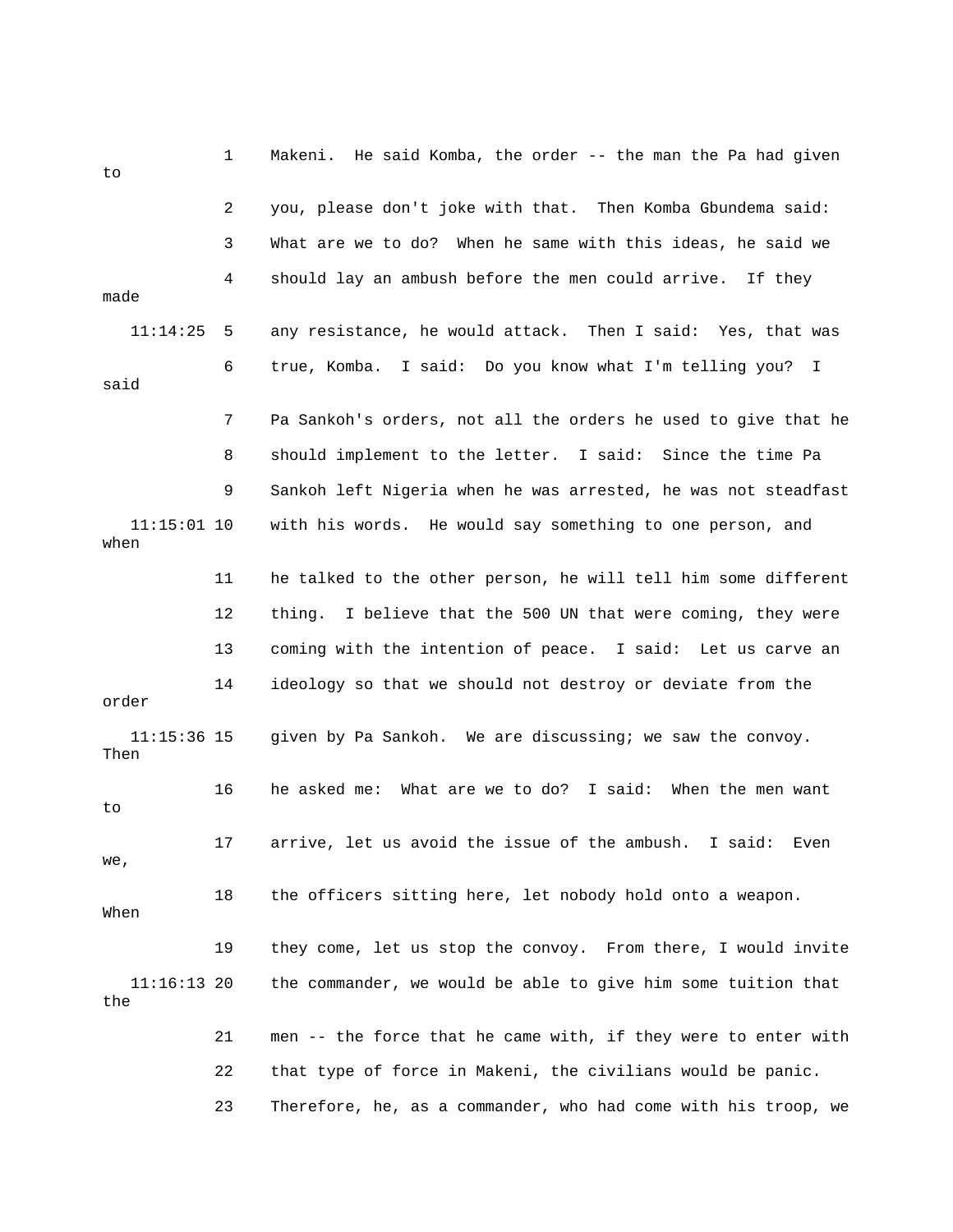24 want you and us to go to Makeni so as for us to see our 11:16:45 25 commanders in Makeni. I said: If we are to carve an idea of 26 this nature, the men will accept that, in order for us to avert a 27 fight. Then Komba Gbundema consented and said: Yes, it was 28 true. From there he avoided the issue of an ambush. He removed 29 all the armed men that were with us and they all went into

SCSL - TRIAL CHAMBER I

| Page 31 | SESAY ET AL   |              |
|---------|---------------|--------------|
|         | 22 APRIL 2008 | OPEN SESSION |

 1 hiding. It wasn't too long. We saw the convoy. They came. We 2 stopped them. We invited the commander, who was General Hassan. 3 We said we wanted to get a short meeting with him. He alone 4 alighted his vehicle with some few officers, went by the street, 11:17:44 5 and there was the checkpoint nearby. We said we wanted to get a 6 meeting with him, sir. But since Komba Gbundema could not speak 7 even a better Krio, except Mende and Kono, we called upon an 8 individual to translate, who was Bangali, Major Bangali, he did 9 the translation. We said: Yes, general. Now the force that 11:18:23 10 you've came with is too much. The people in the township of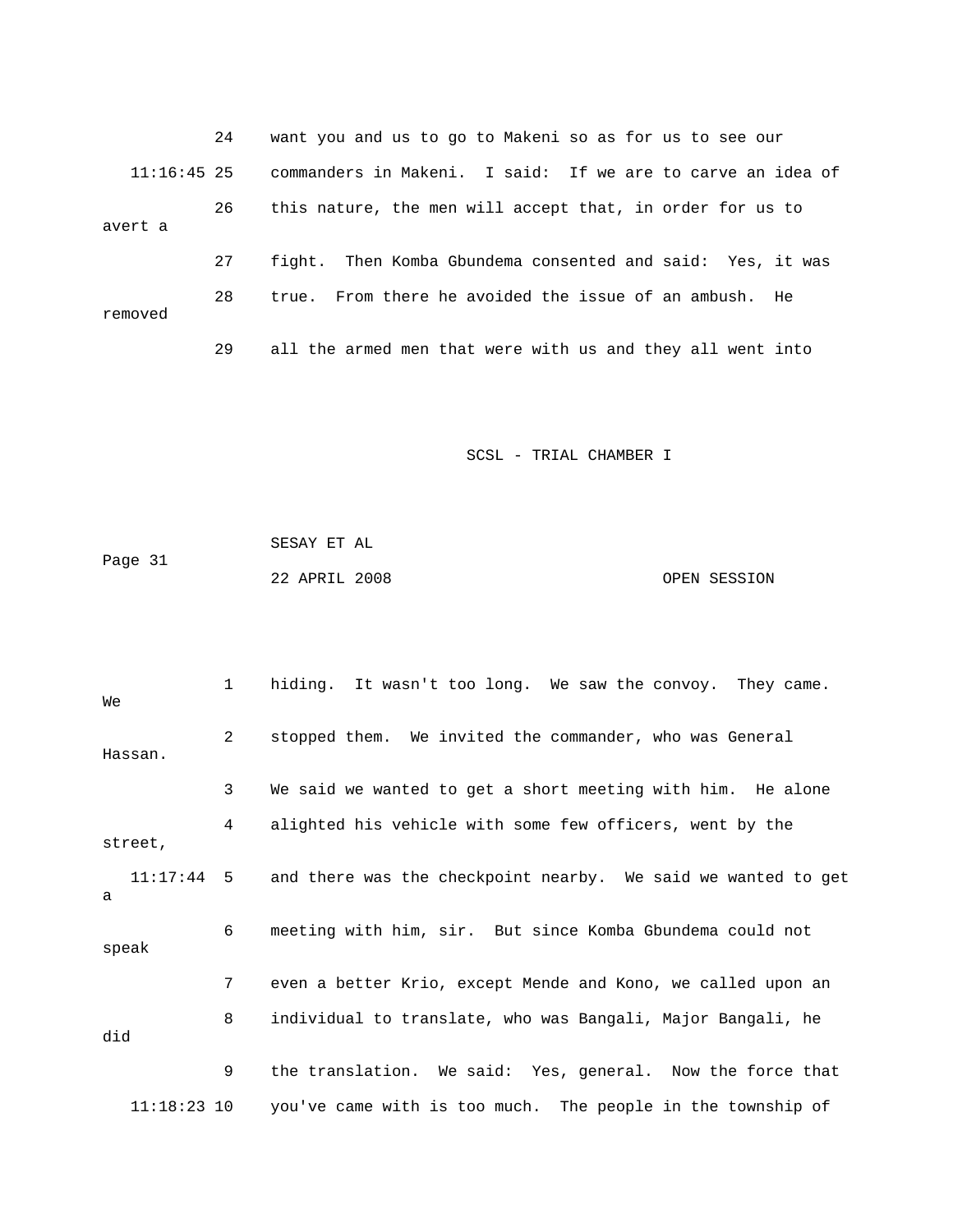11 Makeni, the civilians, if we were to allow you this daytime to 12 enter Makeni, the people -- the people of Makeni, the civilian, 13 will become panic shocked. Now, what we want you to do, we want 14 you to instruct your men so as to wait for you here, for you, 11:19:02 15 would go together to Makeni so as to -- for us to inform CO 16 Kailondo, who was the commander for Makeni, the ground commander. 17 We left the matter before him. Then he consented. He said: We 18 are members of the UN peacekeeping force. He said: We have not 19 come here to fight. We've come here to give you peace. But the 11:19:40 20 suggestion that you have proffered, I would try to speak with my 21 men. He went to the vehicle. He called his deputy. He told him 22 to take care of the men and that he was going to Makeni with us. 23 Komba Gbundema himself, who was the deputy to him in this 24 mission, was told Bai Bureh, who was based in Kamakwie, he told 11:20:17 25 him that well, Bai Bureh. These men that I'm leaving here, I 26 don't want anybody to harass them until I arrive in Makeni. Then 27 we picked up two vehicles. General Hassan entered into one of 28 the vehicles. Komba Gbundema entered. I too joined them. The 29 other vehicle picked some of his bodyguards. Then we went to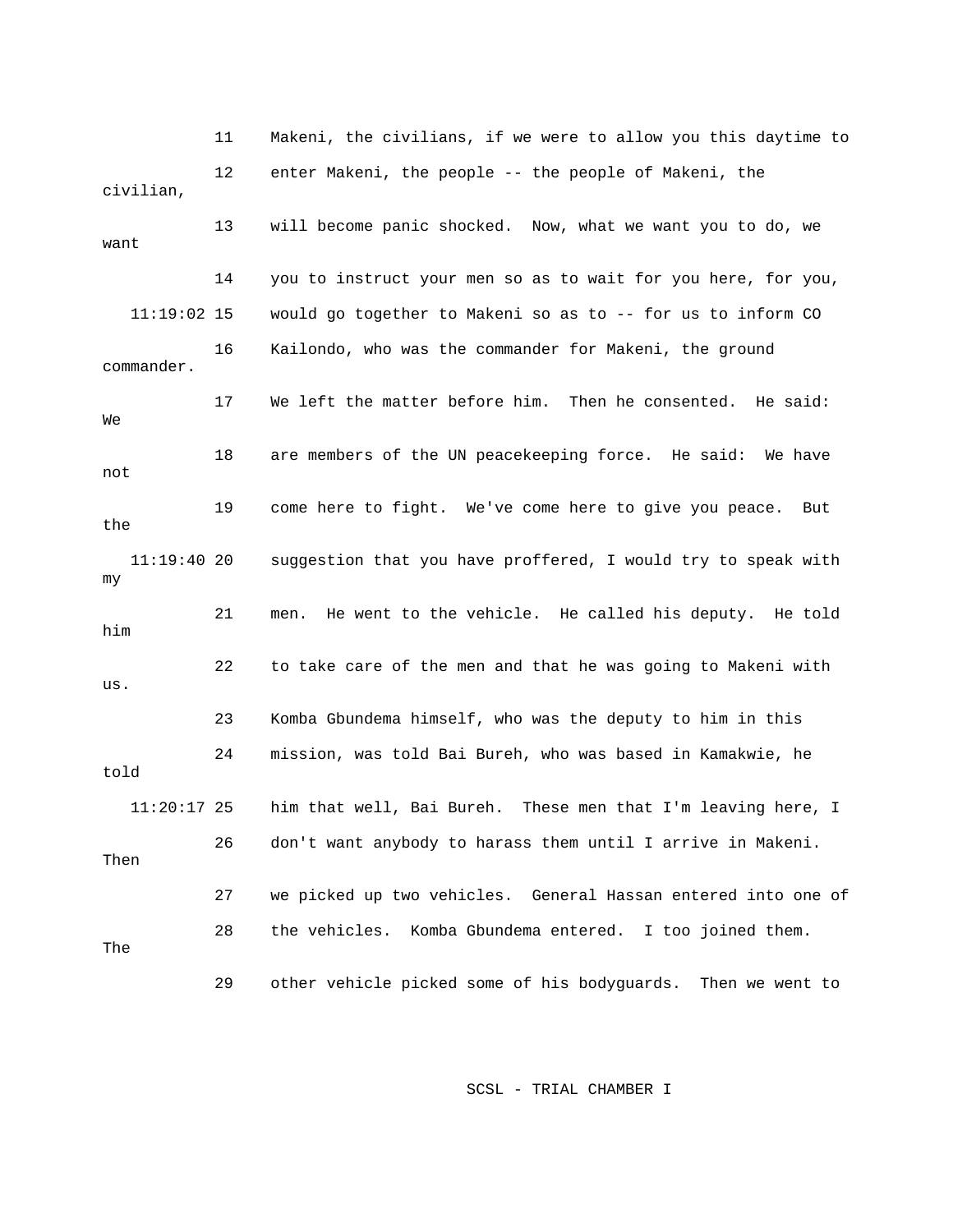22 APRIL 2008 OPEN SESSION

| the            | 1  | Makeni.  As we arrived in Makeni, we met with CO Kailondo at   |
|----------------|----|----------------------------------------------------------------|
| the            | 2  | highway. He stopped the vehicle. He said: Komba, was this      |
| trying         | 3  | instruction given to you by Pa Sankoh? Well, when you are      |
|                | 4  | to dodge. As I'm trying to explain, so Kailondo said, he said  |
| 11:21:31<br>οf | 5  | that was the reason that I had not wanted you to go with a lot |
| that           | 6  | officers in the mission. He said: Because within the men       |
| that           | 7  | you went with there were others that used to incite people,    |
|                | 8  | he was making this reference to me. He said: I myself would    |
| us.            | 9  | have to go to carry out the operation because you have failed  |
| $11:22:06$ 10  |    | From there $--$                                                |
| Komba.         | 11 | PRESIDING JUDGE: Who was saying this, Kailondo to              |
|                | 12 | THE WITNESS: Kailondo -- it was Kailondo who was saying        |
| that           | 13 | these words to Komba Gbundema. From there, the two vehicles    |
|                | 14 | we came with, Kailondo took one of them from us. He and Komba  |
| $11:22:33$ 15  |    | Gbundema, they entered the vehicle. They returned to Makoth.   |
|                | 16 | I -- I joined General Hassan and I left him at the barracks.   |
| order          | 17 | From that time, I went to my house. This $-$ I did this in     |
| would          | 18 | for me to get an opportunity so that Morris Kallon and Issa    |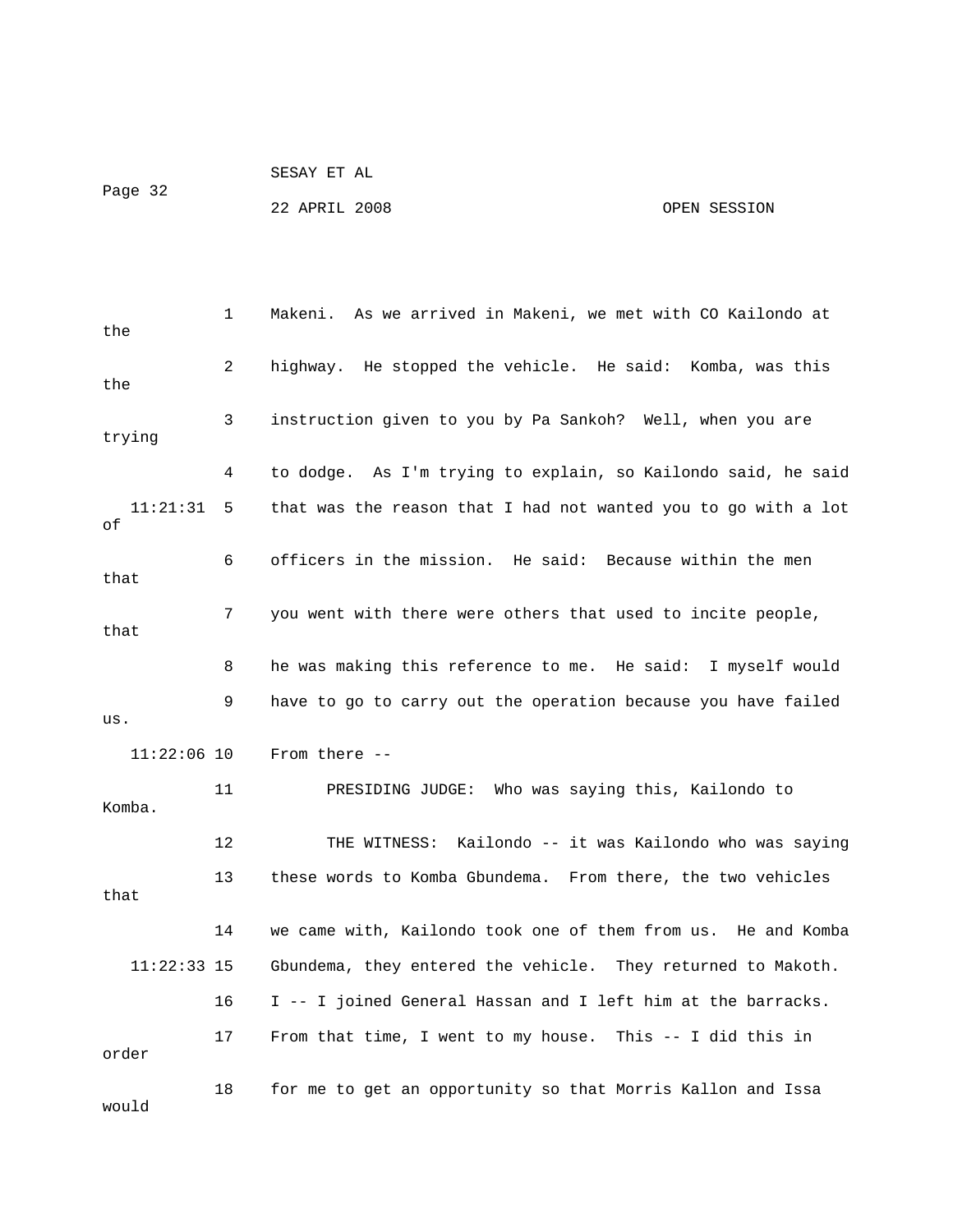|               | 19 | meet us in Makeni, so that wouldn't have been violent to those |
|---------------|----|----------------------------------------------------------------|
| $11:23:13$ 20 |    | people because some of us wanted peace. But my plan did not    |
|               | 21 | work. I went to my house and sat quietly. By $-$ -             |
| not           | 22 | PRESIDING JUDGE: So what you are saying is Hassan did          |
|               | 23 | go back with Komba to Makump because you took --               |
|               | 24 | THE WITNESS: He did not go.                                    |
| $11:23:34$ 25 |    | PRESIDING JUDGE: You took him to the camp.                     |
|               | 26 | THE WITNESS: Yes, sir. At the barracks.                        |
|               | 27 | PRESIDING JUDGE: Teko Barracks?                                |
|               | 28 | THE WITNESS: Yes, My Lord. Yes, My Lord.                       |
|               | 29 | PRESIDING JUDGE: And what happened to him when you took        |

|              |              | SESAY ET AL                                                   |              |  |  |  |
|--------------|--------------|---------------------------------------------------------------|--------------|--|--|--|
| Page 33      |              | 22 APRIL 2008                                                 | OPEN SESSION |  |  |  |
|              |              |                                                               |              |  |  |  |
|              |              |                                                               |              |  |  |  |
|              |              |                                                               |              |  |  |  |
|              | $\mathbf{1}$ | him there? Where did you keep him?                            |              |  |  |  |
|              | 2            | THE WITNESS: Well, I went and left him there. I did           |              |  |  |  |
| not          |              |                                                               |              |  |  |  |
|              | $\mathbf{3}$ | keep him. Kailondo ordered me to leave him at the barracks so |              |  |  |  |
| Τ            |              |                                                               |              |  |  |  |
|              | 4            | went and left him at the barracks.                            |              |  |  |  |
| $11:24:10$ 5 |              | PRESIDING JUDGE: Where did you leave him at the               |              |  |  |  |
| barracks?    |              |                                                               |              |  |  |  |
|              | 6            | THE WITNESS: Initially, as we entered the barracks, I         |              |  |  |  |
| left         |              |                                                               |              |  |  |  |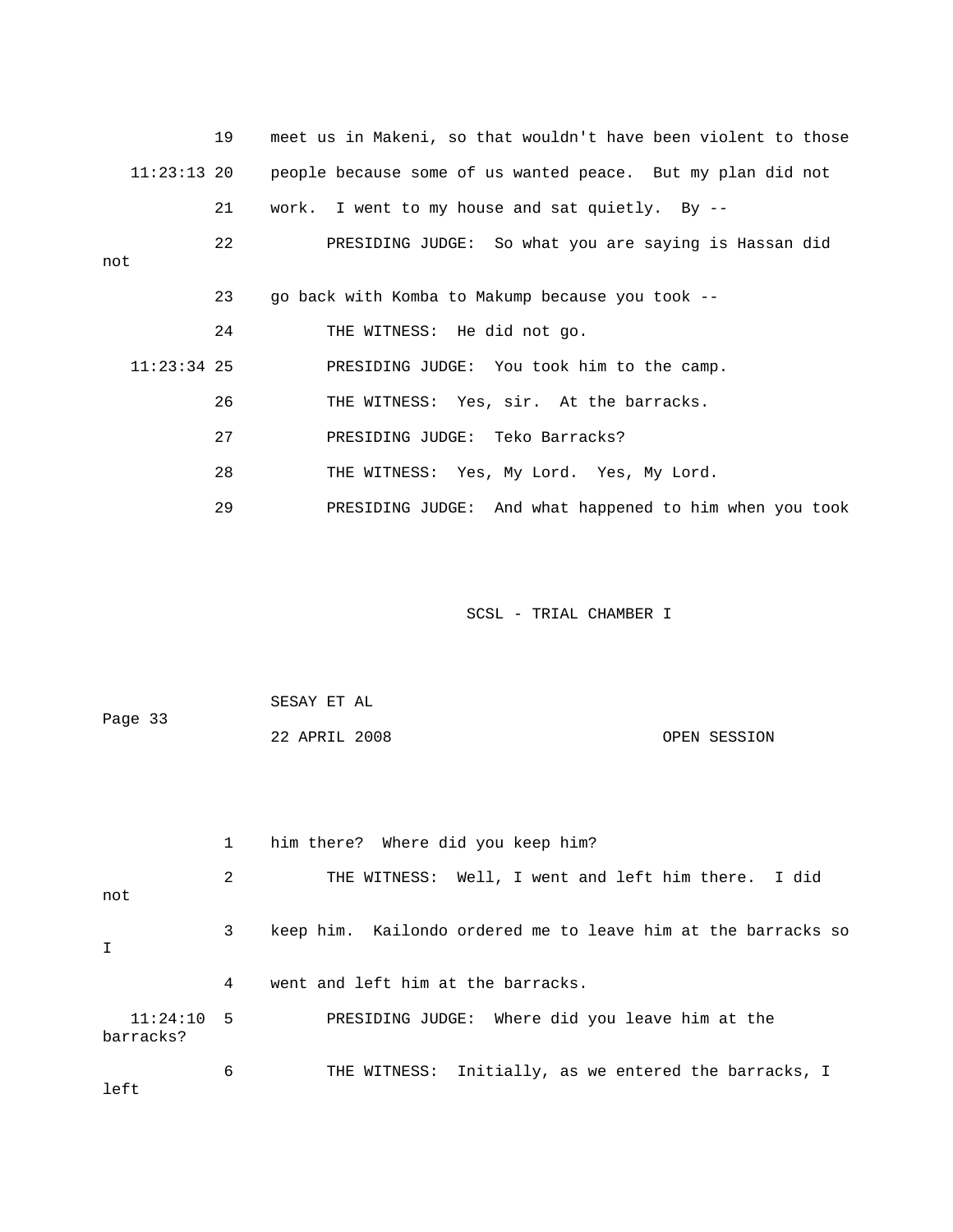7 him there, sir, and I went to my house. 8 MR TAKU: 9 Q. Now, this -- do you know the nationality of these 11:24:34 10 soldiers -- the UN soldiers that you said you saw when you went 11 with Kailondo? 12 PRESIDING JUDGE: Just a minute. So you went to your house 13 and you never went back to Makump. 14 THE WITNESS: I did not go there again, sir. 11:25:05 15 PRESIDING JUDGE: Yes, Mr Taku. 16 MR TAKU: 17 Q. Do you know the nationality of these UN soldiers -- UNAMSIL 18 soldiers? Do you know which country they came from? 19 A. My Lord, I only knew that they were members of the UN 11:25:24 20 troop. 21 Q. How did you know the name of General Hassan then? 22 PRESIDING JUDGE: Does he need to know where he comes from 23 before he -- 24 THE WITNESS: It was during the meeting. We made 11:25:40 25 introduction -- self-introduction. 26 MR TAKU: 27 Q. Okay. Now, during that operation, did you ever see Morris 28 Kallon? 29 A. No, sir, Kallon was in Magburaka.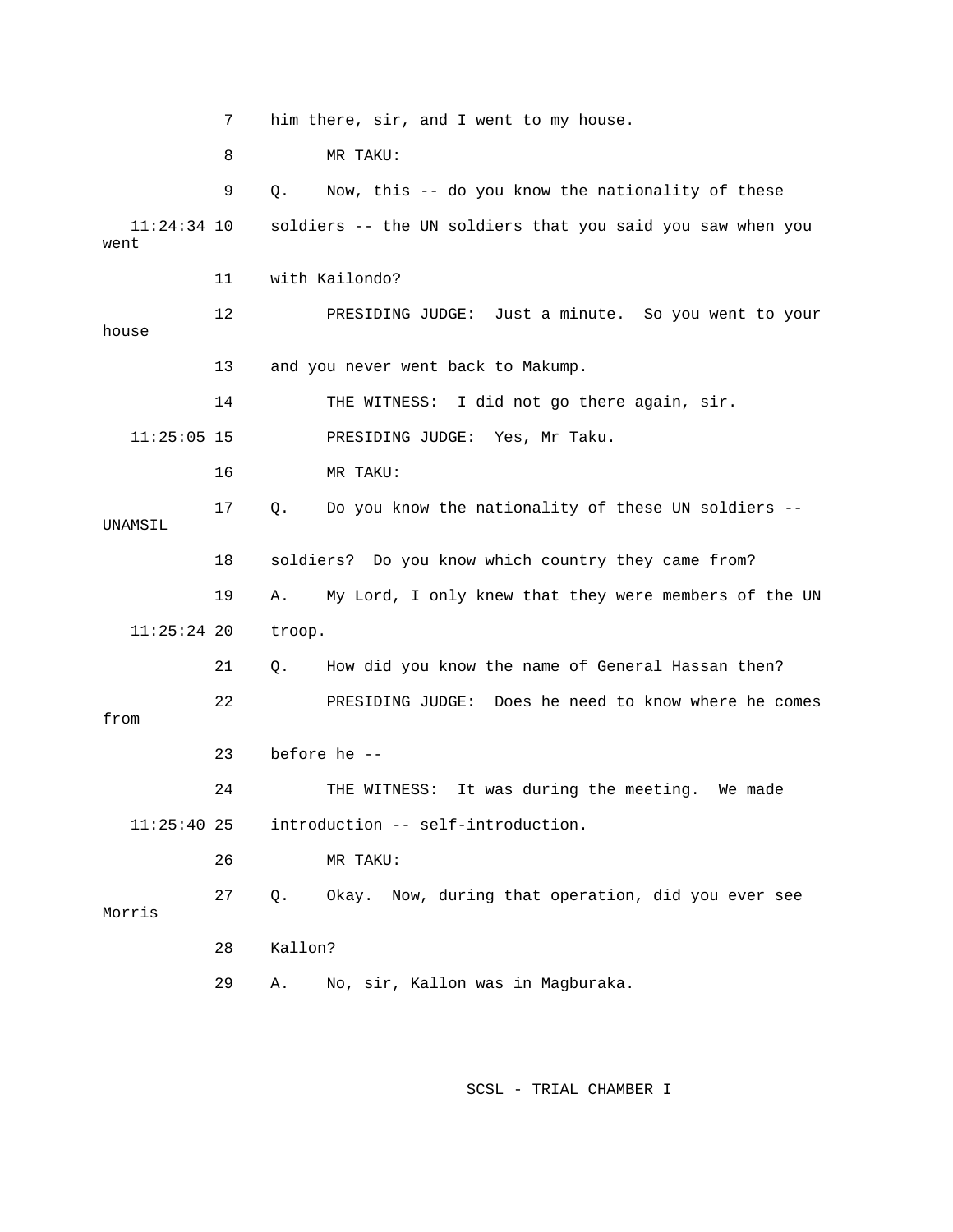|                       |             | SESAY ET AL   |                                                               |              |  |  |
|-----------------------|-------------|---------------|---------------------------------------------------------------|--------------|--|--|
| Page 34               |             | 22 APRIL 2008 |                                                               | OPEN SESSION |  |  |
|                       |             |               |                                                               |              |  |  |
|                       |             |               |                                                               |              |  |  |
| $2nd$ ,               | $\mathbf 1$ | Q.            | Did you see him in Makeni the whole of 2 May 2000 --          |              |  |  |
|                       | 2           |               | that day that you abducted, did you see him?                  |              |  |  |
| night.                | 3           | Α.            | Yes, sir, My Lord. I saw him, sir, at night -- at             |              |  |  |
|                       | 4           | When?<br>Q.   |                                                               |              |  |  |
| 11:26:23              | 5           | Α.            | The same day that they were brought.                          |              |  |  |
|                       | 6           | Q.            | Where did you see him?                                        |              |  |  |
|                       | 7           | Α.            | We met at the barracks.                                       |              |  |  |
|                       | 8           | Q.            | What was he doing there?                                      |              |  |  |
| Gbundema,             | 9           | Α.            | Yes, My Lords. When they came, he called Komba                |              |  |  |
| $11:26:52$ 10<br>what |             |               | Kailondo, in order for them to explain what has caused -- or  |              |  |  |
| during                | 11          |               | made them to arrest the 500 men. We were on that meeting,     |              |  |  |
|                       | 12          |               | that night, Kailondo came, Komba Gbundema came, all of us     |              |  |  |
| to                    | 13          | converged.    | During that night he and Issa had the opportunity             |              |  |  |
| оf                    | 14          |               | meet, and Issa was trying to ask why Pa Sankoh gave that type |              |  |  |
| $11:27:33$ 15<br>not  |             |               | order that he, who was taking care of everything there, did   |              |  |  |
| men                   | 16          |               | receive that order. From there, Kallon said: Master, this     |              |  |  |
| I                     | 17          |               | have caused a problem on us. He said: Now, do you know what   |              |  |  |
|                       | 18          |               | want us to do? He said: All these vehicles, all the property  |              |  |  |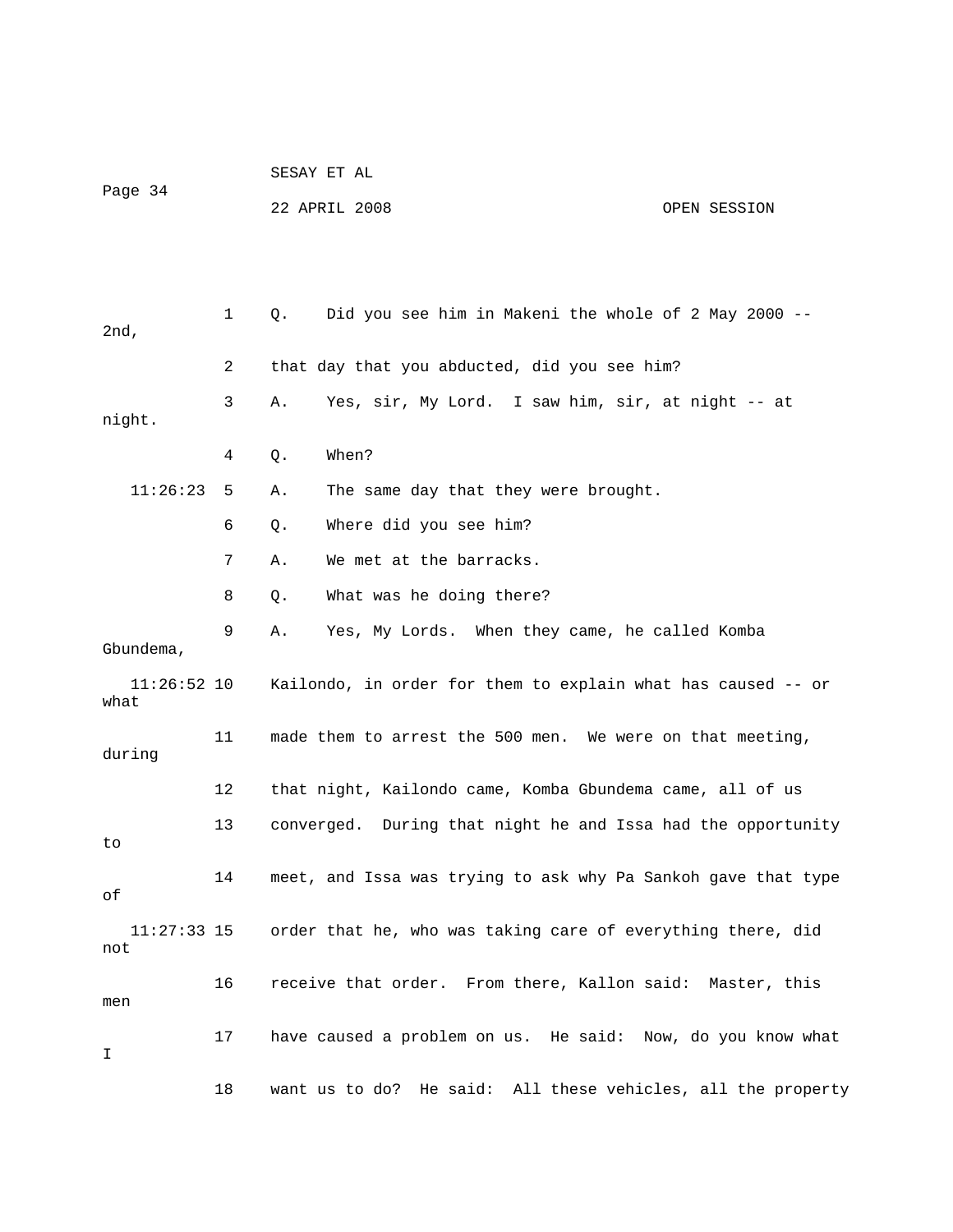19 these people had, let us ask Komba Gbundema to present everything 11:28:09 20 and to put them in order, in order for them not to be misused, he 21 said, because we have to release these people. Well, at that 22 night, I saw them trying to put the vehicles together because a 23 lot of the boys had commandeered the vehicles but when these two 24 people arrived, they had to retrieve some of the vehicles and 11:28:36 25 pack them at the barracks. Yes, My Lord. 26 MR TAKU: One minute, Your Honours. Your Honours, I will 27 leave the witness there. That's all in chief. Thanks. 28 PRESIDING JUDGE: Please drink. You want to drink? 29 THE WITNESS: Yes, My Lord.

SCSL - TRIAL CHAMBER I

|         | SESAY ET AL   |              |
|---------|---------------|--------------|
| Page 35 |               |              |
|         | 22 APRIL 2008 | OPEN SESSION |

 1 PRESIDING JUDGE: Drink. Yes, please. Any time you want 2 to drink, don't ask for permission. Just go straightaway and 3 drink. 4 Yes, Mr Jordash, you may proceed, please, with your 11:30:50 5 cross-examination of this witness. 6 CROSS-EXAMINED BY MR JORDASH: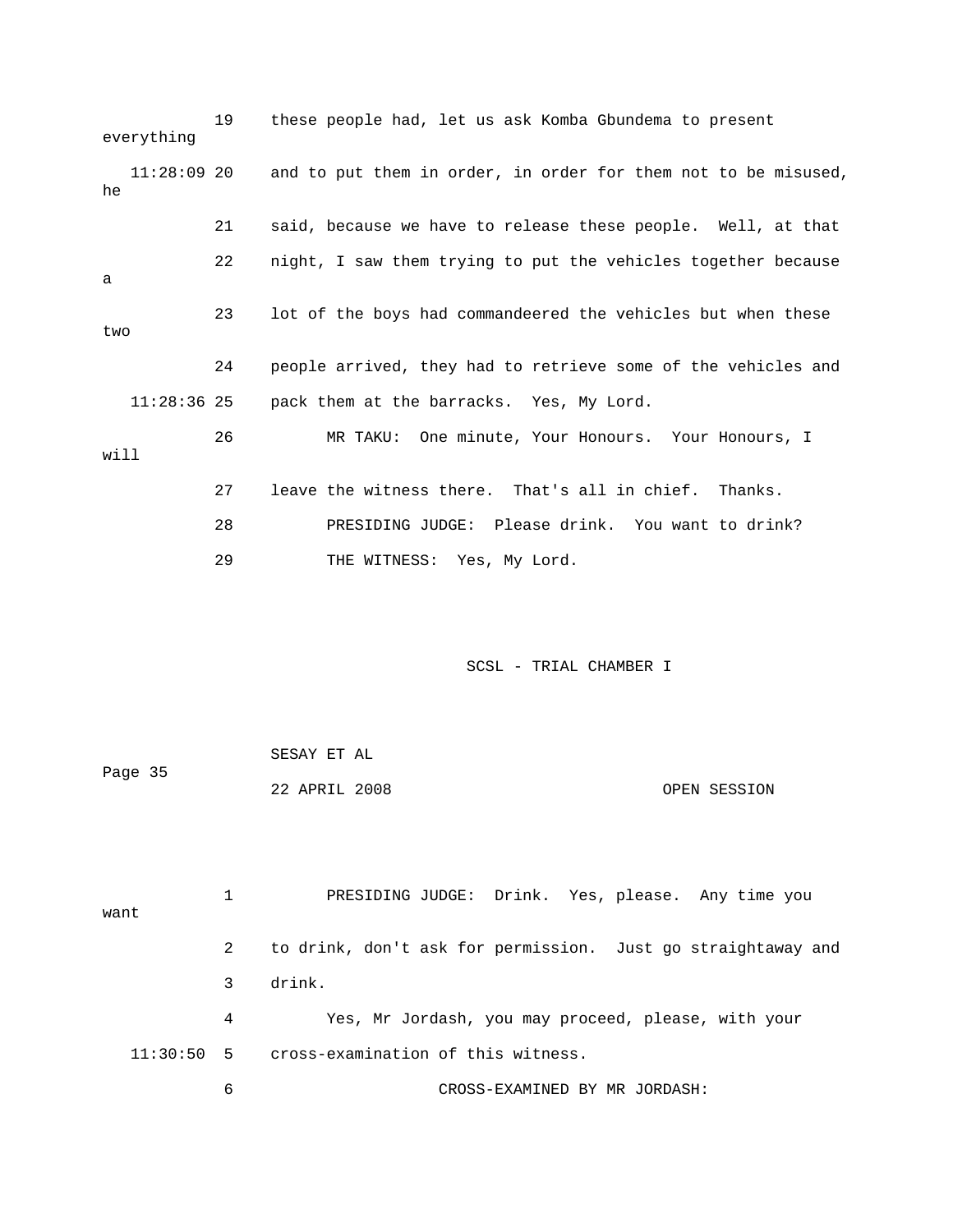|                      | 7  | MR JORDASH:<br>Thank you. Is it anybody else's headphones      |
|----------------------|----|----------------------------------------------------------------|
| clear.               | 8  | going in and out or is it just mine? I'm not getting it        |
|                      | 9  | Good morning, Mr Witness.<br>Q.                                |
| $11:31:12$ 10        |    | Good morning, My Lords.<br>Α.                                  |
|                      | 11 | I represent Issa Sesay, and I just want to ask very few<br>Q.  |
|                      | 12 | questions.                                                     |
|                      | 13 | Yes, My Lord.<br>Α.                                            |
|                      | 14 | Well, I hope that there will be only a few.<br>The first<br>Q. |
| $11:31:32$ 15<br>in  |    | subject I want to ask you about is the meeting you spoke about |
| clear                | 16 | Koidu where Johnny Paul Koroma had been present. It wasn't     |
|                      | 17 | to me, at least, exactly what had happened at that meeting, so |
|                      | 18 | I'm going to suggest what happened at that meeting. I suggest  |
| spoke                | 19 | what happened at that meeting was that Johnny Paul Koroma      |
| $11:32:31$ 20        |    | and made two appointments: One was that Superman should be     |
| SO                   | 21 | commander and that Bazzy Kamara should be deputy. Am I right   |
|                      | 22 | far?                                                           |
|                      | 23 | Superman was a commander, My Lords.<br>Α.                      |
| and                  | 24 | That's not my question. Please listen to my question<br>Q.     |
| $11:33:04$ 25<br>you |    | then we can get this done as quickly as possible. I'm asking   |
|                      | 26 | to confirm whether --                                          |
|                      | 27 | Yes, My Lord.<br>Α.                                            |
|                      | 28 | -- I'm asking you to confirm whether this is correct so<br>Q.  |
|                      | 29 | That at the meeting, Johnny Paul Koroma --<br>far:             |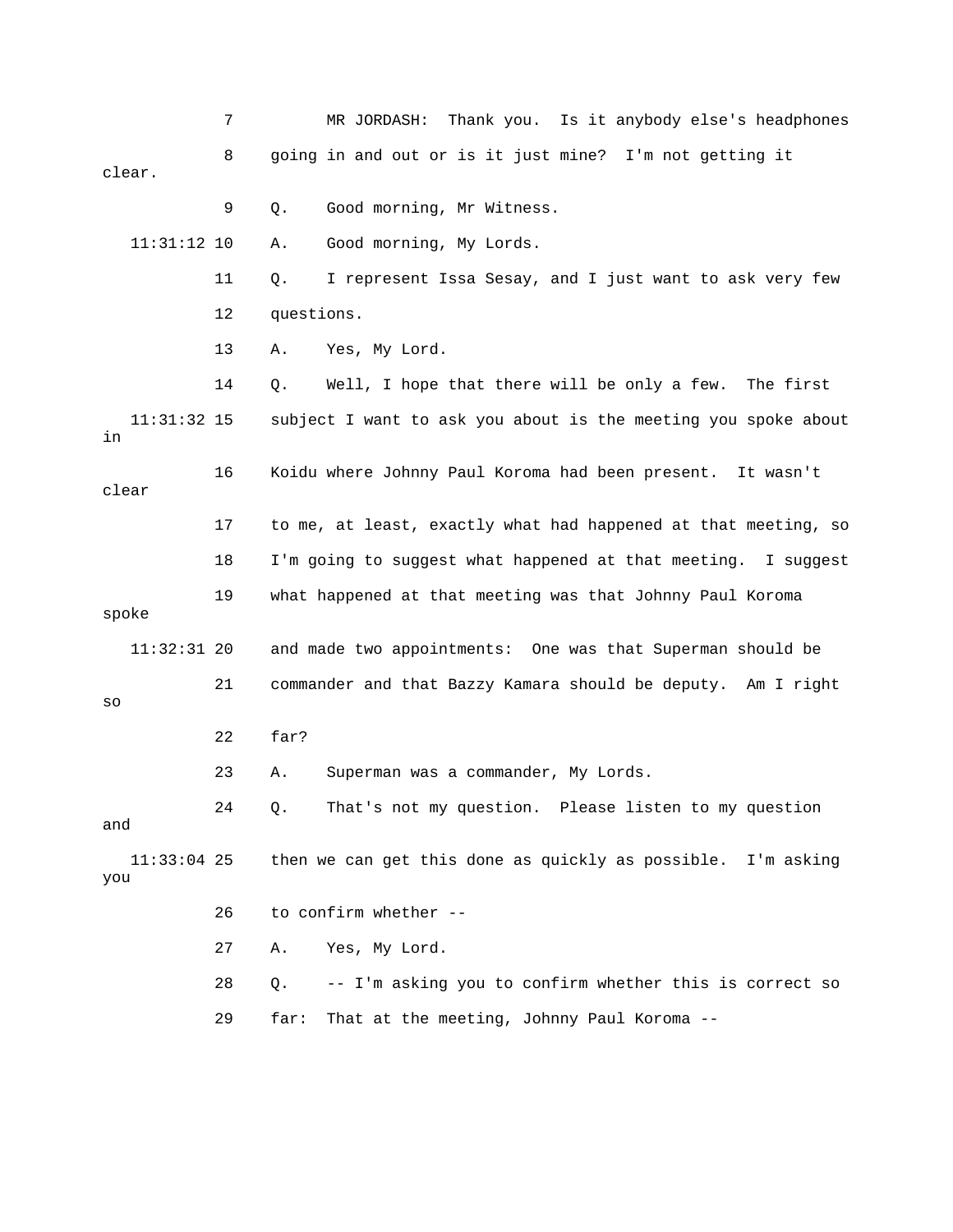| Page 36       |    | SESAY ET AL                                                    |                      |
|---------------|----|----------------------------------------------------------------|----------------------|
|               |    | 22 APRIL 2008                                                  | OPEN SESSION         |
|               |    |                                                                |                      |
|               |    |                                                                |                      |
|               | 1  | Yes, My Lord.<br>Α.                                            |                      |
| Johnny        | 2  | -- wait for the question, please. At the meeting,<br>Q.        |                      |
|               | 3  | Paul Koroma made two appointments: One was Superman to be the  |                      |
|               | 4  | top commander; and Bazzy Kamara was to be his deputy.          | Am I                 |
| 11:33:44      | 5  | correct so far?                                                |                      |
|               | 6  | Yes, My Lord.<br>Α.                                            |                      |
|               | 7  | Now, you earlier, when Mr Taku was asking you questions,<br>Q. |                      |
|               | 8  | went on to talk about how at some stage other appointments     |                      |
| were          |    |                                                                |                      |
|               | 9  | made which involved RUF being deputised by SLAs within the     |                      |
| $11:34:32$ 10 |    | district of Kono; do you remember saying that?                 |                      |
|               | 11 | Yes, My Lord.<br>Α.                                            |                      |
|               | 12 | Now, I suggest that the other appointment, besides the<br>Q.   |                      |
|               | 13 | appointment of Superman and Bazzy were made after the meeting  |                      |
|               | 14 | with Johnny Paul Koroma and after Johnny Paul Koroma had left  |                      |
| $11:35:06$ 15 |    | Koidu; could that be right?                                    |                      |
|               | 16 | I will explain a bit, sir. This was a standing order of<br>Α.  |                      |
|               | 17 | that meeting. This was the standing order that Johnny Paul     |                      |
| commander     | 18 | Koroma was using. He said wherever there was an RUF as         |                      |
|               | 19 | the SLA should be the deputy.                                  |                      |
| $11:35:37$ 20 |    | THE INTERPRETER:<br>Your Honours.                              | The witness is going |

too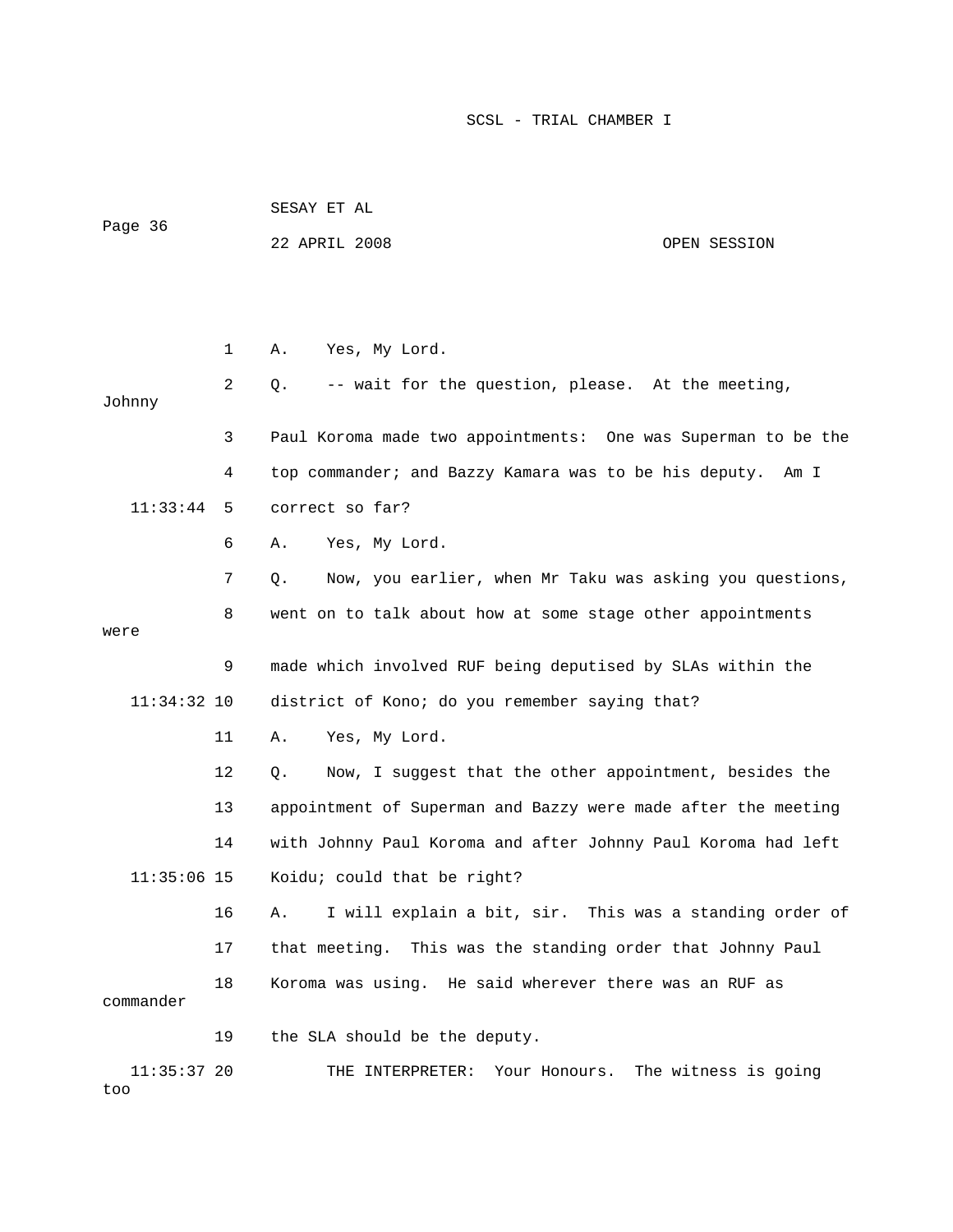21 fast.

22 MR JORDASH:

 23 Q. Okay. Just repeat the last two sentences and do it slowly, 24 Mr Witness, please. 11:35:48 25 A. Yes, My Lords. Just like, this was an instruction from

 26 Johnny Paul Koroma. He laid this instruction on the ground. 27 This was the instruction for which we held the meeting, after he 28 went to Kailahun; wherever there was an RUF commander, he must be 29 deputised by SLA. That was what was going on, My Lord.

|         | SESAY ET AL   |  |              |
|---------|---------------|--|--------------|
| Page 37 |               |  |              |
|         | 22 APRIL 2008 |  | OPEN SESSION |

| Superman                   | $1 \quad \Box$ | Right. So the specific appointments, apart from<br>0.         |
|----------------------------|----------------|---------------------------------------------------------------|
| had                        | $\mathbf{2}$   | and Bazzy Kamara, were made at a later meeting where Superman |
|                            | 3              | been the head of the meeting; is that correct?                |
|                            | 4              | Yes, My Lord.<br>А.                                           |
| $11:36:48$ 5 Q.<br>correct |                | Now, you referred to Savage going to Tombodu. Am I            |
|                            | 6              | that Savage was an SLA who was the top man in Tombodu?        |
|                            | 7              | Yes, My Lord.<br>А.                                           |
| RUF:                       | 8              | And Savage, as far as you know, did not report to any<br>Q.   |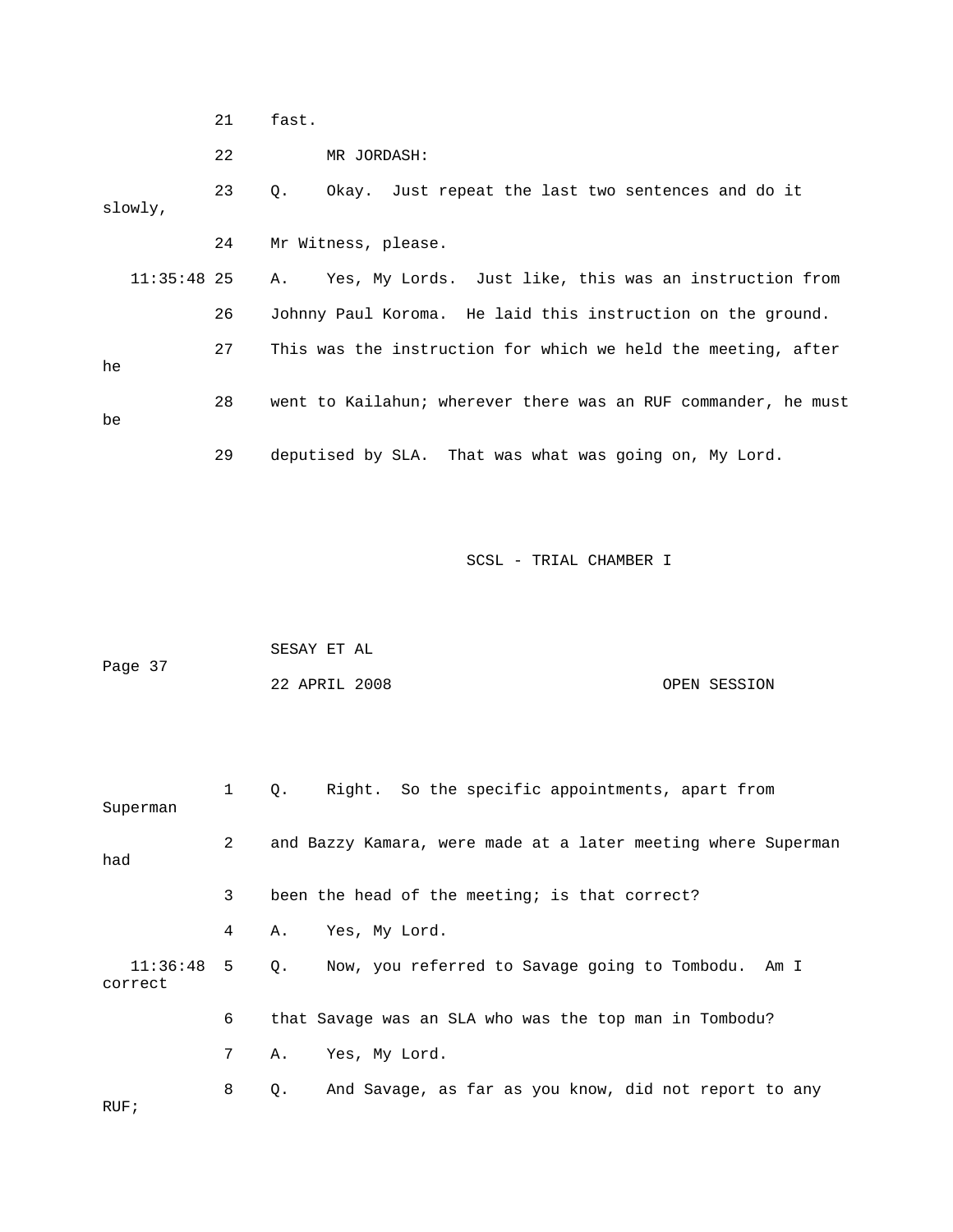9 is that correct?

| $11:37:26$ 10<br>to    |    | Yes, My Lord; only to Superman. He was only reporting<br>Α.    |
|------------------------|----|----------------------------------------------------------------|
|                        | 11 | Superman. Apart from, he was not reporting to any other        |
|                        | 12 | commander.                                                     |
|                        | 13 | Now, I want to be clear about this: Are you suggesting<br>Q.   |
|                        | 14 | that Savage always reported to Superman? Or initially, at the  |
| $11:38:02$ 15          |    | time that Superman took control in Kono reported?              |
|                        | 16 | Yes, My Lord.<br>Α.                                            |
|                        | 17 | And within days or weeks, I suggest, Savage stopped<br>Q.      |
|                        | 18 | reporting to anyone and became his own commander in Tombodu?   |
|                        | 19 | Yes, My Lord, you are right.<br>Α.                             |
| $11:38:29$ 20<br>days, |    | And that would have been, I suggest, within -- if not<br>Q.    |
| is                     | 21 | then certainly one or two weeks after his arrival in Tombodu;  |
|                        | 22 | that correct?                                                  |
|                        | 23 | Repeat that again, sir.<br>Α.                                  |
|                        | 24 | I'm suggesting that the timing of when Savage became his<br>Q. |
| $11:38:59$ 25<br>not   |    | own boss, reporting to no one, must have been within days, if  |
| arrival                | 26 | within days, then a matter of one or two weeks after his       |
|                        | 27 | in Tombodu; is that correct?                                   |
|                        | 28 | Α.<br>You are correct, My Lord.                                |
|                        | 29 | And after Savage became his own boss, he committed many<br>Q.  |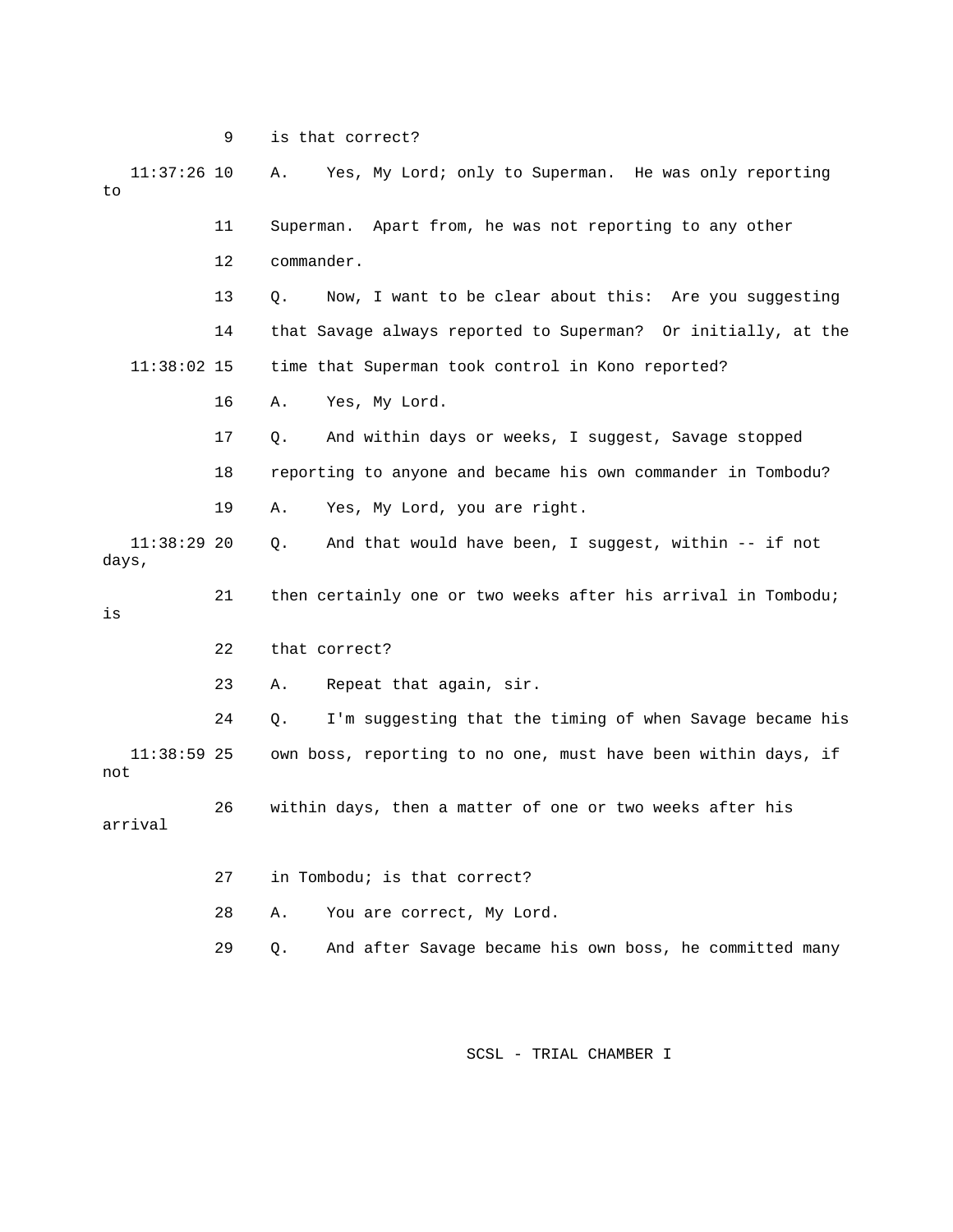|                      |              | SESAY ET AL |                                                                |              |  |  |
|----------------------|--------------|-------------|----------------------------------------------------------------|--------------|--|--|
| Page 38              |              |             | 22 APRIL 2008                                                  | OPEN SESSION |  |  |
|                      |              |             |                                                                |              |  |  |
|                      |              |             |                                                                |              |  |  |
|                      | $\mathbf{1}$ |             | atrocities which are infamous within Sierra Leone; is that     |              |  |  |
|                      | 2            | correct?    |                                                                |              |  |  |
|                      | 3            | Α.          | You are correct, My Lord.                                      |              |  |  |
|                      | 4            | Q.          | And the general view at the time was that Superman could       |              |  |  |
| 11:39:51             | 5            |             | not control him; is that correct?                              |              |  |  |
|                      | 6            | Α.          | That's true, My Lord.                                          |              |  |  |
|                      | 7            | Q.          | Did we have an interpretation, please?                         |              |  |  |
|                      | 8            | Α.          | Yes, My Lord.                                                  |              |  |  |
|                      | 9            | Q.          | Could I have an interpretation of the witness's last           |              |  |  |
| $11:40:18$ 10        |              | answer?     |                                                                |              |  |  |
|                      | 11           | Α.          | That's true, My Lord. That was the response.                   |              |  |  |
|                      | 12           |             | MR JORDASH: Your Honours, I don't think we got any --          |              |  |  |
|                      | 13           |             | <b>JUDGE BOUTET:</b><br>[Microphone not activated]             |              |  |  |
|                      | 14           |             | My headphones are going in and out.<br>MR JORDASH:             | So           |  |  |
| $11:40:29$ 15        |              |             | something may be wrong with my base.                           |              |  |  |
|                      | 16           |             | JUDGE BOUTET: I wasn't in the last minute or two               |              |  |  |
|                      | 17           |             | [indiscernible].                                               |              |  |  |
|                      | 18           |             | Your microphone is off, Judge.<br>MR JORDASH:                  |              |  |  |
| hear                 | 19           |             | The last question you asked, I didn't<br>JUDGE BOUTET:         |              |  |  |
| $11:40:43$ 20<br>but |              |             | that, but up to the last few questions I could hear you well,  |              |  |  |
| don't                | 21           |             | the last one is as if your microphone was not on for me.       | I.           |  |  |
|                      | 22           |             | know if the other Judges were the same but -- Presiding Judge, |              |  |  |
|                      | 23           | no?         |                                                                |              |  |  |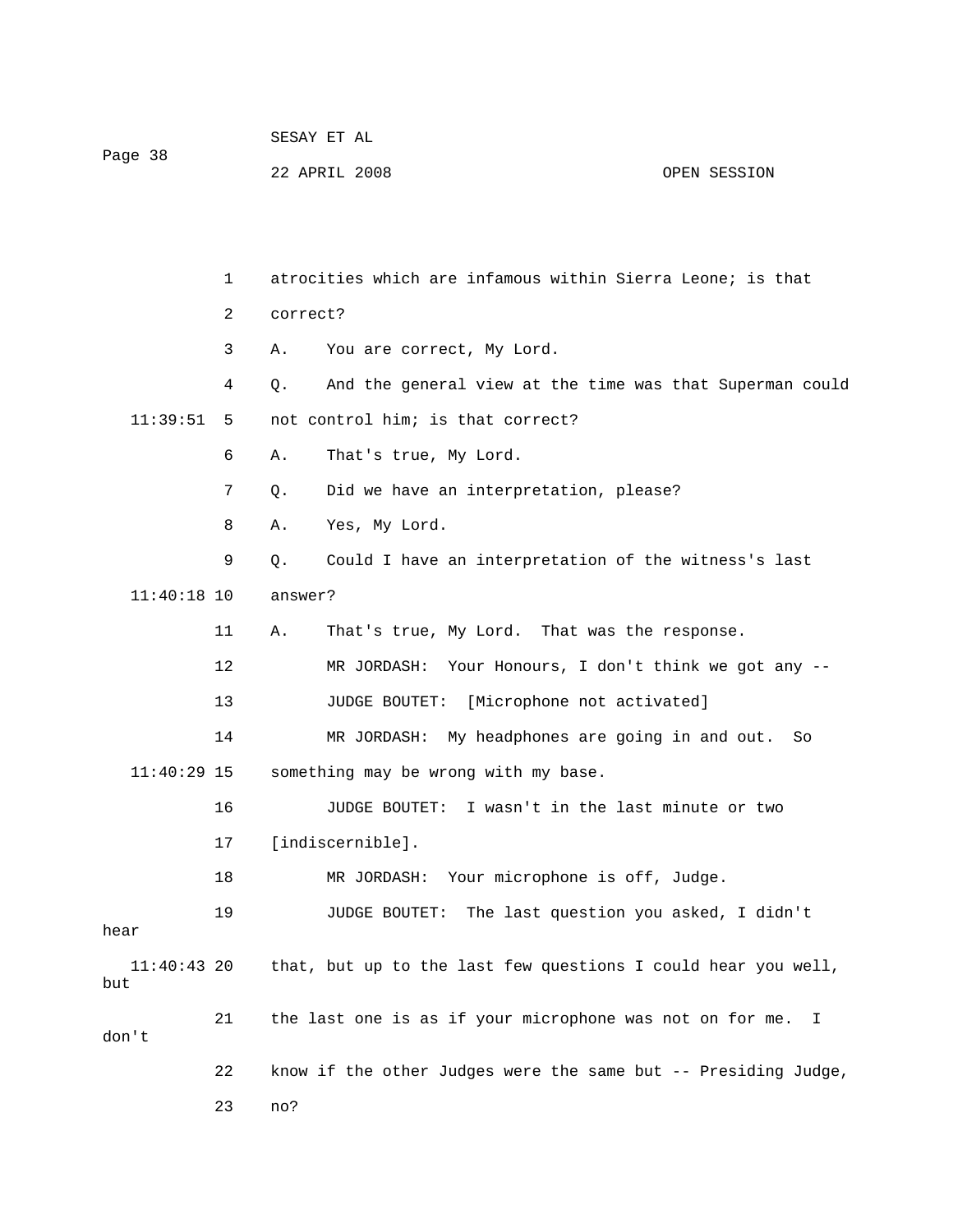24 MR JORDASH: Just you and I have got the problem. 11:41:02 25 JUDGE BOUTET: This side.

 26 MR JORDASH: I think I got a translation late after the 27 question. 28 Q. But did you say it was true that Superman expressed the 29 view and the view was known amongst the RUF that Superman could

| Page 39 | SESAY ET AL   |              |
|---------|---------------|--------------|
|         | 22 APRIL 2008 | OPEN SESSION |

|               | $\mathbf{1}$   | not control savage.                                                      |
|---------------|----------------|--------------------------------------------------------------------------|
|               | $\overline{2}$ | Yes, My Lords.<br>Α.                                                     |
|               | 3              | Now, there's only one other subject I want to ask you<br>Q.              |
|               | 4              | about, and that concerns UNAMSIL and the 2 May incident. Now,            |
| the           |                | 11:41:53 5 you gave evidence a few minutes ago and spoke about 2 May and |
| correct       | 6              | abductions led by Komba Gbundema on that date. And am I                  |
| abductees     | 7              | that Komba Gbundema, yourself and the various UNAMSIL                    |
|               | 8              | were then taken to Makeni on the 2nd; is that right?                     |
|               | 9              | Yes, sir.<br>Α.                                                          |
| $11:42:30$ 10 |                | PRESIDING JUDGE: In two stages?                                          |
|               | 11             | MR JORDASH: In two stages.                                               |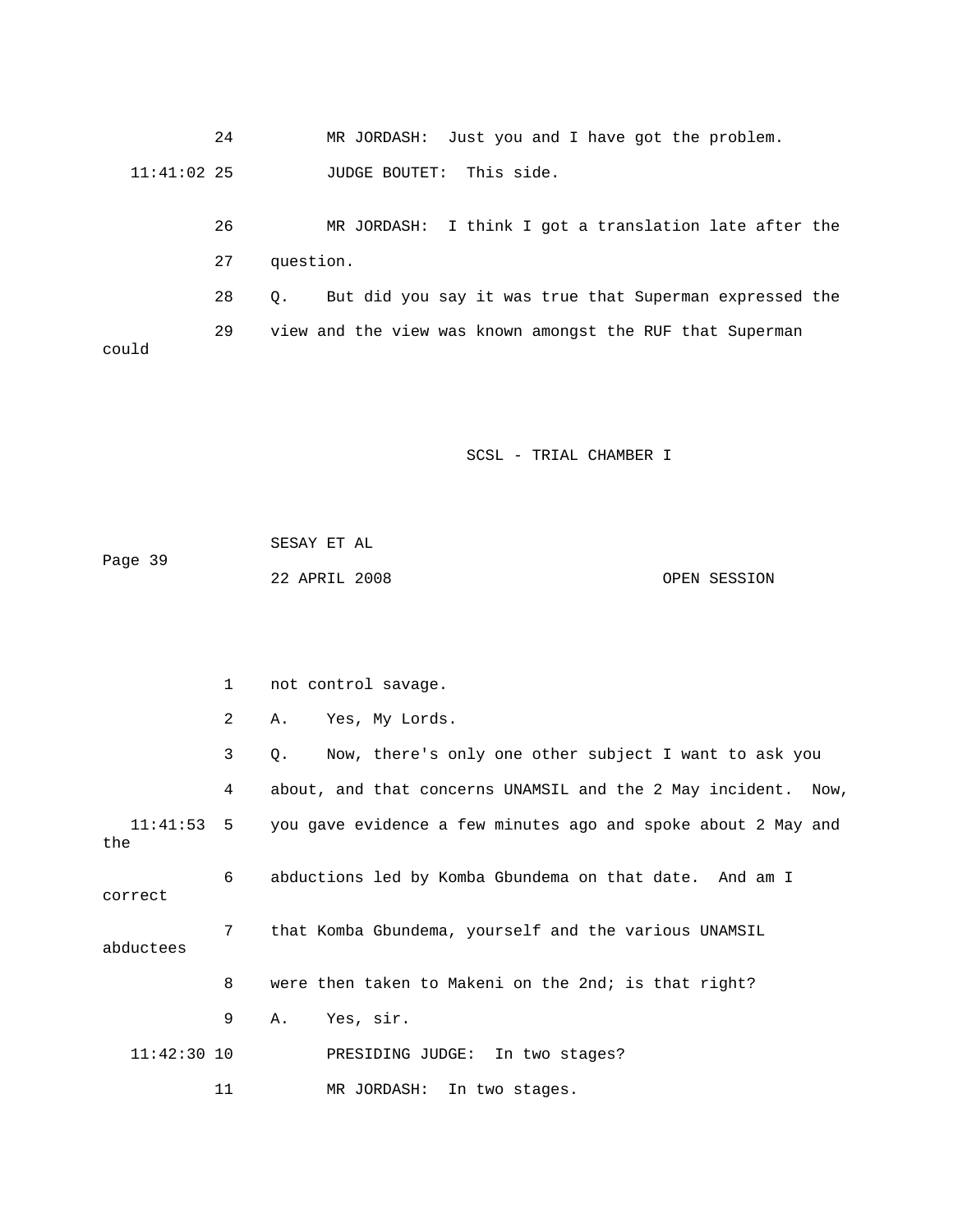|                     | 12 | PRESIDING JUDGE: First the general; later on maybe?            |
|---------------------|----|----------------------------------------------------------------|
|                     | 13 | MR JORDASH:<br>Yes.                                            |
| date,               | 14 | And from what you said, you see Morris Kallon on that<br>Q.    |
| $11:42:47$ 15       |    | is that correct; at Teko Barracks?                             |
|                     | 16 | Yes, sir, at night, after the abduction of the 500 UN.<br>Α.   |
| Issa                | 17 | Now, I'm going to make a suggestion to you concerning<br>О.    |
| not.                | 18 | Sesay. And just indicate whether this could be possible or     |
| questions,          | 19 | You appeared to indicate, when Mr Taku was asking you          |
| $11:43:20$ 20<br>it |    | that Mr Sesay had arrived in Makeni on that same day. Could    |
| which               | 21 | be that in fact you saw Issa Sesay the next day in Makeni,     |
|                     | 22 | would have been the --                                         |
|                     | 23 | That was the same day I saw him at night-hour, after the<br>Α. |
| at                  | 24 | abduction of the 500 UN troops. That was the time I saw him    |
| $11:43:57$ 25       |    | night.                                                         |
|                     | 26 | Where had he come from?<br>Q.                                  |
|                     | 27 | Kono.<br>Α.                                                    |
|                     | 28 | How do you know that?<br>Q.                                    |
|                     | 29 | That was the place he used to be, sir.<br>Α.                   |

Page 40

SESAY ET AL

22 APRIL 2008 CPEN SESSION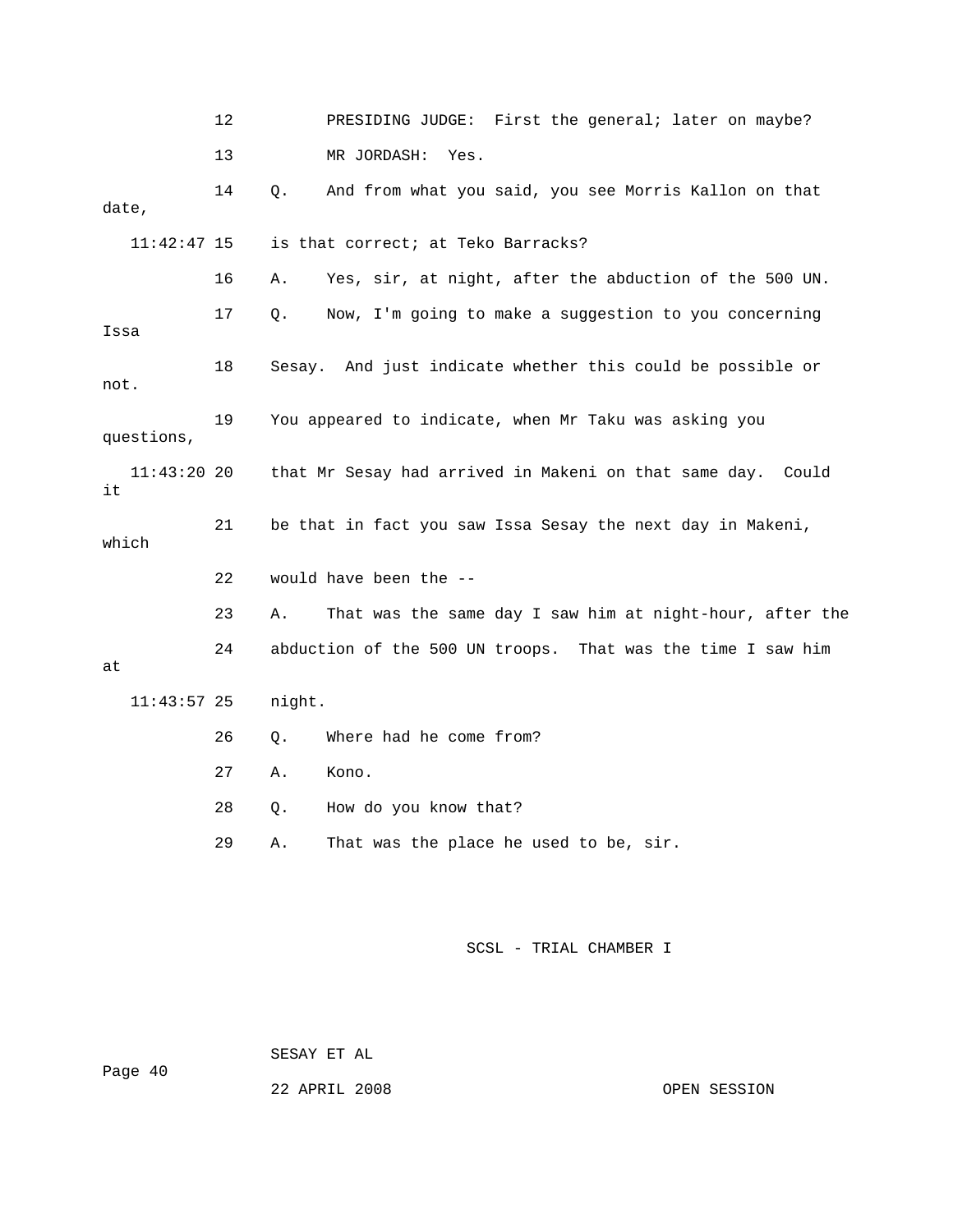|                      | 1  | But how do you know he came from there that day?<br>Q.         |
|----------------------|----|----------------------------------------------------------------|
| heard                | 2  | That was the place. He came from that place, sir. I<br>Α.      |
| оf                   | 3  | constant tracking of all the whereabouts of -- the whereabouts |
|                      | 4  | all commanders, sir.                                           |
| 11:44:39<br>constant | 5  | Okay. So when did he leave Kono, then, if you had<br>Q.        |
|                      | 6  | tracking of him?                                               |
| Gbundema             | 7  | Yes, My Lords. After he had got the view of Komba<br>Α.        |
| release              | 8  | and Kailondo, he was trying to find ways and means how to      |
| back                 | 9  | these people. The next, or the other day, he wanted to get     |
| $11:45:08$ 10<br>to  |    | to Kono, how to release these people, how to get the vehicles  |
|                      |    |                                                                |
|                      | 11 | release the leader and I --                                    |
|                      | 12 | I don't know whether this was a translation<br>MR JORDASH:     |
|                      | 13 | problem.                                                       |
| his                  | 14 | THE INTERPRETER: Can the witness take the last bit of          |
| $11:45:24$ 15        |    | statement?                                                     |
|                      | 16 | For my benefit could the witness take the<br>MR JORDASH:       |
|                      | 17 | whole answer again because I didn't follow it?                 |
|                      | 18 | PRESIDING JUDGE:<br>Yes.<br>Let him repeat the whole answer.   |
|                      | 19 | Mr Witness, take the whole answer again.                       |
| $11:45:42$ 20        |    | THE WITNESS:<br>Yes.                                           |
|                      | 21 | PRESIDING JUDGE: You said that -- you started by saying        |
|                      | 22 | that $--$                                                      |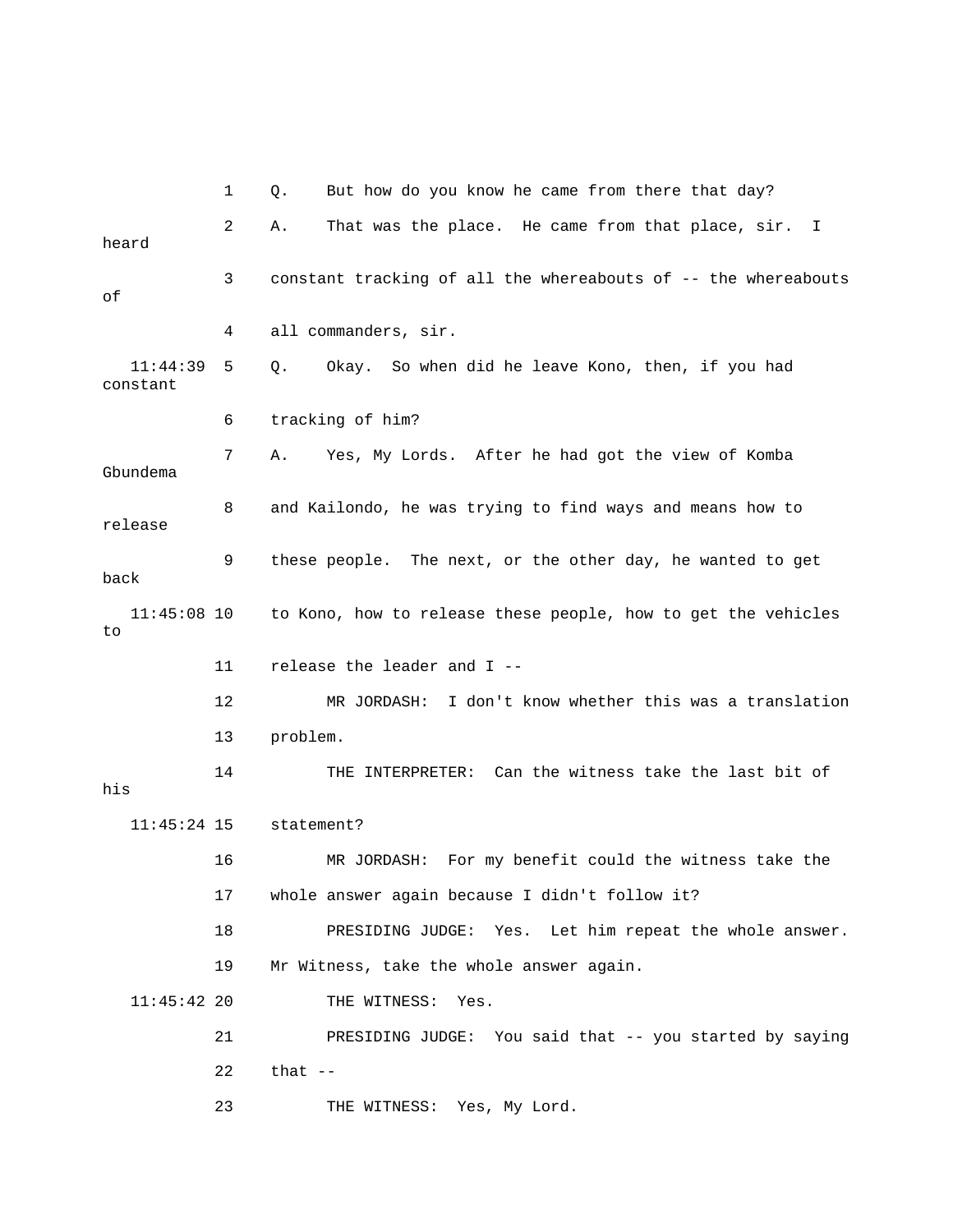24 PRESIDING JUDGE: He started by saying that after he had 11:45:49 25 gotten the report on the views of Komba, Sesay was trying to see

- 26 how to release the hostages?
- 27 THE WITNESS: Yes, My Lords.
- 28 PRESIDING JUDGE: Is that what you wanted?
- 29 MR JORDASH: Yes.

SCSL - TRIAL CHAMBER I

|         | SESAY ET AL   |  |              |
|---------|---------------|--|--------------|
| Page 41 |               |  |              |
|         | 22 APRIL 2008 |  | OPEN SESSION |

|      |              | 1  | PRESIDING JUDGE: Yes, can you continue? Or would you                   |
|------|--------------|----|------------------------------------------------------------------------|
| want |              |    |                                                                        |
|      |              | 2  | him to stop there?                                                     |
|      |              | 3  | MR JORDASH: I'll try and pick up on that, Your Honour,                 |
|      |              | 4  | thank you.                                                             |
|      | $11:46:14$ 5 |    | PRESIDING JUDGE: Right.                                                |
|      |              | 6  | MR JORDASH:                                                            |
|      |              | 7  | Witness --<br>$Q$ .                                                    |
|      |              | 8  | Yes, My Lords.<br>Α.                                                   |
| say  |              | 9  | -- can you explain what you mean by that? What do you<br>0.            |
|      |              |    | 11:46:25 10 Mr Sesay was doing on 2 May, before his arrival in Makeni? |
|      |              | 11 | Mr Sesay was in Kono. He was there. He was there. He<br>Α.             |

was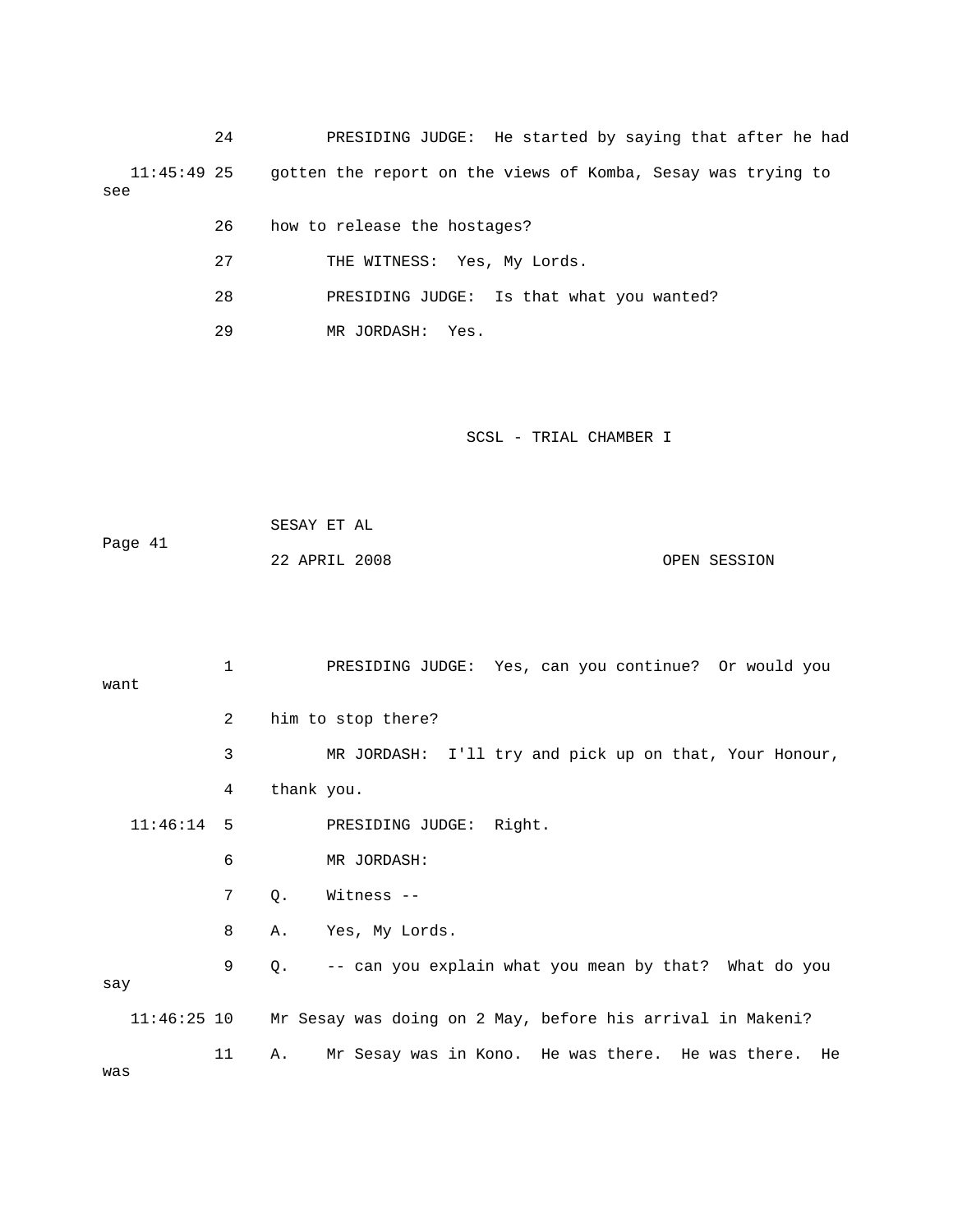| the                    | 12 | there when all these incidents happened. It was because of       |
|------------------------|----|------------------------------------------------------------------|
| in                     | 13 | arrest of the 500 that we had to call him to come but he was     |
|                        | 14 | Kono.                                                            |
| $11:46:56$ 15<br>else? |    | I'm getting no translation whatsoever. Is everybody<br>Q.        |
|                        | 16 | Your Honour, I notice the --                                     |
|                        | 17 | Yes, My Lords.<br>Α.                                             |
|                        | 18 | MR JORDASH: I don't know -- I cannot cross-examine when          |
|                        | 19 | this technology keeps --                                         |
| $11:47:07$ 20<br>point |    | PRESIDING JUDGE: I think I'll call a break at this               |
| corrected.             | 21 | in time so that the technical fault can be visited and           |
|                        | 22 | MR JORDASH:<br>Thank you.                                        |
|                        | 23 | PRESIDING JUDGE: The Chamber will recess. At least let           |
| be                     | 24 | the technical fault be corrected before we resume. We should     |
| $11:48:02$ 25          |    | assured that it is corrected before we do resume, please.<br>The |
|                        | 26 | Chamber will rise, please.                                       |
|                        | 27 | [Break taken at 11.37 a.m.]                                      |
|                        | 28 | [RUF22APR08B-BP]                                                 |
|                        | 29 | [Upon resuming at 12.13 p.m.]                                    |
|                        |    |                                                                  |
|                        |    | SCSL - TRIAL CHAMBER I                                           |

 SESAY ET AL Page 42 22 APRIL 2008 OPEN SESSION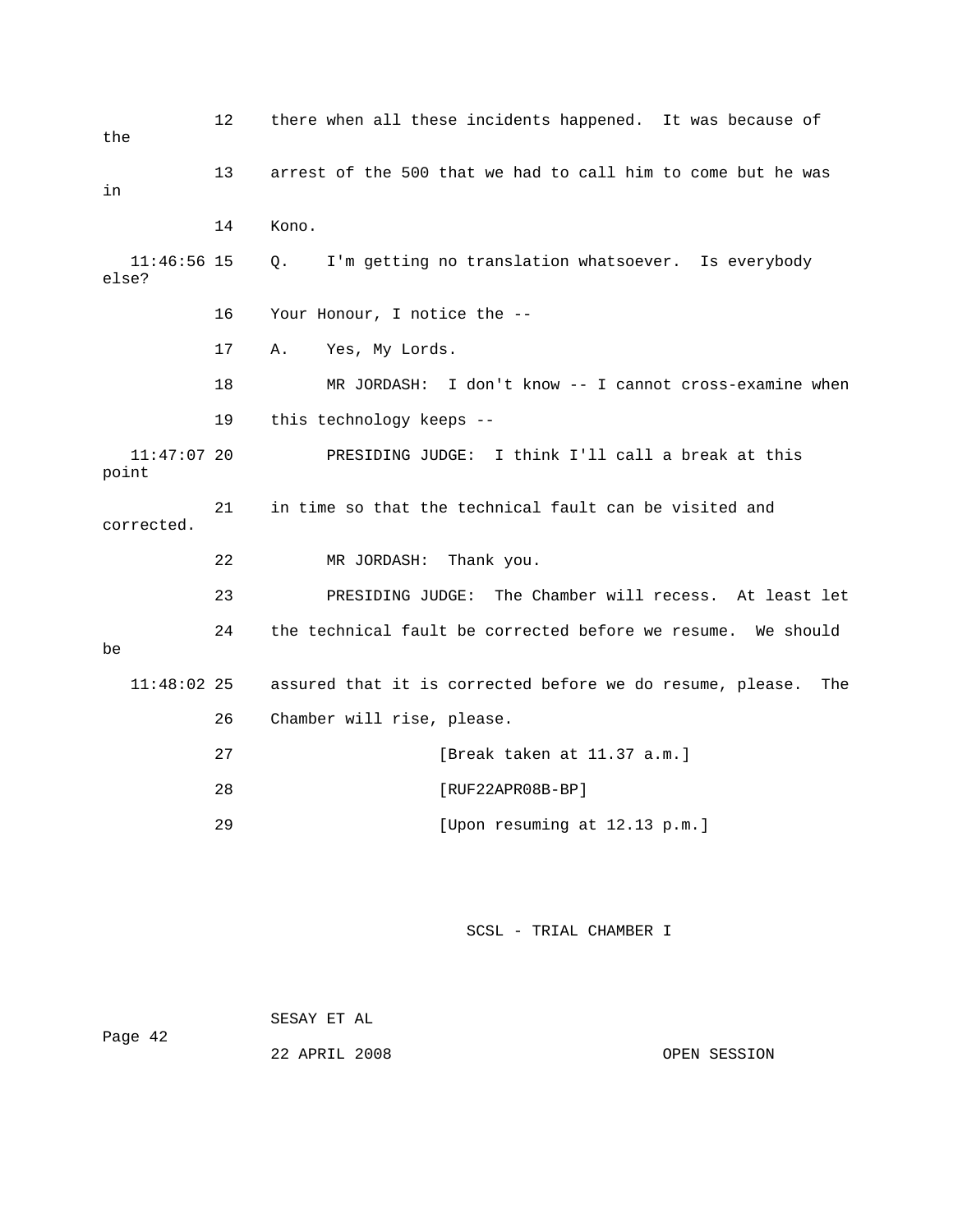1 PRESIDING JUDGE: Yes, Mr Jordash. 2 MR JORDASH: Thank you. 3 PRESIDING JUDGE: The microphone is very sensitive now. 4 MR JORDASH: Apparently so. The technology man blamed me, 12:24:22 5 but it's been resolved anyway. 6 PRESIDING JUDGE: Yes. Mr Taku needs to stand back because 7 he is always fidgeting with his. I hope his problem is finally 8 solved now. 9 MR JORDASH: 12:24:39 10 Q. Mr Witness, just a few more questions very briefly. Let's 11 agree to disagree on the date you saw Mr Sesay, and let me ask 12 you instead about your knowledge of Mr Sesay and his attitude 13 towards what had happened. You told us that you had information 14 that he had come from Kono; that's right, isn't it? 12:25:27 15 A. Yes, My Lord. 16 Q. And he had come from Kono because information had 17 circulated to him that there was a problem between UNAMSIL and 18 the RUF in the Makeni area; is that something you know? 19 A. Yes, My Lord. 12:25:48 20 Q. And he had made his way from Kono to Makeni and arrived and 21 was extremely agitated, if not angry, about the behaviour of the 22 RUF or some of the RUF in Makeni; is that also something you 23 observed? 24 A. He was not happy, My Lord.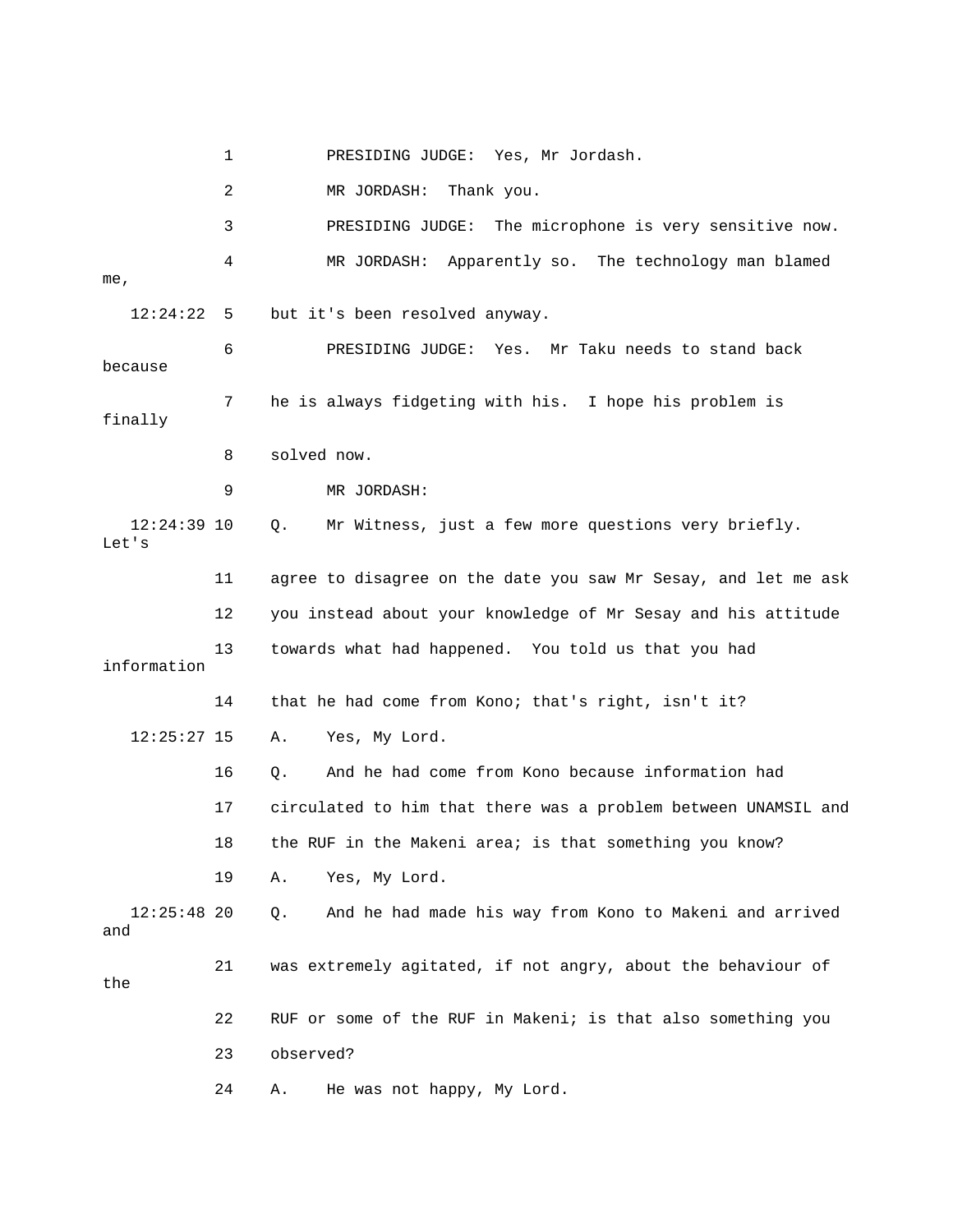12:26:21 25 Q. And did you hear him express his unhappiness about the

26 incident?

27 A. He was very unhappy, My Lord.

 28 Q. Did you hear him speak and express that unhappiness? 29 A. Yes. Yes, My Lord.

SCSL - TRIAL CHAMBER I

|         | SESAY ET AL   |  |              |
|---------|---------------|--|--------------|
| Page 43 |               |  |              |
|         | 22 APRIL 2008 |  | OPEN SESSION |

|               | $\mathbf{1}$ | And express how the behaviour of some RUF had basically<br>О.  |
|---------------|--------------|----------------------------------------------------------------|
|               | 2            | undermined the peace and the movement towards disarmament; is  |
|               | 3            | that correct?                                                  |
|               | 4            | Yes, My Lord. He blamed Gbao and Komba Gbundema. Yes,<br>А.    |
| 12:27:21      | 5            | My Lord. Let me repeat that. Kailondo, who was the ground      |
| two,          | 6            | commander, Kailondo, he put the blame because these were the   |
|               | 7            | when he came he asked the ground commander that this is the -- |
| sir.          | 8            | this is what you have done. You have disappointed us, yes,     |
|               | 9            | Makeni at this point in time was topsy-turvy?<br>О.            |
| $12:27:53$ 10 |              | Yes, My Lord.<br>Α.                                            |
| is            | 11           | О.<br>RUF in Makeni were agitated, moving around the street;   |
|               | $12 \,$      | that right?                                                    |
|               | 13           | Repeat that question.<br>Α.                                    |

14 PRESIDING JUDGE: He blamed Kailondo and --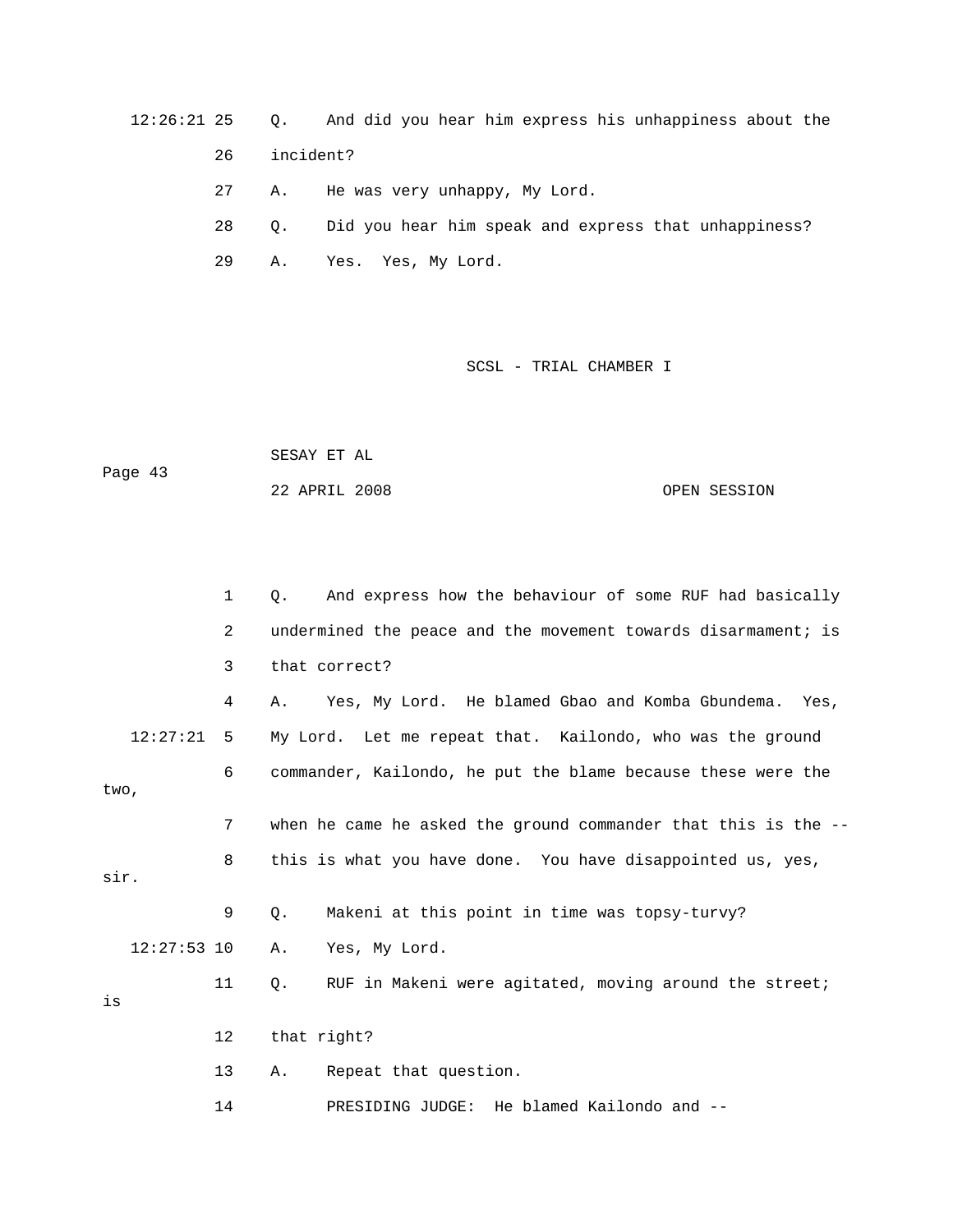| $12:28:12$ 15 |    |        | THE WITNESS: Yes, Kailondo and Komba Gbundema.                 |
|---------------|----|--------|----------------------------------------------------------------|
|               | 16 |        | MR JORDASH:                                                    |
|               | 17 | Q.     | Now let me ask a different question. Komba Gbundema was        |
|               | 18 | Α.     | Yes, My Lord.                                                  |
| instructions, | 19 | Q.     | -- was claiming to be acting under Sankoh's                    |
| $12:28:32$ 20 |    |        | from what you've told us; yes?                                 |
|               | 21 | Α.     | Yes, My Lord.                                                  |
|               | 22 | Q.     | And Komba Gbundema had a number of men who were loyal to       |
|               | 23 |        | him, who were acting on Komba Gbundema's instructions; is that |
|               | 24 | right? |                                                                |
| $12:28:48$ 25 |    | Α.     | Yes, My Lord.                                                  |
| Makeni        | 26 | Q.     | And those men and other RUF were causing mayhem in             |
|               | 27 |        | around this time; is that right?                               |
|               | 28 | Α.     | Yes, My Lord.                                                  |
| who           | 29 | $Q$ .  | And in due course, Sesay arranges for the UNAMSIL men          |

|         | SESAY ET AL   |              |
|---------|---------------|--------------|
| Page 44 | 22 APRIL 2008 | OPEN SESSION |
|         |               |              |

 1 had been taken to be transported out of Makeni to a safer place;

2 is that something you observed?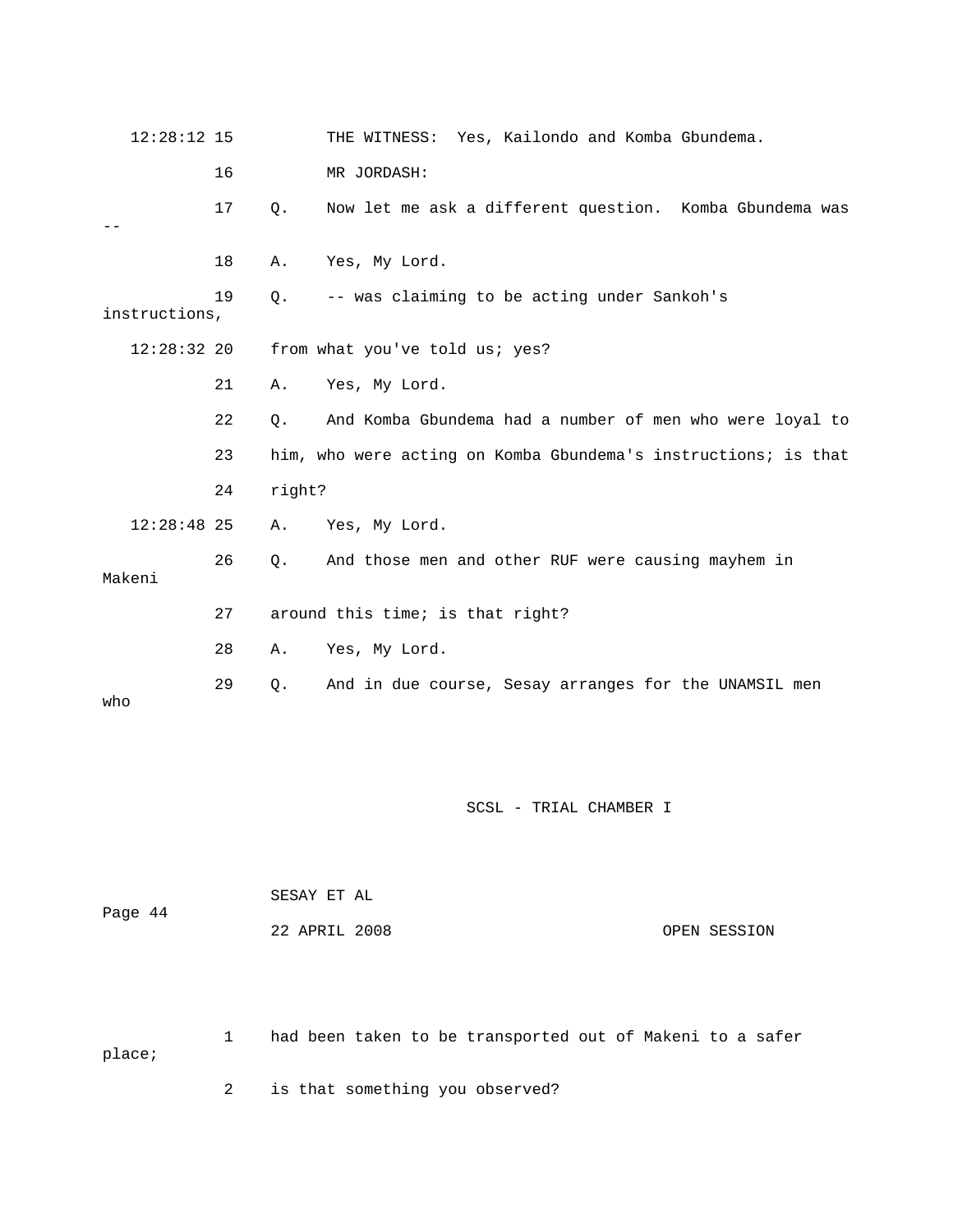3 A. Yes, My Lord.

|                       | 4  | And was it your view at that time that Makeni was not a<br>Q.  |
|-----------------------|----|----------------------------------------------------------------|
| 12:29:39              | 5  | safe place for the UNAMSIL, given the way in which Komba       |
|                       | 6  | Gbundema's men and other RUF were behaving in Makeni?          |
|                       | 7  | Yes, My Lord. The place was not safe for them.<br>Α.           |
|                       | 8  | Now, on a different subject --<br>Q.                           |
|                       | 9  | Yes, My Lord.<br>Α.                                            |
| $12:30:00$ 10<br>Kono |    | -- going back to Kono when Superman was in command in<br>Q.    |
|                       | 11 | in 1998, can you confirm he was receiving orders from          |
|                       | 12 | Sam Bockarie?                                                  |
| he                    | 13 | Initially he used to take command but, as time went on,<br>Α.  |
|                       | 14 | broke away from us.                                            |
| $12:30:31$ 15         |    | During the time when he was still with the RUF,<br>Q.          |
|                       | 16 | Sam Bockarie was sending him orders to Kono; is that something |
|                       | 17 | you're aware of?                                               |
|                       | 18 | I've said, My Lord, initially, in 1998, while we enter<br>Α.   |
|                       | 19 | Koidu, he was taking command from Sam Bockarie. But, as time   |
| $12:31:04$ 20         |    | went on, he broke away from us. He never took command from us  |
|                       | 21 | again.                                                         |
| That                  | 22 | I suppose the point I'm making is this, Mr Witness:<br>Q.      |
| orders                | 23 | because Superman broke away, the only person he was taking     |
| can                   | 24 | from, from Kailahun, was Sam Bockarie; is that something you   |
| $12:31:26$ 25         |    | confirm?                                                       |
|                       | 26 | Yes, My Lord.<br>Α.                                            |
|                       | 27 | How did you know that?<br>Q.                                   |
| movement;             | 28 | Yes, My Lord. I was a senior officer within the<br>Α.          |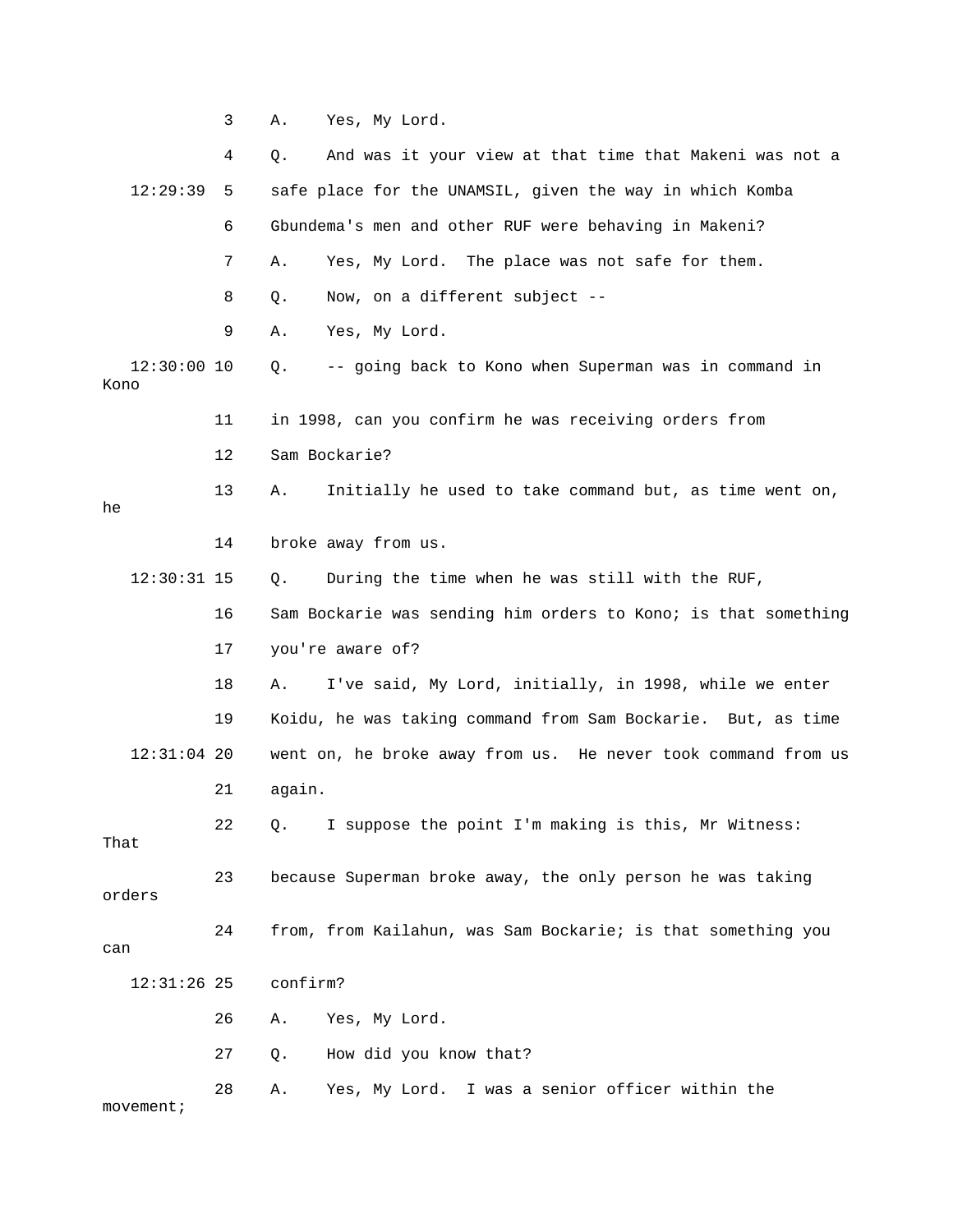29 I just have to know that.

|         | SESAY ET AL   |  |              |
|---------|---------------|--|--------------|
| Page 45 |               |  |              |
|         | 22 APRIL 2008 |  | OPEN SESSION |

|               | $\mathbf{1}$ | So you would know that there were various muster parades<br>Ο.   |
|---------------|--------------|------------------------------------------------------------------|
|               | 2            | held by Superman, wherein Superman would announce that he had    |
|               | 3            | received orders from Sam Bockarie; is that right?                |
|               | 4            | Yes, My Lord.<br>Α.                                              |
| 12:32:03      | 5            | And, as a senior officer, you would know that Mr Sesay -<br>0.   |
|               | 6            | Issa Sesay -- was not sending orders to anyone, including        |
|               | 7            | Superman at this point, in Kono?                                 |
| other         | 8            | Superman was not taking command from any other person<br>Α.      |
|               | 9            | than Sam Bockarie.                                               |
| $12:32:28$ 10 |              | MR JORDASH: Thank you. I've got no further questions.            |
|               | 11           | Thank you very much, Mr Witness.                                 |
|               | 12           | THE WITNESS: Thank you, My Lord.                                 |
| examination?  | 13           | PRESIDING JUDGE: Yes, Mr Cammegh, any cross-                     |
|               | 14           | MR CAMMEGH: Yes, please, Your Honour.                            |
| $12:33:05$ 15 |              | CROSS-EXAMINED BY MR CAMMEGH:                                    |
|               | 16           | MR CAMMEGH:                                                      |
|               | 17           | Mr Witness, good afternoon. I represent Augustine Gbao.<br>$Q$ . |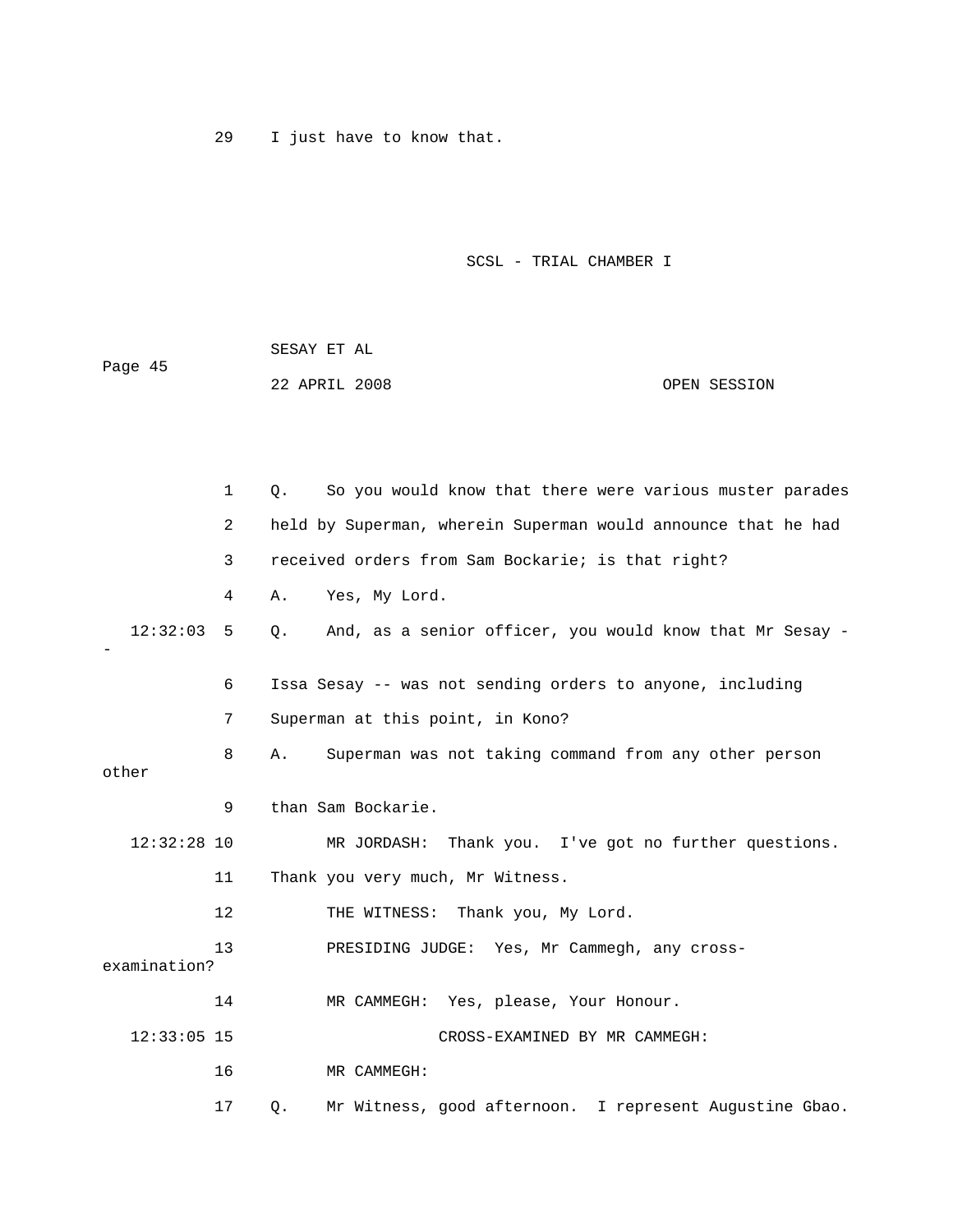|    |               | 18 | Α.             | Good afternoon, sir.                                           |
|----|---------------|----|----------------|----------------------------------------------------------------|
| to |               | 19 | Q <sub>z</sub> | I'm a bit worried by something you just said and I want        |
|    |               |    |                | 12:33:17 20 be clear about what you meant.                     |
|    |               | 21 | Α.             | Yes, My Lord.                                                  |
|    |               | 22 | Q.             | It's not true that Augustine -- I'm sorry, it's not true       |
|    |               | 23 |                | that Issa Sesay blamed Augustine Gbao for what happened on the |
|    |               | 24 |                | 2nd, is $it?$                                                  |
|    | $12:33:42$ 25 |    | Α.             | That was a mistake, My Lord.                                   |
|    |               | 26 | Q.             | Is it in fact the case that Issa Sesay blamed Komba            |
|    |               | 27 |                | Gbundema and Kailondo for what happened on the 2nd?            |
|    |               | 28 | Α.             | Yes, My Lords.                                                 |
|    |               | 29 | Q.             | Were you aware that something happened in Makump on 1          |

May?

SCSL - TRIAL CHAMBER I

| Page 46 | SESAY ET AL   |              |
|---------|---------------|--------------|
|         | 22 APRIL 2008 | OPEN SESSION |

 1 A. Yes, My Lord. 2 Q. Did Issa Sesay blame Kailondo and Komba Gbundema for what 3 happened on the 1st? 4 A. My Lord, he blamed the officer in Makeni, sir. 12:34:27 5 Q. Well, I'm not sure what you mean by that, Mr Witness. Can

6 you just answer the question. Did he blame Komba Gbundema and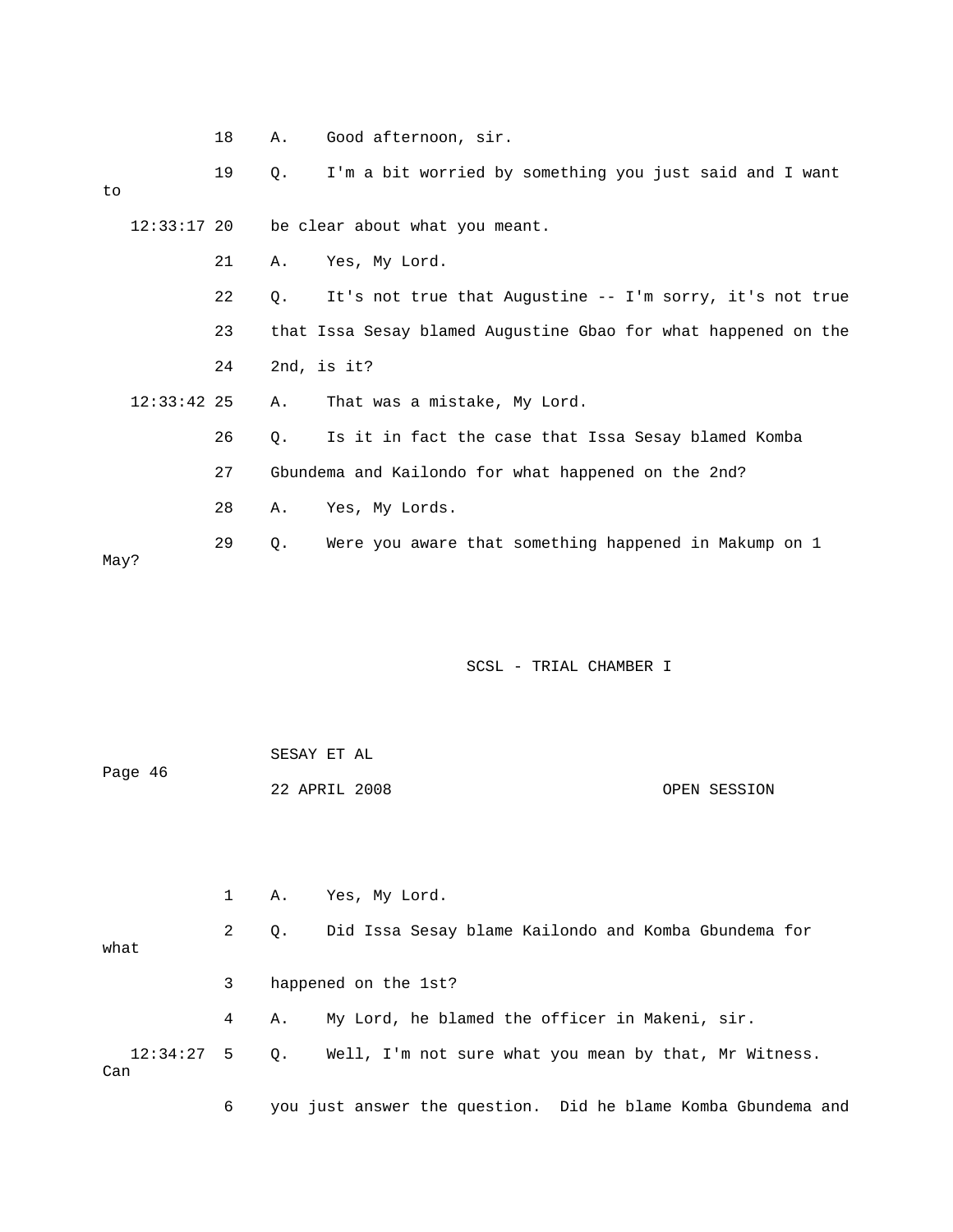7 Kailondo? 8 A. Yes. Yes. Yes, My Lord. 9 Q. He certainly didn't blame Augustine Gbao for what happened 12:34:44 10 on 1 May, did he? 11 A. He was blamed. 12 Q. Gbao was blamed for what happened on the 1st? 13 A. Yes, Makump. Makump issue, yes, My Lord. 14 Q. Right. Where was Issa Sesay on 1 May? Kono? 12:35:12 15 A. Yes, My Lord; he was in Kono. 16 Q. The fact is this, isn't it, Mr Witness: That, as far as 17 both 1 May and 2 May is concerned, Augustine Gbao played no part 18 in what happened with UNAMSIL soldiers, did he? 19 A. Repeat that, sir. 12:36:04 20 Q. The fact is this, isn't it: That on neither 1 May or 2 May 21 Augustine Gbao played any role in the abduction of the soldiers, 22 did he? 23 A. Yes, My Lord. I have taken an oath to say the truth and 24 you want me to get truth from me, I will tell you this: We are 12:36:36 25 all senior officers in Makeni. Everybody was responsible for 26 that issue. Even myself, I am also responsible. That is your 27 question. 28 Q. Mr Witness, you know very well, don't you, that 29 Augustine Gbao did not go inside the camp on 1 May at Makump, did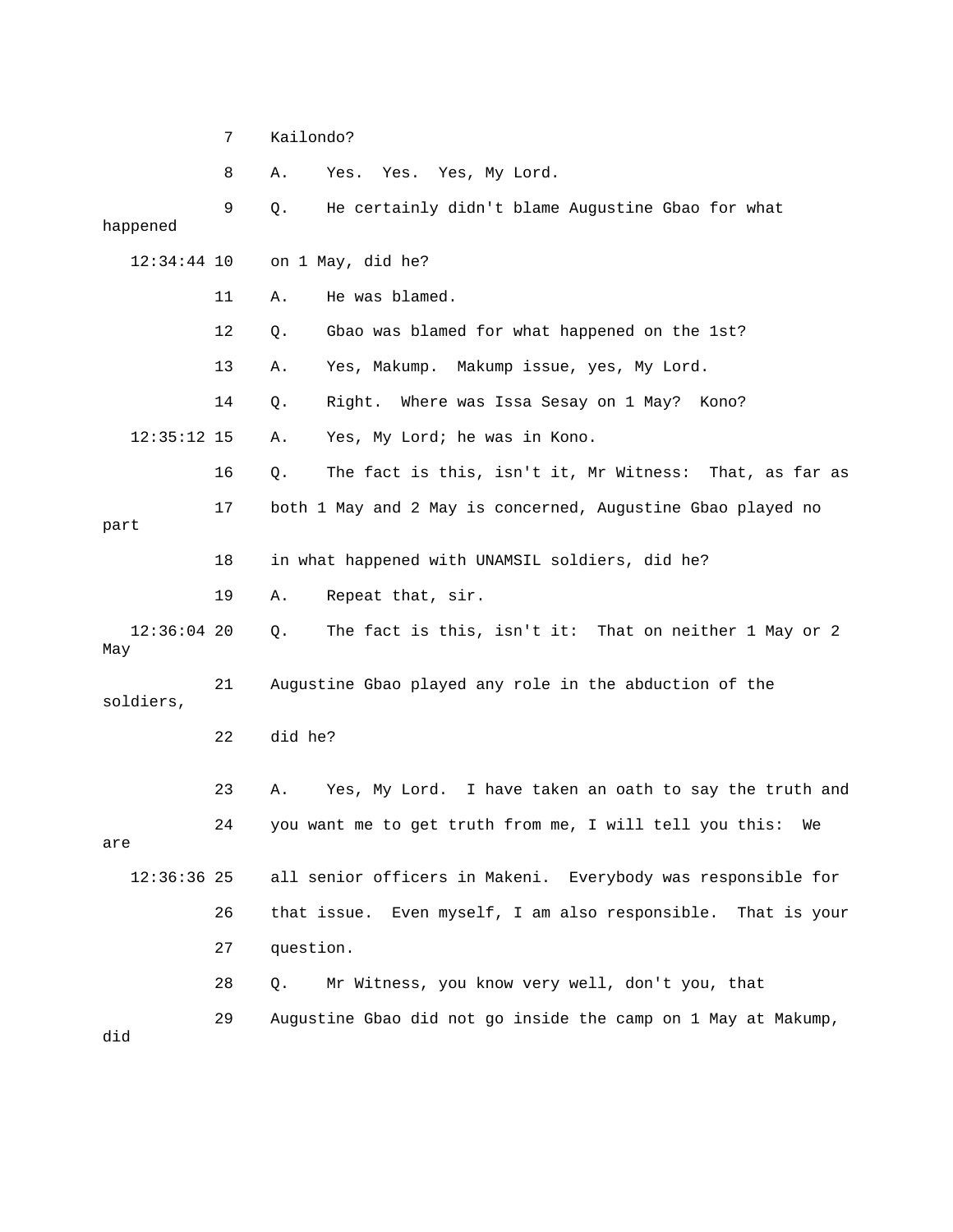| Page 47 | SESAY ET AL   |  |              |
|---------|---------------|--|--------------|
|         | 22 APRIL 2008 |  | OPEN SESSION |

|                       | 1                 | he?                                                            |
|-----------------------|-------------------|----------------------------------------------------------------|
| 29,                   | 2                 | Yes, My Lord. Let me explain to you, My Lord. April<br>Α.      |
| The                   | 3                 | two RUF soldiers were disarmed; 29 April they were disarmed.   |
|                       | 4                 | 2nd, the 1st of May, five soldiers went disarmed in that camp. |
| 12:37:41<br>commander | 5                 | We had a commander called Ishmael Kamara. He was the           |
|                       | 6                 | of that ground. He brought this report in Makeni to me, to     |
|                       | 7                 | Augustine Gbao. By then, Augustine Gbao was the national       |
| not                   | 8                 | security commander in Makeni. This time Issa and Kallon were   |
|                       | 9                 | in Makeni. He handled that situation. Okay, sir.               |
| $12:38:21$ 10<br>That |                   | Let me stop you there. So your case is this, is it:<br>О.      |
|                       | 11                | Mr Kallon was not in Makeni at all on the 1st of --            |
|                       | $12 \overline{ }$ | At all not.<br>Α.                                              |
|                       | 13                | Is your evidence this: That Mr Kallon did not go to the<br>Q.  |
|                       | 14                | camp at all on 1 May either?                                   |
| $12:38:42$ 15<br>that |                   | Mr Kallon moved from Magburaka and came to Makeni on<br>Α.     |
|                       | 16                | day, but he did not participate.                               |
|                       | 17                | So your evidence is that Mr Kallon did not go into the<br>Q.   |
|                       | 18                | Makump camp when that abduction took place; is that right?     |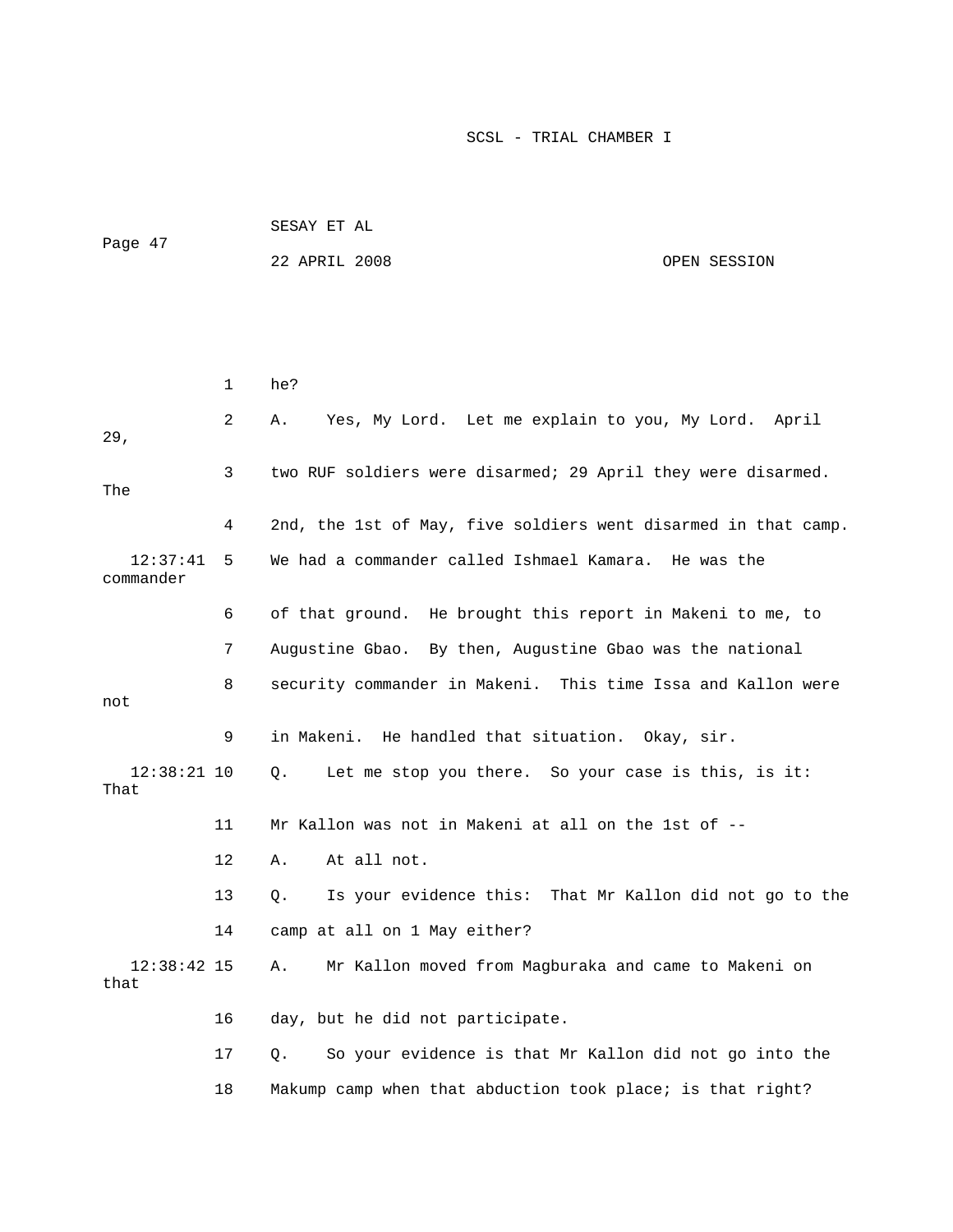|               | 19 | Α.                                                         | At all not, My Lord.                                         |  |
|---------------|----|------------------------------------------------------------|--------------------------------------------------------------|--|
| 12:39:1020    |    | Q.                                                         | How do you know that?                                        |  |
|               | 21 | Α.                                                         | My Lord, I'm a senior officer. The rank I had in the         |  |
| able          | 22 |                                                            | movement, there was nothing that was going on that I was not |  |
| truth.        | 23 | to know, and I'm here to say the truth and nothing but the |                                                              |  |
| know, I       | 24 |                                                            | I'm not against anybody. What I saw, if you ask me and I     |  |
| $12:39:36$ 25 |    |                                                            | will explain to you.                                         |  |
|               | 26 | Q.                                                         | I'll ask the question again, then. How do you know --        |  |
|               | 27 | Α.                                                         | Yes.                                                         |  |
| May?          | 28 | О.                                                         | -- that Mr Kallon did not go into the Makump camp on 1       |  |
| took          | 29 | Α.                                                         | Mr Kallon had a dance in Magburaka. He took set.<br>He       |  |

|         | SESAY ET AL   |  |              |
|---------|---------------|--|--------------|
| Page 48 |               |  |              |
|         | 22 APRIL 2008 |  | OPEN SESSION |

 1 this set to go and deposit it in Makeni on that day, together 2 with one commander called Hindolo. CO Hindolo. Both of them 3 travelled to go and deposit the set in Makeni. Yes, sir. 4 Q. How do you know that, please, Mr Witness? 12:40:23 5 A. Yes, My Lords. I am telling you always that I'm a senior

6 member in the RUF. When this thing happened, everybody was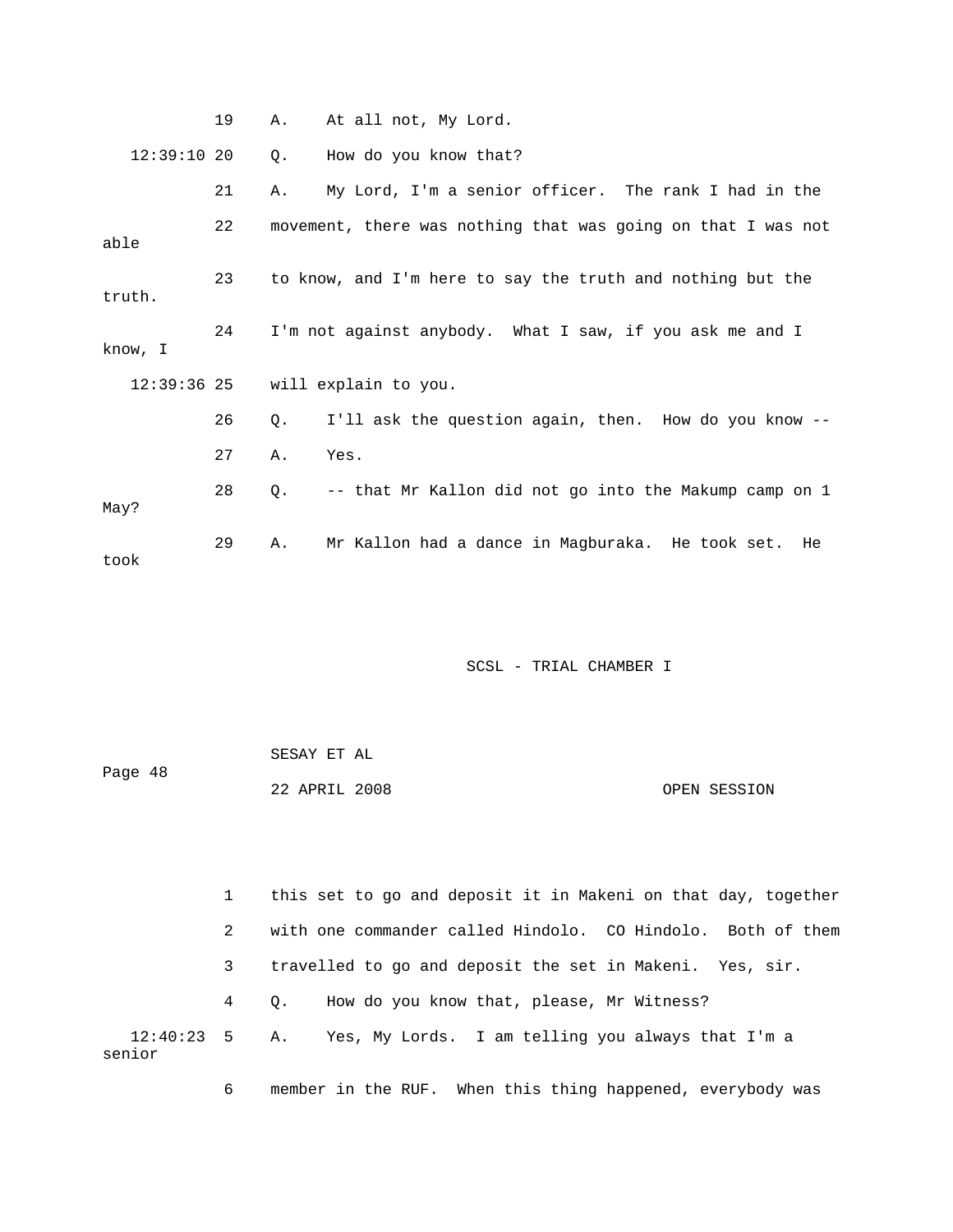| had           | 7  |          | explaining at the agricultural. That was the place all of us   |
|---------------|----|----------|----------------------------------------------------------------|
|               | 8  |          | offices. Even the soldier was assigned to that ground who was  |
|               | 9  |          | Ishmael, he explained everything that happened because he was  |
| $12:40:54$ 10 |    |          | able to understand. Any other question?                        |
|               | 11 | Q.       | Yes, I would like you to answer my question, please.           |
|               | 12 | Α.       | Yes, sir.                                                      |
|               | 13 | Q.       | How do you know that Mr Kallon did not go to Makump on 1       |
|               | 14 | May?     | It's a simple question. Try to give us a simple answer,        |
| $12:41:10$ 15 |    | please.  |                                                                |
| he            | 16 | Α.       | Yes, My Lord. Mr Kallon never went on that mission but         |
|               | 17 |          | passed through that route to go and deposit the set in Makeni. |
| in            | 18 |          | After he had played, he went and -- he went to deposit the set |
|               |    |          |                                                                |
|               | 19 |          | Makeni, but he did not take part in that at all, My Lord.      |
| $12:41:40$ 20 |    | Q.       | How do you know? How do you know, Mr Witness?                  |
| have          | 21 | Α.       | Yes, My Lords. I have taken an oath here. The oath I           |
|               | 22 |          | taken here --                                                  |
| all           | 23 | Q.       | How do you know, Mr Witness? And why are you smiling           |
|               | 24 |          | of a sudden?                                                   |
| $12:42:06$ 25 |    | Α.       | Yes, My Lord. I'm at peace.                                    |
| you.          | 26 |          | MR CAMMEGH: Thank you. No further questions, thank             |
|               | 27 |          | PRESIDING JUDGE: Yes, Mr Fynn. I suppose it's your             |
|               | 28 | witness. |                                                                |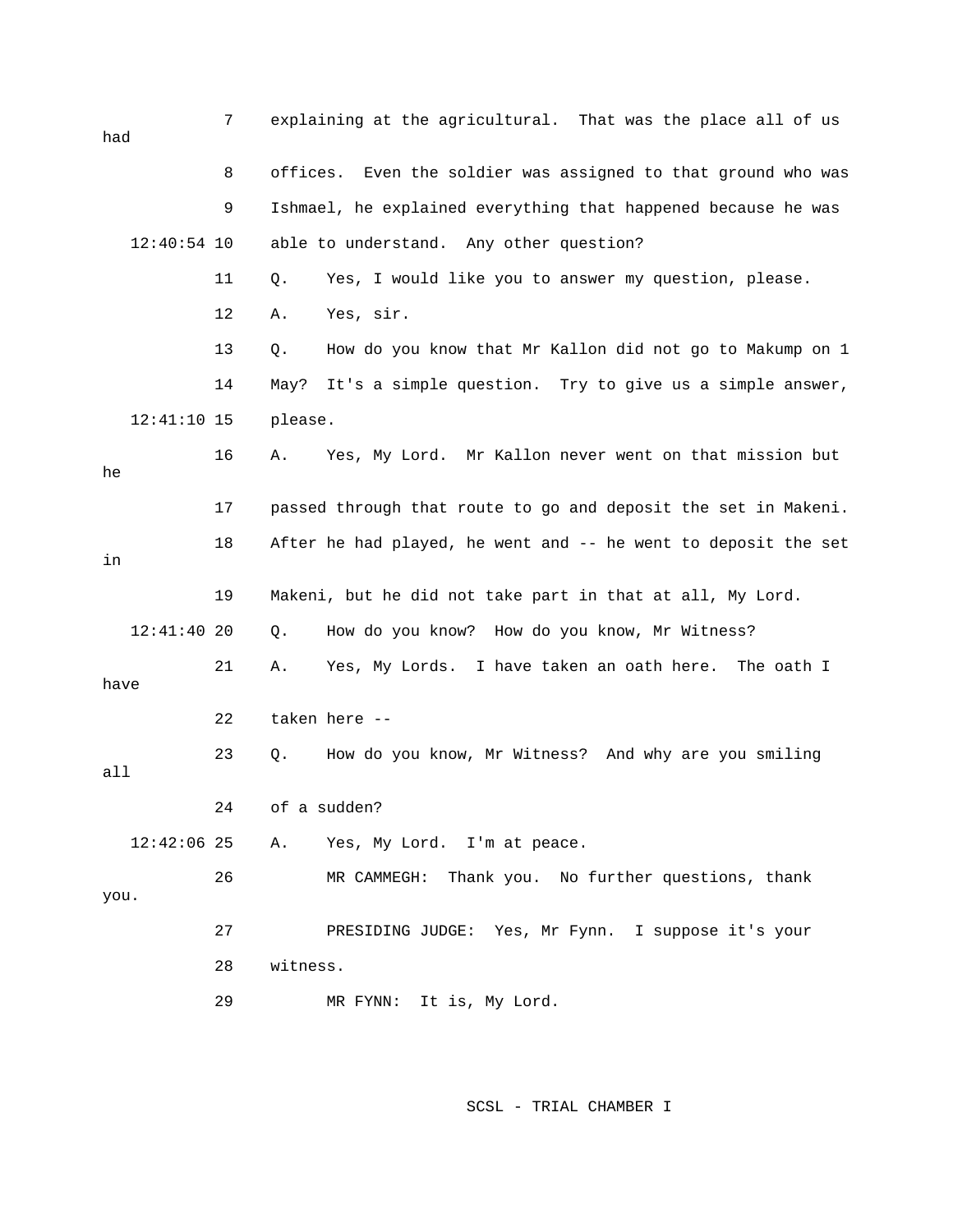|         | SESAY ET AL   |  |              |
|---------|---------------|--|--------------|
| Page 49 |               |  |              |
|         | 22 APRIL 2008 |  | OPEN SESSION |

 1 CROSS-EXAMINED BY MR FYNN: 2 MR FYNN: 3 Q. Mr Witness, I would now ask you a few questions on behalf 4 of the Prosecution. Now, you do know -- 12:43:11 5 PRESIDING JUDGE: I hope not a few in inverted commas. 6 MR FYNN: Underlined, My Lord. 7 Q. You do know, Mr Witness, that in 1997 the AFRC and RUF, 8 they formed an alliance; not so? 9 A. Yes, My Lords. 12:43:33 10 Q. And you would agree that Mr Kallon was a member of the 11 AFRC, also called The Council? 12 A. Yes, My Lord. 13 Q. You would also agree that the nature of his duties on the 14 council required him to attend meetings in Freetown; is that 12:44:09 15 correct? 16 A. My Lord, appointment by the AFRC were no genuine 17 appointment. They took us as -- 18 THE INTERPRETER: The interpreter is sorry. Can the 19 witness go slow? 12:44:27 20 PRESIDING JUDGE: Answer the question. Mr Witness, answer 21 the question.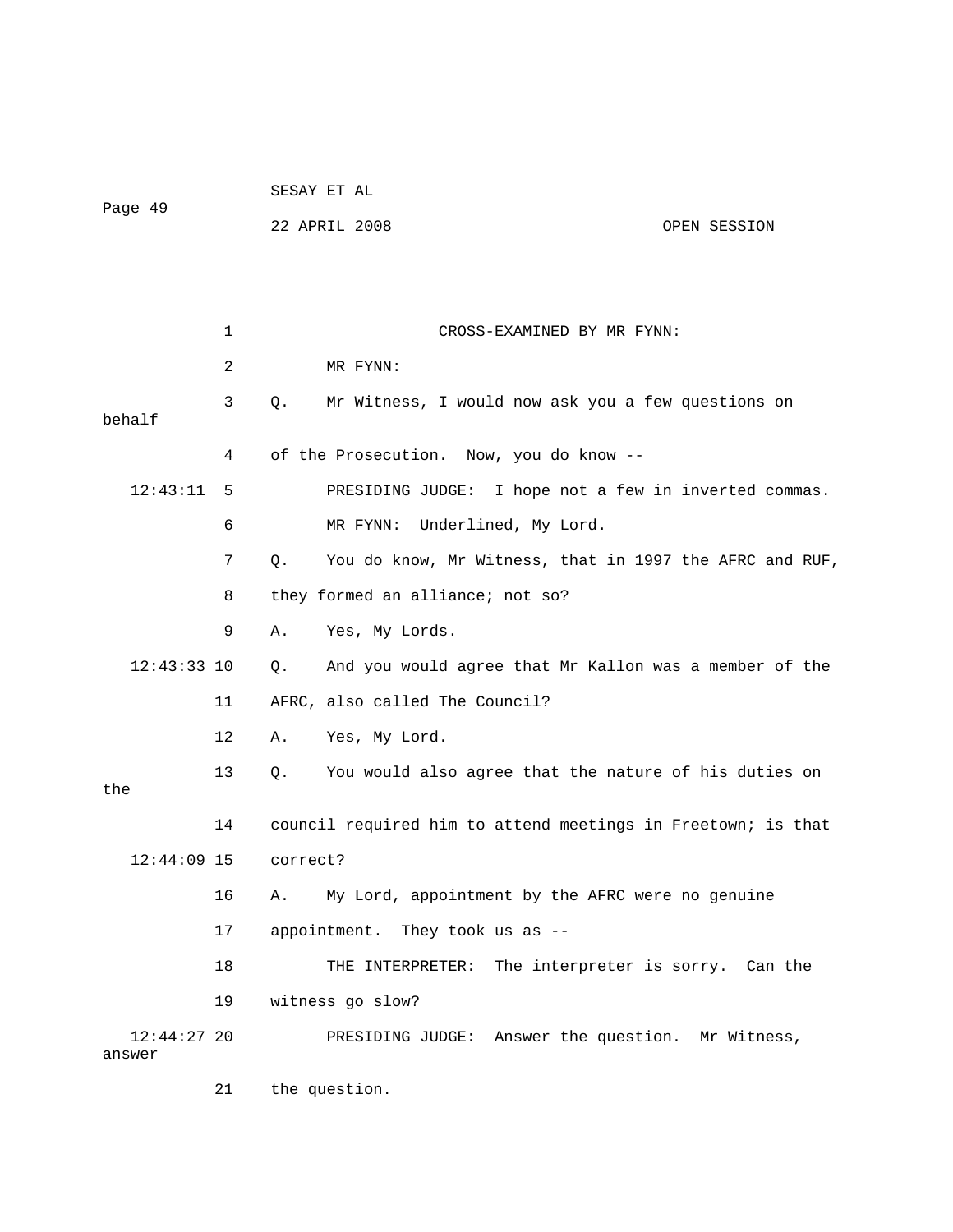|    |               | 22 | THE WITNESS: Yes, My Lord.                                         |
|----|---------------|----|--------------------------------------------------------------------|
| or |               | 23 | PRESIDING JUDGE: Whether the appointments were genuine             |
|    |               | 24 | they were not genuine. The question is: By the nature of his       |
|    | $12:44:42$ 25 |    | appointment he was required to go to Freetown for meetings.        |
|    |               | 26 | THE WITNESS: He was not attending meetings, sir.                   |
|    |               | 27 | MR FYNN:                                                           |
|    |               | 28 | Is it your evidence, Mr Witness, that Mr Kallon never<br>$\circ$ . |
|    |               | 29 | attended any AFRC meeting?                                         |

 SESAY ET AL Page 50 22 APRIL 2008 OPEN SESSION

| he                    | 1              | Yes, My Lords. Mr Kallon, when he was assigned in Bo,<br>Α. |
|-----------------------|----------------|-------------------------------------------------------------|
|                       | $\overline{2}$ | only concentrated in Bo, to my knowledge, My Lord. To my    |
|                       | 3              | knowledge.                                                  |
| misleading            | 4              | Mr Witness, I would suggest to you that you are<br>Q.       |
| 12:45:28<br>meetings? |                | 5 this Court and that Mr Kallon did in fact attend AFRC     |
| The                   | 6              | Yes, My Lord. I have taken an oath in your presence.<br>Α.  |
| story I               | $7^{\circ}$    | oath I have taken, whatever I say here is the truth. The    |
| sir.                  | 8              | knew is what I'm explaining. I'm not misleading the Court,  |
|                       | 9              | Mr Witness --<br>Q.                                         |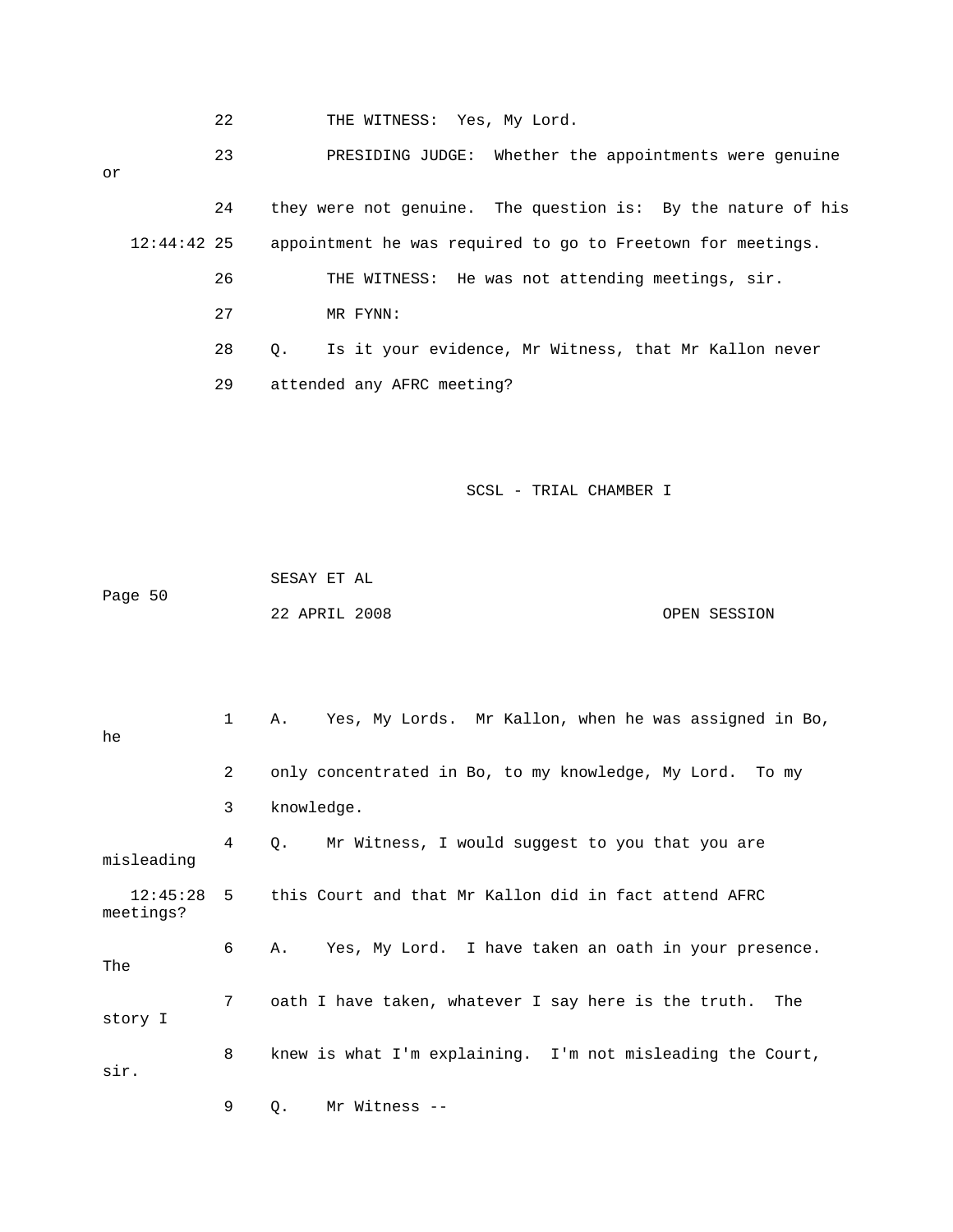| $12:45:58$ 10<br>you  |    | JUDGE BOUTET: What is the story that you say -- that            |
|-----------------------|----|-----------------------------------------------------------------|
|                       | 11 | were saying that he did not attend meetings in Freetown?        |
|                       | 12 | THE WITNESS:<br>That is the story, sir. I did not know          |
| sir.                  | 13 | whether he attended meetings in Freetown. I did not know,       |
|                       | 14 | I only knew --                                                  |
| $12:46:21$ 15         |    | PRESIDING JUDGE: He said, he said to his knowledge.             |
|                       | 16 | MR FYNN:                                                        |
|                       | 17 | Mr Witness, you will not know whether Mr Kallon attended<br>О.  |
|                       | 18 | meetings in Freetown; correct?                                  |
|                       | 19 | I don't know, sir.<br>Α.                                        |
| $12:46:38$ 20         |    | You would agree with me then that your earlier testimony<br>Q.  |
| regime                | 21 | that Mr Kallon was never in Freetown during the AFRC/RUF        |
|                       | 22 | could not therefore be true?                                    |
| come                  | 23 | I said he used to come on visit, My Lord. He used to<br>Α.      |
|                       | 24 | on visit, in my statement.                                      |
| $12:47:03$ 25<br>come |    | Is it now your evidence that in fact Mr Kallon used to<br>Q.    |
|                       | 26 | to Freetown during the AFRC regime?                             |
|                       | 27 | My Lords, you did not understand me completely.<br>I said<br>Α. |
| did                   | 28 | Mr Kallon used to come on visits, but he was based in Bo.<br>I  |
|                       | 29 | not say he was not coming to Freetown. He used to come on       |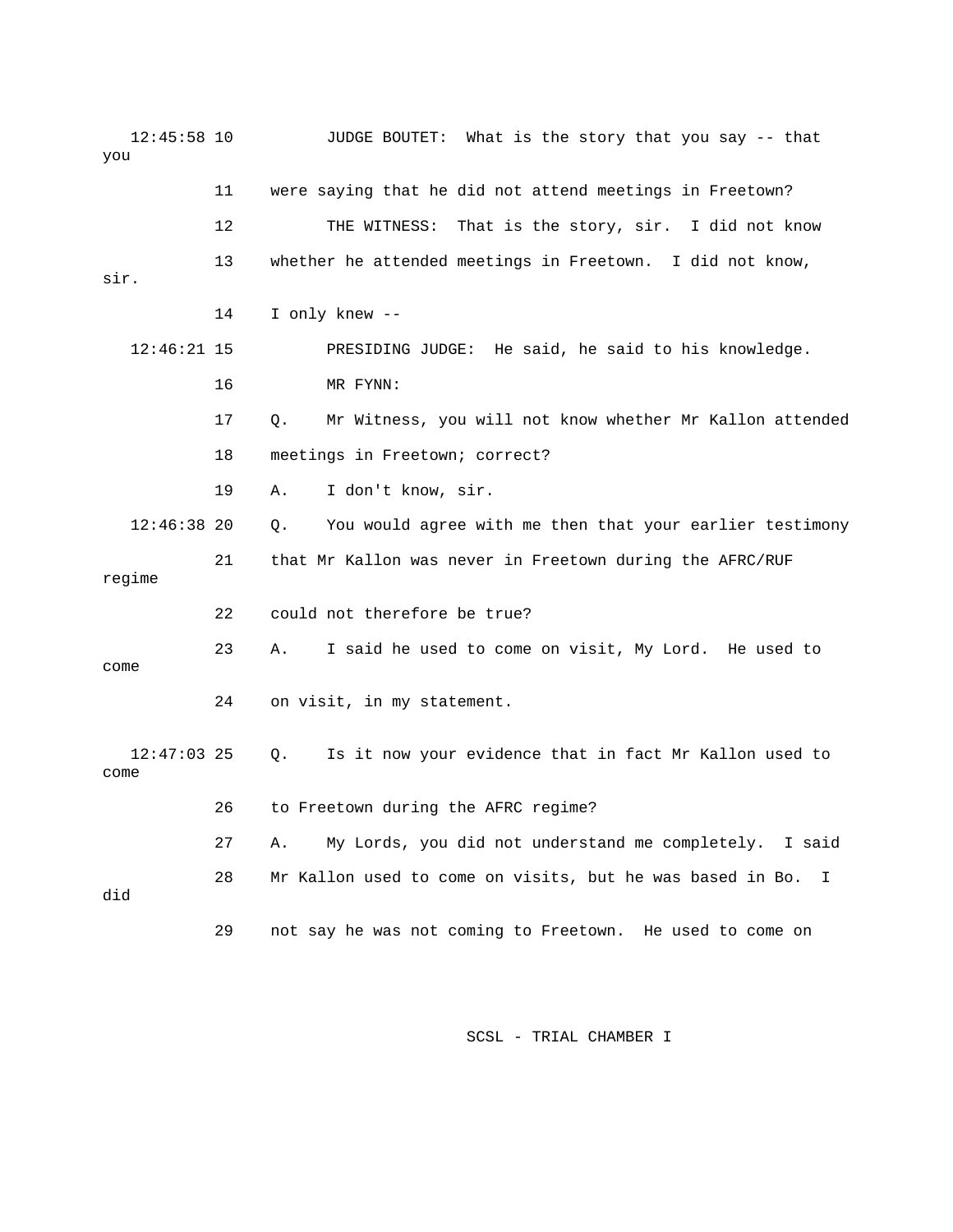| Page 51 | SESAY ET AL   |              |
|---------|---------------|--------------|
|         | 22 APRIL 2008 | OPEN SESSION |

|                      | 1  | visits.                                                        |
|----------------------|----|----------------------------------------------------------------|
| he                   | 2  | PRESIDING JUDGE: I think this witness said so. He said         |
| used                 | 3  | used to come on visits to Freetown. He was based in Bo but     |
|                      | 4  | to come to Freetown. He said so.                               |
| 12:47:45             | 5  | We will accept that, My Lord.<br>MR FYNN:                      |
| Waterloo;            | 6  | Now, your location during the AFRC regime was in<br>Q.         |
|                      | 7  | am I correct?                                                  |
| area.                | 8  | Hastings and Waterloo, but Hastings was my assignment<br>Α.    |
| were                 | 9  | And in February when -- February 1998 -- when the AFRC<br>Q.   |
| $12:48:16$ 10        |    | chased from Freetown, you had already left Waterloo?           |
|                      | 11 | Yes, My Lord.<br>Α.                                            |
|                      | 12 | So it would be correct to say you wouldn't know who the<br>Q.  |
|                      | 13 | commanders were who left at the time of the intervention?      |
| in                   | 14 | Yes, My Lord, where sir? I want you to ask the question<br>Α.  |
| $12:48:56$ 15        |    | the proper way for me.                                         |
|                      | 16 | At the time the AFRC were chased out of Freetown you had<br>Q. |
| who                  | 17 | already left Waterloo, so you wouldn't know who the men were   |
|                      | 18 | were being chased out of Freetown -- the AFRC/RUF commanders?  |
|                      | 19 | Yes, My Lords. Everybody is aware that Freetown has two<br>Α.  |
| $12:49:23$ 20<br>our |    | outlets.<br>The highway was blocked. The only way was left for |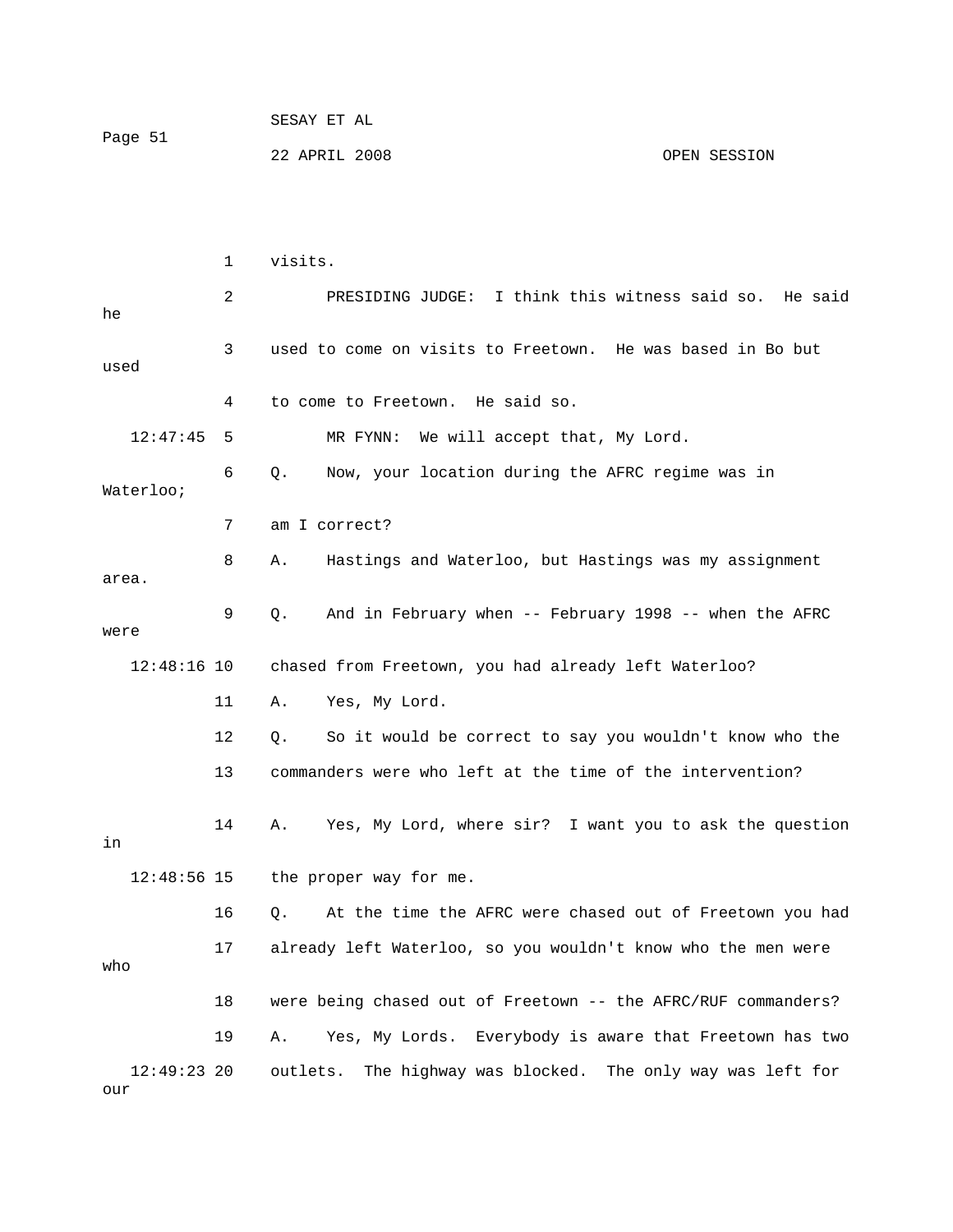|        |               | 21 | men was the peninsula road. What made me to reside at Masiaka         |
|--------|---------------|----|-----------------------------------------------------------------------|
|        |               | 22 | was to ensure that all the families and the commanders in             |
|        |               | 23 | Freetown should move from Freetown, meet us there, so whatever        |
| there; |               | 24 | commander met me in that area, I was privy to his arrival             |
|        | $12:49:44$ 25 |    | yes, sir.                                                             |
| at     |               | 26 | So you can only testify as to the commanders who met you<br>$\circ$ . |
|        |               | 27 | Masiaka, not those who left Freetown?                                 |
| not    |               | 28 | Yes, My Lord. The ones that remained in Freetown were<br>Α.           |
|        |               | 29 | part of us because they were arrested. But the ones that              |

|         | SESAY ET AL   |  |              |
|---------|---------------|--|--------------|
| Page 52 |               |  |              |
|         | 22 APRIL 2008 |  | OPEN SESSION |

|       | $1 \quad$       | retreated and met us in that place they were a member of the         |
|-------|-----------------|----------------------------------------------------------------------|
|       | 2               | team. Those are the ones I'm talking about.                          |
| it    | 3 <sup>7</sup>  | Now, when the retreating AFRC/RUF assembled in Masiaka,<br>$\circ$ . |
|       | 4               | was to regroup and reorganise; not so?                               |
|       |                 | 12:50:28 5 A. Yes, My Lord.                                          |
|       | 6               | And they had a meeting in Masiaka at which ranks were<br>0.          |
|       | $7\overline{ }$ | handed down, not so? There were promotions?                          |
| those | 8               | My Lord, the ranks that we came with from Freetown,<br>Α.            |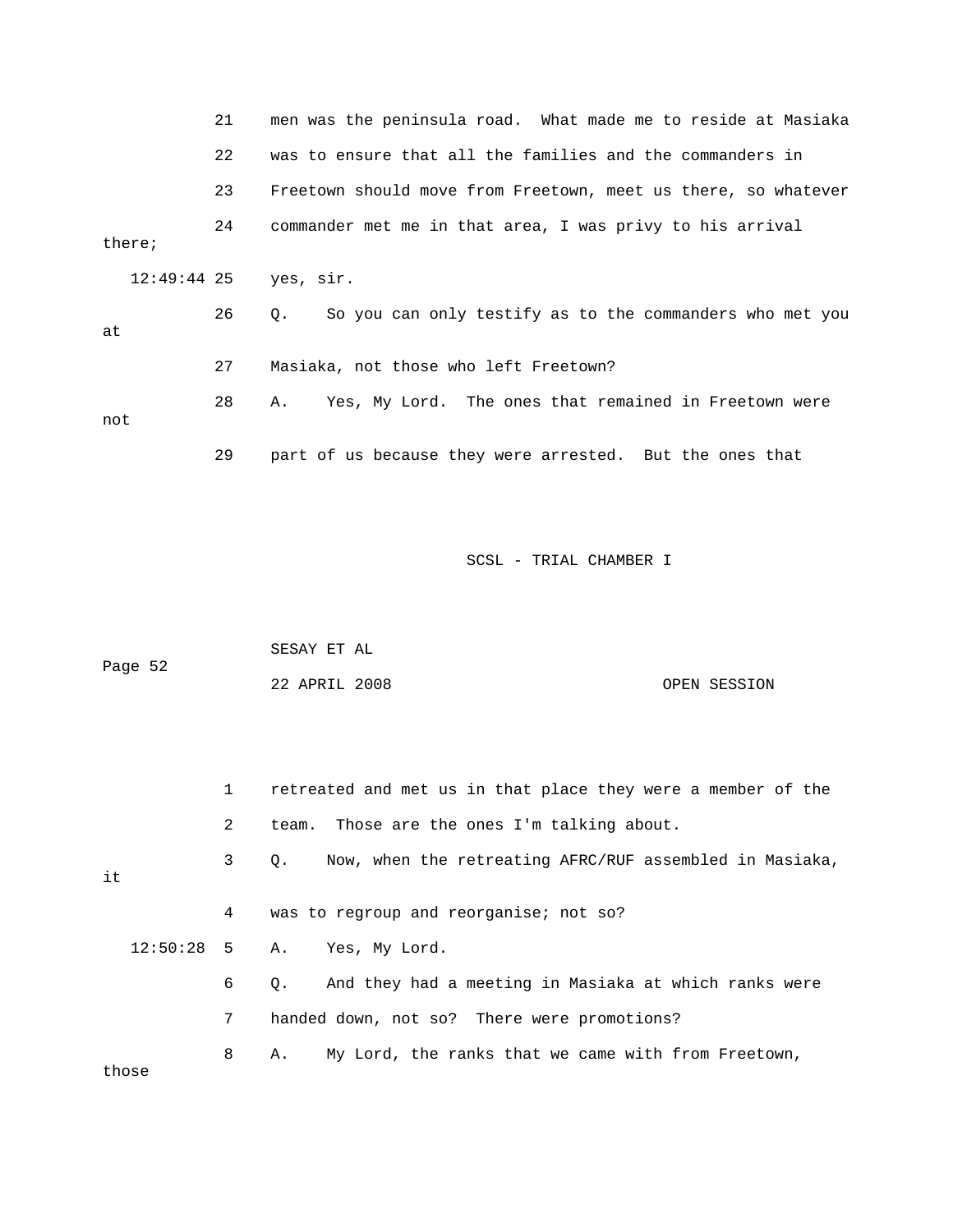|      |               | 9  | were the ranks we had that we went with into the jungle. No    |
|------|---------------|----|----------------------------------------------------------------|
|      | $12:50:54$ 10 |    | ranks were given in Masiaka. We only -- we were only there in  |
| for  |               | 11 | order for us to organise ourselves, yes. We were not there     |
|      |               | 12 | promotions. We were there in order for us to organise our      |
|      |               | 13 | movement, either to come back to Freetown, or to go to the     |
|      |               | 14 | jungle. That was why we gathered at Masiaka. Yes, My Lord.     |
|      | $12:51:18$ 15 |    | Mr Witness --<br>Q.                                            |
|      |               | 16 | Yes, My Lord.<br>Α.                                            |
| in   |               | 17 | -- would I be mistaken to say you testified earlier that<br>О. |
|      |               | 18 | fact JPK did announce some promotions; am I correct?           |
|      |               | 19 | Α.<br>Where, My Lord?                                          |
|      | $12:51:38$ 20 |    | At Masiaka?<br>Q.                                              |
|      |               | 21 | I only told you that JP met us at Masiaka with Superman.<br>Α. |
| talk |               | 22 | They retreated and they passed through the sea. I did not      |
|      |               | 23 | about promotions.                                              |
|      |               | 24 | I would suggest to you that it was after that meeting at<br>Q. |
|      | $12:51:58$ 25 |    | Masiaka that Mr Kallon became a brigadier-general?             |
|      |               | 26 | My Lord, that statement is untrue. Kallon did not go to<br>Α.  |
|      |               | 27 | Masiaka during the retreatment. He did not go there. Yes,      |
|      |               | 28 | My Lord. Never did he go there.                                |
|      | meeting       | 29 | Q.<br>Mr Witness, I would suggest to you that it was the       |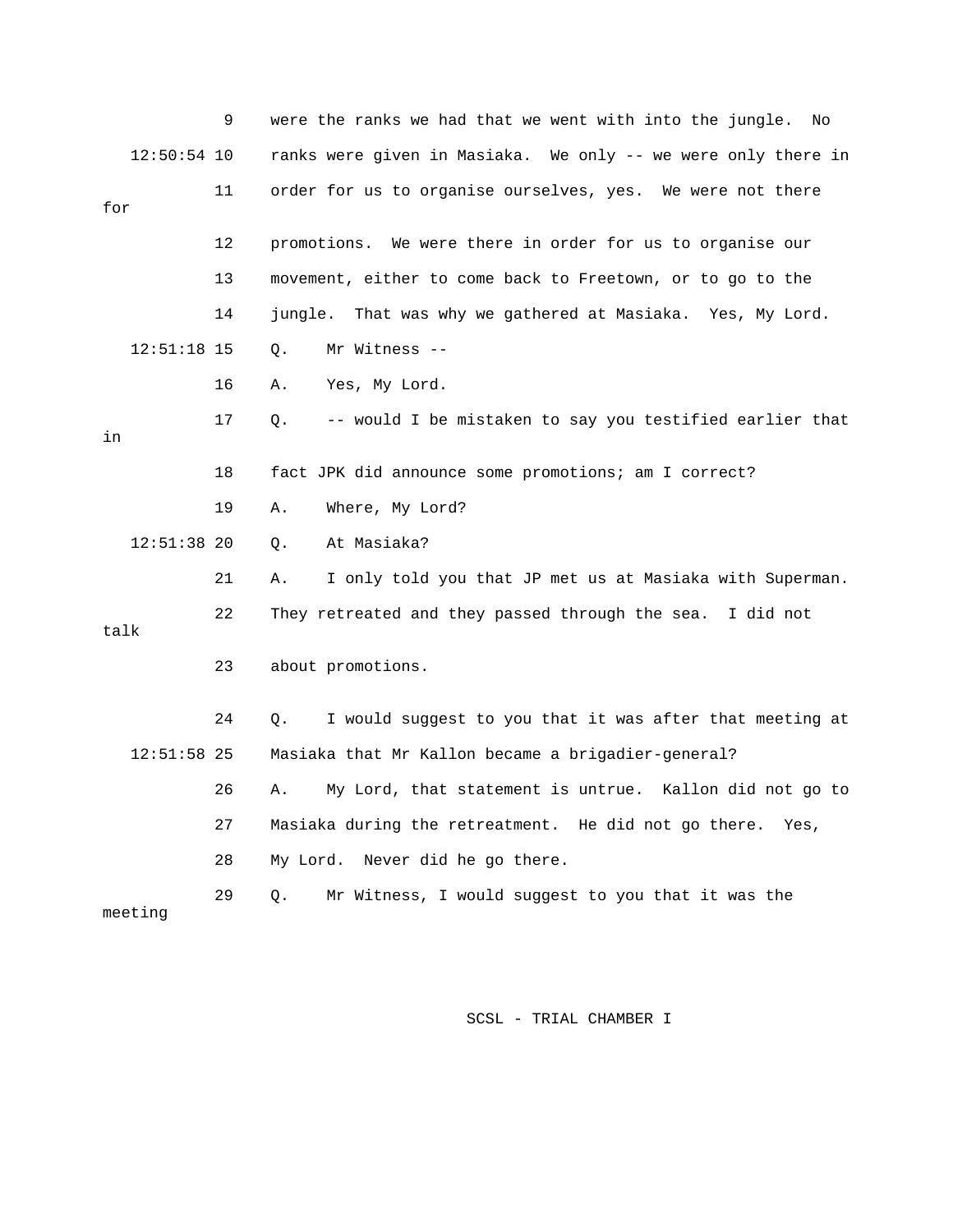| Page 53 | SESAY ET AL   |              |
|---------|---------------|--------------|
|         | 22 APRIL 2008 | OPEN SESSION |

| Yourself?           | 1  | of the commanders at Masiaka that ordered Operation Pay      |
|---------------------|----|--------------------------------------------------------------|
|                     | 2  | Yes, My Lord. That statement is untrue, sir.<br>Α.           |
|                     | 3  | PRESIDING JUDGE: Answer the questions which are put to       |
|                     | 4  | you. Answer the questions which are put to you.              |
| 12:52:49            | 5  | THE WITNESS: Yes, My Lord.                                   |
|                     | 6  | PRESIDING JUDGE: Counsel has put a question to you.          |
|                     | 7  | THE WITNESS: But --                                          |
|                     | 8  | PRESIDING JUDGE: You listen to me.                           |
|                     | 9  | THE WITNESS: Yes, My Lord.                                   |
| $12:52:58$ 10<br>in |    | PRESIDING JUDGE: Counsel has put it to you that it was       |
| You                 | 11 | Masiaka that Kallon was promoted to the rank of a brigadier. |
| be                  | 12 | went and you started saying he was not in Masiaka. He could  |
|                     | 13 | promoted even in his absence, why not?                       |
|                     | 14 | THE WITNESS: Yes, My Lord.                                   |
| $12:53:21$ 15       |    | PRESIDING JUDGE: Yes, answer the question, please.           |
| That,               | 16 | That statement, My Lord, yes, My Lord.<br>THE WITNESS:       |
|                     | 17 | I have answered to that statement twice. I have denied.      |
|                     | 18 | PRESIDING JUDGE: Was he promoted to the rank of --           |
|                     | 19 | No, no, no, at that point --<br>THE WITNESS:                 |
| $12:53:38$ 20       |    | PRESIDING JUDGE: -- brigadier in Masiaka?                    |
|                     | 21 | No, sir.<br>THE WITNESS:                                     |
|                     | 22 | MR FYNN:                                                     |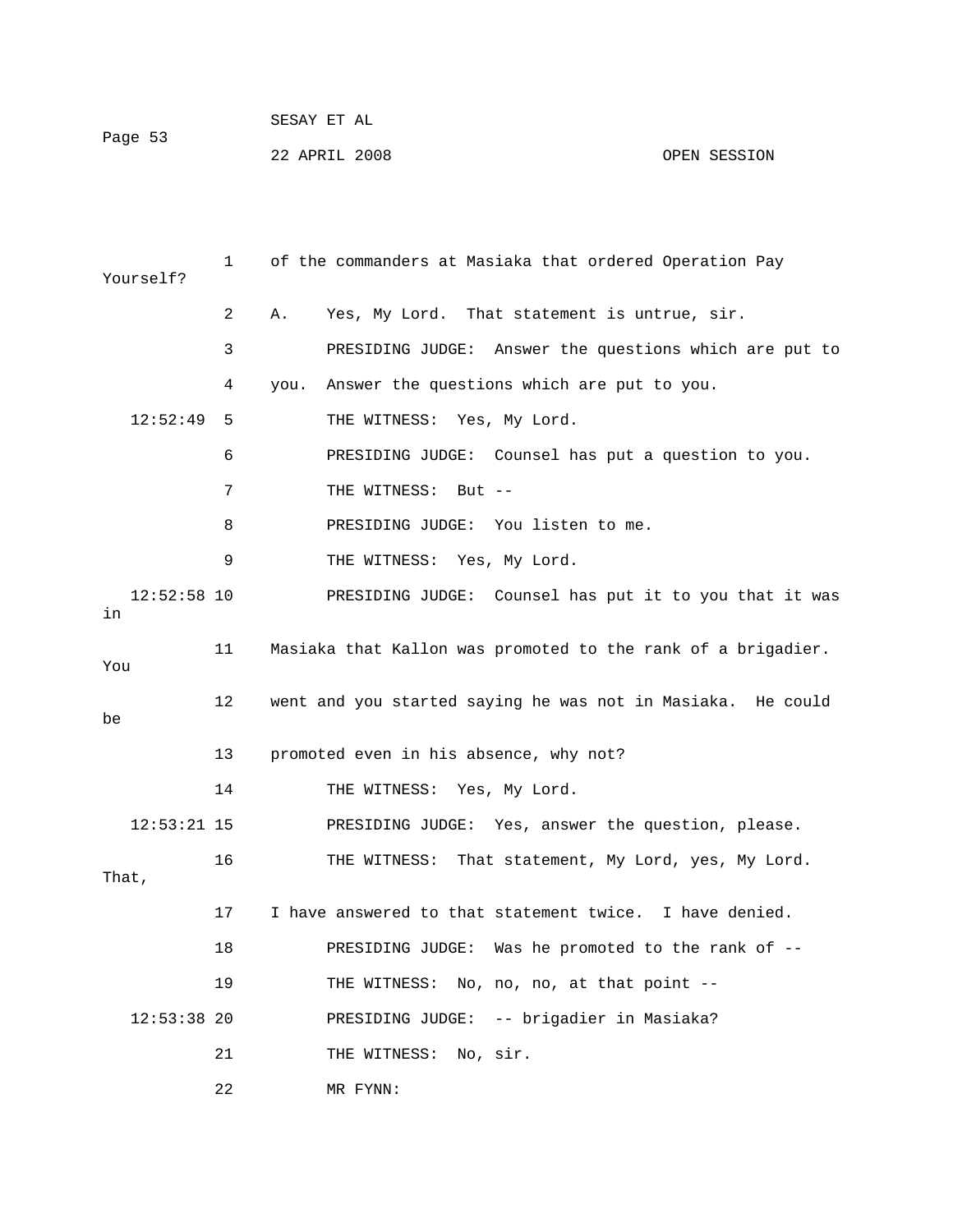23 Q. Mr Witness, it was after this meeting that Operation Pay 24 Yourself was launched? 12:53:55 25 A. Yes, My Lord. That Operation Pay Yourself, it was not 26 during that meeting it was made. It was from the retreat of 27 Waterloo with the junta 2. So before we arrive at Masiaka the 28 operation was on. That was not at that meeting. It was from the 29 retreating first, from Waterloo, Hastings onto Freetown, Masiaka.

SCSL - TRIAL CHAMBER I

|         | SESAY ET AL   |  |              |
|---------|---------------|--|--------------|
| Page 54 |               |  |              |
|         | 22 APRIL 2008 |  | OPEN SESSION |

 1 It was in existence before the meeting was held. 2 Q. And you would agree with me that it continued right on to 3 Kono? 4 A. Oh, yes, sir. 12:54:36 5 Q. You would also agree with me that both SLAs and RUFs 6 participated in it? 7 A. Yes, My Lord. The RUF had an ideology. We did not engage 8 ourself in looting. We had no belief in it. We never took part 9 in that Operation Pay Yourself. We had an ideology and we stood 12:55:03 10 by it. Even the property that we had in Freetown, which were our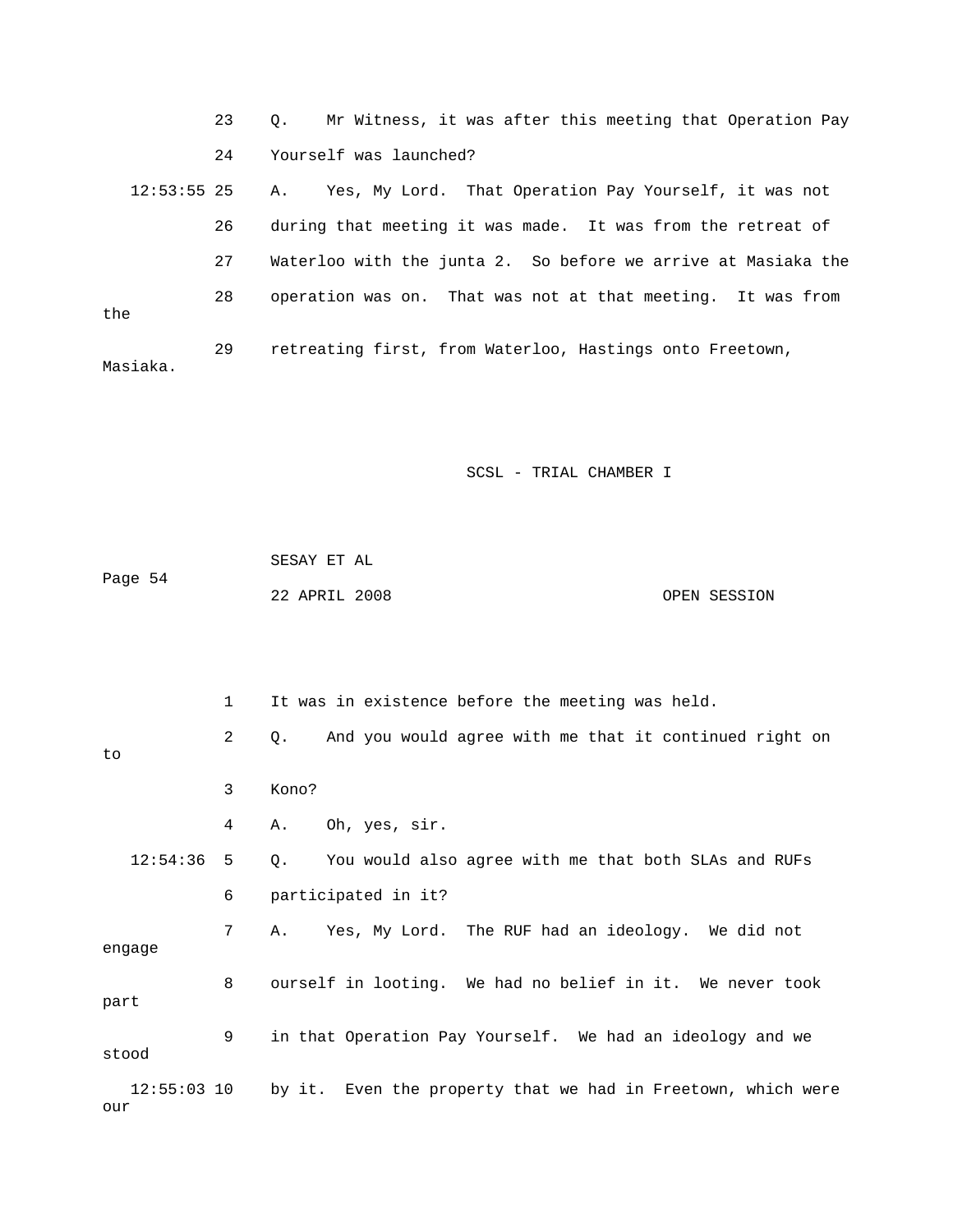| we                  | 11 | personal property, we left everything in Freetown. How would   |
|---------------------|----|----------------------------------------------------------------|
|                     | 12 | start taking other property and we are going to the jungle and |
|                     | 13 | the jungle life did not need a lot of property because at any  |
|                     | 14 | time you would be invaded. But the junta 2 were not aware of   |
| $12:55:24$ 15       |    | The SLA were not aware of this. They thought we were<br>this.  |
|                     | 16 | going to make a base, where everybody was going to live a good |
|                     | 17 | life.<br>They were engaged in looting, My Lords. We were not   |
|                     | 18 | engaged in looting.                                            |
| was a               | 19 | Mr Witness, you would agree with me that that retreat<br>Q.    |
| $12:55:40$ 20       |    | joint retreat of AFRC/RUF?                                     |
|                     | 21 | Yes, My Lord. I wouldn't deny that.<br>Α.                      |
| involved            | 22 | You would also agree that Operation Pay Yourself<br>Q.         |
|                     | 23 | not only looting but killing of civilians?                     |
| explained           | 24 | Yes, My Lord. This Operation Pay Yourself, I've<br>Α.          |
| $12:56:12$ 25<br>in |    | to you the motive of Operation Pay Yourself. I have explained  |
|                     | 26 | the statement.                                                 |
|                     | 27 | Listen to the question and answer it,<br>PRESIDING JUDGE:      |
| to                  | 28 | please, Mr Witness. Mr Fynn, can you please put the question   |
|                     | 29 | him again.                                                     |

SESAY ET AL

Page 55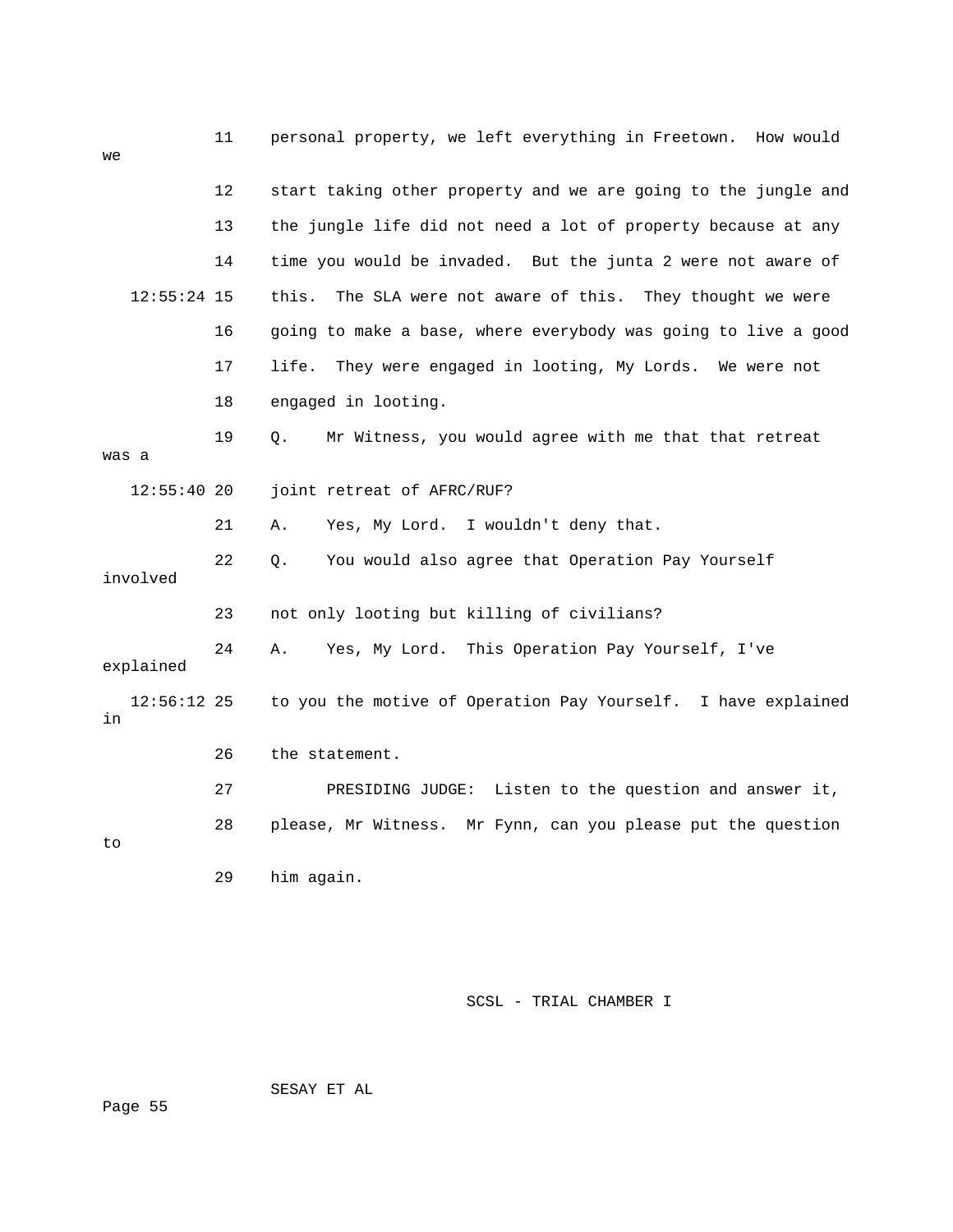1 MR FYNN: 2 Q. Mr Witness, Operation Pay Yourself involved -- 3 A. Yes, My Lord. 4 Q. -- apart from looting, Operation Pay Yourself involved 12:56:35 5 killing of civilians? 6 A. Yes, My Lord. The killing of civilians in Operation Pay 7 Yourself, I was not aware. I only understood Operation Pay 8 Yourself as looting but killing was -- I did not know. 9 Q. But you did observe that civilians were killed in Masiaka 12:57:01 10 and also in Makeni? 11 A. I did not observe that in Masiaka. No civilian was killed. 12 We were cordial. 13 Q. Mr Witness, you would also agree with me that Operation Pay 14 Yourself involved the burning of property? 12:57:29 15 A. Yes, My Lord. Operation Pay Yourself was found by junta 2. 16 They can do anything. They had no ideology. 17 PRESIDING JUDGE: Did it involve the burning of property, 18 Mr Witness? Answer the question. 19 THE WITNESS: I was not aware, sir. 12:57:48 20 MR FYNN: 21 Q. Is it your testimony, Mr Witness, that during the retreat 22 from Freetown right on to Koidu, you did not observe any property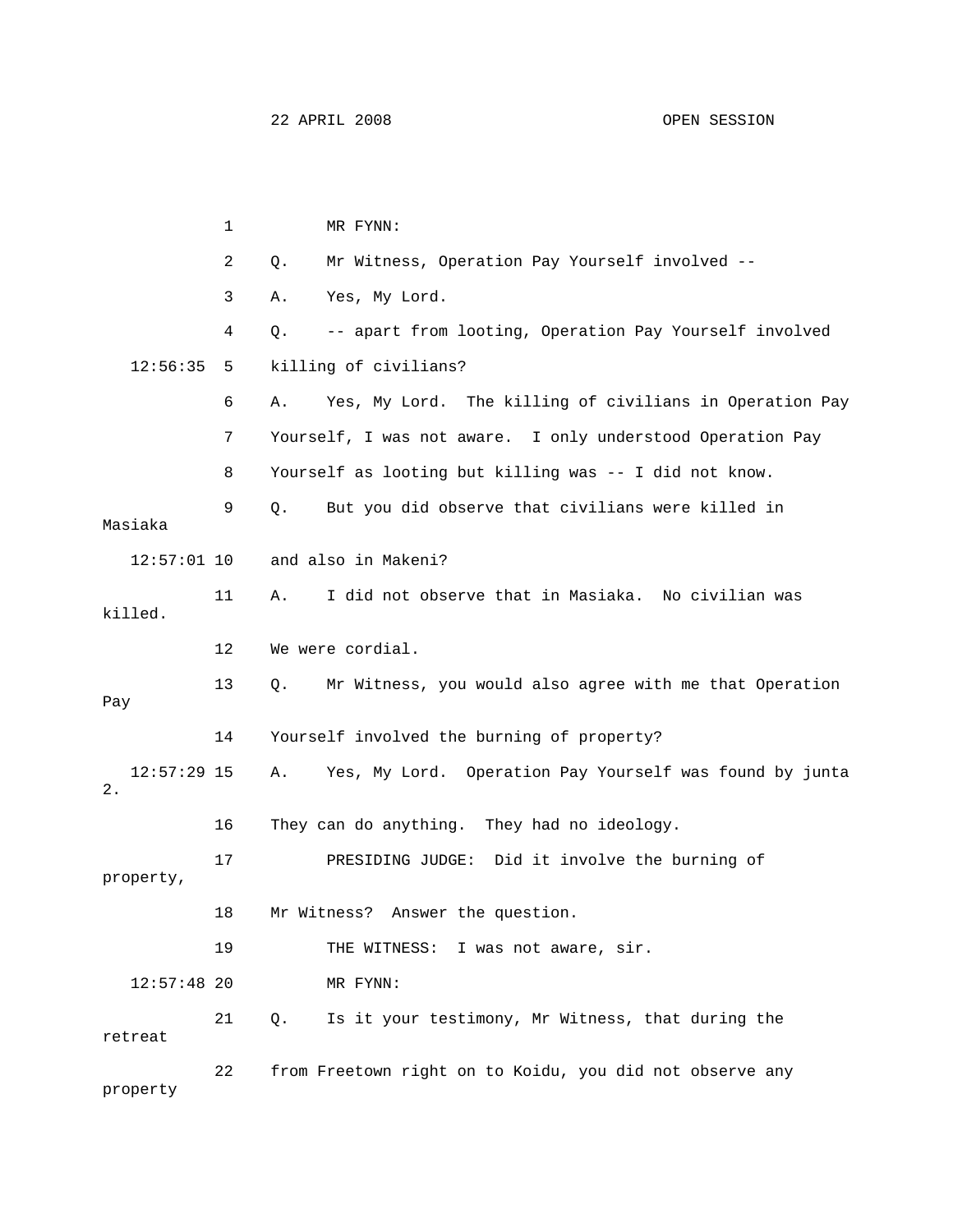23 burned by the retreating forces?

 24 A. The area where I was, I did not see that happen, sir. 12:58:09 25 Q. When you say the area you were, what do you mean, 26 Mr Witness? Did you not retreat --

- 27 A. I was at Masiaka.
- 28 Q. Did you not go right on to Kono?
- 29 A. I went up to Kono.

SCSL - TRIAL CHAMBER I

 SESAY ET AL Page 56 22 APRIL 2008 OPEN SESSION

 1 Q. My question was whether, throughout that journey, you did 2 not see any property burned by the retreating forces? 3 A. Yes, My Lord. I would explain that for you to understand. 4 The retreat from Masiaka to Makeni was different. In Kono I saw 12:58:51 5 burning. It was only in Kono I saw burning and destruction of 6 property and from Makeni -- from Masiaka to Makeni, on to that 7 place, I did not see burning. But in Kono I saw burning and the 8 destruction of property. But in Makeni, no. There was looting 9 going on, yes. Even in Makeni. The junta 2 were looting in 12:59:18 10 Makeni but to say that they burnt down houses, no, but in Kono I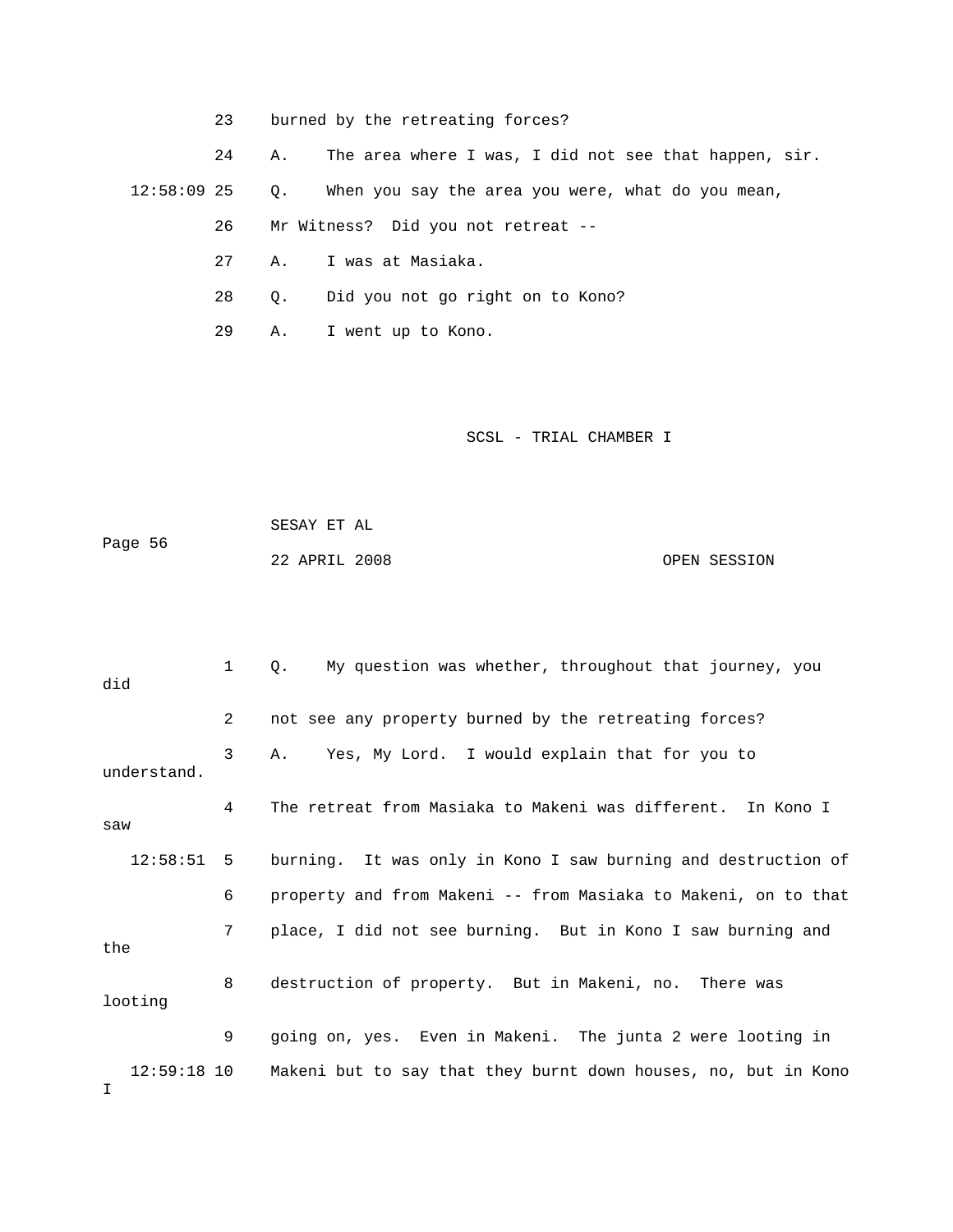11 observed that.

| that                 | 12 | You observed burning of property in Kono. Mr Witness,<br>Q.    |
|----------------------|----|----------------------------------------------------------------|
| any                  | 13 | would bring me back to the killing of civilians. Did you see   |
|                      | 14 | civilians killed along the route from Masiaka to Kono?         |
| $12:59:42$ 15<br>not |    | I did not -- I did not observe anybody killed. I did<br>Α.     |
|                      | 16 | observe that.                                                  |
|                      | 17 | Mr Witness, I would put it to you that in fact the RUF,<br>Q.  |
|                      | 18 | AFRC/RUF on their way from Freetown to Kono, did in fact kill  |
|                      | 19 | civilians on the way; how do you respond?                      |
| 13:00:1020<br>1996,  |    | Yes, My Lord. Everybody knew that RUF, from 1991 to<br>Α.      |
|                      |    |                                                                |
|                      | 21 | were not -- never causing atrocities. But '97, when we joined  |
|                      | 22 | the AFRC, they themself had no ideology.                       |
| everybody            | 23 | PRESIDING JUDGE: What do you mean? When you say                |
|                      | 24 | knew that the RUF was not causing atrocities, what do you mean |
| $13:00:37$ 25        |    | what do you mean by everybody.                                 |
|                      | 26 | THE WITNESS: Yes, sir. What I meant, sir, we're aware          |
|                      | 27 | that from 1991 to '96 --                                       |
|                      | 28 | PRESIDING JUDGE: Look, the Chamber wants you to answer         |

SCSL - TRIAL CHAMBER I

SESAY ET AL

22 APRIL 2008 OPEN SESSION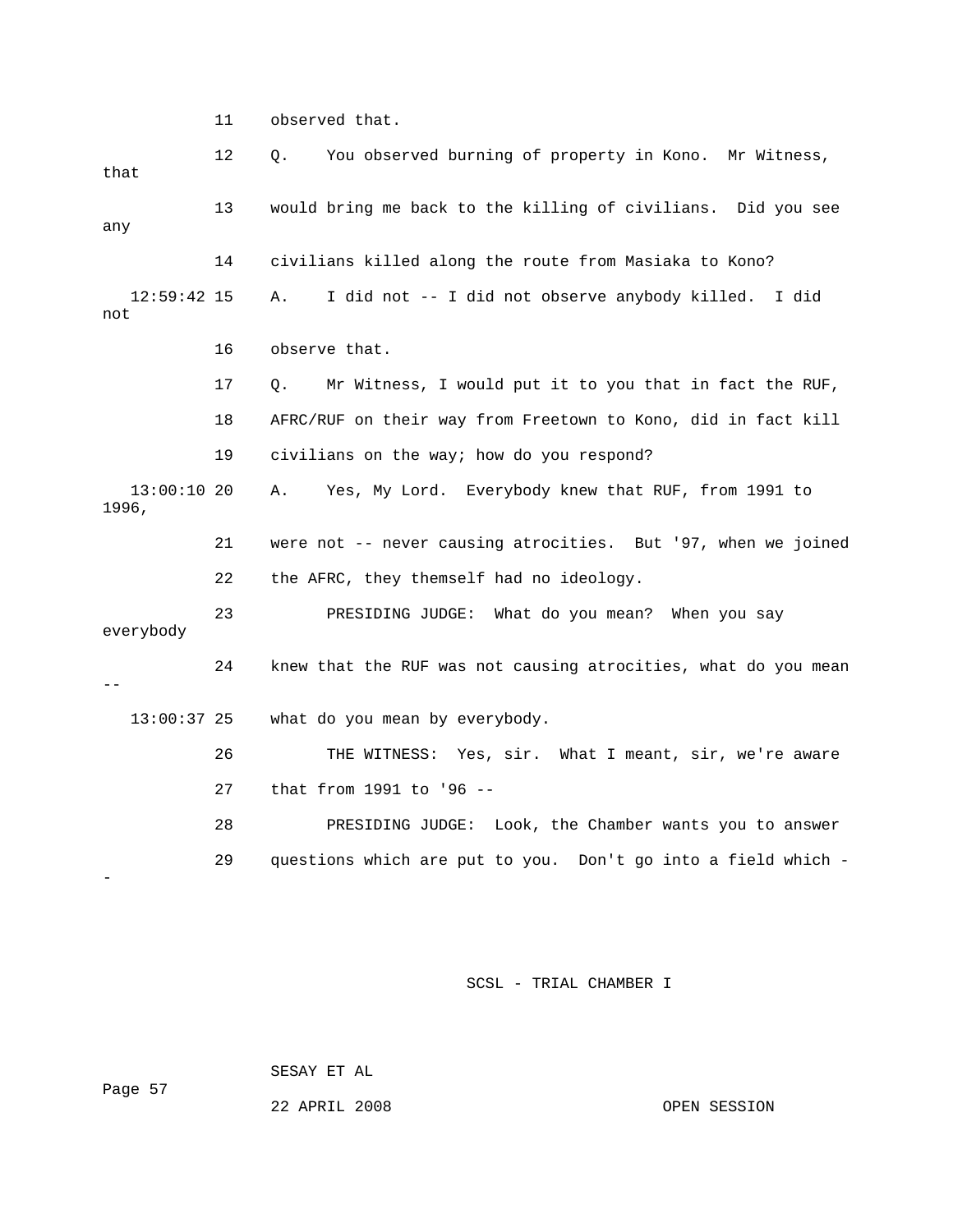1 to which you are not taken. You understand me? 2 THE WITNESS: Yes, My Lord, sir. 1997, when we joined the 3 AFRC, they overthrow the government and they called up on us and 4 they had the power. All the atrocities that happened during that 13:01:22 5 period were done by them and the junta 2. We had prisoners in 6 Pademba. Those men caused a lot of problems within us. But to 7 say that the RUF were involved in looting, harassing of civilians 8 and killing of civilians, no, because we had standing orders that 9 guided the movement. That's why the fact that we were with the 13:01:40 10 AFRC, we still had our own ideology and we had our general orders 11 that we should defend the civilians and protect their properties. 12 But since there were -- we're under -- we were with them, we were 13 unable to control the situation. That's, My Lord. Is there any 14 more questions? 13:02:00 15 MR FYNN: 16 Q. Can I show you the orders. Now, Mr Witness, you did say 17 that -- 18 A. Yes, My Lord. 19 Q. -- you knew one Amara Peleto. You said you know one Amara 13:02:16 20 Peleto; correct?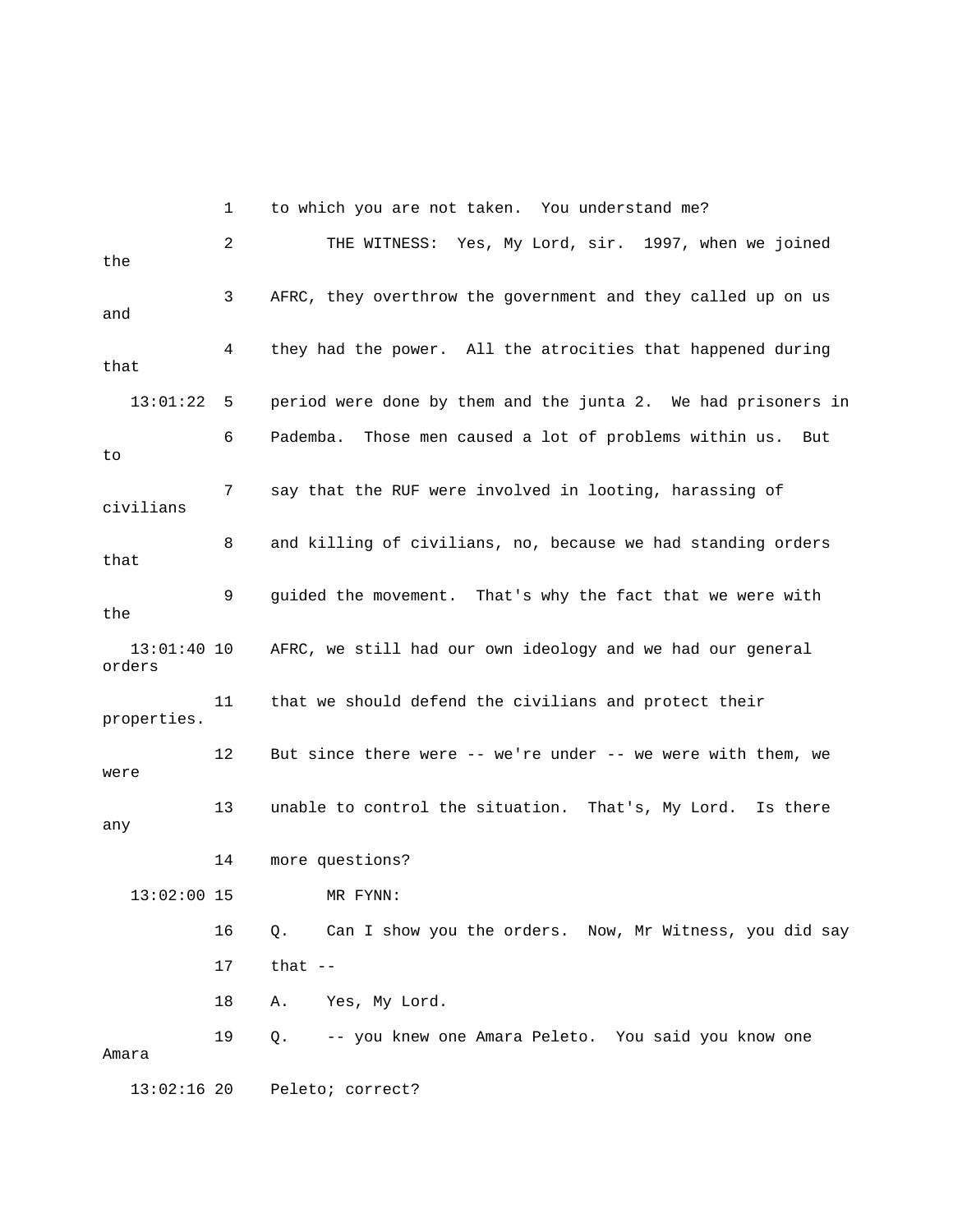|     |               | 21 | Α.        | Yes, My Lord. Yes, My Lord.                            |
|-----|---------------|----|-----------|--------------------------------------------------------|
|     |               | 22 | О.        | Do you confirm that you met him in Pendembu?           |
|     |               | 23 | Α.        | Yes, My Lord. Pendembu? Repeat the statement.          |
|     |               | 24 | $\circ$ . | Yes, Pendembu. Did you meet him in Pendembu?           |
|     | $13:02:40$ 25 |    | Α.        | Which year?                                            |
|     |               | 26 | 0.        | At any time during the war?                            |
| All |               | 27 | Α.        | That's when all of us have lived in Kailahun District. |
|     |               | 28 |           | of us had stayed in Pendembu, yes.                     |
|     |               | 29 | Q.        | So you did meet him in Pendembu during the war?        |

 SESAY ET AL Page 58 22 APRIL 2008 OPEN SESSION

 1 A. We all lived in Pendembu, yes, sir. 2 Q. And you also confirm that at one time he was mission 3 commander to Mosquito? 4 A. Yes, My Lord. 13:03:19 5 Q. It is your evidence that Morris Kallon did not appoint 6 Peleto mining commander; is that correct? 7 A. Morris Kallon never appointed Peleto as commander, mining 8 commander, yes, My Lord. 9 Q. But you will agree with me that whilst the RUF were in 13:03:51 10 charge of Kono mining activities were going on?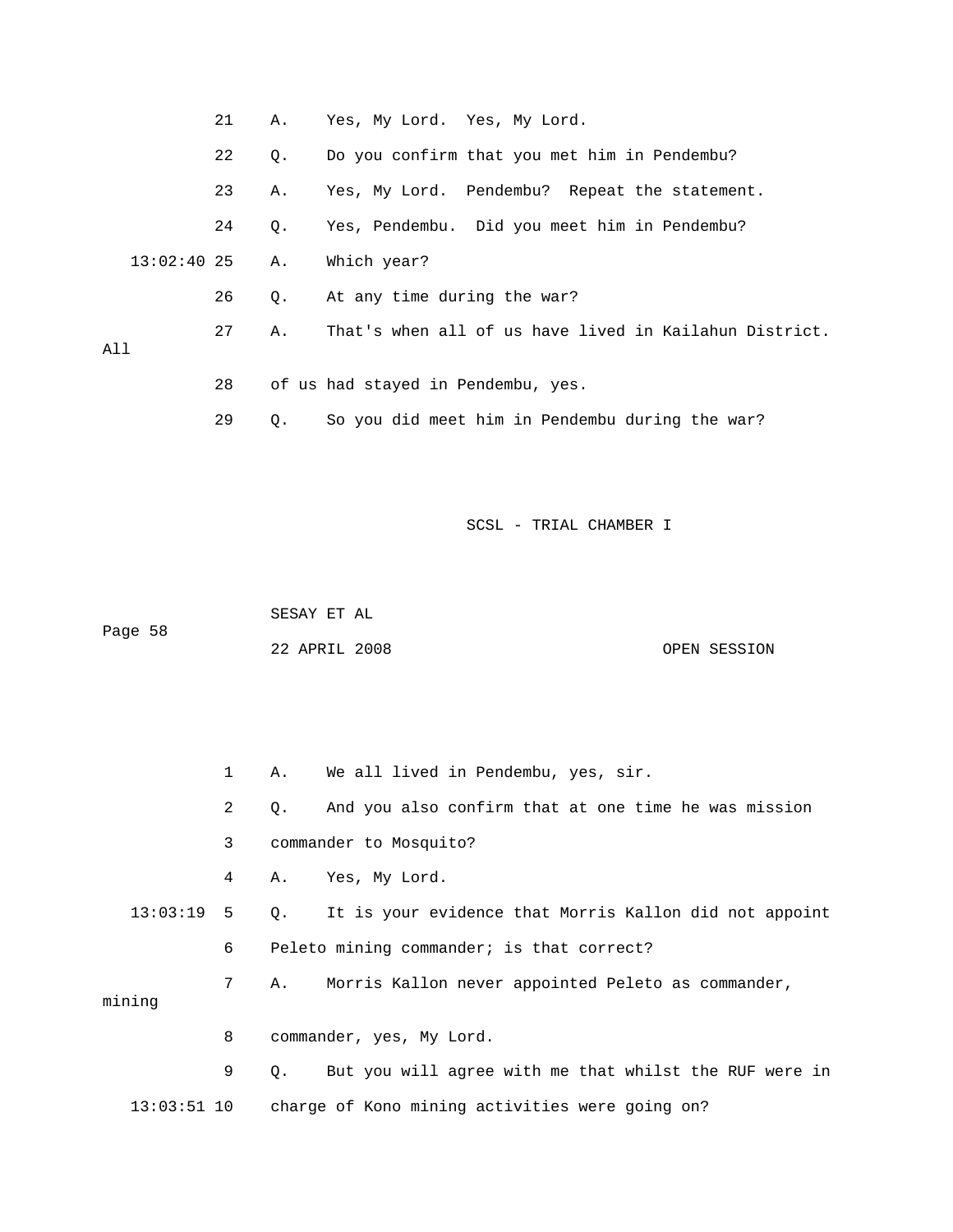11 A. My Lords, first of all, RUF -- the diamonds were government 12 property. Individual used to mine them. 13 PRESIDING JUDGE: Were mining activities going on? Answer 14 the question, please. 13:04:13 15 THE WITNESS: Peleto was engaged in mining activities. 16 PRESIDING JUDGE: Not whether Peleto was engaged in mining 17 activities. Were mining activities going on in Kono? That was 18 the question, you know, that was put to you by the witness - by 19 learned counsel. 13:04:31 20 THE WITNESS: During the initial stage of the retreating 21 there were no mining activities. 22 MR FYNN: 23 Q. During the time the RUF controlled Kono, not necessarily 24 immediately after the retreat, there was in fact mining going on? 13:04:55 25 A. Yes, My Lord. Mining was in progress, but, during the 26 initial retreat, no mining was going on, but, after some time, 27 mining was going on. 28 Q. And you would agree that RUF commanders were engaged in 29 mining?

SCSL - TRIAL CHAMBER I

SESAY ET AL

22 APRIL 2008 OPEN SESSION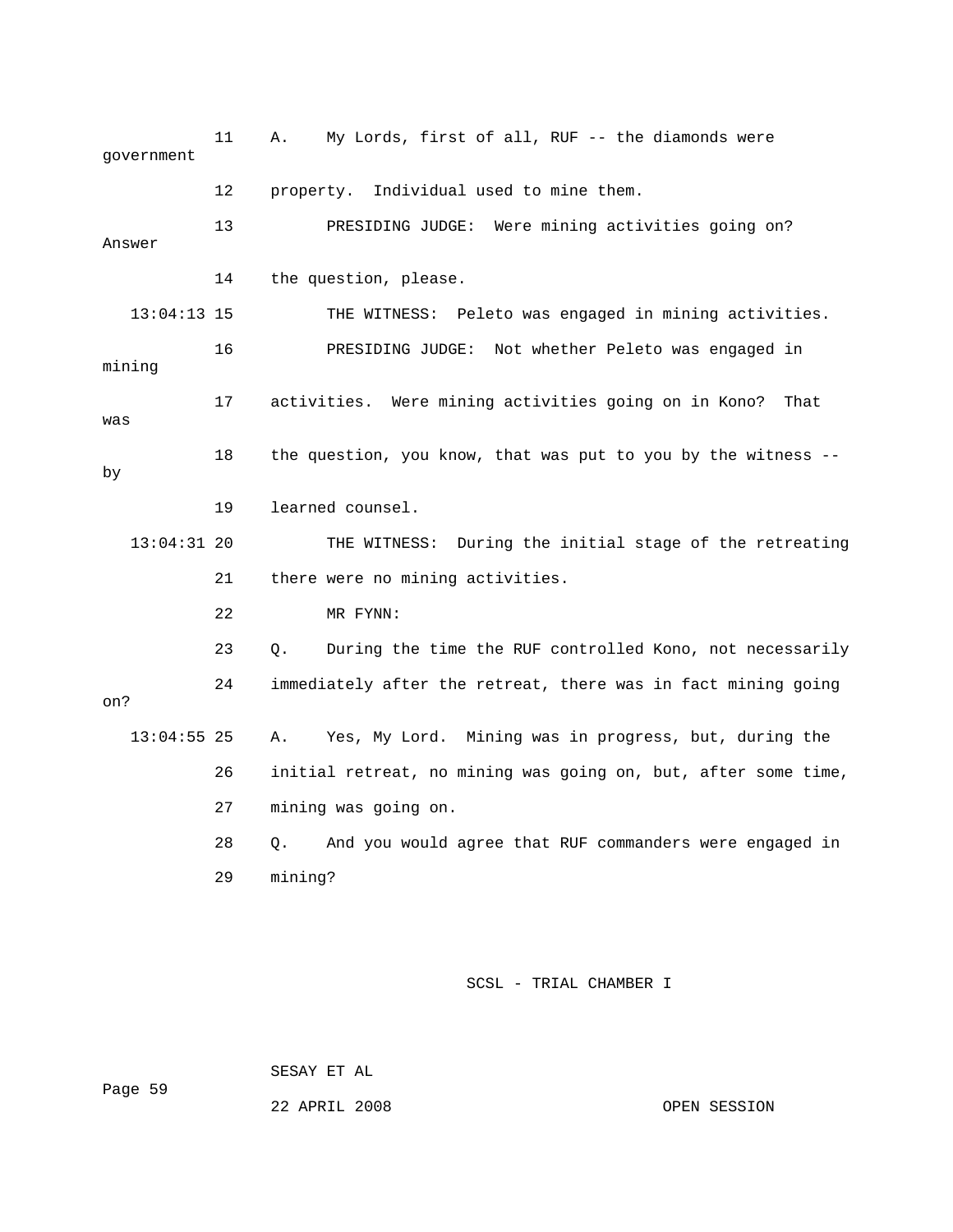1 A. Like whom? 2 PRESIDING JUDGE: Were RUF commanders involved in mining? 3 Answer the question. 4 THE WITNESS: Yes. 13:05:28 5 MR FYNN: 6 Q. You would also agree with me that RUF commanders used 7 civilians to mine for them? 8 A. No, sir. 9 Q. Mr Witness, you would -- 13:05:57 10 A. Yes, My Lord. 11 Q. -- confirm that Mr Kallon was the RUF officer in charge of 12 Kono, in 1998? 13 A. In 1998, Kallon has never been a commander in Kono. 14 Q. But you would confirm that Mr Kallon was at some point in 13:06:28 15 time commander in charge of Kono? 16 A. Yes, My Lord. After the departure of Superman, Rambo took 17 over -- 18 THE INTERPRETER: The interpreter is sorry, can the witness 19 come again? 13:06:59 20 MR FYNN: 21 Q. Mr Witness -- 22 A. Yes, My Lord. 23 Q. -- if you would please repeat your answer. The question is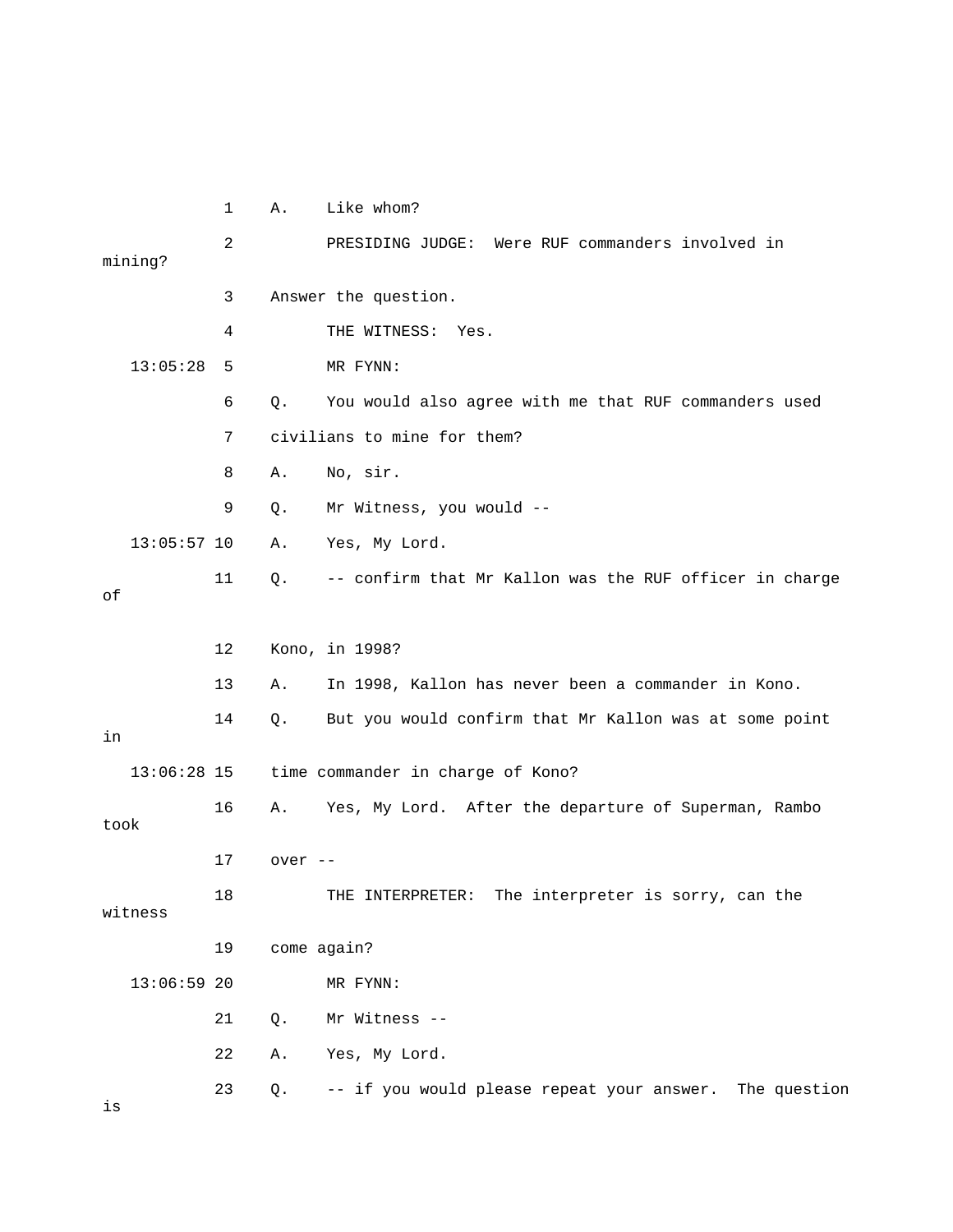| in     | 24 | that at some point in time you would agree that Mr Kallon was      |
|--------|----|--------------------------------------------------------------------|
|        |    | 13:07:11 25 charge of Kono -- the RUF commander in charge of Kono? |
|        | 26 | No, sir. He had never been an RUF commander in Koidu.<br>A.,       |
|        | 27 | Now, Mr Witness --<br>О.                                           |
|        | 28 | A. Yes, My Lord.                                                   |
| muster | 29 | -- you would recall that Mr Kallon was in charge of<br>0.          |

|         | SESAY ET AL   |              |
|---------|---------------|--------------|
| Page 60 |               |              |
|         | 22 APRIL 2008 | OPEN SESSION |

|              | $\mathbf{1}$ | parades in Kono?                                              |
|--------------|--------------|---------------------------------------------------------------|
|              | 2            | Yes, My LordS. Mr Kallon was not responsible for the<br>A.    |
| officer,     | 3            | muster parades. But when there were muster parades, as        |
|              | 4            | he had the right to address the muster parades. Only the      |
| $13:08:08$ 5 |              | commander in charge will summon the parades. It was Superman. |
| to           | 6            | So if there were muster parades, as officer, he had the right |
| the          | 7            | speak but that doesn't mean that he was the one that summoned |
|              | 8            | muster parade. Yes, My Lords.                                 |
|              | 9            | Mr Kallon was known to be a man who was a strict<br>$\circ$ . |
| 13:08:28 10  |              | disciplinarian; is that correct?                              |
|              | 11           | You are quite correct, sir, My Lord.<br>Α.                    |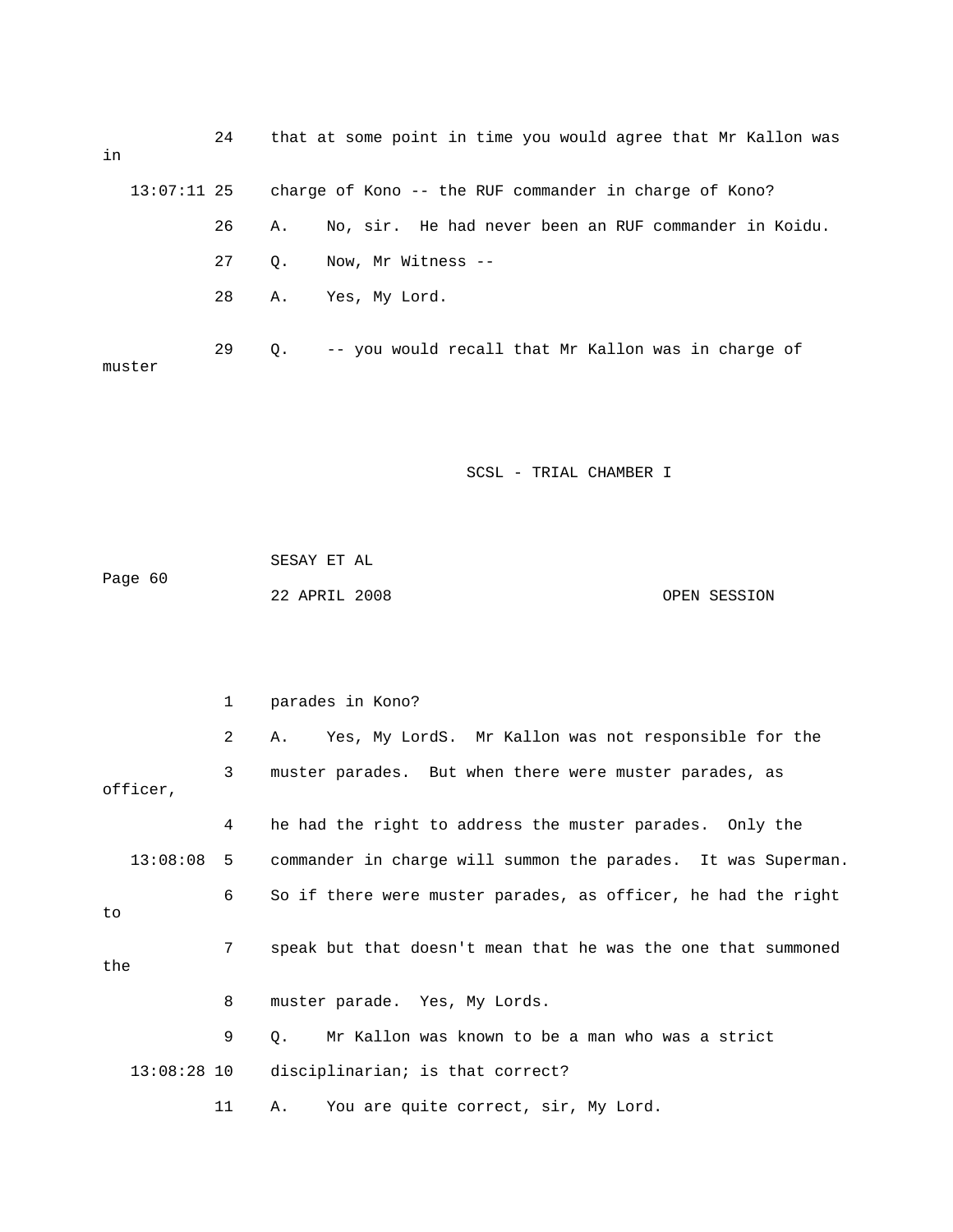|                              | 12 | And you would agree that muster parades were compulsory<br>Q.  |
|------------------------------|----|----------------------------------------------------------------|
|                              | 13 | activity for all personnel?                                    |
|                              | 14 | Muster parade was a soldier meeting the muster parade in<br>Α. |
| $13:08:59$ 15<br>everything. |    | the morning we have to pray. That was where we did             |
| was                          | 16 | But the last command had control over the muster parade; that  |
|                              | 17 | Superman. No other officer else.                               |
|                              | 18 | Mr Witness, you know --<br>$Q$ .                               |
|                              | 19 | Yes, My Lord.<br>Α.                                            |
| $13:09:16$ 20<br>I've        |    | PRESIDING JUDGE: There's an element of compulsion.             |
|                              |    |                                                                |
|                              | 21 | not gotten the response.                                       |
|                              | 22 | MR FYNN:                                                       |
|                              | 23 | Mr Witness --<br>Ο.                                            |
|                              | 24 | Α.<br>Yes, My Lord.                                            |
| $13:09:25$ 25<br>personnel;  |    | -- muster parades were compulsory for all armed<br>Q.          |
|                              | 26 | they had no alternative but to attend?                         |
| you                          | 27 | Oh, muster parade, every officer should be there.<br>Α.<br>Ιf  |
|                              | 28 | did not go there you will be harassed or except if you had an  |

 SESAY ET AL Page 61 22 APRIL 2008 OPEN SESSION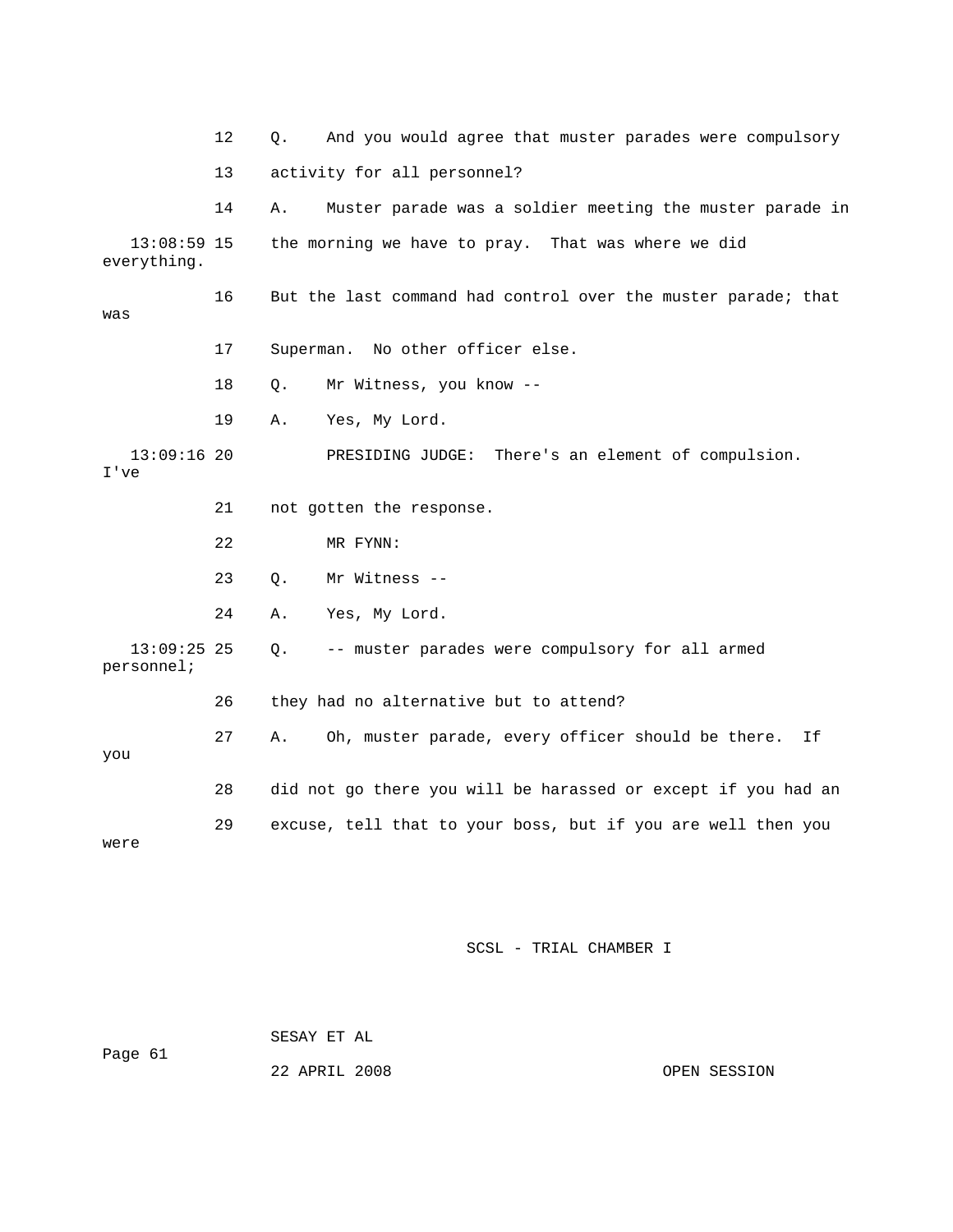1 obliged to be there.

|                       | 2  | And you do know of an incident in which two men did not<br>Q.  |
|-----------------------|----|----------------------------------------------------------------|
|                       | 3  | attend muster parade and Mr Kallon shot them?                  |
|                       | 4  | That incident was not to my knowledge, sir, My Lord.<br>Α.     |
| 13:10:17<br>himself   | 5  | But you do agree that if any soldier had absented<br>$Q$ .     |
|                       | 6  | from muster parade, Mr Kallon would have sought to discipline  |
|                       | 7  | him?                                                           |
|                       | 8  | Yes, My Lord. Where Superman was the commander Superman<br>Α.  |
| was                   | 9  | Morris could say nothing there. He had no command.<br>Superman |
| $13:10:47$ 10<br>last |    | the commander for Koidu; no other person else. He had the      |
|                       | 11 | say. Kallon was an honorary officer for the RUF but under the  |
|                       | 12 | administration of Superman he had nothing to say.              |
|                       | 13 | Mr Witness, you recited an incident in Kono concerning a<br>Q. |
|                       | 14 | sheep. Do you know where Mr Morris Kallon was at the time of   |
| $13:11:16$ 15         |    | this incident?                                                 |
| problems              | 16 | Yes, My Lord. The sheep incident created a lot of<br>Α.        |
|                       | 17 | in Koidu. If the first place --                                |
|                       | 18 | PRESIDING JUDGE: Do you know where Morris Kallon was at        |
|                       | 19 | the time of this incident?                                     |
| $13:11:38$ 20<br>that |    | THE WITNESS: I can say, because I got an information           |
| go                    | 21 | he was called by Mosquito to go to Kailahun, yes. He was to    |
|                       | 22 | to Kailahun. He was called by Mosquito in Kailahun.            |
|                       | 23 | MR FYNN:                                                       |
|                       | 24 | Mr Witness --<br>Q.                                            |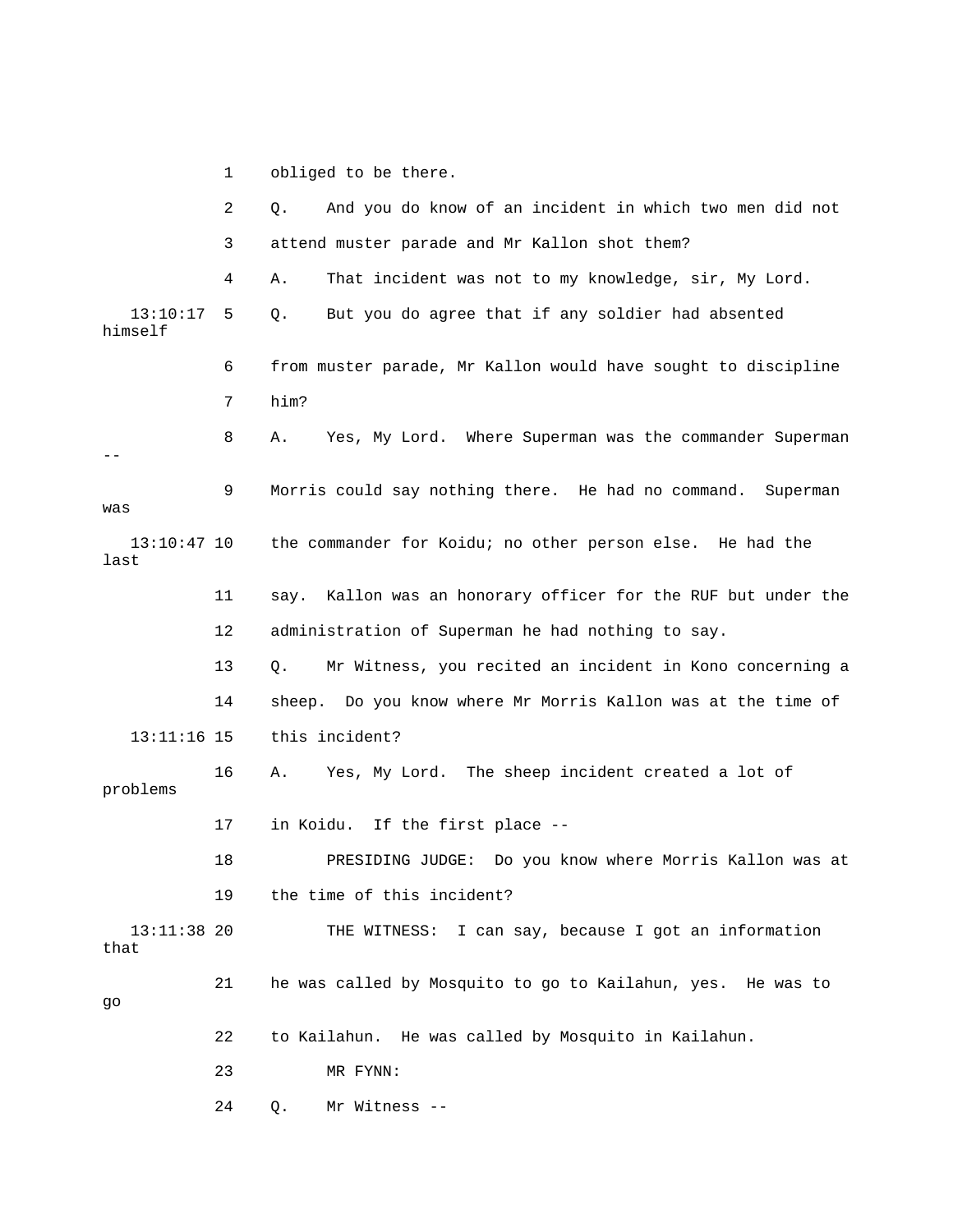| $13:11:56$ 25 |  |  |  |  | Yes, My Lord, yes. |  |  |
|---------------|--|--|--|--|--------------------|--|--|
|---------------|--|--|--|--|--------------------|--|--|

-

 26 Q. -- is it your evidence that in fact at the time of this 27 incident Mr Morris Kallon was assigned to Kono?

28 A. He was called by Mosquito to Kailahun. When -- before -

29 when this incident occurred he was not there. Mosquito had

SCSL - TRIAL CHAMBER I

 SESAY ET AL Page 62 22 APRIL 2008 OPEN SESSION

 1 called for him in Kailahun. 2 Q. But that was not the question. The question this time is 3 whether in fact he was ordinarily stationed -- 4 A. Um-hmm. Yes, My Lord. Yes. 13:12:40 5 Q. And you wish to suggest that at the time of the incident he 6 had been called to Kailahun? 7 A. Yes, My Lord. 8 Q. Mr Witness, I would put it to you that it was Mr Morris 9 Kallon, who is here in this Court, who was involved in the 13:13:04 10 shooting incident over the sheep? 11 A. Yes, My Lord. That was not how it happened, sir. We had 12 two lieutenant --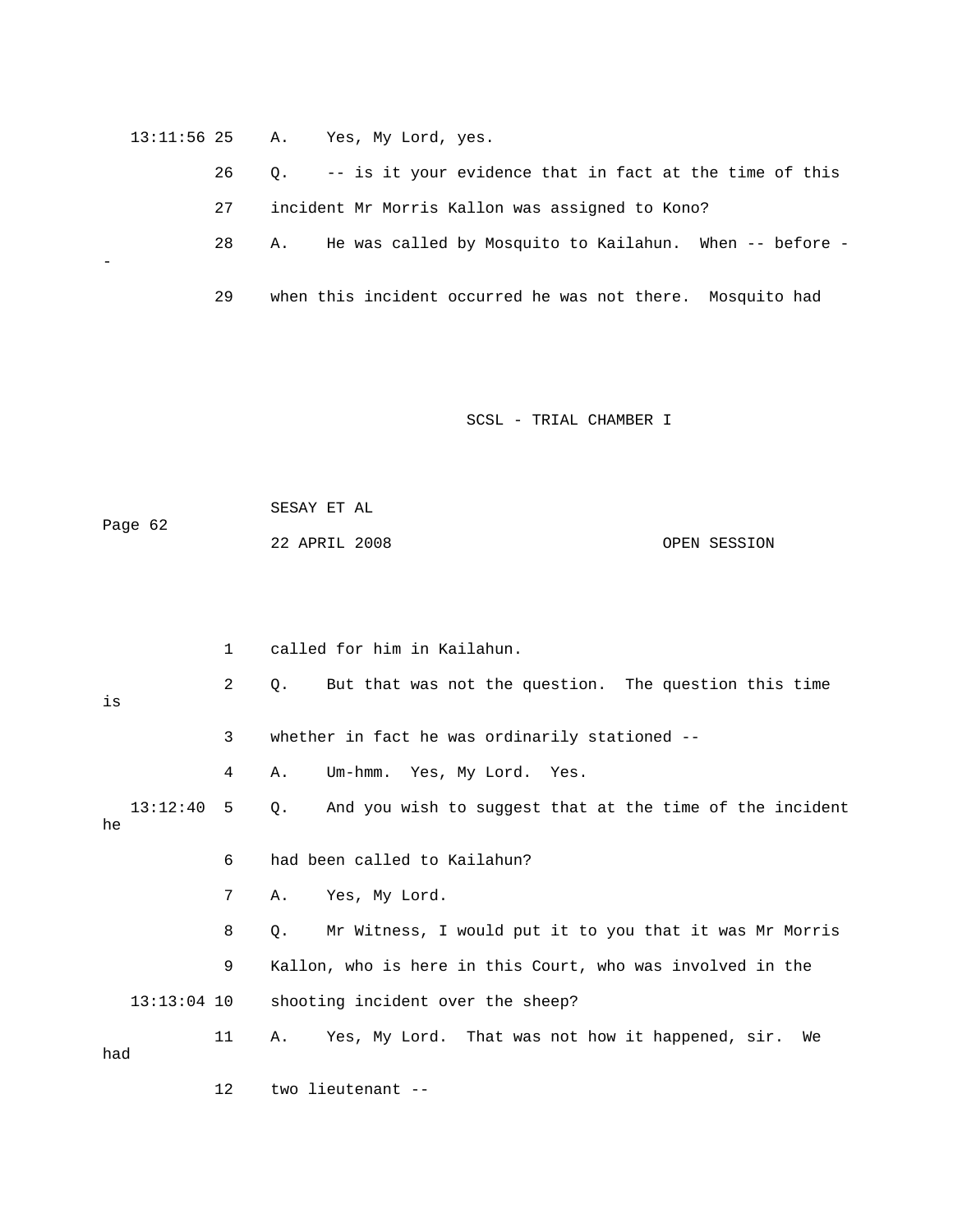13 PRESIDING JUDGE: Please say "yes" or "no." I mean, don't 14 get us into your -- 13:13:28 15 THE WITNESS: Yes, My Lords. 16 PRESIDING JUDGE: -- answers. Was it Morris Kallon who was 17 involved in this shooting or not? 18 THE WITNESS: No. It wasn't him, sir. 19 MR FYNN: 13:13:48 20 Q. Mr Witness, I would -- 21 A. Yes, My Lord. 22 Q. -- I would suggest to you you are not speaking the truth. 23 A. Yes, My Lord. What I'm saying here is the truth, 24 exclusively the truth. The oath I have taken, I will not say 13:14:06 25 anything that is a lie here. I have taken the oath and I will 26 say the truth here. 27 Q. Mr Witness, at the time of the UN abductions, Kailondo was 28 your superior officer; is that correct? 29 A. Yes, My Lords. SCSL - TRIAL CHAMBER I SESAY ET AL Page 63 22 APRIL 2008 OPEN SESSION

1 Q. It is also your testimony that when Foday Sankoh gives

an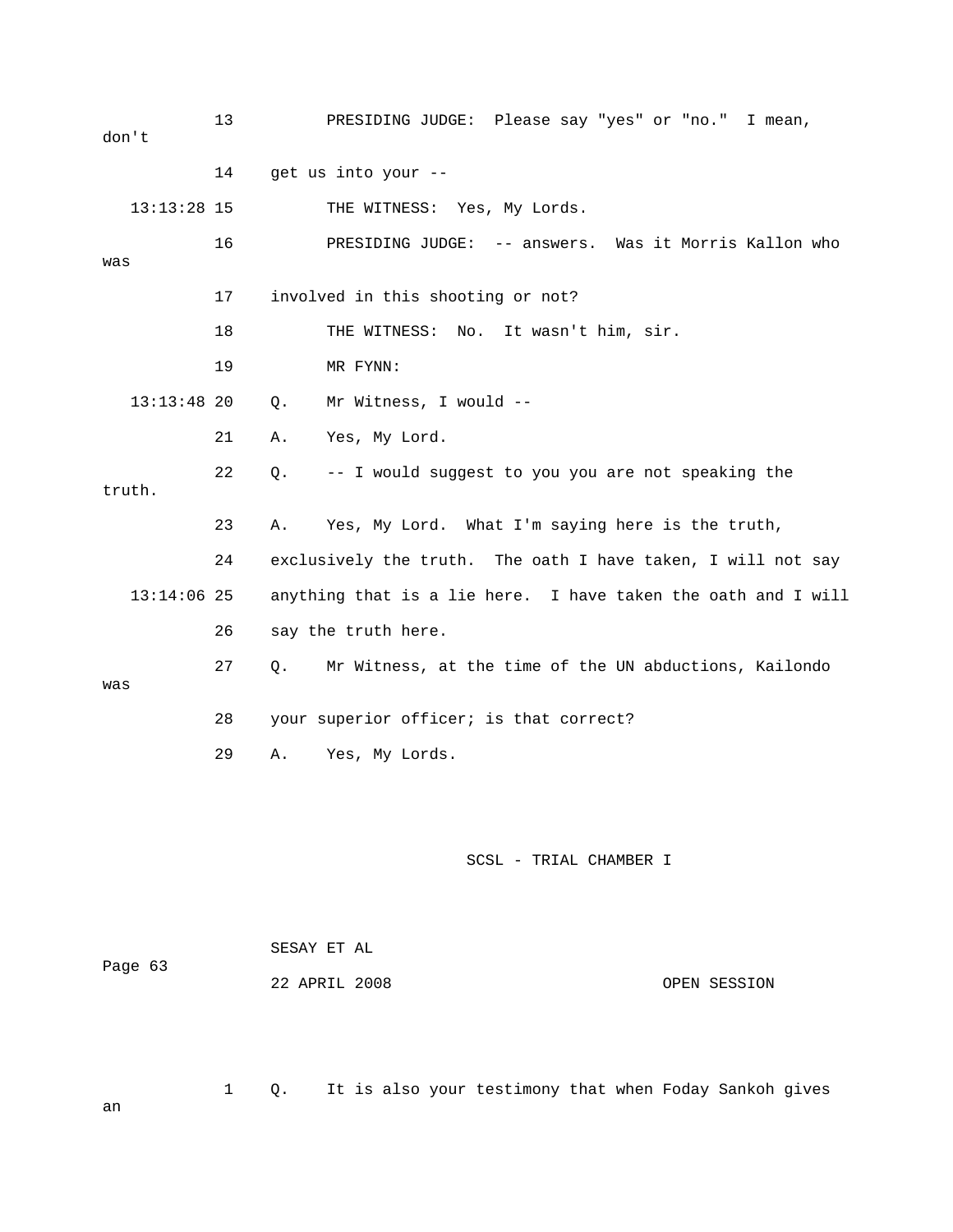|                           | 2  | order, it was not usually disobeyed?                           |
|---------------------------|----|----------------------------------------------------------------|
|                           | 3  | Yes, My Lord.<br>Α.                                            |
|                           | 4  | And it is your testimony that it was an order from<br>Q.       |
| 13:14:50                  | 5  | Foday Sankoh that the UN troops should be abducted; is that    |
|                           | 6  | correct?                                                       |
|                           | 7  | Yes, My Lord.<br>Α.                                            |
| disobeyed                 | 8  | You will agree with me that considering you had<br>Q.          |
|                           | 9  | Foday Sankoh's order, Kailondo would have arrested you         |
| $13:15:13$ 10             |    | immediately?                                                   |
|                           | 11 | Why should he arrest me, sir? I was not -- Foday Sankoh<br>Α.  |
|                           | 12 | did not give me the instruction. He gave the instruction to    |
|                           | 13 | Kailondo and Komba Gbundema. I was only there to observe       |
| because I                 | 14 | whether -- to ascertain. He had no reason to arrest me         |
| $13:15:39$ 15             |    | was not a party to the orders given.                           |
|                           | 16 | Mr Witness --<br>Q.                                            |
|                           | 17 | Yes, My Lord.<br>Α.                                            |
|                           | 18 | -- it was your testimony that Kailondo addressed you and<br>Q. |
|                           | 19 | the other officers to the effect that he knew that some of you |
| $13:15:58$ 20             |    | wanted to disobey Foday Sankoh; not so?                        |
|                           | 21 | Yes, My Lord. He said -- he cited Komba Gbundema.<br>Α.        |
| officer                   | 22 | And you would agree me that disobeying a superior<br>Q.        |
|                           | 23 | is a military offence -- it's punishable?                      |
|                           | 24 | Α.<br>Yes.                                                     |
| $13:16:28$ 25<br>Kailondo |    | Mr Witness, you lied to this Court when you said<br>Q.         |
| after                     | 26 | allowed you to return to the barracks with General Hassan      |
|                           | 27 | you have disobeyed Foday Sankoh's order?                       |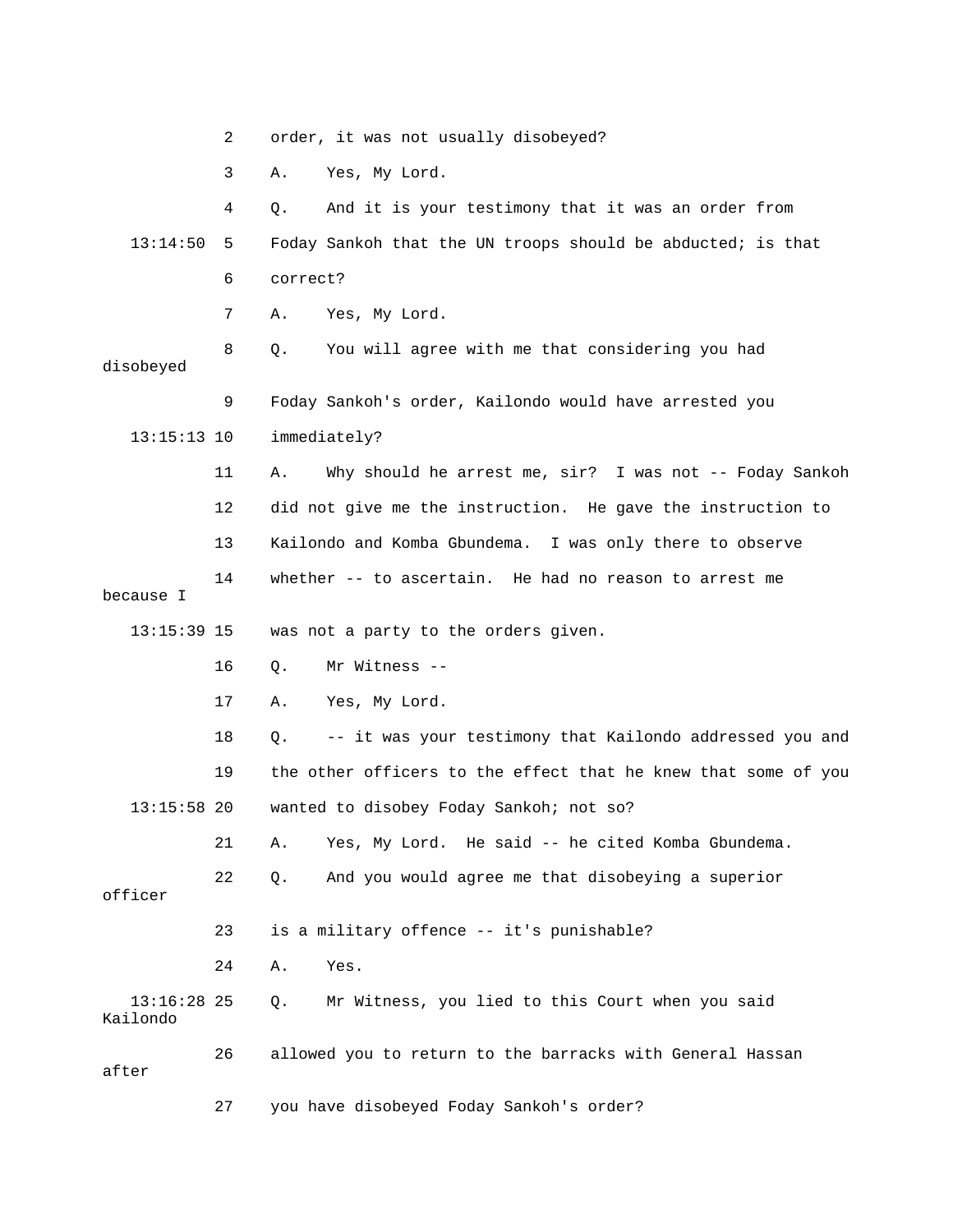28 A. I want you to read that statement exactly. I want you to 29 repeat what I said in my testimony. I want you to check the

|         | SESAY ET AL   |              |
|---------|---------------|--------------|
| Page 64 |               |              |
|         | 22 APRIL 2008 | OPEN SESSION |

| in            | $\mathbf 1$ | story. It is not the way I said it. Go through my statement           |
|---------------|-------------|-----------------------------------------------------------------------|
|               | 2           | the testimony. You will get the exact answer, sir.                    |
|               | 3           | Mr Witness --<br>Q.                                                   |
|               | 4           | Yes, My Lord.<br>Α.                                                   |
| 13:17:12      | -5          | -- you did testify that Kailondo took a vehicle from you<br>$\circ$ . |
| General       | 6           | and he returned to Makoth and he left you to return with              |
|               | 7           | Hassan to the barracks; am I correct?                                 |
|               | 8           | I did not go with General Hassan to the barracks through<br>Α.        |
| the           | 9           | the instruction of Kailondo. He said that we have sabotaged           |
| $13:17:46$ 10 |             | mission. Why should we not arrest the people? He took the             |
| remaining     | 11          | vehicle from us and he returned in order to arrest the                |
| the           | 12          | people. I took General Hassan to the barracks but not under           |
|               | 13          | orders of --                                                          |
| part          | 14          | THE INTERPRETER: The interpreter is sorry. This last                  |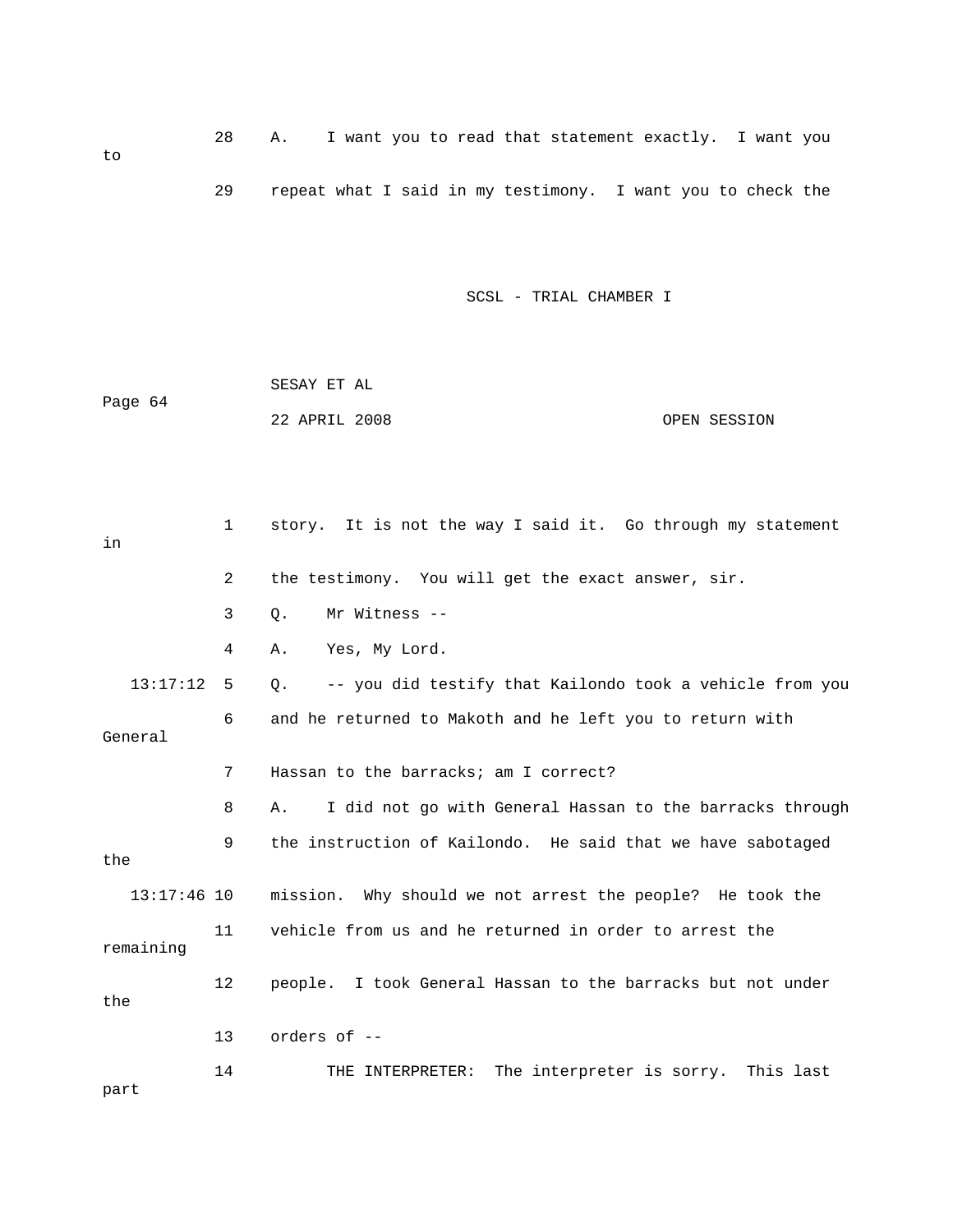13:18:05 15 of the testimony is not clear to him.

|                         | 16 | MR FYNN:                                                     |
|-------------------------|----|--------------------------------------------------------------|
| ordered                 | 17 | Mr Witness, I did not suggest to you that Kailondo<br>Q.     |
| Kailondo                | 18 | you to take General Hassan back. You agree with me that      |
| orders;                 | 19 | accused you and the others of sabotaging Foday Sankoh's      |
| $13:18:23$ 20           |    | correct?                                                     |
| said                    | 21 | My Lord, indirectly that was what Kailondo said. He<br>Α.    |
| Indirectly              | 22 | it indirectly, but he did not put it directly to me.         |
| ordered                 | 23 | he said people have incited others that Foday Sankoh had     |
| commander               | 24 | that the 500 officers should be captured while only the      |
| $13:18:53$ 25<br>that I |    | was brought. That was what he said to me. Because I said     |
| the                     | 26 | have -- I have suggested a solution to the problem. That was |
|                         | 27 | situation, what was obtained during that period, sir.        |
|                         | 28 | That's why I'm putting it to you that you lied to this<br>Q. |
| the                     | 29 | Court when you said Kailondo, having accused you of behaving |

| Page 65 | SESAY ET AL   |              |
|---------|---------------|--------------|
|         | 22 APRIL 2008 | OPEN SESSION |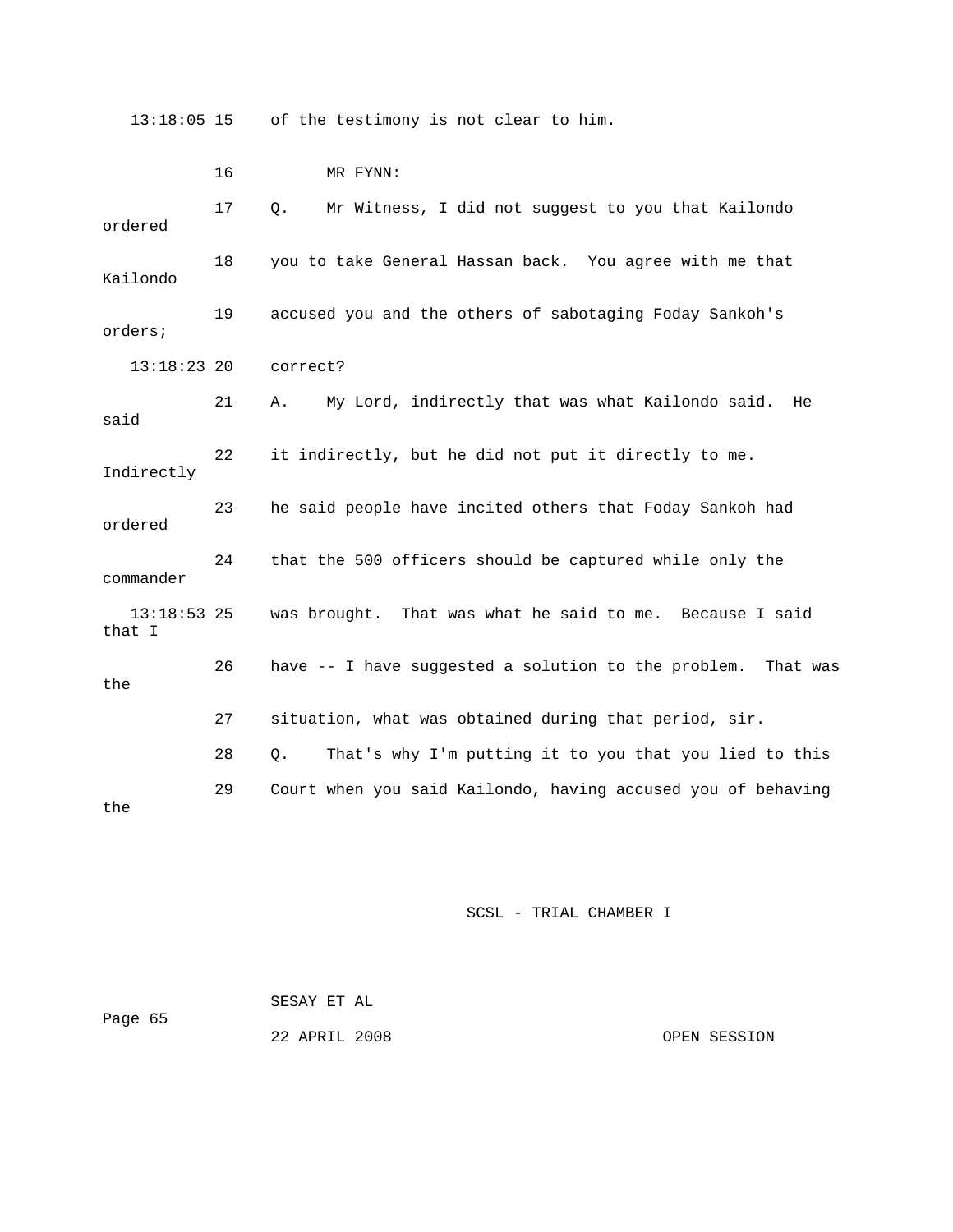1 way you had, i.e. inciting the other officers he did not arrest 2 you immediately for that sabotage? 3 A. Yes, My Lord. I want you to read the statement in my 4 testimony. I said indirectly. He did not point directly to me 13:19:33 5 but he speak, made a reference to me indirectly. He had no power 6 to arrest me because I myself was a senior officer. If I were a 7 junior officer under Kailondo he would have arrested me but he 8 hadn't the right and therefore he made the reference indirectly 9 to me. Yes, My Lord. 13:19:50 10 PRESIDING JUDGE: Mr Fynn, it's 10 minutes past 1. 11 MR FYNN: My apologies, My Lord. 12 PRESIDING JUDGE: I know you are very concentrated and 13 focused, so I just thought you need to go and refuel yourself for 14 lunch, and to pursue the exercise later on in the day. 13:20:13 15 MR FYNN: I thank you for your consideration, My Lord. 16 PRESIDING JUDGE: And, on this note, the Chamber will 17 recess for lunch and we will resume the session at 2.30. 18 **I** [Luncheon recess taken at 1.10 p.m.] 19 [RUF22APR08C-BP] 14:37:07 20 [Upon resuming at 2.40 p.m.] 21 PRESIDING JUDGE: Good afternoon, learned counsel. We're 22 resuming the session. Mr Fynn, you may continue with your 23 cross-examination of the witness.

24 MR FYNN: Thank you very much, My Lord.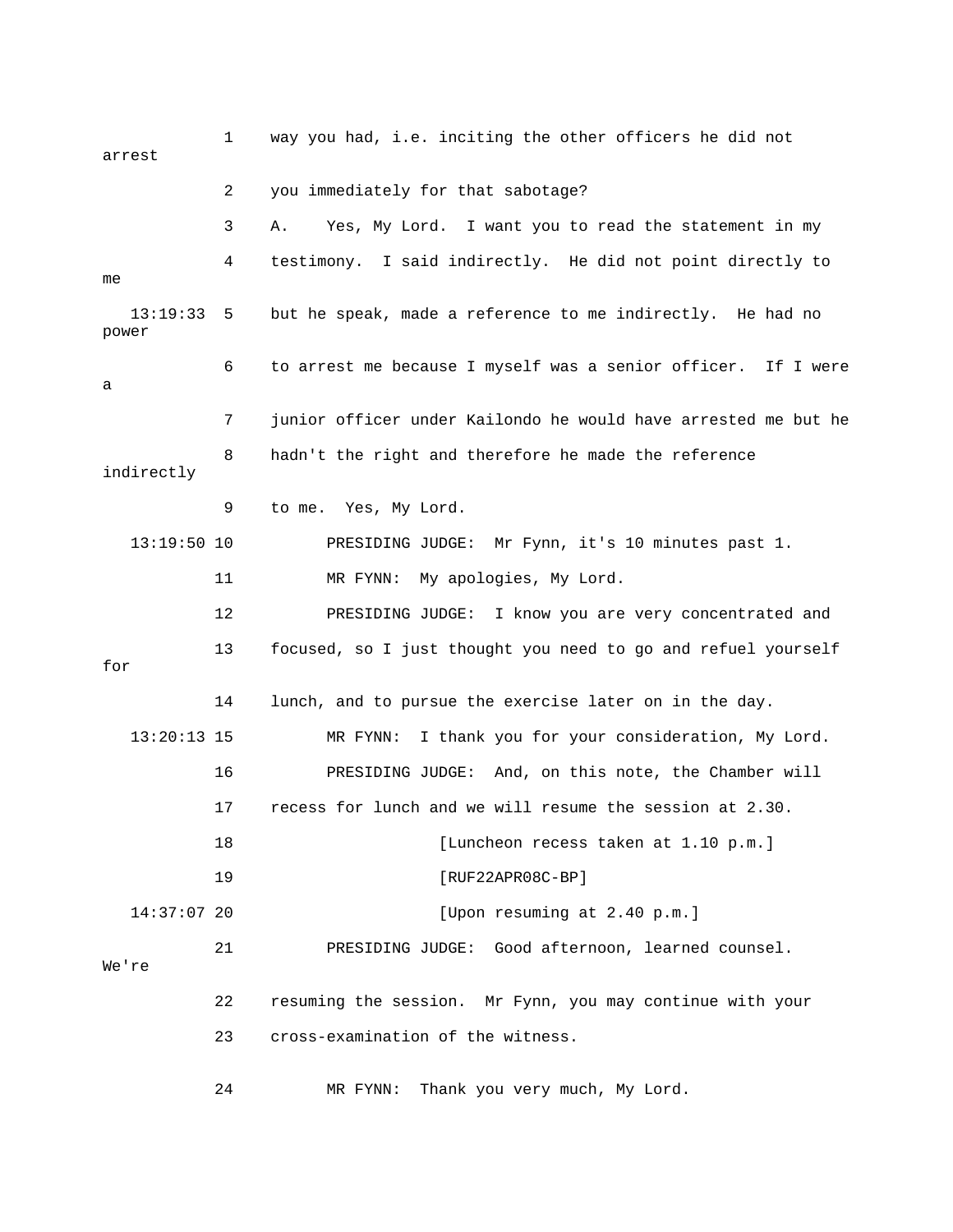14:51:56 25 Q. Mr Witness --

26 A. Yes, My Lord.

 27 Q. -- according to you, you did not participate in the actual

28 abduction of the UN troops; correct?

29 A. I was present.

## SCSL - TRIAL CHAMBER I

 SESAY ET AL Page 66 22 APRIL 2008 OPEN SESSION

 1 Q. Now, after you had taken General Hassan back to the 2 barracks, you did not participate in the abduction of the other 3 troops? 4 A. Yes, My Lord. 14:52:35 5 Q. And you were with General Hassan at the barracks; not so? 6 A. I went and accompanied him. 7 Q. You will agree with me that you would not know the 8 commanders who actually participated in the abduction of the 9 other troops? 14:53:02 10 A. I know. 11 Q. How do you know? 12 A. Well, I met Kailondo on the road, on the way. They said 13 the mission that we were sent to undertake Komba Gbundema had 14 failed.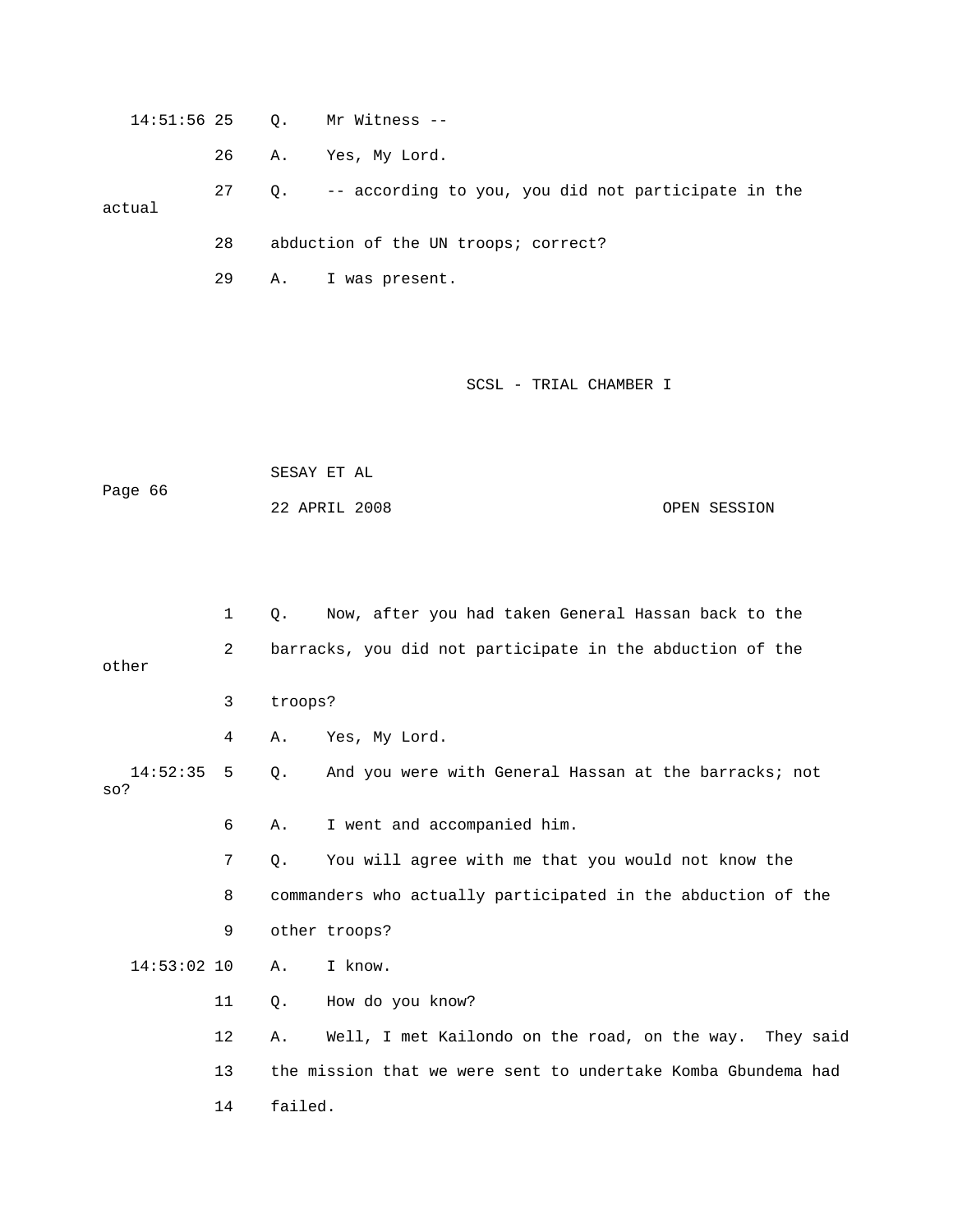14:53:25 15 THE INTERPRETER: Your Honours, the witness is going fast. 16 PRESIDING JUDGE: Witness, they say you are going very 17 fast. You are talking too fast, please. Your counsel told you 18 that you are being recorded; you are being translated and 19 recorded. So for you to be adequately recorded, and accurately 14:53:54 20 as well, you should speak slowly. I know it's your way of 21 talking. It's difficult to change you overnight but you'll have 22 to try for the proceedings to go slowly, okay? 23 THE WITNESS: I will try, sir, My Lord. The question once 24 again? 14:54:20 25 MR FYNN: 26 Q. Mr Witness, you were not at the actual abduction of the UN 27 troops. I wanted to know how you knew the commanders that were 28 actually there? 29 A. Yes, My Lord. When we came with General Hassan at the SCSL - TRIAL CHAMBER I

 SESAY ET AL Page 67 22 APRIL 2008 OPEN SESSION

 1 barracks, the commander at the ground, who was Kailondo, he told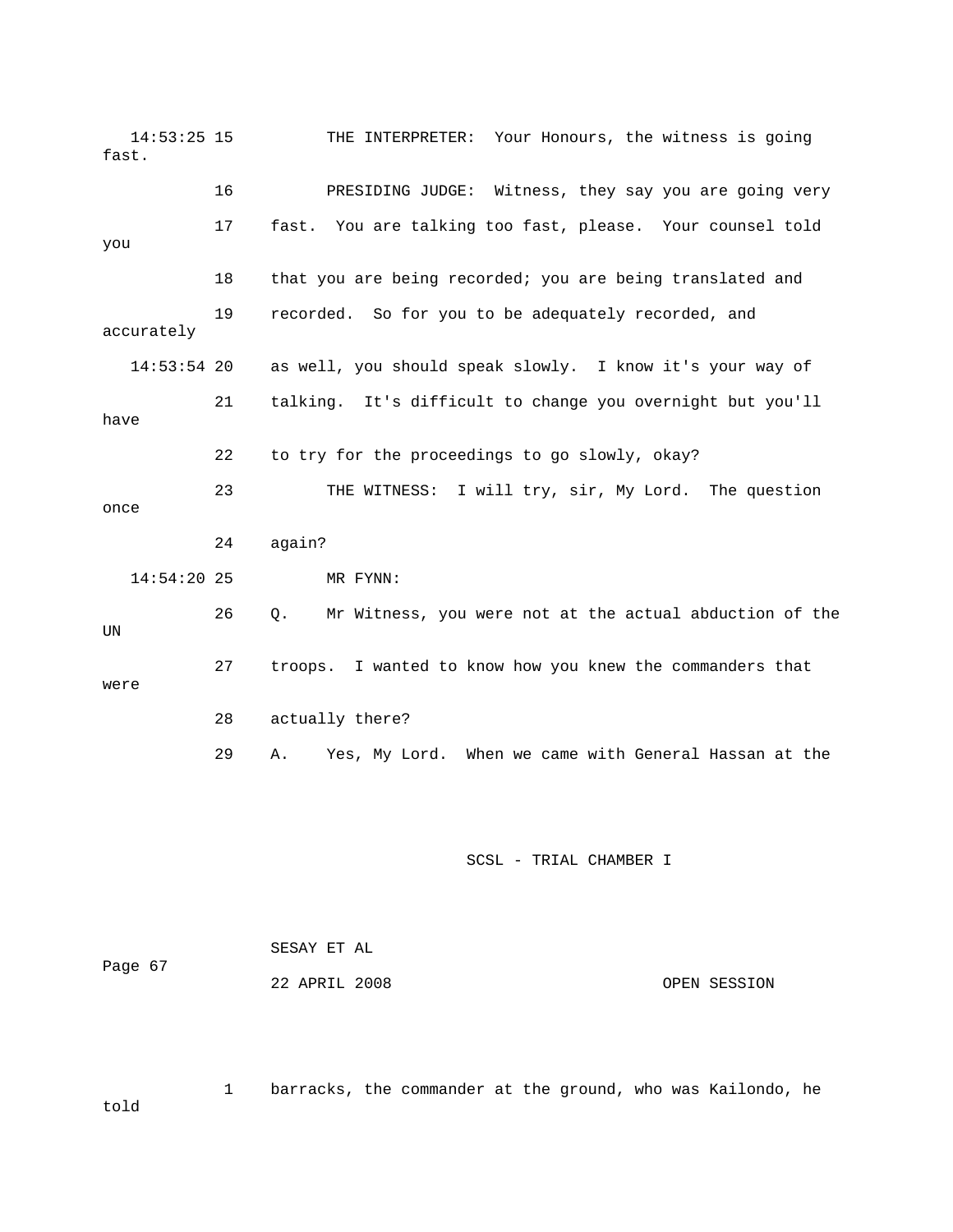2 us that that was not the order. 3 PRESIDING JUDGE: We have gone through all that. The 4 question is -- 14:55:04 5 THE WITNESS: Yes. 6 PRESIDING JUDGE: -- you brought -- yes -- yes, you brought 7 General Hassan. Then you separated with Kailondo, who you said 8 went back there with Komba, and then you went to the barracks 9 with Hassan and you left Hassan there. 14:55:23 10 THE WITNESS: Yes, sir. 11 PRESIDING JUDGE: You did not go to where the troops were 12 being taken. If you did not go there, how did you know who 13 participated in bringing the troops? 14 THE WITNESS: Yes, My Lord. That is the statement I have 14:55:44 15 given, that Kailondo went and met those people again, because he 16 held the vehicle back. I was there when he joined the vehicle. 17 THE INTERPRETER: Your Honours, the witness is still going 18 too fast. 19 PRESIDING JUDGE: They say you have been going too fast 14:56:10 20 again, so you have to start again. 21 THE WITNESS: Okay, sir. I will repeat. 22 PRESIDING JUDGE: Slowly, please. 23 THE WITNESS: What [indiscernible] said Kailondo was to do 24 this arrest. The vehicle that brought General Hassan, there were 14:56:37 25 two vehicles. They took the one from us. In my presence, he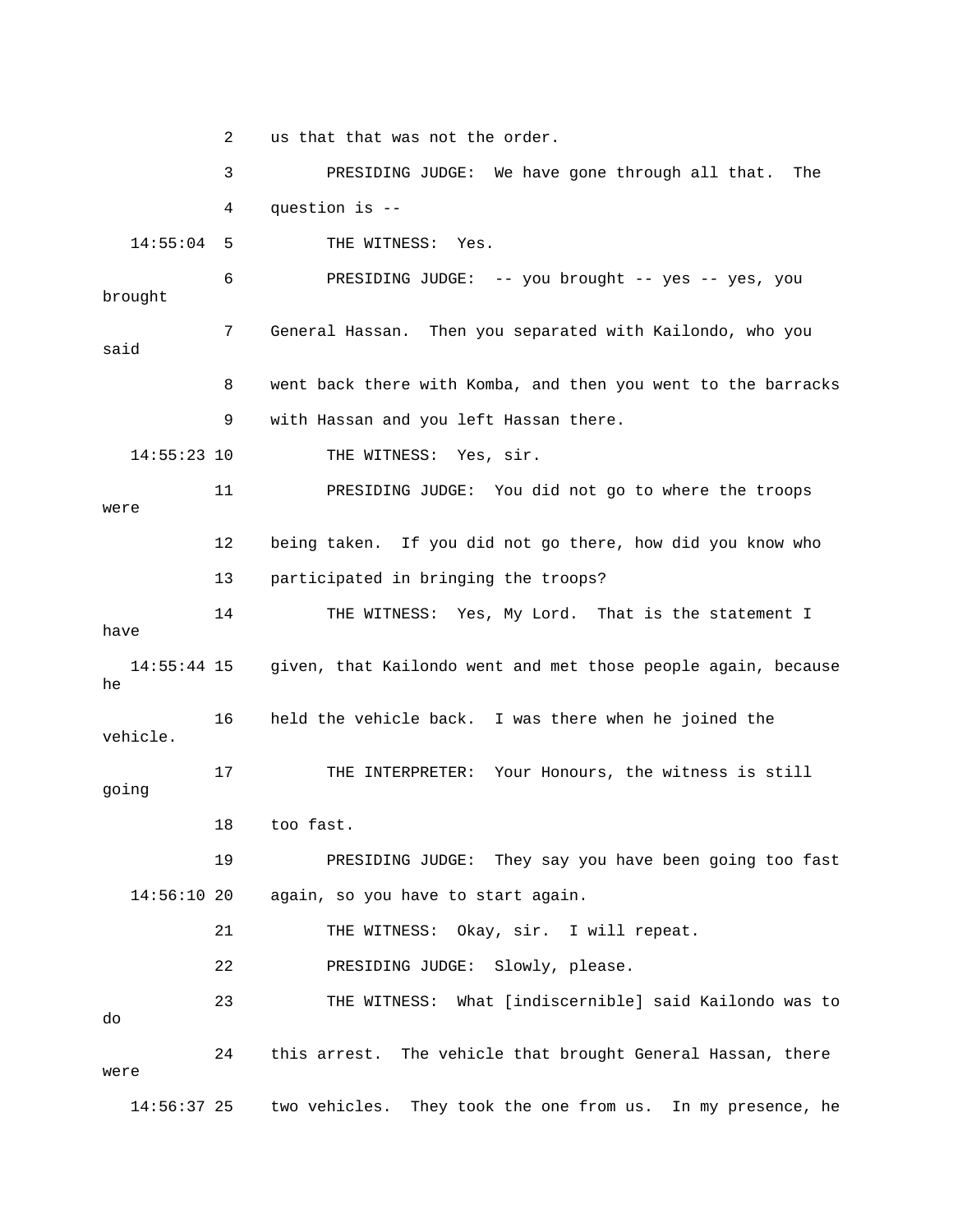26 said these vehicles that I have collected, I'm going to catch up 27 with the 400, because there were around 400 because they came 28 with General Hassan. Then he took manpower in my presence, some 29 soldiers who were his bodyguard. They joined the other vehicle.

## SCSL - TRIAL CHAMBER I

 SESAY ET AL Page 68 22 APRIL 2008 OPEN SESSION

|               | $\mathbf{1}$ | That has showed me that CO Karim was in charge because he took |  |  |
|---------------|--------------|----------------------------------------------------------------|--|--|
|               | 2            | one vehicle from us, which had some UN and some escorts, and   |  |  |
|               | 3            | returned back to Makoth. Yes, My Lord.                         |  |  |
|               | 4            | MR FYNN:                                                       |  |  |
| 14:57:45      | 5            | Mr Witness, you would not know whether Mr Kallon<br>0.         |  |  |
|               | 6            | participated in the abduction because you were not there?      |  |  |
|               | 7            | He was not there. Mr Kallon was in Magburaka.<br>Α.<br>He      |  |  |
| didn't        |              |                                                                |  |  |
|               | 8            | participate.                                                   |  |  |
|               | 9            | Mr Witness, I would suggest to you that Mr Kallon was<br>О.    |  |  |
| $14:58:10$ 10 |              | called from Magburaka to come and participate in the abduction |  |  |
|               | 11           | and he did come?                                               |  |  |
|               |              |                                                                |  |  |
|               | 12           | Yes, My Lord. That is not true. Mr Kallon never<br>Α.          |  |  |
|               | 13           | participated. He only participated in their release; not in    |  |  |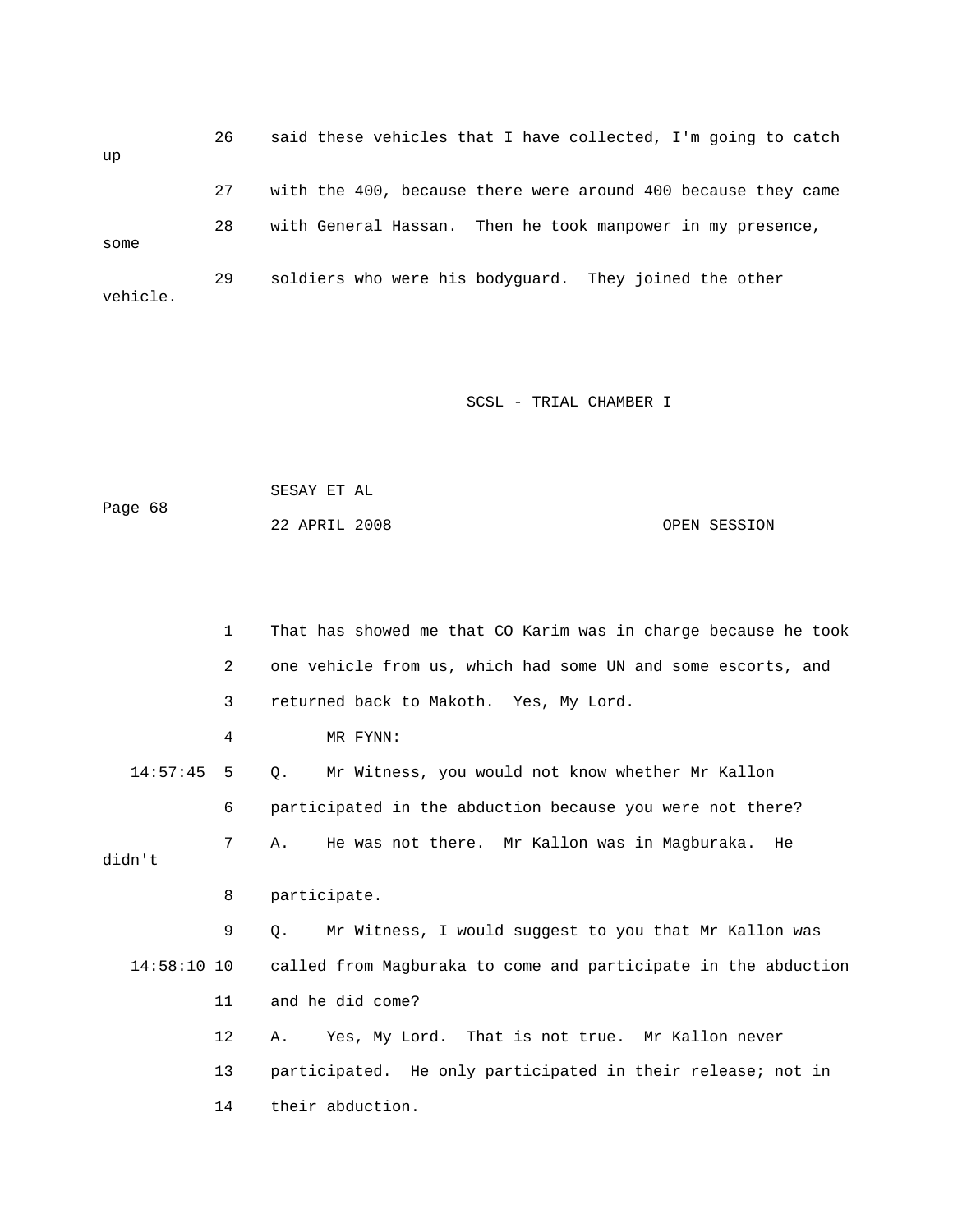| $14:58:34$ 15<br>saw |    | О.    | Well, Mr Witness, you would agree with me that you only     |
|----------------------|----|-------|-------------------------------------------------------------|
|                      | 16 |       | Mr Kallon at the barracks late after the abduction?         |
|                      | 17 | Α.    | Repeat the question again, sir.                             |
|                      | 18 | $Q$ . | You would agree that you only saw Mr Kallon after the       |
|                      | 19 |       | abduction of the troops?                                    |
| $14:58:59$ 20        |    | Α.    | Yes, My Lord.                                               |
|                      | 21 | $Q$ . | Mr Witness, I would suggest to you that your evidence       |
|                      | 22 |       | regarding the abduction of the UNAMSIL troops is untrue?    |
| during               | 23 | Α.    | Yes, My Lord. I should tell you that I was present          |
| was                  | 24 |       | the arrest. In fact, it would have been an allegation but I |
| $14:59:32$ 25        |    |       | present during the arrest of the troops.                    |
|                      | 26 |       | PRESIDING JUDGE: So what you are saying is true?            |
|                      | 27 |       | THE WITNESS: What I'm saying is the fact.                   |
|                      | 28 |       | MR FYNN:                                                    |
| only                 | 29 | Q.    | Mr Witness, I would suggest to you that General Hassan      |

| Page 69 | SESAY ET AL   |              |
|---------|---------------|--------------|
|         | 22 APRIL 2008 | OPEN SESSION |

1 came to Sierra Leone in late 2000, sometime in November or

2 December?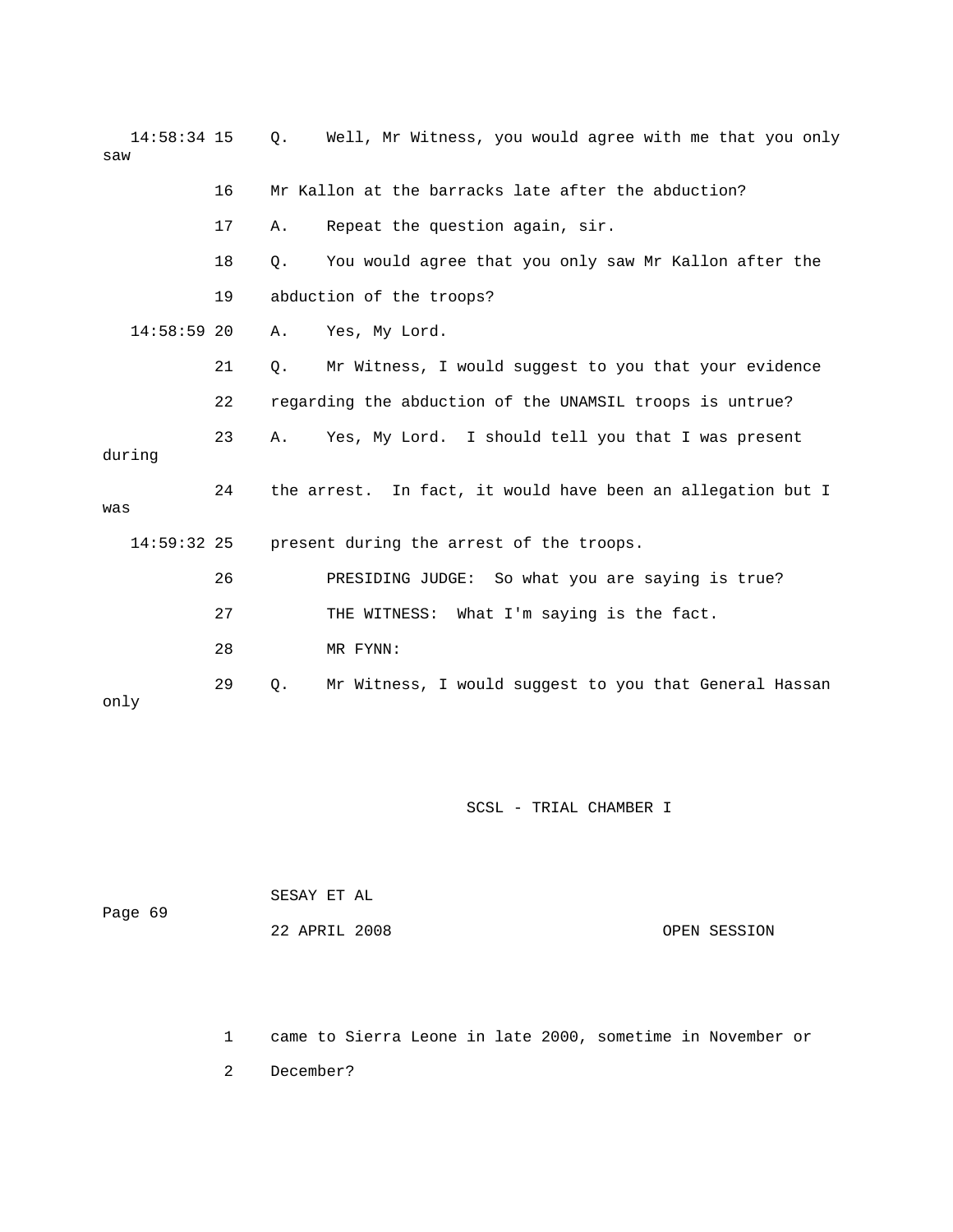| have |                            | 3  | Well, for that, I'm unable to answer because I don't<br>Α.     |
|------|----------------------------|----|----------------------------------------------------------------|
|      |                            | 4  | the dates with me.                                             |
|      | 15:00:12                   | 5  | Mr Witness, it is untrue that you accompanied General<br>Q.    |
|      |                            | 6  | Hassan to the barracks because he simply wasn't there?         |
|      |                            | 7  | Yes, My Lord. If General Hassan was around, he will<br>Α.      |
|      |                            | 8  | confirm that I am telling the truth. I'm saying the fact.      |
|      | evidence                   | 9  | Mr Witness, I will suggest to you that like your<br>Q.         |
|      | $15:00:50$ 10              |    | regarding General Hassan your whole evidence is a lie?         |
|      |                            | 11 | Yes, My Lord. If General Hassan came and testified that<br>Α.  |
| he   |                            | 12 | the man who he arrested -- where we captured General Hassan -- |
| to   |                            | 13 | will confirm that he was alone with his bodyguards and we came |
|      |                            | 14 | Makeni and Makoth. That statement General Hassan will testify  |
|      | $15:01:25$ 15<br>Gbundema. |    | that it's true, that the man who arrested him was Komba        |
|      |                            | 16 | PRESIDING JUDGE: Mr Witness -- Mr Witness, all the             |
|      |                            | 17 | evidence you have given -- all the evidence you have given --  |
|      |                            | 18 | THE WITNESS: Yes, My Lord.                                     |
|      |                            | 19 | PRESIDING JUDGE: -- is it the truth or is it a lie?            |
|      | 15:01:4020                 |    | THE WITNESS: Yes, My Lord. It is true, My Lord.                |
| very |                            | 21 | Thank you very much, Mr Witness. Thank you<br>MR FYNN:         |
|      |                            | 22 | much, My Lords. That will be all for him.                      |
|      |                            | 23 | PRESIDING JUDGE: Yes, Mr Taku, any questions in                |
|      |                            | 24 | re-examination?                                                |
|      | $15:02:49$ 25              |    | MR TAKU: No, sir.                                              |
| your |                            | 26 | PRESIDING JUDGE: Mr Witness, we've come to the end of          |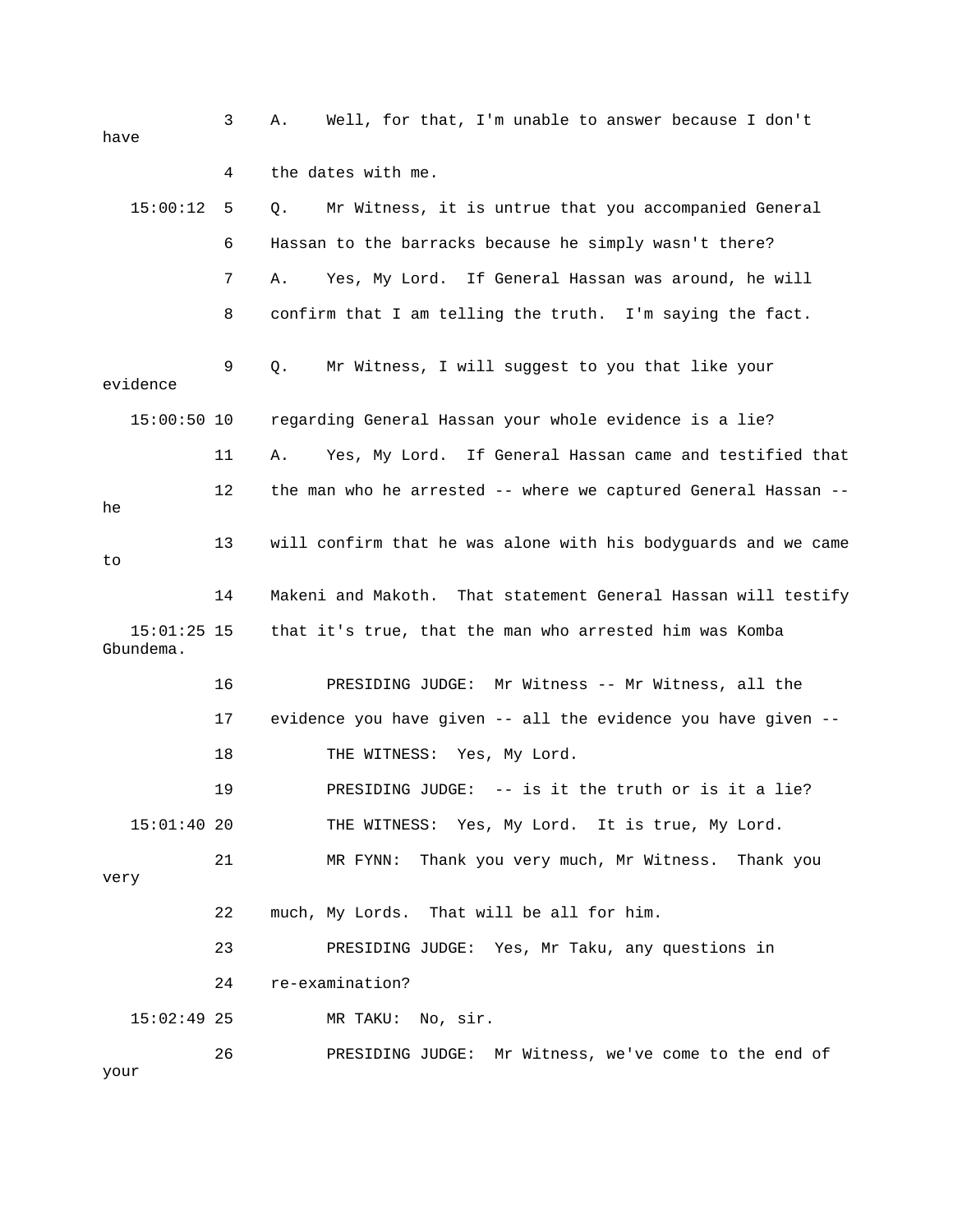27 testimony and we thank you for coming to assist the Tribunal with 28 your testimony, and it was good you found time. We wish you all 29 the best in your trip back home and --

SCSL - TRIAL CHAMBER I

 SESAY ET AL Page 70 22 APRIL 2008 OPEN SESSION

1 THE WITNESS: Yes, My Lord. 2 PRESIDING JUDGE: -- a happy and continuous honeymoon since 3 the Tribunal was told that you got married just recently. 4 THE WITNESS: Yes, My Lord. 15:03:42 5 PRESIDING JUDGE: Right. So you are discharged and we wish 6 you all the best. 7 THE WITNESS: Yes, My Lord. 8 PRESIDING JUDGE: Can the witness be taken out of the 9 Court. Please, let the witness wait. Let the witness wait, 15:04:39 10 please. 11 Yes, as you know, at the beginning of the proceedings there 12 was an application by Mr Taku for a ten-minute closed session and 13 this application was granted. As we all know, the rule is that 14 all hearings are public excepting where the Court orders the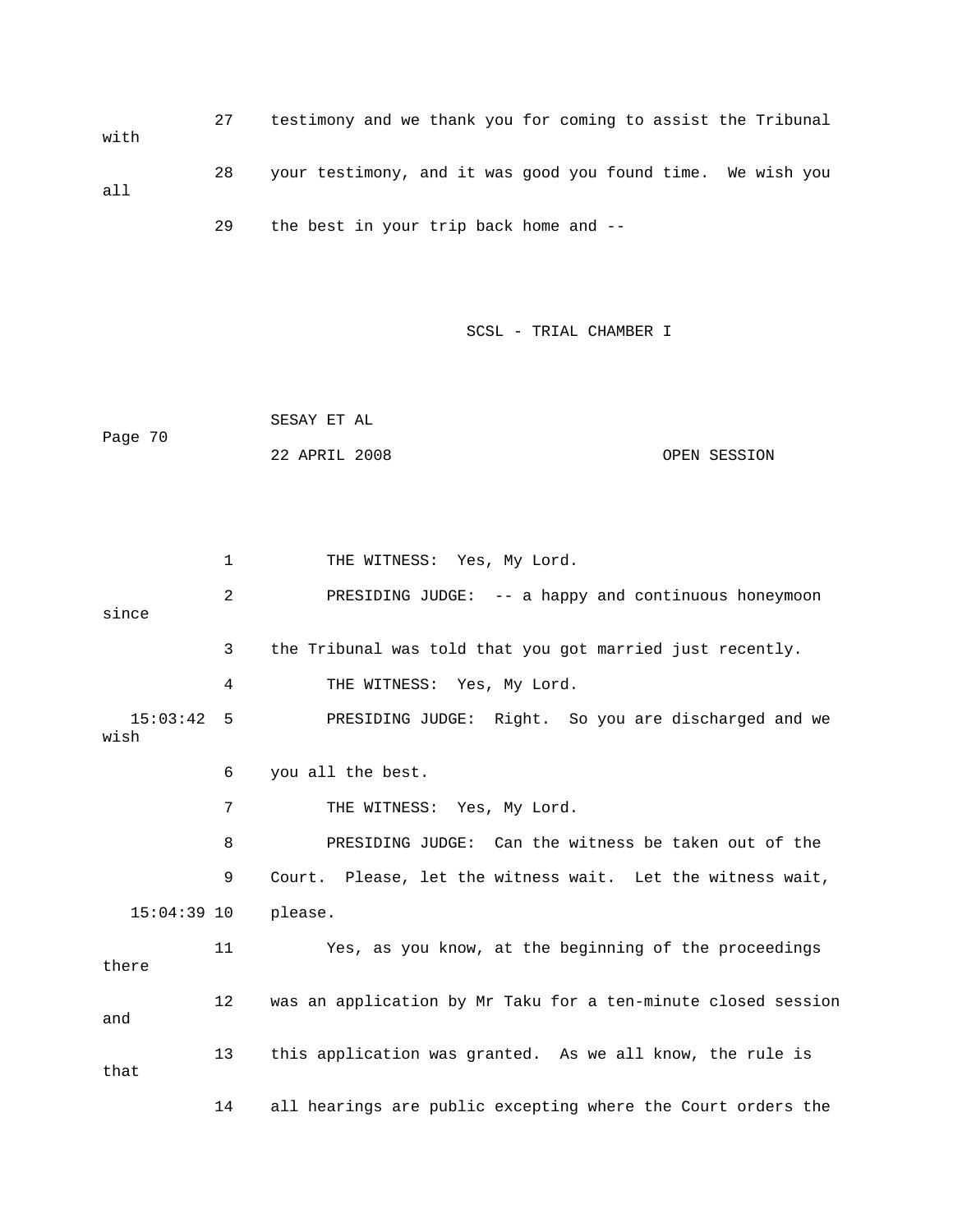| $15:05:14$ 15<br>and   |    | contrary under section -- Rule 79 of the Rules of Procedure   |
|------------------------|----|---------------------------------------------------------------|
|                        | 16 | Evidence, and this we did extraordinarily order in order to   |
|                        | 17 | protect the identity of this witness, and to ensure that he   |
|                        | 18 | testified in all security. This he did and we did grant the   |
|                        | 19 | application.                                                  |
| 15:05:4020<br>session, |    | Having come to the end of his testimony in closed             |
| So,                    | 21 | we resumed in an open session and completed his testimony.    |
| to                     | 22 | this said, I think we are finally discharging the witness and |
|                        | 23 | look forward to the calling of the next witness.              |
|                        | 24 | Yes, please, you may take the witness out, please.            |
| $15:06:56$ 25          |    | Yes, Mr Ogeto.                                                |
|                        | 26 | MR OGETO: My Lords, the next witness is DMK --                |
|                        | 27 | PRESIDING JUDGE: That's your third or your fourth?            |
| will                   | 28 | The third witness, DMK-087, and the witness<br>MR OGETO:      |
|                        | 29 | be testifying in Krio.                                        |

| Page 71 | SESAY ET AL   |              |  |
|---------|---------------|--------------|--|
|         | 22 APRIL 2008 | OPEN SESSION |  |

 1 PRESIDING JUDGE: This is the fourth witness, Mr Ogeto. 2 This is the fourth. Mr Kallon is your first witness; Mr Kallon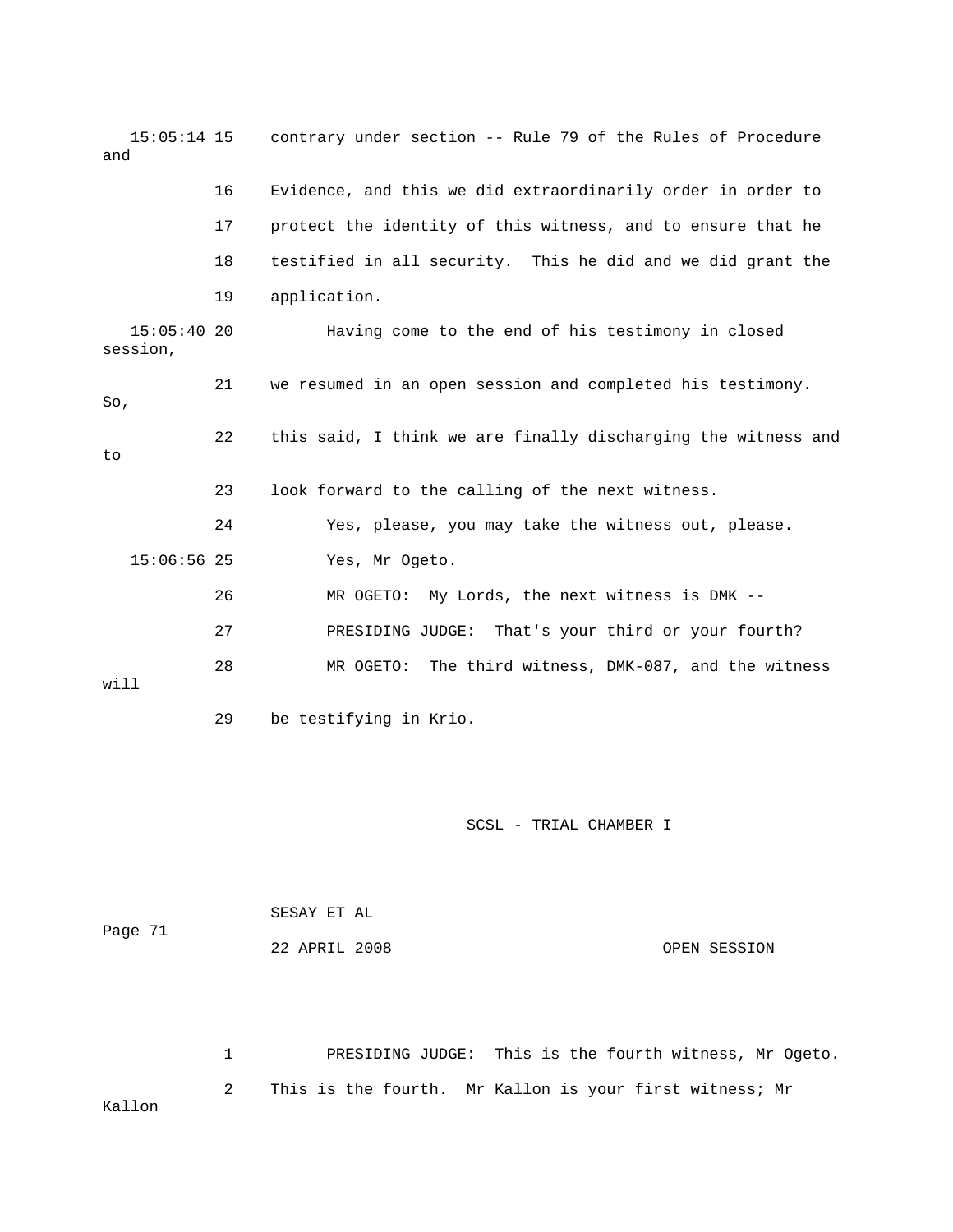3 is your first witness, he is your first Defence witness. 4 MR OGETO: Yes, Kallon, and then 160 -- 15:08:23 5 JUDGE BOUTET: The one that testified publicly, that's your 6 witness number 2; number 3 just testified; and this witness is 7 number 4. 8 MR OGETO: Oh, I'm terribly bad in this -- I'm sorry, yes, 9 it's number 4, yes, My Lords. 15:09:05 10 UNIDENTIFIED SPEAKER: My Lord, the next witness who is 11 supposed to come is in the restroom. 12 PRESIDING JUDGE: Well, we'll have to wait for him to come. 13 WITNESS: DMI-087 [Sworn] 14 PRESIDING JUDGE: Mr Witness, are you a Christian? 15:13:01 15 THE WITNESS: Yes, I'm a Christian. 16 PRESIDING JUDGE: Okay. And he will testify in what 17 language, Mr Ogeto? 18 MR OGETO: In Krio, My Lords. 19 PRESIDING JUDGE: Krio. 15:13:26 20 MR OGETO: Yes, My Lords. 21 THE WITNESS: It's in Krio. 22 PRESIDING JUDGE: Yes, please. 23 MR OGETO: My Lords, I wish to make an application to have 24 a ten to 15 minutes testimony of this witness in closed session. 15:14:11 25 PRESIDING JUDGE: The gallery may wish to leave now and, as 26 you hear, the learned counsel says he will be in a closed session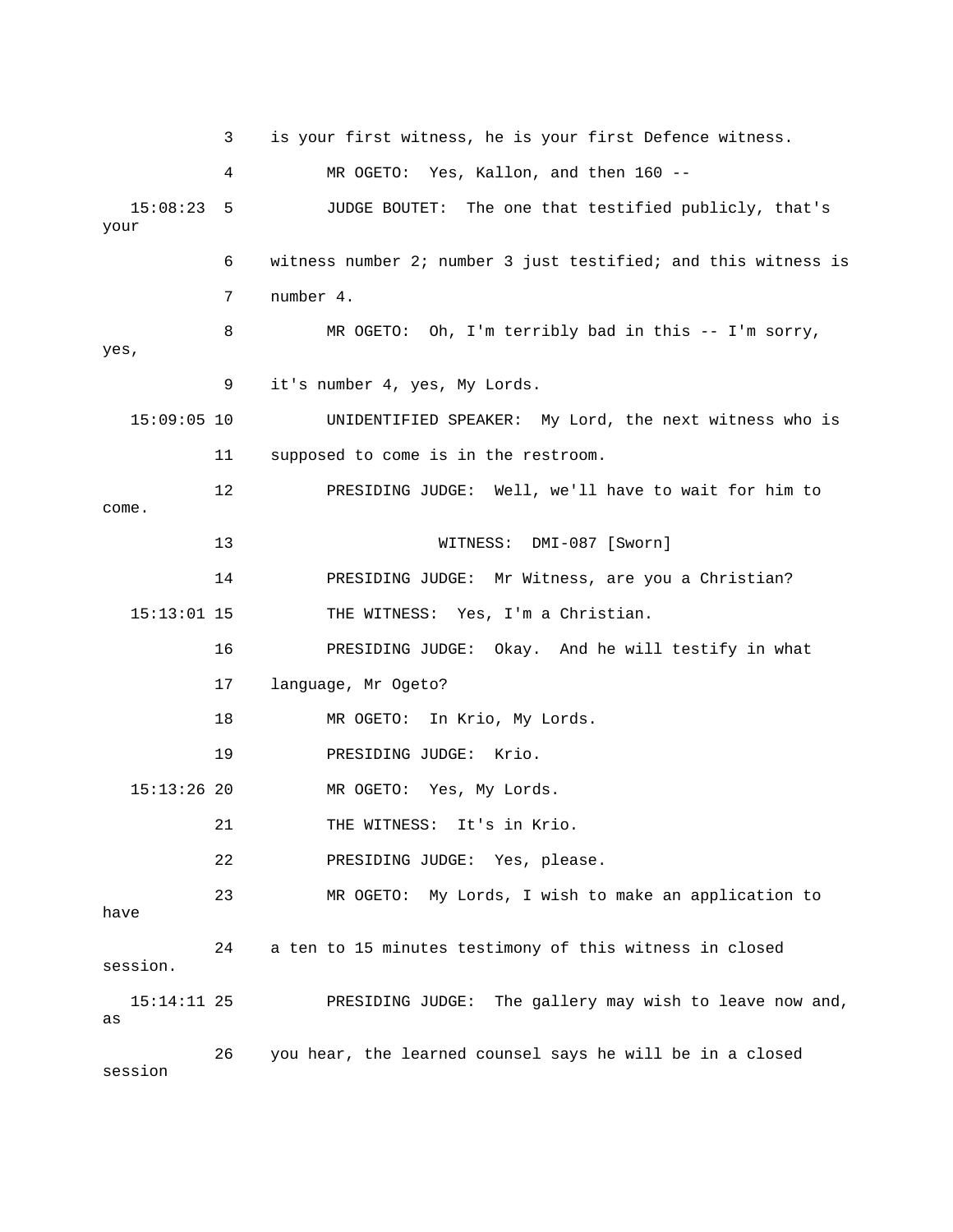27 for only ten to 15 minutes, so maybe in 20 or 30 minutes you 28 come back. May we be taken to the closed session, please, for 29 Mr Ogeto to make his application.

SCSL - TRIAL CHAMBER I

 SESAY ET AL Page 72 22 APRIL 2008 OPEN SESSION

can

|          | $\mathbf 1$    | [At this point in the proceedings, a portion of the       |
|----------|----------------|-----------------------------------------------------------|
|          | $\overline{2}$ | transcript, pages 72 to 82 was extracted and sealed under |
| session] | $\mathbf{3}$   | separate cover, as the proceeding was heard in a closed   |
|          |                |                                                           |
|          | $\overline{4}$ |                                                           |
|          | 5              |                                                           |
|          | 6              |                                                           |
|          | $\overline{7}$ |                                                           |
|          | $\,8\,$        |                                                           |
|          | $\mathsf 9$    |                                                           |
|          | $10$           |                                                           |
|          | $11\,$         |                                                           |
|          | $12\,$         |                                                           |
|          | 13             |                                                           |
|          | $14$           |                                                           |
|          | $15\,$         |                                                           |
|          | 16             |                                                           |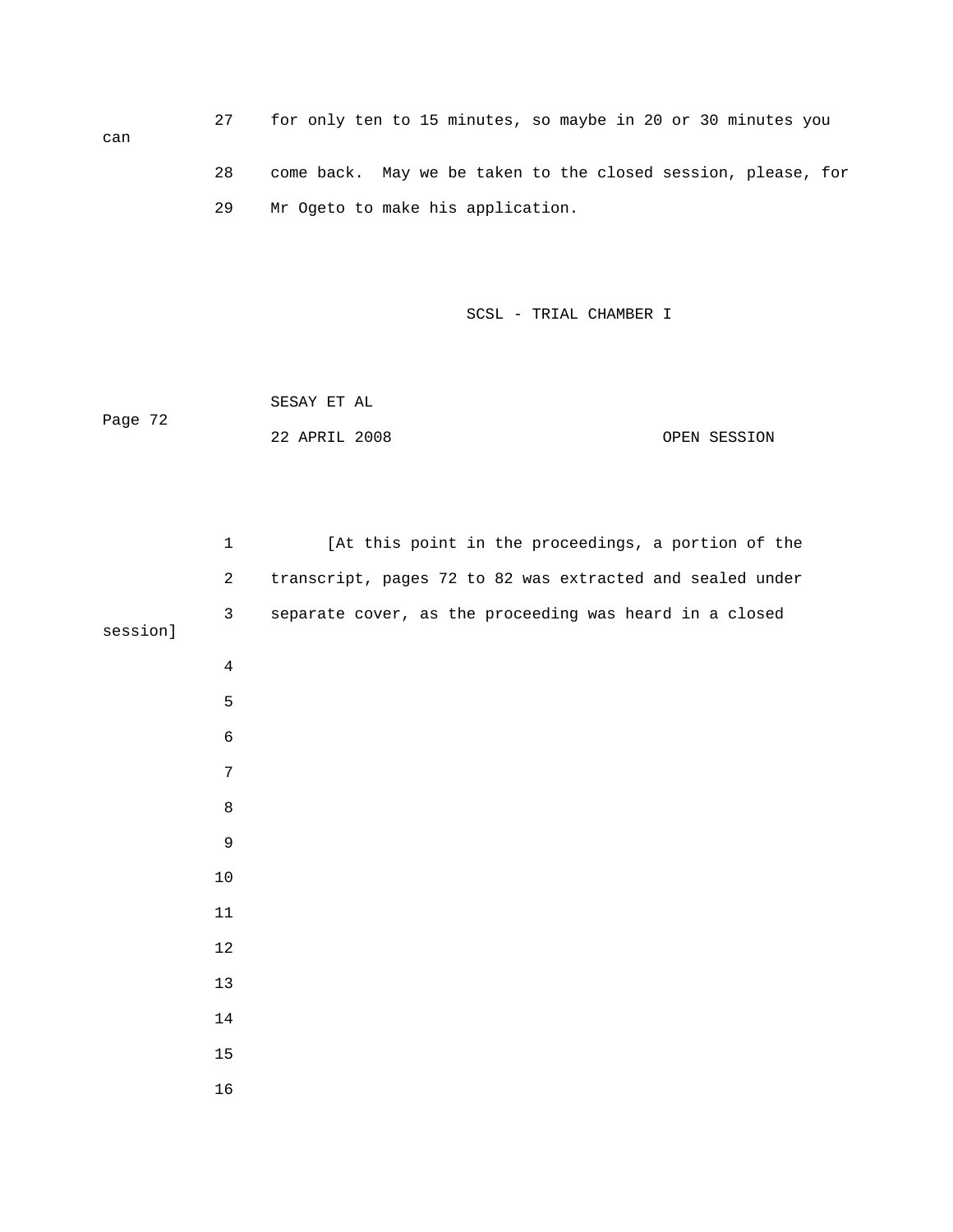17 18 19 20 21 22 23 24 25 26 27 28 29

|         | SESAY ET AL   |              |
|---------|---------------|--------------|
| Page 83 |               |              |
|         | 22 APRIL 2008 | OPEN SESSION |

|                    | 1 | [Open session]                                               |
|--------------------|---|--------------------------------------------------------------|
|                    | 2 | MR OGETO:                                                    |
|                    | 3 | So proceed, Mr Witness, and remember now we're in open<br>0. |
|                    | 4 | session. Do you know the accused person in this case, Morris |
| 15:47:13 5 Kallon? |   |                                                              |
|                    | 6 | A. Yes.                                                      |
|                    | 7 | When and where did you first meet Mr Kallon?<br>$\circ$ .    |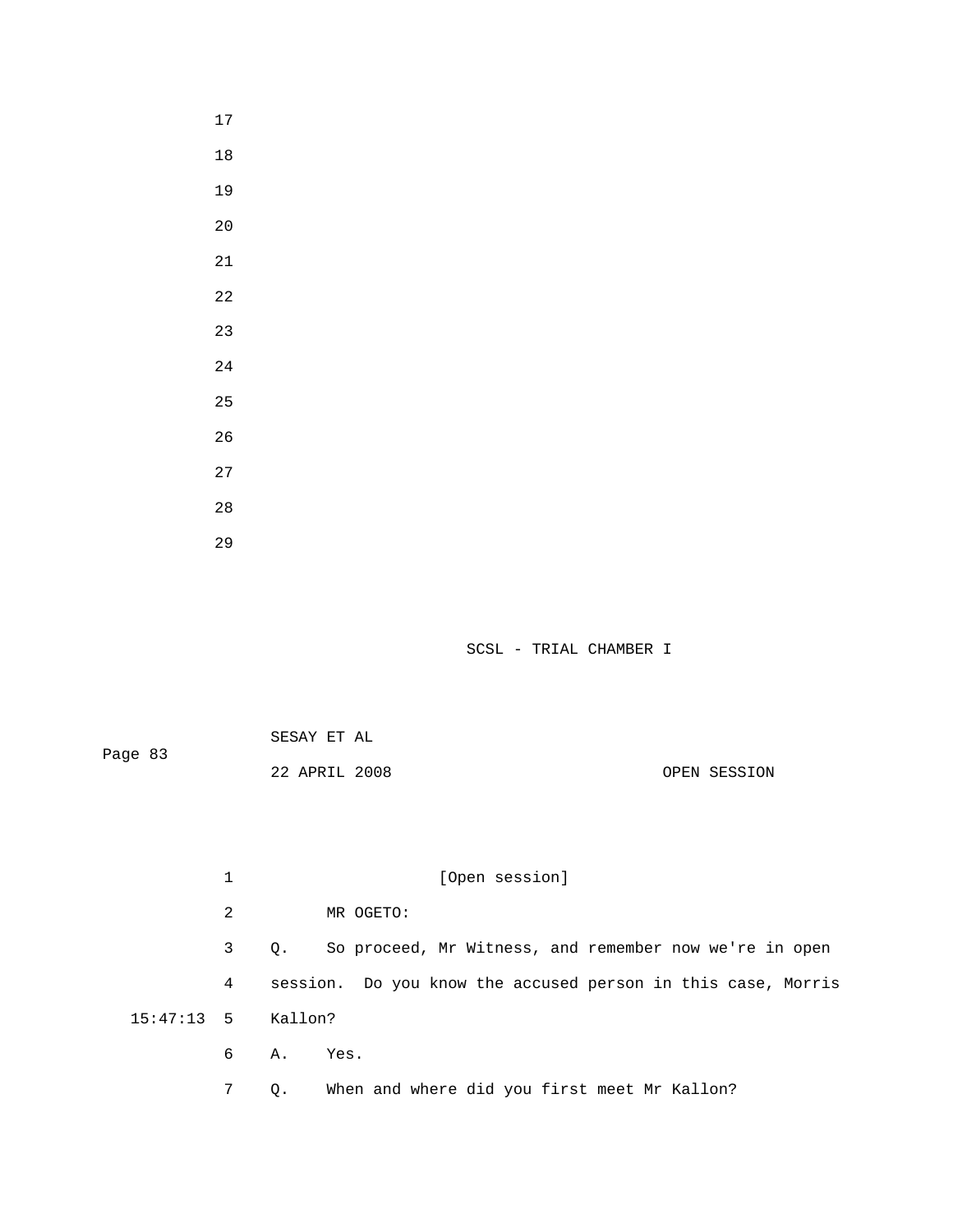|                           | 8  | Mr Kallon, I first met him in 1991 after the reattack of<br>Α. |
|---------------------------|----|----------------------------------------------------------------|
|                           | 9  | Benderu Junction, when they removed us there. That is where I  |
| $15:47:41$ 10<br>arrested |    | Secondly, I came to know him proper when they<br>knew him.     |
| I                         | 11 | him, when they brought him to Pa Dina at Kuiva. That's where   |
|                           | 12 | came to know him proper.                                       |
|                           | 13 | Who arrested him?<br>Q.                                        |
|                           | 14 | The Vanguards, the Liberians who became -- the special<br>Α.   |
| $15:48:05$ 15             |    | forces that came from Liberia arrested him.                    |
|                           | 16 | Did you get to know why they arrested him?<br>Q.               |
| brought                   | 17 | PRESIDING JUDGE: And you say they arrested him and             |
|                           | 18 | him where?<br>To Kuiva?                                        |
|                           | 19 | THE WITNESS: To Kuiva. Yes, Kuiva.                             |
| $15:48:29$ 20             |    | MR OGETO:                                                      |
|                           | 21 | Did you get to know why they arrested him?<br>Q.               |
|                           | 22 | Well, I did not know any reason why they arrested him.<br>Α.   |
|                           | 23 | They were the Vanguards, so I don't know.                      |
| some                      | 24 | Now, during the closed session, you mentioned that at<br>О.    |
| 15:48:53<br>time          | 25 | point in time you were in the Northern Jungle. During this     |
|                           | 26 | did you meet Mr Morris Kallon?                                 |
|                           | 27 | Yes, I met Mr Morris Kallon in 1996.<br>Α.                     |
|                           | 28 | Where was it that you met him in 1996?<br>$Q$ .                |
|                           | 29 | Mr Kallon, he came and met me. He was coming from Bo<br>Α.     |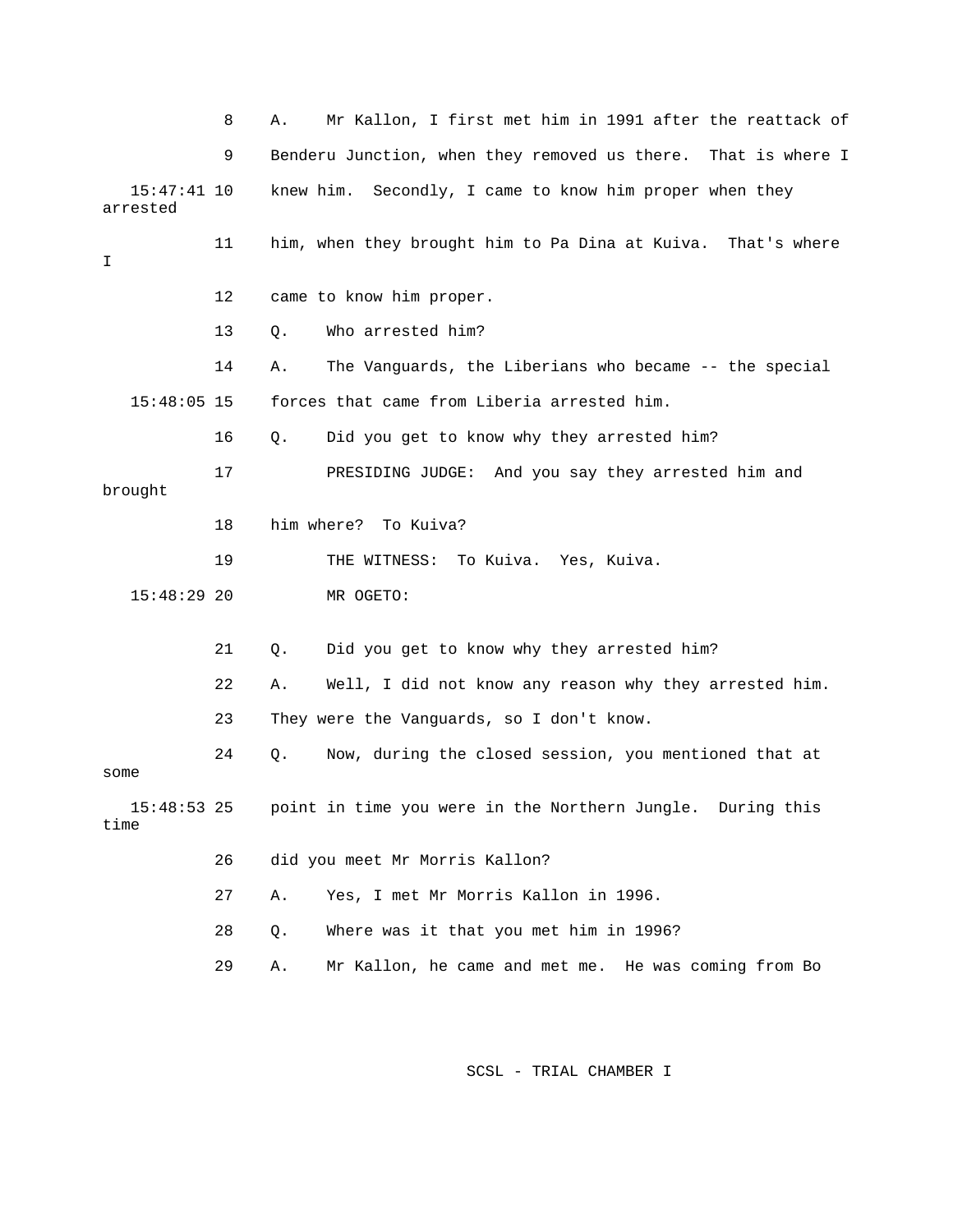| Page 84 | SESAY ET AL   |              |
|---------|---------------|--------------|
|         | 22 APRIL 2008 | OPEN SESSION |

 1 Jungle when the enemies were running after him. He met me in the 2 Northern Jungle. 3 PRESIDING JUDGE: And that was what year? 4 THE WITNESS: That was 1996. 15:49:46 5 MR OGETO: 6 Q. Do you recall when in 1996 it was? Was it the beginning, 7 the middle, or end of '96? 8 A. When Mr Kallon met us? Is that what you're asking about? 9 Well, it was in the middle part of 1996, not the beginning. 15:50:13 10 Q. What had you come to do at the Northern Jungle when you met 11 him in '96? 12 A. The enemies were running after them. They moved them from 13 where they were. That was why they came to us. 14 Q. At the time you met him in mid-1996, at the Northern 15:50:37 15 Jungle, do you recall who the commander at the Northern Jungle 16 was? 17 A. Yes. At that time the commander, the area commander was CO 18 Isaac Mongor. He was the area commander. Deputy command - that 19 was the command at that time. 15:51:18 20 Q. Do you know how long --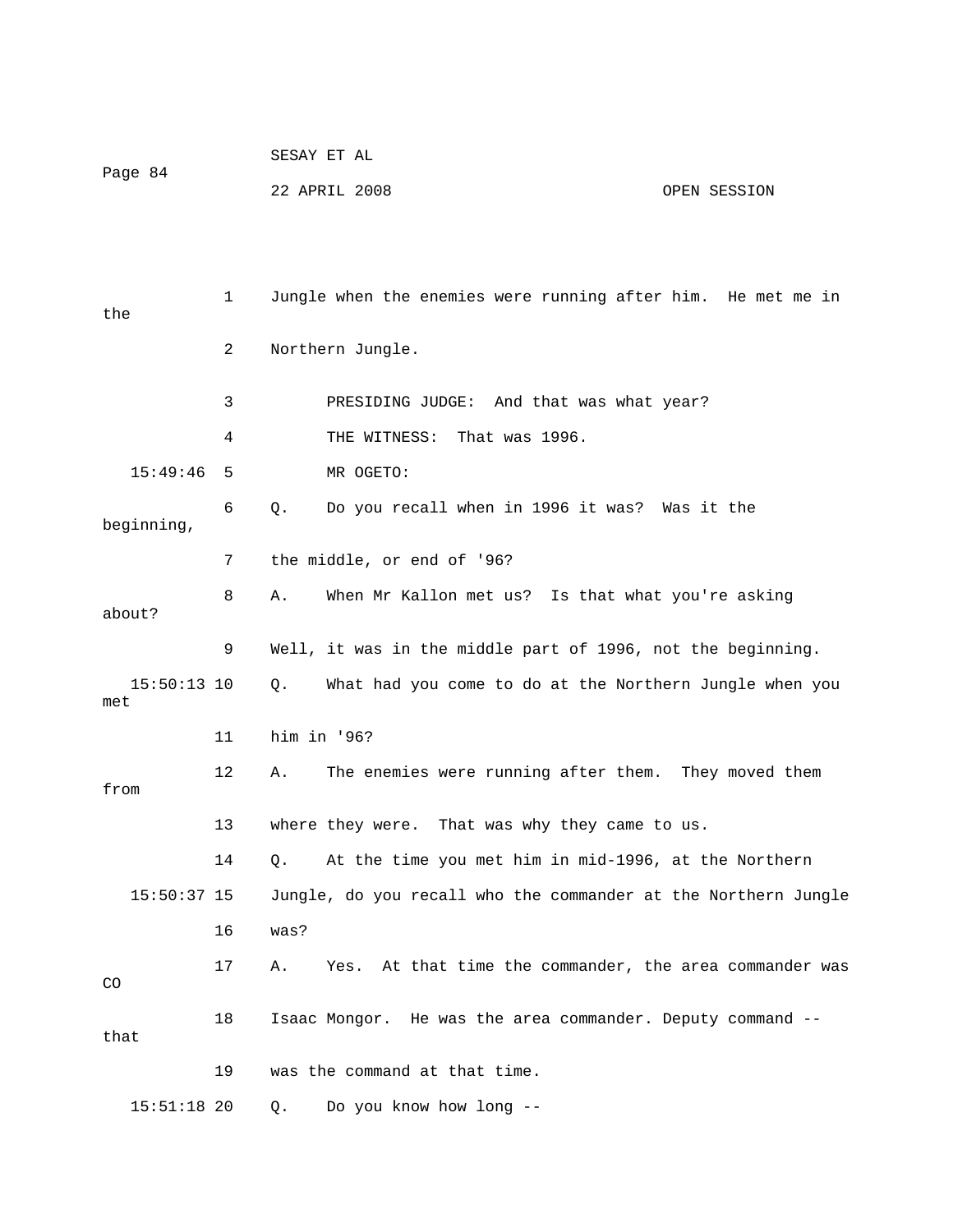21 PRESIDING JUDGE: You say his deputy was who? Who was the 22 deputy of Isaac Mongor? 23 THE WITNESS: The area commander had no commander. The 24 only deputy commander to him was the area commander, who was 15:51:41 25 Georgie. 26 MR OGETO: 27 Q. Sorry, can you repeat that? 28 A. In the RUF movement we had one RUF -- one area commander. 29 The area -- SCSL - TRIAL CHAMBER I SESAY ET AL Page 85 22 APRIL 2008 OPEN SESSION 1 MR OGETO: I didn't get the translation. 2 INTERPRETER: Your Honours, can the witness please go back. 3 THE WITNESS: Do you want me to repeat? I said within the 4 RUF, the area commander had no separate deputy. The only deputy 15:52:28 5 was the battalion commander, who was the deputy. To say you have 6 area commander, deputy area commander, no. Within the RUF we do 7 not have that deputy.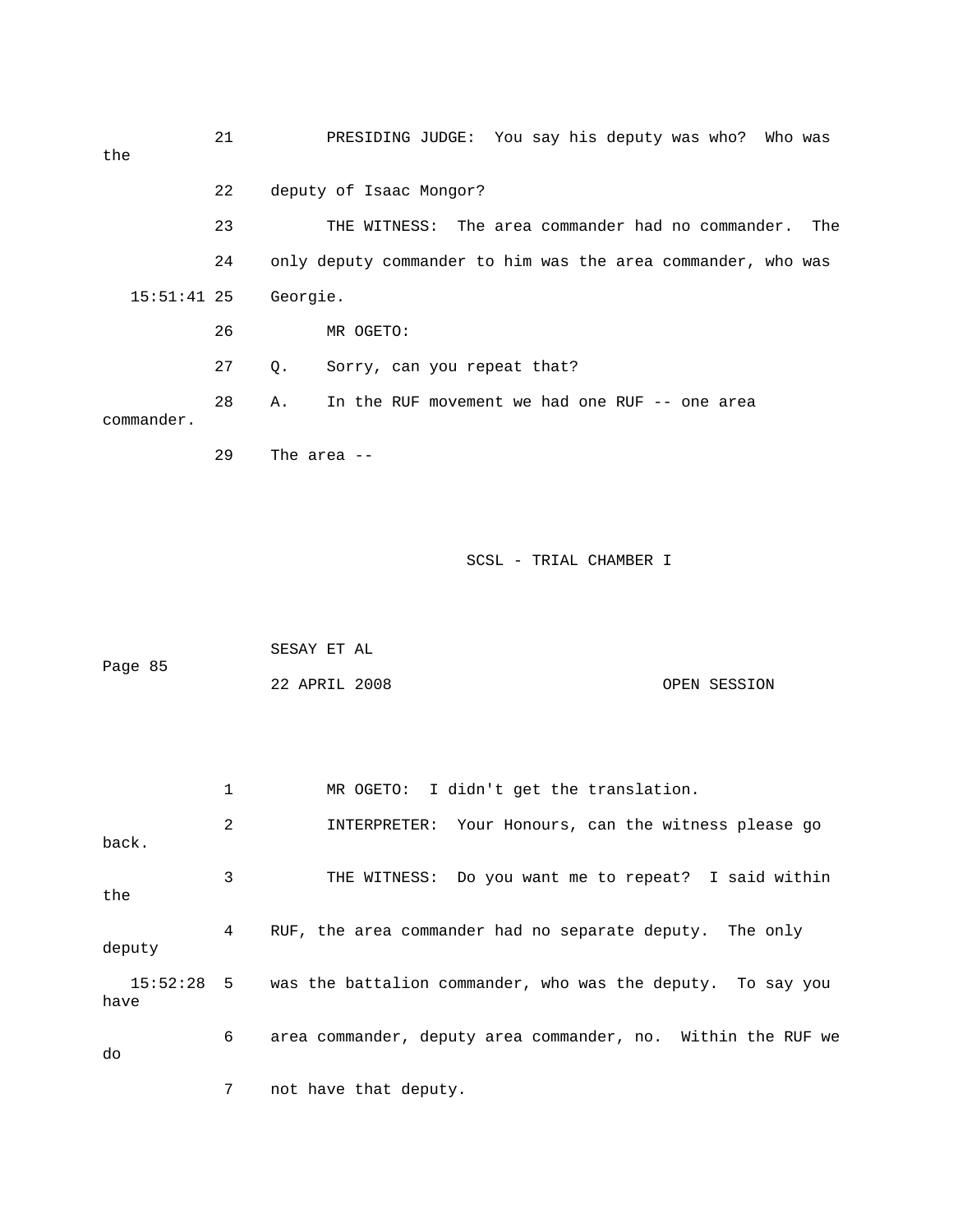|      |               | 8  |         | MR OGETO:                                               |
|------|---------------|----|---------|---------------------------------------------------------|
|      |               | 9  | $Q$ .   | So what was this CO Georgie? You mentioned CO Georgie.  |
|      | $15:52:48$ 10 |    |         | What was he?                                            |
|      |               | 11 | Α.      | He was the battalion commander.                         |
|      |               | 12 | Q.      | And for how long did Morris Kallon stay at the Northern |
|      |               | 13 | Jungle? |                                                         |
|      |               | 14 | Α.      | Morris Kallon was in the Northern Jungle until the AFRC |
|      | $15:53:12$ 15 |    | coup.   |                                                         |
| over |               | 16 | Q.      | Do you know if at any time during this period he took   |
|      |               | 17 |         | the command of the Northern Jungle?                     |
|      |               |    |         |                                                         |
|      |               | 18 | Α.      | Morris Kallon did not take over command of the Northern |
|      |               | 19 |         | Jungle, no. No idea.                                    |
|      | $15:53:41$ 20 |    | Q.      | And when did you leave the Northern Jungle yourself?    |
|      |               | 21 | Α.      | In 1997.                                                |
|      |               | 22 | Q.      | When in '97?                                            |
|      |               | 23 | Α.      | After the coup.                                         |
|      |               | 24 | Q.      | During this period, do you know if Morris Kallon at any |
|      | $15:54:10$ 25 |    |         | time deputised Isaac Mongor at the Northern Jungle?     |
|      |               | 26 | Α.      | No.                                                     |
|      | Mongor?       | 27 | Q.      | Is it you don't know or he did not deputise Isaac       |
| he   |               | 28 | Α.      | Not that I don't know. He never deputised Isaac because |
|      |               | 29 |         | was not his deputy. We had no deputy area commander.    |
|      |               |    |         |                                                         |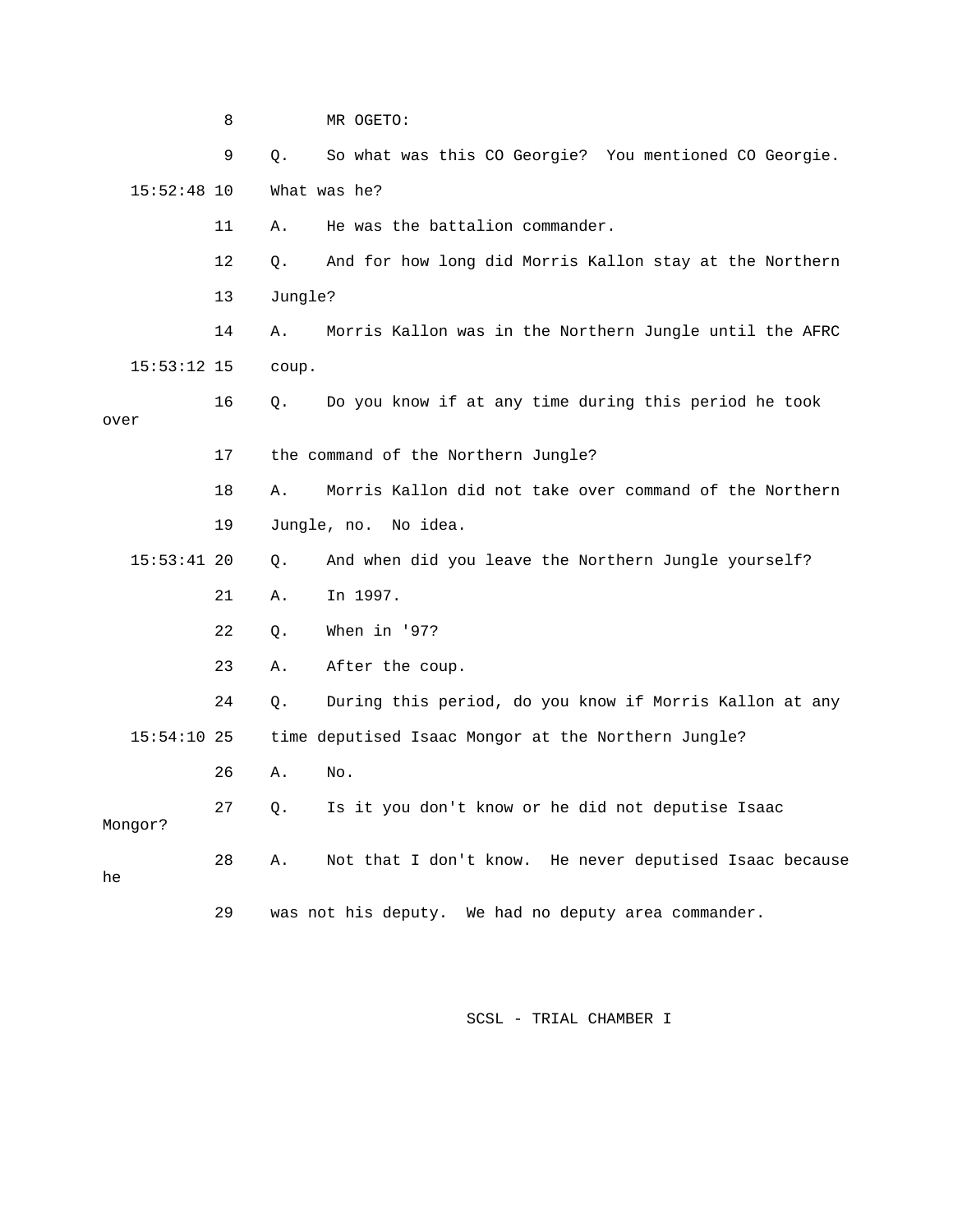| Page 86 | SESAY ET AL   |              |
|---------|---------------|--------------|
|         | 22 APRIL 2008 | OPEN SESSION |

| he                     | 1  | So what was Morris Kallon at the Northern Jungle before<br>Q.   |
|------------------------|----|-----------------------------------------------------------------|
|                        | 2  | moved out in '97?                                               |
|                        | 3  | He was an ordinary officer with the rank of a major.<br>Α.      |
| signed?                | 4  | Do you recall the time the Abidjan Peace Accord was<br>Q.       |
| 15:55:19               | 5  | Yes.<br>Α.                                                      |
|                        | 6  | Where were you?<br>Q.                                           |
| that                   | 7  | I was at the same Blackwater but the site, the place<br>Α.      |
| until                  | 8  | we were was called Coconut Ground. That was where we were       |
|                        | 9  | the accord came.                                                |
| $15:55:41$ 10<br>Peace |    | During this period, around the time when the Abidjan<br>Q.      |
|                        | 11 | Accord was signed, did you see Foday Sankoh?                    |
| Sankoh                 | 12 | Before they went for the Abidjan Peace Accord, Foday<br>Α.      |
|                        | 13 | came to us at the Northern Jungle.                              |
|                        | 14 | What was his mission at the Northern Jungle?<br>Q.              |
| $15:56:12$ 15<br>came  |    | Well, when Foday Sankoh came, he told us that now he<br>Α.      |
|                        | 16 | with the war but the war that he came with was not meant for    |
| So                     | 17 | destruction, so it has come to the point that we need peace.    |
|                        | 18 | he will not go for peace without consulting his fighters.<br>So |
|                        | 19 | that is why he came to consult us, whether we were prepared to  |
| $15:56:48$ 20<br>for   |    | Then we responded that we are ready<br>accept the peace or not. |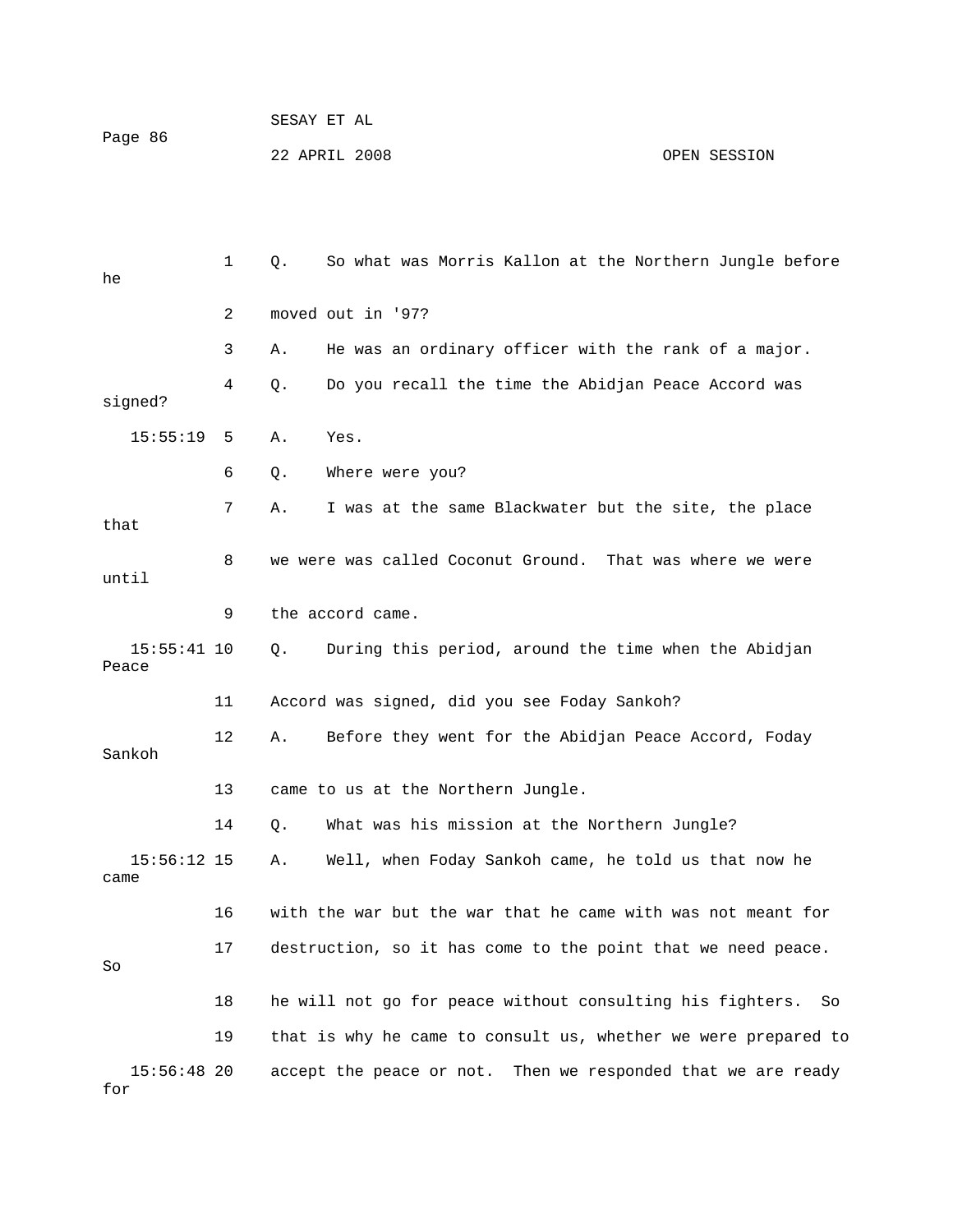|               | 21 | the peace because we wanted the war to come to an end.         |
|---------------|----|----------------------------------------------------------------|
|               | 22 | Was he alone when he came to the Northern Jungle at that<br>О. |
|               | 23 | time?                                                          |
| black         | 24 | No, he was not alone. He came with a white man and a<br>Α.     |
| $15:57:19$ 25 |    | man, but I can't recall their names.                           |
|               | 26 | Did anything happen after he came to the Northern Jungle<br>О. |
|               | 27 | with this message of peace?                                    |
|               | 28 | Yes. The very day that he came to meet us, the Kamajors<br>Α.  |
|               | 29 | planned to attack our positions but by then we repelled them.  |

 SESAY ET AL Page 87 22 APRIL 2008 OPEN SESSION

|           | $\mathbf{1}$   | 0. Was there a training base at the Northern Jungle during    |
|-----------|----------------|---------------------------------------------------------------|
|           | 2              | this period?                                                  |
| establish | 3              | There was no training base. There were plans to<br>Α.         |
| it        | 4              | a training base, but we had several attacks from Kamajors, so |
|           |                | 15:58:17 5 was difficult to establish a training base.        |
|           | 6              | Do you know a person named King Perry?<br>$\circ$ .           |
|           | 7 <sup>7</sup> | Yes, sir, I know King Perry.<br>Α.                            |
|           | 8              | How do you know him?<br>$\circ$ .                             |
|           | 9              | King Perry was radio operator in the RUF, and he was<br>Α.    |
|           |                | $15:58:49$ 10 attached to Colonel Isaac.                      |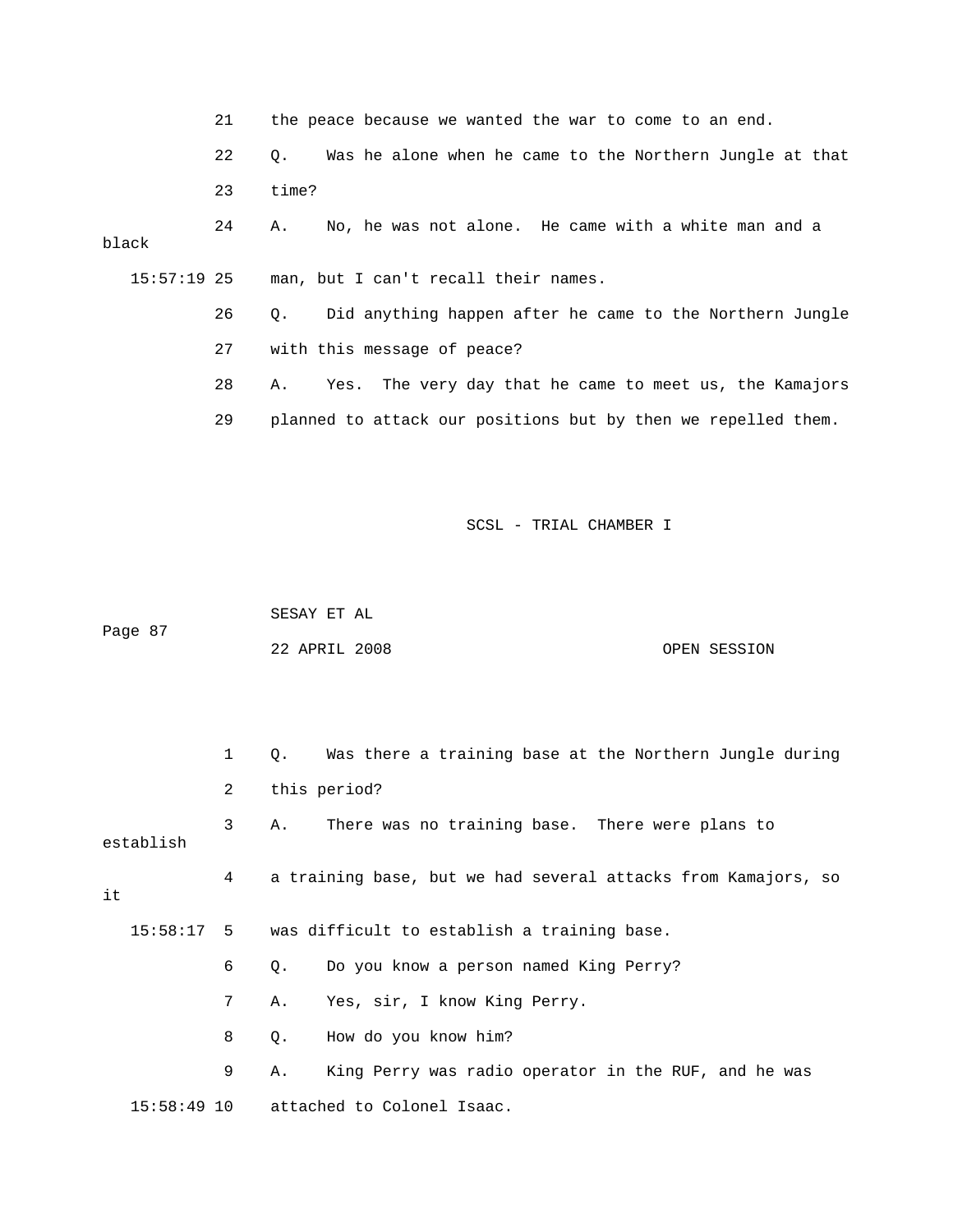|               | 11 | Q.          | When you were at the Northern Jungle, did you see him?     |
|---------------|----|-------------|------------------------------------------------------------|
|               | 12 |             | PRESIDING JUDGE:<br>And you say King Perry was attached to |
|               | 13 |             | Colonel Isaac Mongor?                                      |
|               | 14 |             | THE WITNESS: Yes, sir.                                     |
| 15:59:13 15   |    |             | MR OGETO:                                                  |
|               | 16 | Q.          | When you were at the Northern Jungle, did you see him?     |
|               | 17 | Α.          | Yes.                                                       |
|               | 18 | Q.          | In what circumstances did you see him?                     |
|               | 19 | Α.          | I was a commander. I had access to the radio -- radio -    |
| $15:59:38$ 20 |    | radio call. |                                                            |
| go            | 21 |             | THE INTERPRETER: Your Honours, can the witness please      |
|               | 22 |             | over the last segment of his testimony.                    |
|               | 23 |             | MR OGETO:                                                  |
| circumstances | 24 | Q.          | Can you please repeat your answer.<br>In what              |
| $15:59:51$ 25 |    |             | did you see King Perry at the Northern Jungle?             |
| the           | 26 | Α.          | I said I have access to the radio as a commander.<br>Then  |
| morning,      | 27 |             | man himself, sometimes they will call the parade every     |
|               | 28 |             | then all of us will go there, then we will see each other. |
|               | 29 | Q.          | Do you know a person named Top Marine?                     |

Page 88

SESAY ET AL

22 APRIL 2008 CPEN SESSION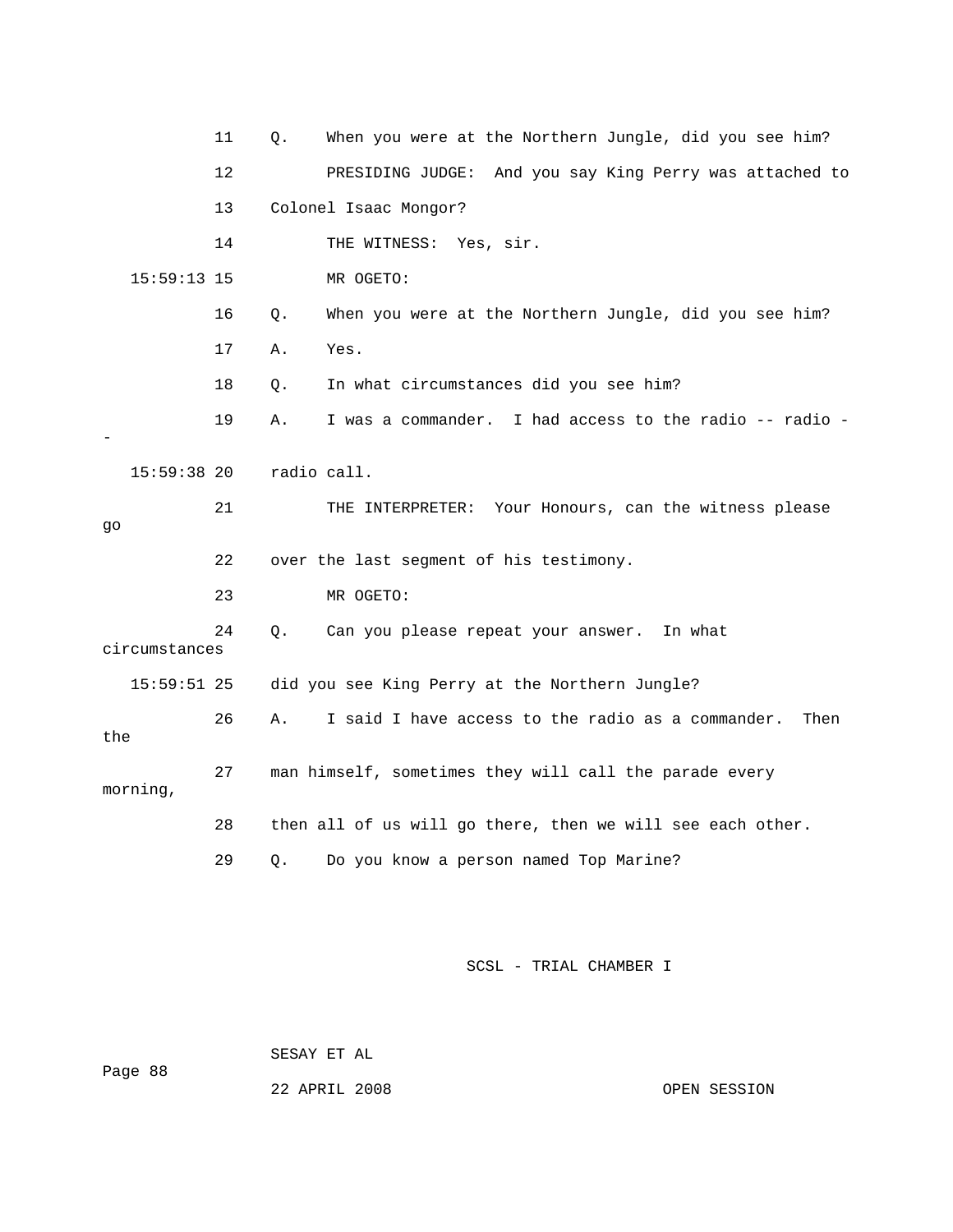1 A. Yes, I know Top Marine.

 2 Q. How do you know him? Please tell the Court. 3 A. He himself, he was a radio operator. He was attached to 4 Augustine Kargbo. 16:00:39 5 Q. During the time that you were at the Northern Jungle, was 6 he ever based there? 7 A. Top Marine came together with the CO Morrison Kallon and 8 Augustine Gbao but they came to us in the Northern Jungle. They 9 did not stay long, about a week and we had to accompany them to 16:01:07 10 join Superman in the Western Jungle. 11 Q. You had to accompany who to join Superman in the Western 12 Jungle? Can you please clarify that? 13 A. Not Superman. I said when they came, after one week order 14 came that they should go and join Superman. We went to accompany 16:01:34 15 them to -- I was a deputy commander to that mission. 16 Q. You accompanied who? 17 A. Augustine Kargbo and Top Marine, because Top Marine was 18 attached to Augustine Kargbo. They went to join Superman at the 19 Western Jungle. 16:02:02 20 Q. So was Top Marine at any time during your stay at the 21 Northern Jungle based there at the Northern Jungle? 22 A. Yes, I said he based there, but he didn't stay long. He 23 did not stay too long on the ground and he went to join Superman.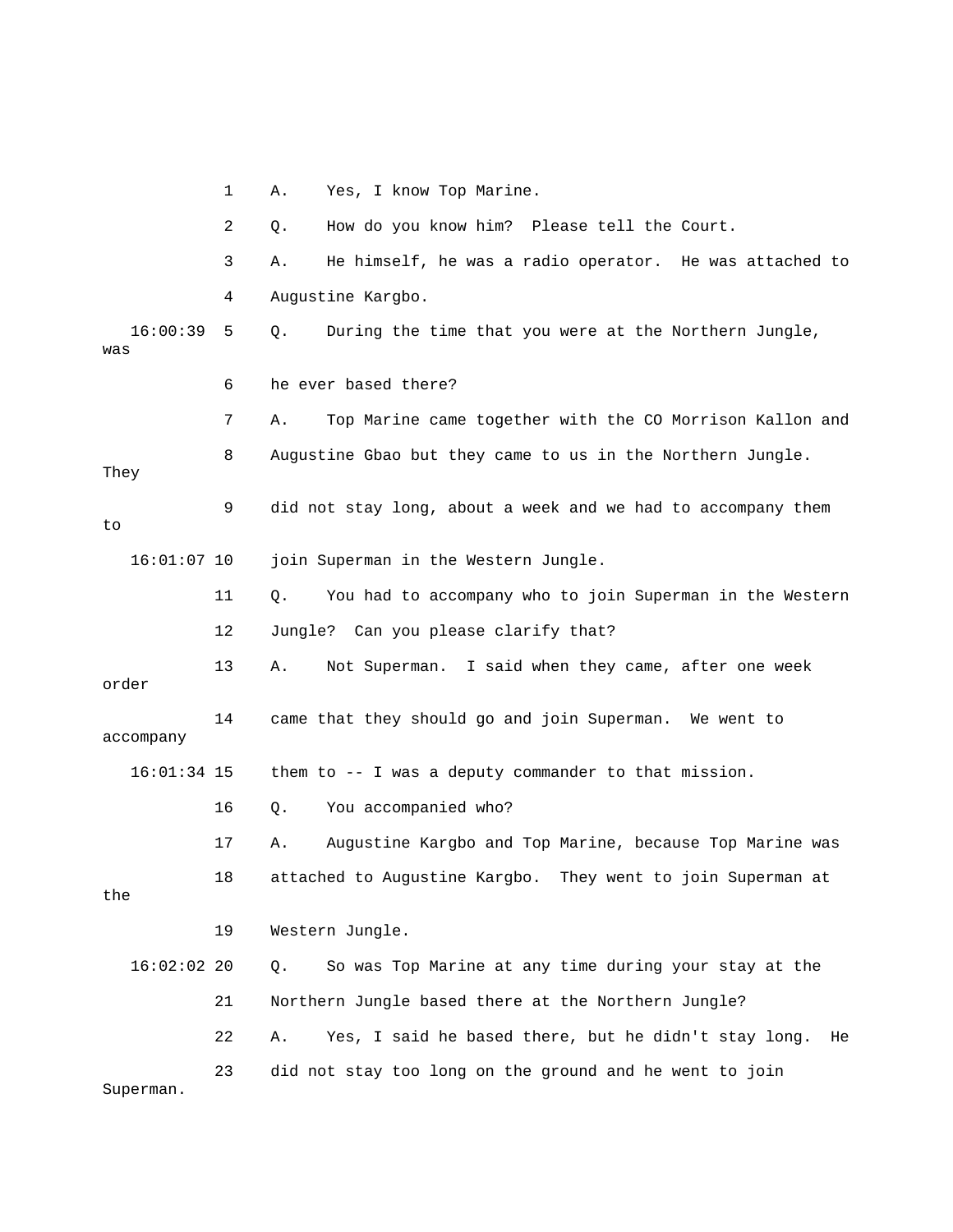24 Q. Did he ever come back during the time you were there? 16:02:36 25 A. No. No.

> 26 Q. Did you get to know about the coup that took place in 27 Sierra Leone on 25 May 1997?

 28 A. I only came to understand the coup after our leader had 29 passed the order that we should join AFRC and our commanders were

SCSL - TRIAL CHAMBER I

 SESAY ET AL Page 89 22 APRIL 2008 OPEN SESSION

|                         | $\mathbf{1}$ | to take all commands from G -- JP.                                    |
|-------------------------|--------------|-----------------------------------------------------------------------|
|                         | 2            | Your commanders were supposed to take orders from who,<br>$Q$ .       |
|                         | 3            | please? Can you repeat?                                               |
|                         | 4            | From JP, JP; Johnny Paul.<br>Α.                                       |
| $16:03:36$ 5            |              | When did you receive that information?<br>Q.                          |
|                         | 6            | I cannot be too much exact, but around 27 May.<br>Α.                  |
| What                    | 7            | So what happened after you received this information?<br>Q.           |
|                         |              |                                                                       |
|                         | 8            | did you do yourself?                                                  |
|                         | 9            | I did not have to do something on my own. I was under<br>Α.           |
| $16:04:07$ 10<br>called |              | command. The brigade commander who was CO Georgie was --              |
|                         | 11           | us and relayed the message to us.                                     |
|                         | $12 \,$      | So did you continue staying at the Northern Jungle after<br>$\circ$ . |
|                         | 13           | this message?                                                         |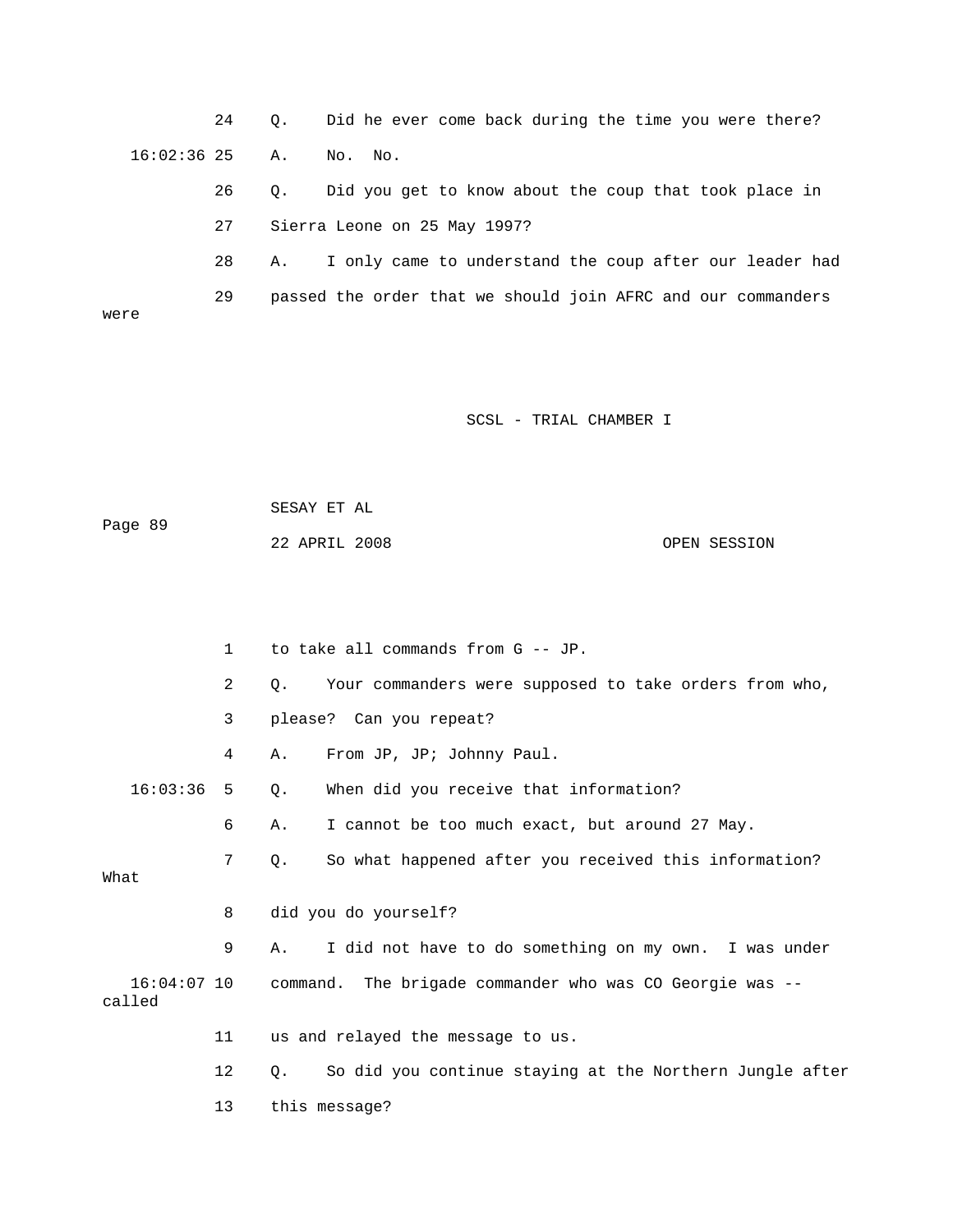| it was order. We had to leave to join the AFRC.<br>Did you yourself proceed to join the AFRC in Freetown?<br>Q.<br>I did not go to Freetown, but I was within the country<br>Α.<br>I was under the AFRC, yes.<br>Was any order given to you at that time?<br>Q. |
|-----------------------------------------------------------------------------------------------------------------------------------------------------------------------------------------------------------------------------------------------------------------|
|                                                                                                                                                                                                                                                                 |
|                                                                                                                                                                                                                                                                 |
|                                                                                                                                                                                                                                                                 |
|                                                                                                                                                                                                                                                                 |
|                                                                                                                                                                                                                                                                 |
| At that time, when we came out from the jungle to<br>Yes.<br>Α.                                                                                                                                                                                                 |
| join the AFRC, Kailondo had to approach me to go with the -- I                                                                                                                                                                                                  |
| denied that I should not go -- that I am not going down to                                                                                                                                                                                                      |
| Freetown, not to risk my life. I did not go.                                                                                                                                                                                                                    |
| So where did you move to after you disobeyed this order<br>Q.                                                                                                                                                                                                   |
| go to Freetown?                                                                                                                                                                                                                                                 |
| It was at Matotoka. I went to base.<br>Α.                                                                                                                                                                                                                       |
| When did you get to Matotoka?<br>Q.                                                                                                                                                                                                                             |
| I cannot remember the date now, but it was in the same<br>Α.                                                                                                                                                                                                    |
| that we came out.                                                                                                                                                                                                                                               |
| SCSL - TRIAL CHAMBER I                                                                                                                                                                                                                                          |
| SESAY ET AL<br>22 APRIL 2008<br>OPEN SESSION                                                                                                                                                                                                                    |
|                                                                                                                                                                                                                                                                 |

1 Q. Did anything happen to you at Matotoka?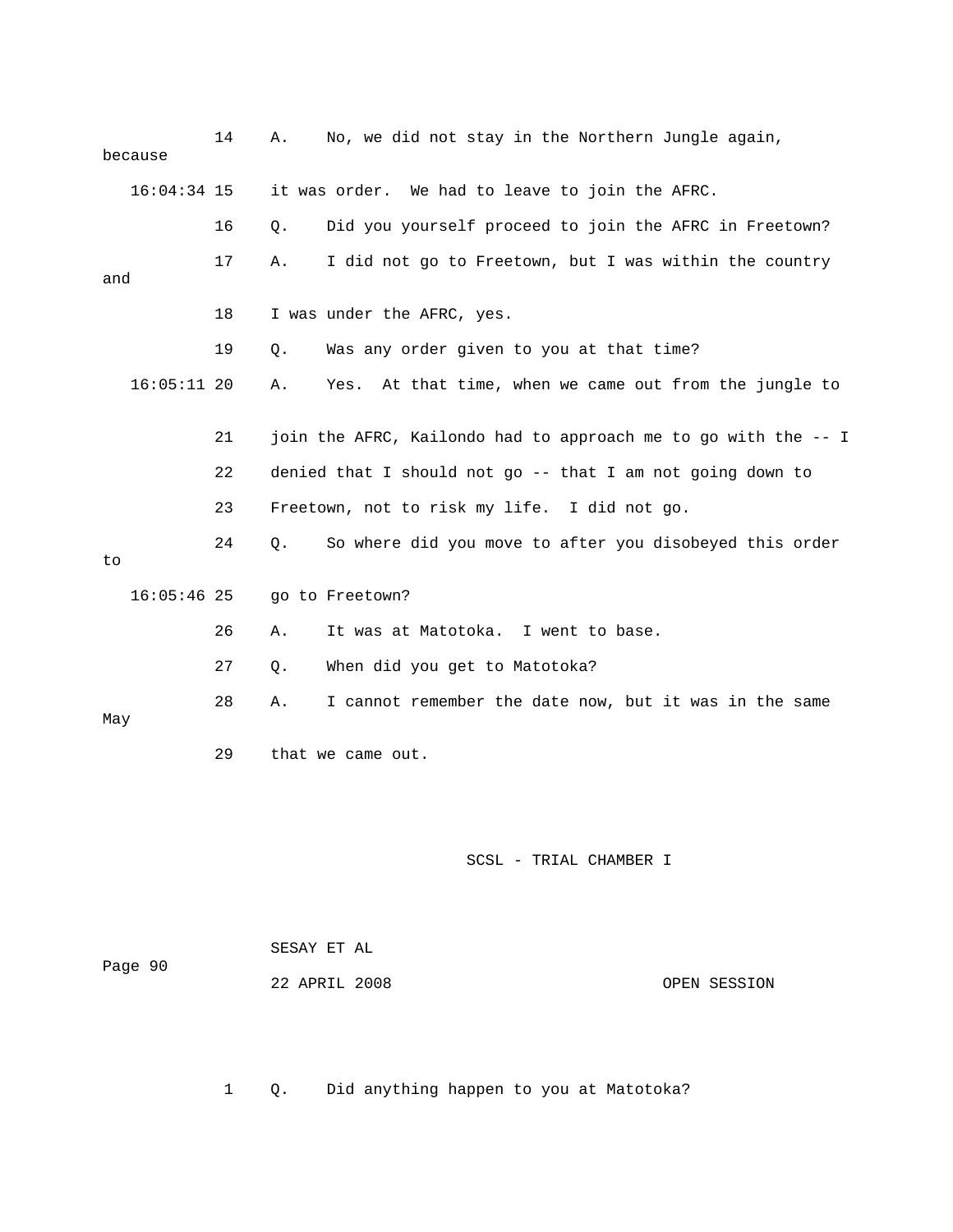|                         | 2  | Α.         | Yes, a very serious thing that we were not expecting.         |
|-------------------------|----|------------|---------------------------------------------------------------|
|                         | 3  |            | After the coup, when they told us that there was no more      |
| attack                  | 4  |            | fighting, that we should go to Matotoka, Kamajors came to     |
| 16:06:38<br>then.       | 5  |            | us at Matotoka. That was where they killed my wife I had      |
|                         | 6  | Q.         | Who killed your wife?                                         |
|                         | 7  | Α.         | The Kamajors. It was not only my wife; they killed so         |
|                         | 8  | many.      |                                                               |
|                         | 9  | Q.         | From Matotoka, where did you go to?                           |
| $16:07:06$ 10           |    | Α.         | I came to Magburaka.                                          |
|                         | 11 | Q.         | Around that time, did you see Morris Kallon?                  |
|                         | 12 | Α.         | Yes, I saw Morris Kallon.                                     |
|                         | 13 | Q.         | Where did you see him?                                        |
|                         | 14 | Α.         | I saw him in Makeni at that time.                             |
| $16:07:31$ 15<br>Kallon |    | Q.         | Which period is this now, that you are seeing Morris          |
|                         | 16 | in Makeni? |                                                               |
|                         | 17 | Α.         | As soon as we came out, within that week. Within that         |
|                         | 18 |            | first and second week, Morris Kallon was in Makeni. I saw him |
|                         | 19 | there.     |                                                               |
| $16:07:54$ 20           |    | Q.         | So will that still be in May '97? Around May '97?             |
|                         | 21 | Α.         | The same May; same May, 1997.                                 |
| sorry,                  | 22 | Q.         | Where were you posted after -- after you got to --            |
|                         | 23 |            | wait, please. You've said you got to Magburaka. For how long  |
|                         | 24 |            | were you at Magburaka?                                        |
| $16:08:35$ 25           |    | Α.         | I was in Magburaka for three months.                          |
|                         | 26 | Q.         | After Magburaka, where did you go to?                         |
|                         | 27 | Α.         | They posted me to Kabala.                                     |
|                         | 28 |            | He said "they."<br>PRESIDING JUDGE BOUTET:<br>Who?            |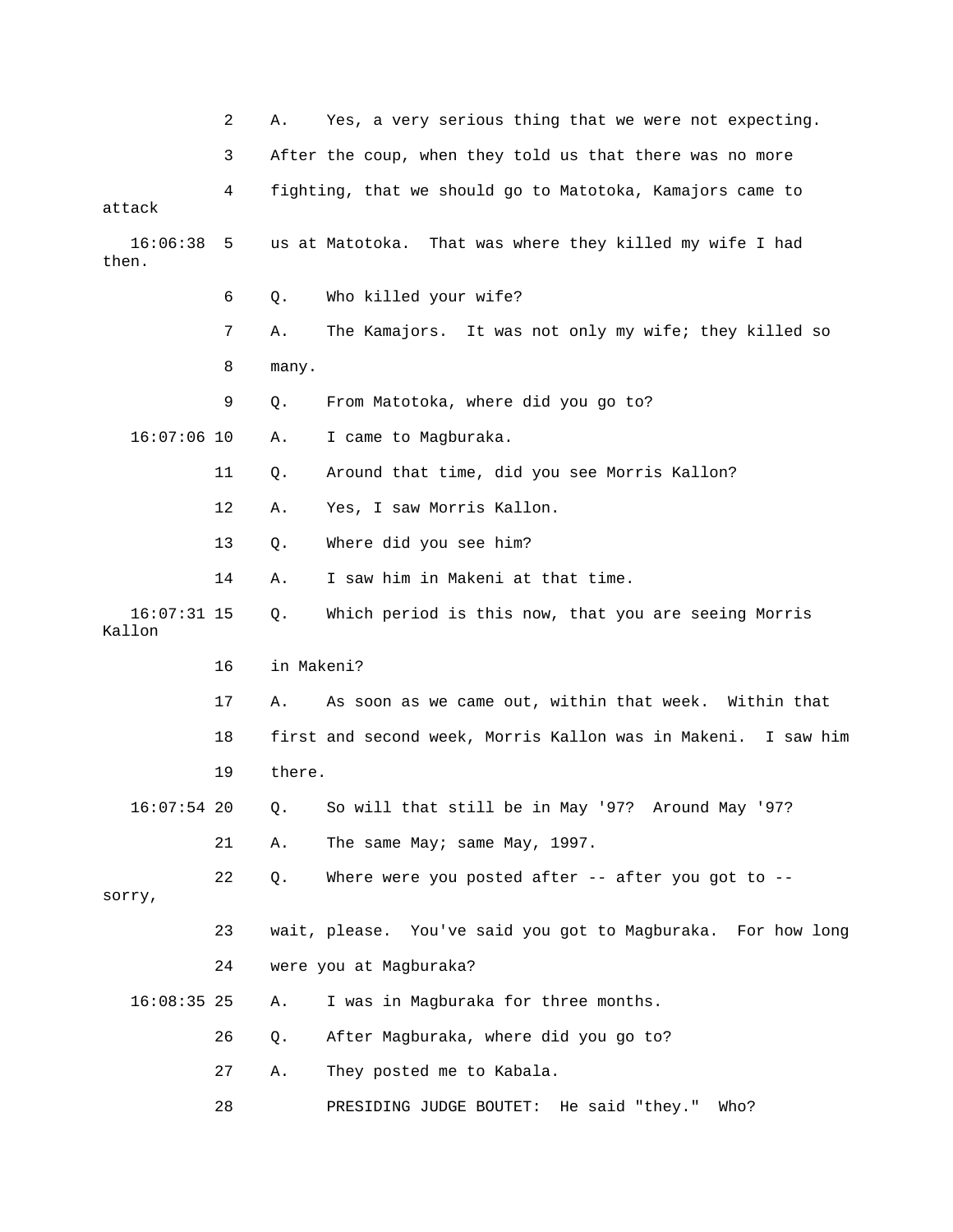29 THE WITNESS: It was Isaac Mongor who sent me to Kabala.

## SCSL - TRIAL CHAMBER I

|         | SESAY ET AL   |              |
|---------|---------------|--------------|
| Page 91 |               |              |
|         | 22 APRIL 2008 | OPEN SESSION |

|                       | 1  | MR OGETO:                                                       |
|-----------------------|----|-----------------------------------------------------------------|
|                       | 2  | Where were you during the intervention, in February of<br>Q.    |
|                       | 3  | 1998?                                                           |
|                       | 4  | I was in Makeni.<br>Α.                                          |
| 16:09:40              | -5 | So you had come back from Kabala?<br>Q.                         |
|                       | 6  | Yes. Yes.<br>Α.                                                 |
| intervention?         | 7  | When is it that you got to Makeni before the<br>Q.              |
|                       | 8  | Well, when I was in Kabala, they said to me that my<br>Α.       |
|                       | 9  | commander was overall G -- brigade commander who was Patrick -  |
| $16:10:16$ 10         |    | that come for to take over, when I was sent for, that I should  |
|                       | 11 | come and take his position as -- as commander.                  |
|                       | 12 | So where were you on the day of the intervention?<br>Q.         |
|                       | 13 | I was at the barracks, Makeni.<br>Α.                            |
|                       | 14 | How did you learn of the intervention in Freetown?<br>$\circ$ . |
| $16:10:47$ 15<br>from |    | Except when saw a troop moving from -- soldiers moving<br>Α.    |
|                       | 16 | Freetown towards Makeni with some of their relatives -- they    |

came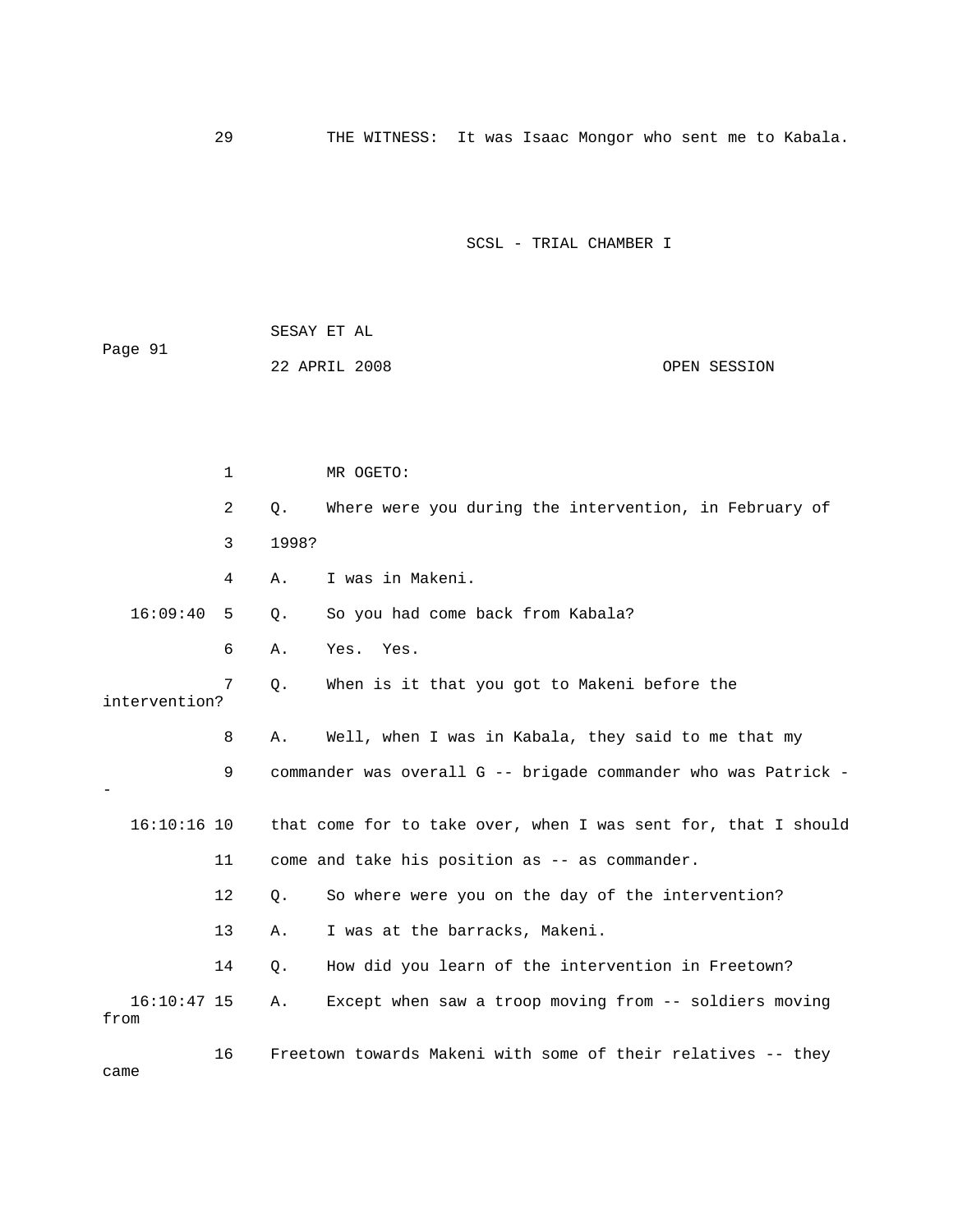| them  |               | 17 | and they told us that ECOMOG had attacked them and removed                |
|-------|---------------|----|---------------------------------------------------------------------------|
| their |               | 18 | from Freetown, and they were trying to retreat, and during                |
|       |               | 19 | retreat what made me more to understand, they were firing and             |
| G5    | $16:11:21$ 20 |    | looting peoples, that it was Operation Pay Yourself. And as a             |
|       |               | 21 | commander -- yes, My Lord.                                                |
|       |               | 22 | Let's take it step-by-step, Mr Witness. You say you saw<br>Q <sub>z</sub> |
|       |               | 23 | soldiers getting into Makeni and that informed you about the              |
|       |               | 24 | retreat; is that your testimony?                                          |
|       | $16:11:48$ 25 |    | Yes.<br>Α.                                                                |
|       |               | 26 | Did you identify any of these soldiers that you saw?<br>Q.                |
|       |               | 27 | Yes.<br>Α.                                                                |
|       | soldiers      | 28 | Can you please give the Tribunal the names of the<br>Q.                   |
|       |               | 29 | that you saw -- those you can recall?                                     |

 SESAY ET AL Page 92 22 APRIL 2008 OPEN SESSION

 1 A. Yes. 2 Q. Please give the names; go ahead. 3 A. I saw Brigadier Mani; I saw Five-Five; I saw Gullit; I saw 4 Bazzy; I saw Adamu, with others whose names I cannot remember. 16:12:52 5 They were high in command and I saw them.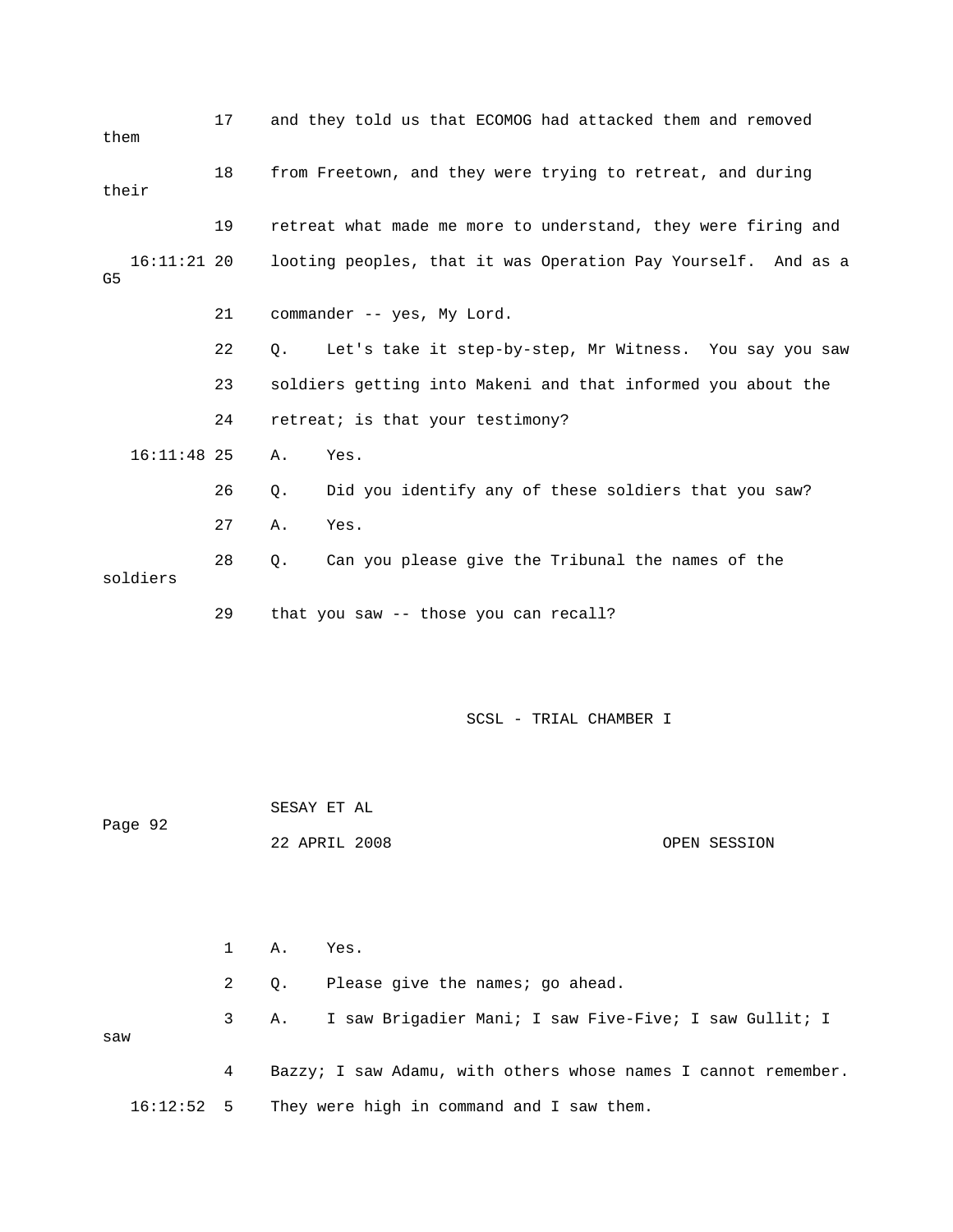6 Q. Who were these people? 7 A. They were SLAs. 8 Q. Now, you spoke about Operation Pay Yourself. Did you get 9 to know what it was all about? 16:13:17 10 A. Well, yes. I can explain little bit, what I knew about it. 11 Q. What did you know about it, please? Go ahead. 12 A. So after this group I had named that came to Makeni, that 13 there were so many of them now in Makeni, we heard the firing all 14 around the town. Then we were in the barracks. So we grew 16:13:59 15 concerned for the team. Then we saw Kailondo, who was in charge 16 of the brigade, so he asked me to go and check to know what was 17 happening, as G5 commander. So I left the barracks and came to 18 town. And when I came to town, I met the group at the 19 Independence Square who were soldiers were arms, but I did not 16:14:27 20 confront them. I went directly to the commander that were based 21 at East Road. When I went, I met Brigadier Mani, I greeted him. 22 I asked: What is happening? I said: Men have come and are just 23 firing about. They are just taking the property of civilians, 24 claiming that it's Operation Pay Yourself. He responded that -- 16:15:01 25 that it was Operation Pay Yourself. Because they could not 26 control the men that the Operation Pay Yourself was on. And I 27 told him that it was not supposed to be, that there are civilians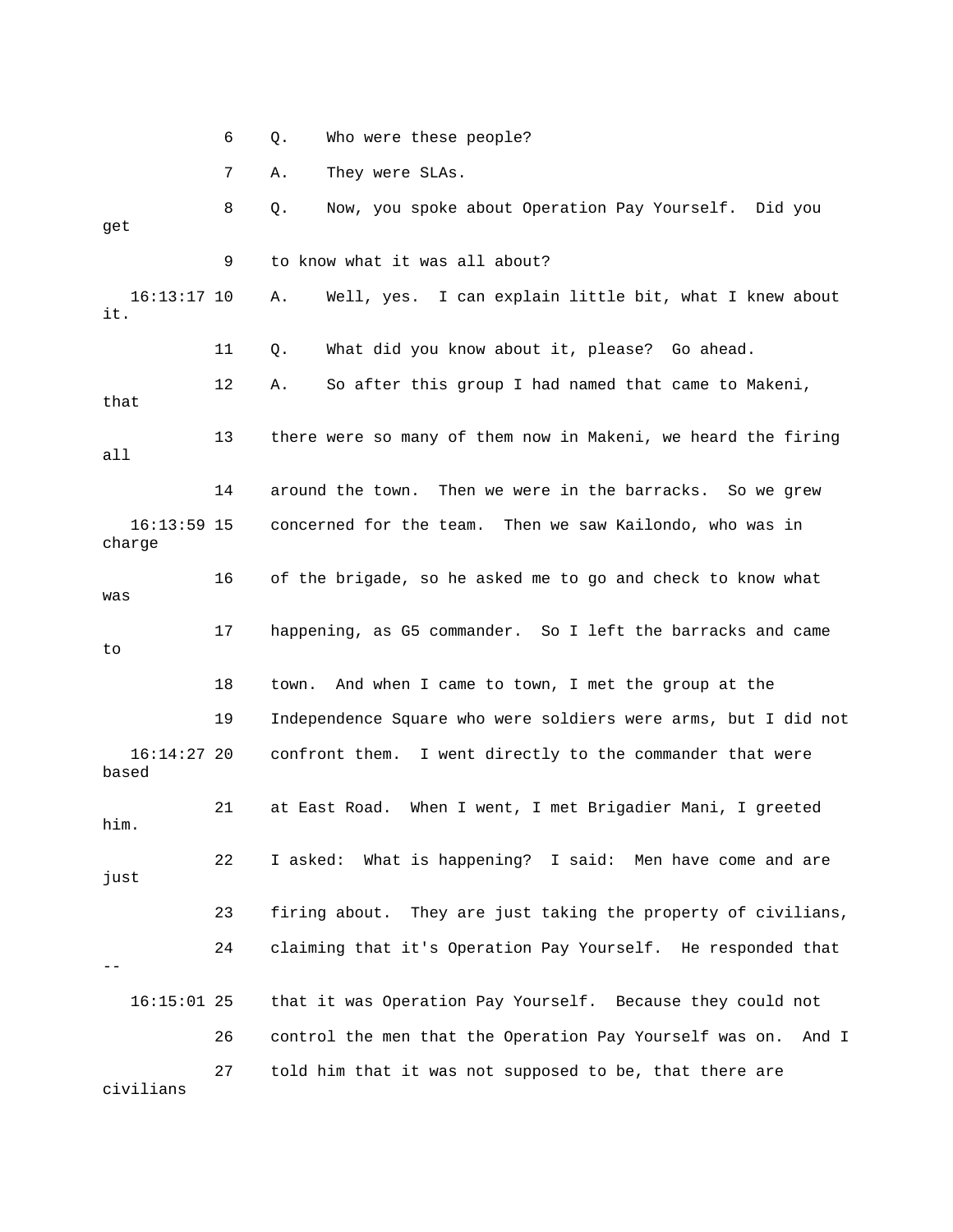|     | 28 | here. Now that you have come, your men here, and they have  |  |  |  |  |  |  |
|-----|----|-------------------------------------------------------------|--|--|--|--|--|--|
| now | 29 | started looting and taking properties of civilians. He said |  |  |  |  |  |  |

| Page 93 | SESAY ET AL   |  |              |
|---------|---------------|--|--------------|
|         | 22 APRIL 2008 |  | OPEN SESSION |

| and           | 1  | there is panic in town and people are moving helter skelter,   |
|---------------|----|----------------------------------------------------------------|
| Pay           | 2  | then he told me that: I have told you that this is Operation   |
|               | 3  | Yourself, that this is -- Pay Yourself and the government has  |
| told          | 4  | disbanded the soldiers. Brigadier Mani, the senior officer,    |
| $16:16:00$ 5  |    | $me$ $-$                                                       |
|               | 6  | Did he explain to you what Operation Pay Yourself meant?<br>Q. |
|               | 7  | Well, what he told me was that the guy -- the men were<br>Α.   |
|               | 8  | paying themself because government has disbanded them, so they |
|               | 9  | were disgruntled. That was the only answer he gave me.         |
| $16:16:29$ 10 |    | Did you get to understand what it meant by Operation Pay<br>Q. |
|               | 11 | Yourself?                                                      |
|               | 12 | You mean in my own knowledge, or if he had told me? I<br>Α.    |
|               | 13 | don't get the question clearly.                                |
| Mani,         | 14 | Based on the discussions that you had with Brigadier<br>Ο.     |
| $16:16:57$ 15 |    | and based on any other information that you may have gathered  |

at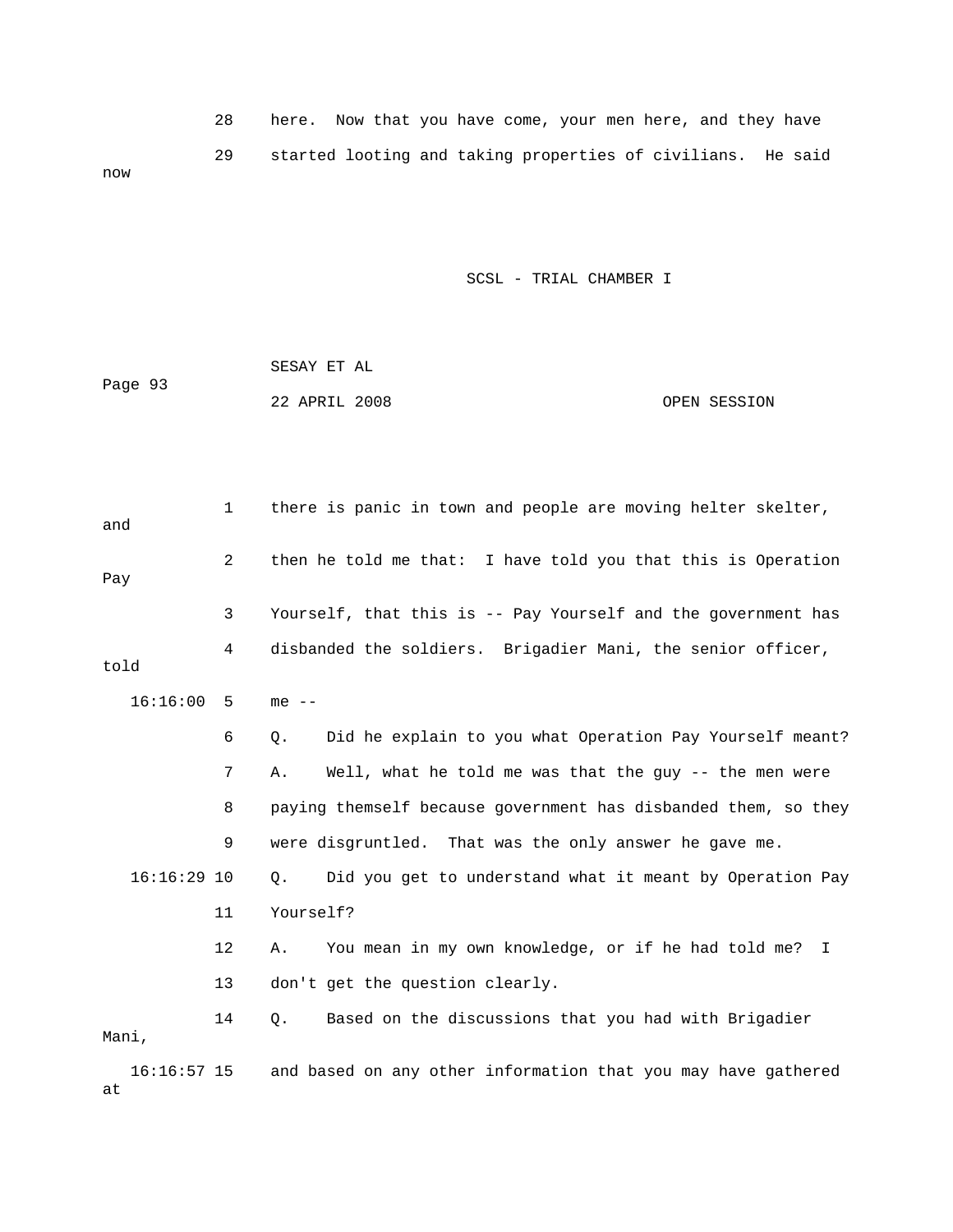| Operation     | 16 | that time, did you get to understand what it meant by           |
|---------------|----|-----------------------------------------------------------------|
|               | 17 | Pay Yourself? Why were they using that terminology?             |
| You           | 18 | Well, by then, they were looting properties violently.<br>Α.    |
|               | 19 | take people's properties violently. So, in other words, they    |
| $16:17:27$ 20 |    | were just paying themselves. So they were just looting all      |
|               | 21 | about. So that is what I understood.                            |
| carry         | 22 | Did you hear of any order given to these soldiers to<br>Q.      |
|               | 23 | out this Operation Pay Yourself?                                |
|               | 24 | In fact, this order came from Freetown. The order<br>Yes.<br>Α. |
| $16:17:54$ 25 |    | came from Freetown. They met us in Makeni with the slang        |
|               | 26 | "Operation Pay Yourself."                                       |
|               | 27 | But did you get to know about any specific order in<br>О.       |
|               | 28 | relation to this Operation Pay Yourself -- any specific order   |
|               | 29 | given?                                                          |
|               |    |                                                                 |
|               |    | SCSL - TRIAL CHAMBER I                                          |
|               |    | SESAY ET AL                                                     |
| Page 94       |    | 22 APRIL 2008<br>OPEN SESSION                                   |
|               |    |                                                                 |
|               | 1  | No.<br>Α.                                                       |
| time          | 2  | Were there soldiers, RUF soldiers, in Makeni at that<br>Q.      |
|               | 3  | when you saw this happening?                                    |

4 A. Yes, I won't dispute the fact. We who were in Makeni,

we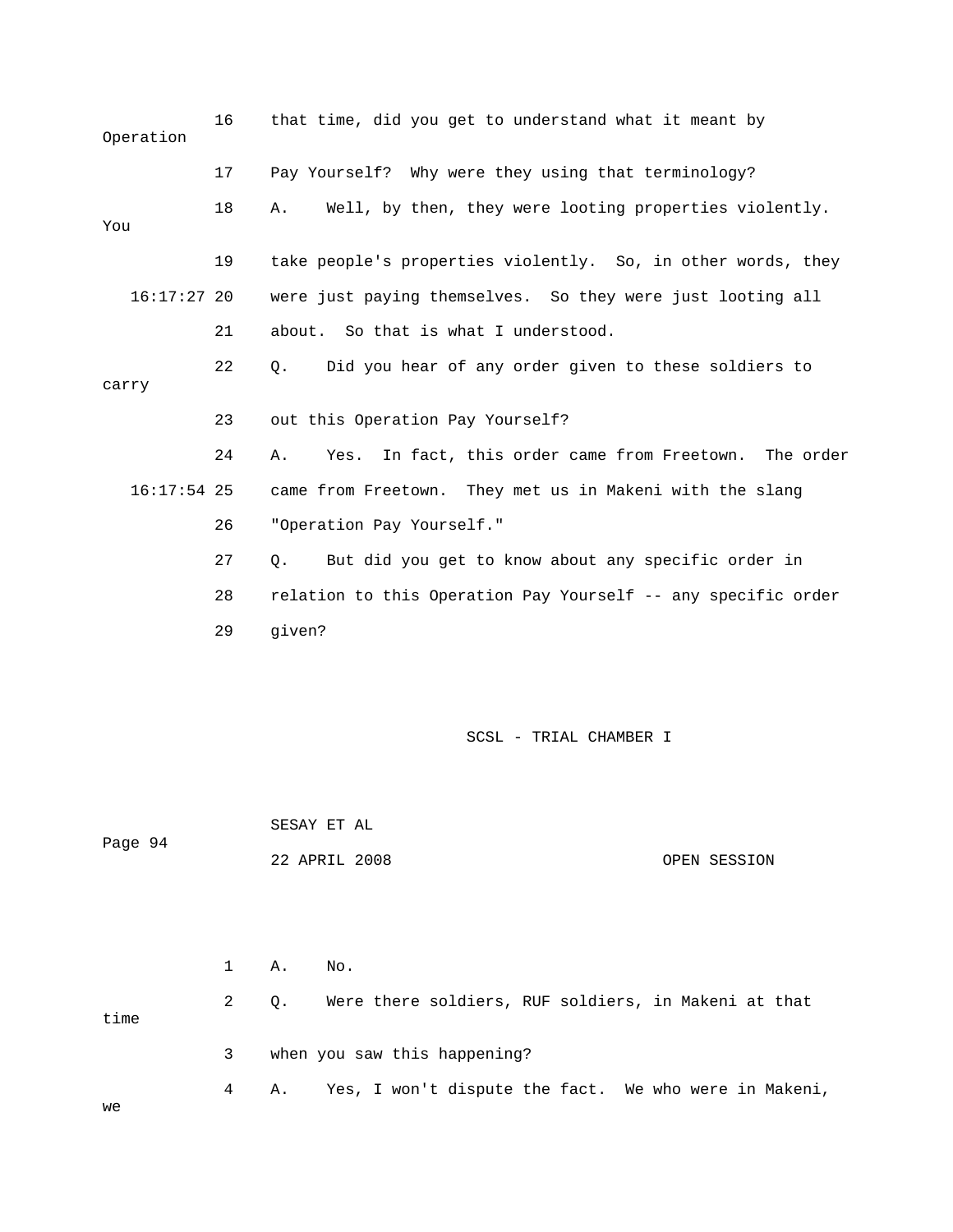| 16:18:38                  | -5 | were based in Makeni, at fist we were at the barracks.<br>Then |
|---------------------------|----|----------------------------------------------------------------|
|                           | 6  | those that were with the soldiers in Freetown, all of them     |
|                           | 7  | retreated, so it was a mixture of RUF.                         |
|                           | 8  | Did you get to know if the RUF participated in this<br>Q.      |
| at                        | 9  | Operation Pay Yourself; any of the RUF soldiers that you knew  |
| 16:19:10 10               |    | that time?                                                     |
|                           | 11 | I won't lie because the men who came with them they went<br>Α. |
|                           | 12 | straight to the barracks and met us, so, by then, I didn't see |
|                           | 13 | any RUF looting at that time.                                  |
|                           | 14 | During the period that you were in Makeni at that time<br>Q.   |
| $16:19:30$ 15             |    | after the retreat, did you see Morris Kallon in Makeni?        |
|                           | 16 | No, he was not there. By then, Morris Kallon has gone<br>Α.    |
|                           | 17 | $to$ $--$                                                      |
| go                        | 18 | THE INTERPRETER: Your Honours, can the witness please          |
|                           | 19 | over the location where Morris Kallon went.                    |
| $16:19:51$ 20             |    | MR OGETO:                                                      |
| where                     | 21 | Can you please repeat the location that you mentioned<br>Q.    |
|                           | 22 | Morris Kallon went?                                            |
| came                      | 23 | He was based in Bo; he was not in Makeni.<br>Fven when T<br>A  |
|                           | 24 | from Kabala they told me that he was in Bo on assignment.      |
| $16:20:18$ 25<br>bringing |    | Did you hear of a meeting in Makeni at that time<br>О.         |
|                           | 26 | together senior RUF and SLA officers where this Operation Pay  |
|                           | 27 | Yourself was discussed?                                        |
|                           | 28 | Α.<br>No.                                                      |
|                           | 29 | Do you know a club in Makeni referred to as Flamingo --<br>Q.  |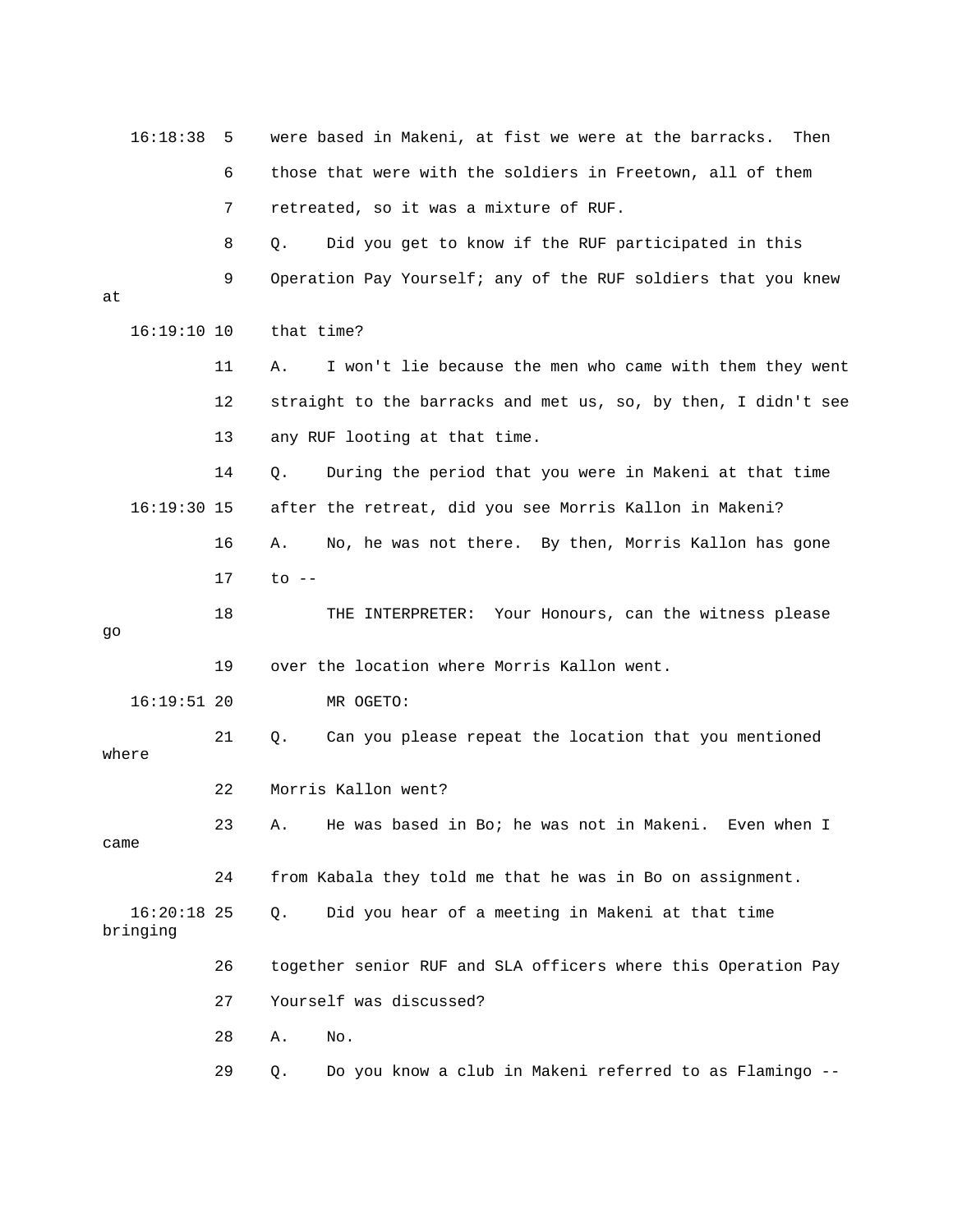| Page 95       |    | SESAY ET AL                                                    |                                      |  |  |
|---------------|----|----------------------------------------------------------------|--------------------------------------|--|--|
|               |    | 22 APRIL 2008                                                  | OPEN SESSION                         |  |  |
|               |    |                                                                |                                      |  |  |
|               |    |                                                                |                                      |  |  |
|               | 1  | Flamingo Nightclub?                                            |                                      |  |  |
|               | 2  | Yes, I know Flamingo Nightclub.<br>Α.                          |                                      |  |  |
|               | 3  | At that time did you know of a meeting at the Flamingo<br>Q.   |                                      |  |  |
|               | 4  | Nightclub bringing together senior RUF and SLA officers?       |                                      |  |  |
| 16:21:08      | 5  | By then, it was difficult to convey the message<br>No.<br>Α.   |                                      |  |  |
|               | 6  | because the town was not stable.                               | Everybody was moving                 |  |  |
|               | 7  | helter-skelter. I heard nothing about a meeting.               |                                      |  |  |
|               | 8  | Now, you say you saw looting in Makeni by these soldiers<br>О. |                                      |  |  |
| assist        | 9  | who were retreating from Freetown. Did you do anything to      |                                      |  |  |
| $16:21:41$ 10 |    | anybody who may have been a victim of the looting in Makeni at |                                      |  |  |
|               | 11 | that time?                                                     |                                      |  |  |
| the           | 12 | I was unable to help any victim. The only thing, when<br>Α.    |                                      |  |  |
|               | 13 | firing was continuous, we took some civilians to Father --     |                                      |  |  |
|               | 14 | Can you please complete your answer?<br>Q.                     |                                      |  |  |
| $16:22:19$ 15 |    | PRESIDING JUDGE:                                               | He said when there was firing or so? |  |  |
|               | 16 | THE WITNESS: I said I was unable to help victims or to         |                                      |  |  |
|               | 17 | help the civilian who was looted because the guys were armed.  |                                      |  |  |
|               | 18 | But the only thing we did was we took some people to -- to the |                                      |  |  |
|               | 19 | Father who was based in Makeni so that he could take care of   |                                      |  |  |
| $16:22:43$ 20 |    | them.                                                          |                                      |  |  |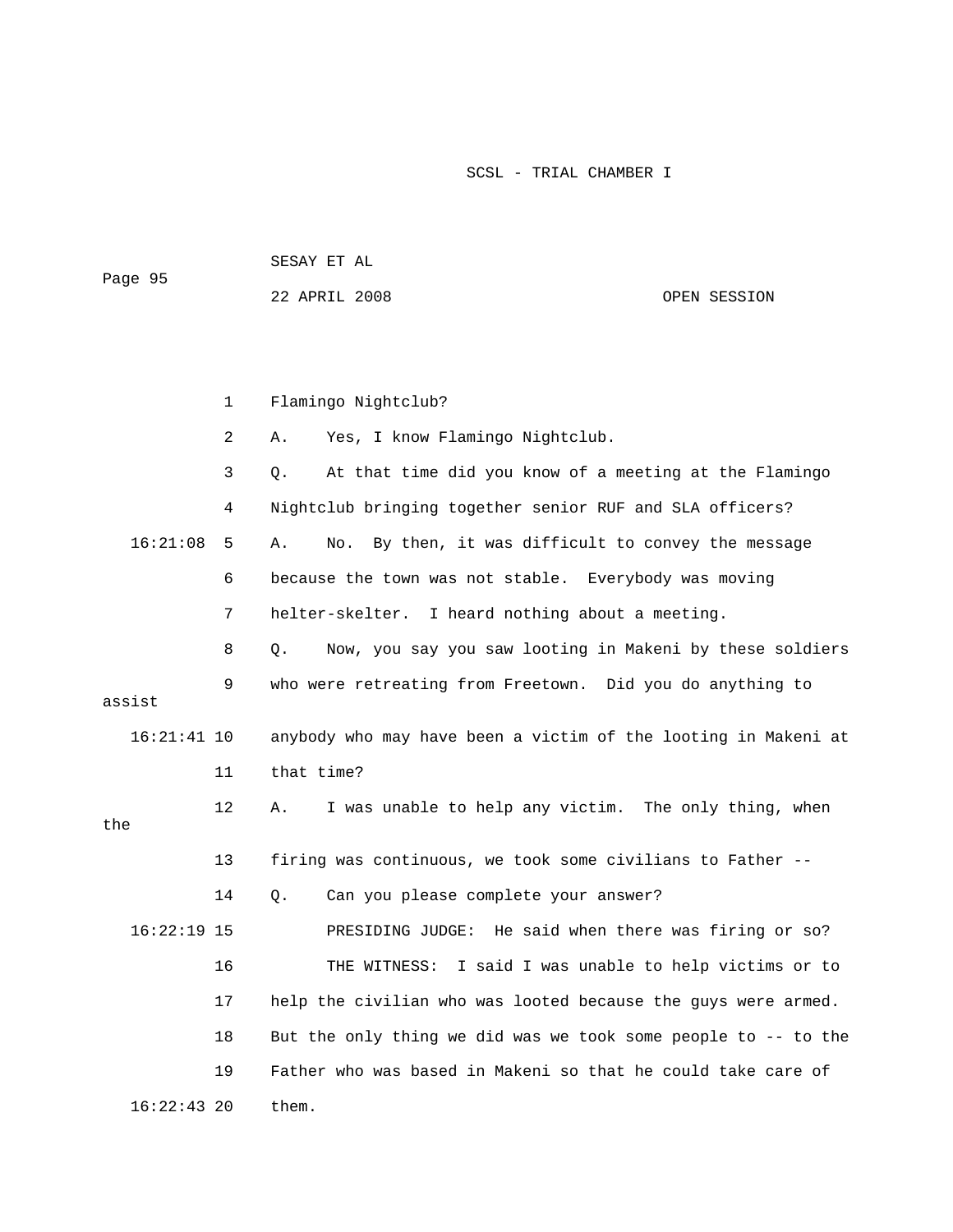|                       | 21 |         | MR OGETO:                                                    |
|-----------------------|----|---------|--------------------------------------------------------------|
|                       | 22 | Q.      | What do you mean by "we took"? You and who?                  |
| me.                   | 23 | Α.      | Myself and the soldier who was working directly under        |
|                       | 24 |         | I was not alone. I can't withstand that. So I went with him. |
| 16:23:07 25<br>Father |    |         | So those who were weeping along the way, we took them to     |
|                       | 26 | Victor. |                                                              |
|                       | 27 |         | PRESIDING JUDGE: Weeping for what?                           |
|                       | 28 |         | THE WITNESS: Because their properties have been looted,      |
|                       | 29 |         | their homes have been vandalised.                            |

|         | SESAY ET AL   |  |              |
|---------|---------------|--|--------------|
| Page 96 |               |  |              |
|         | 22 APRIL 2008 |  | OPEN SESSION |

|                          | 1              |           | MR OGETO:                                               |
|--------------------------|----------------|-----------|---------------------------------------------------------|
|                          | $\overline{2}$ | Q.        | Now, after these events in Makeni, where did you go to? |
|                          | 3              |           | A. I went back to Kabala.                               |
|                          | 4              |           | PRESIDING JUDGE: Who was Father Victor?                 |
| $16:23:56$ 5<br>Catholic |                |           | THE WITNESS: He was a Reverend father, under the        |
|                          | 6              |           | Mission, Our Lady Of Fatima.                            |
|                          | 7              |           | MR OGETO:                                               |
| is?                      | 8              | $\circ$ . | Where is Father Victor currently? Do you know where he  |
|                          | 9              | Α.        | He is currently in Makeni, as I'm speaking.             |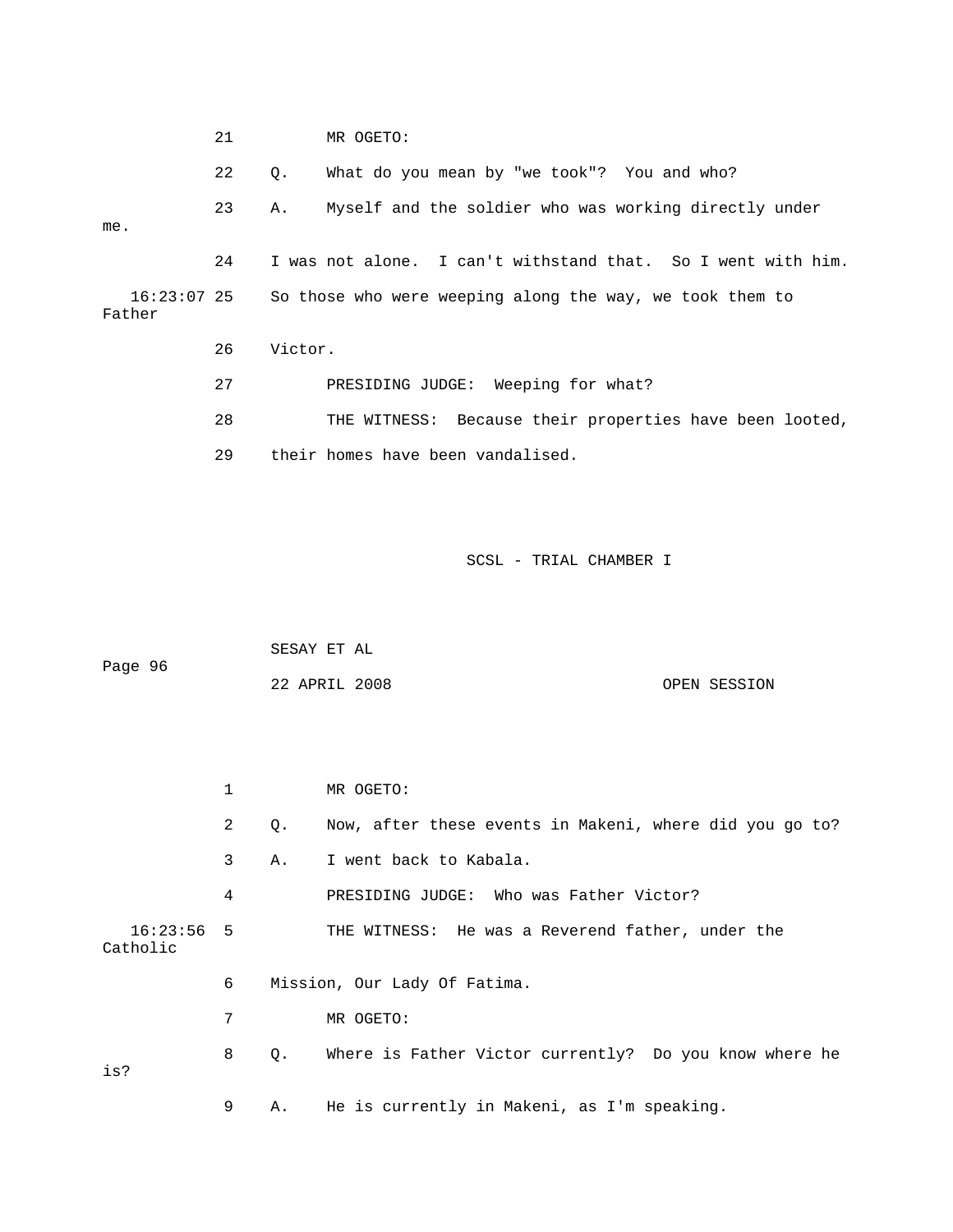| 16:24:19 10            |         |            | PRESIDING JUDGE:<br>Father Victor?                        |
|------------------------|---------|------------|-----------------------------------------------------------|
|                        | 11      |            | Father Victor. Victor.<br>THE WITNESS:                    |
|                        | $12 \,$ |            | PRESIDING JUDGE: He is in Makeni?                         |
| Makeni.                | 13      |            | Yes, sir. Yes, sir. He is right in<br>THE WITNESS:        |
|                        | 14      |            | MR OGETO:                                                 |
| $16:24:42$ 15          |         | Q.         | So after these events in Makeni, where did you go to?     |
|                        | 16      | Α.         | I went to Kabala.                                         |
|                        | 17      | Q.         | Why did you go to Kabala?                                 |
|                        | 18      | Α.         | I was retreating because I didn't want to go with the     |
|                        | 19      |            | highway; I was afraid of Kamajor attacks.                 |
| $16:25:04$ 20<br>else? |         | Q.         | Did you go to Kabala alone or you were with somebody      |
|                        | 21      | Α.         | No, I went there with search and supply, who was Momoh    |
| soldiers.              | 22      | Ndow.      | I went with Lieutenant Kasko and a lot of other           |
|                        | 23      |            | That was the area we retreated, including Komba Gbundema. |
|                        | 24      | Q.         | Where was your family at that time?                       |
| $16:25:35$ 25          |         | Α.         | My family was based in Makeni. I took them and I went     |
|                        | 26      |            | along with them.                                          |
|                        | 27      | О.         | For how long were you in Kabala?                          |
| Kabala,                | 28      | Α.         | While I was retreating or -- we spent two weeks in        |
|                        | 29      | two weeks. |                                                           |

SESAY ET AL

22 APRIL 2008 OPEN SESSION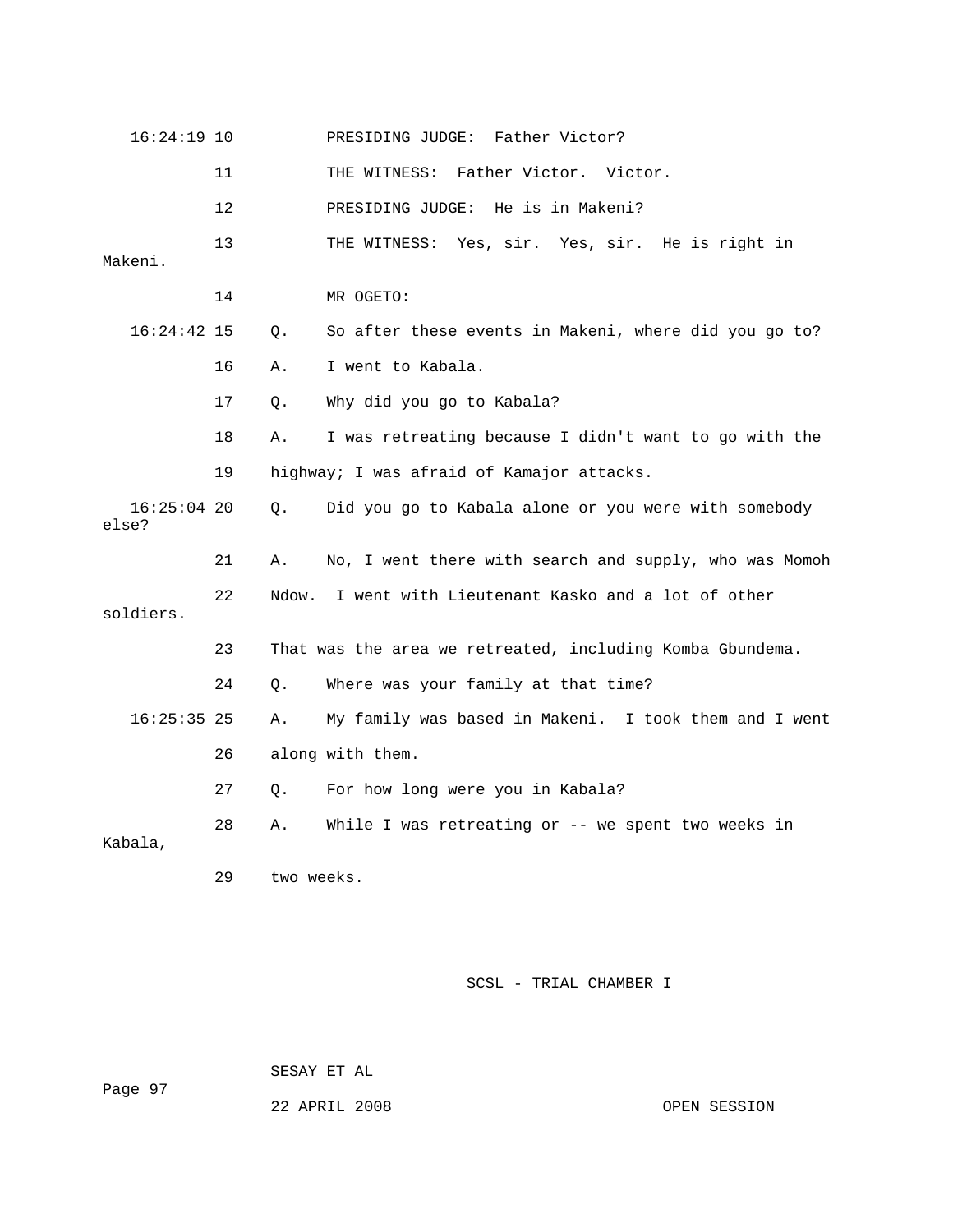|      |               | 1              | Q.    | Yes, after the retreat?                                       |
|------|---------------|----------------|-------|---------------------------------------------------------------|
| I    |               | $\overline{2}$ | Α.    | After the retreat? No, it was just a week after.<br>Then      |
|      |               | 3              |       | moved to Kono.                                                |
|      |               | 4              | Q.    | Do you recall when you got to Kono?                           |
|      | 16:26:16      | 5              | Α.    | Yes, sir.                                                     |
|      |               | 6              | Q.    | When was it, please? The month?                               |
|      |               | 7              | Α.    | It was early in March '98.                                    |
|      |               | 8              | Q.    | 98?                                                           |
|      |               | 9              | Α.    | '98, yes.                                                     |
|      | $16:26:40$ 10 |                | Q.    | Did you move with your family?                                |
|      |               | 11             | Α.    | Yes, sir.                                                     |
|      |               | 12             | Q.    | Where did you reside when you got to Kono?                    |
| the  |               | 13             | Α.    | I resided at the last house towards Yellow Mosque, on         |
|      |               | 14             |       | way to Gandorhun.                                             |
|      | $16:27:03$ 15 |                | Q.    | Don't be too specific, Mr Witness. I can do with an           |
| you  |               | 16             |       | indication of the street or the road. Now, this place where   |
| that |               | 17             |       | resided, how far was it from -- sorry, let me rephrase.<br>At |
| Five |               | 18             |       | time, did you know a place in Koidu referred to as the Five-  |
|      |               | 19             | Spot? |                                                               |
|      | 16:27:4020    |                | Α.    | Yes, sir.                                                     |
| when |               | 21             | Q.    | How far was it from the place where you were residing         |
|      |               | 22             |       | you got to Koidu?                                             |
|      |               | 23             | Α.    | Well, approximately 100 metres off.                           |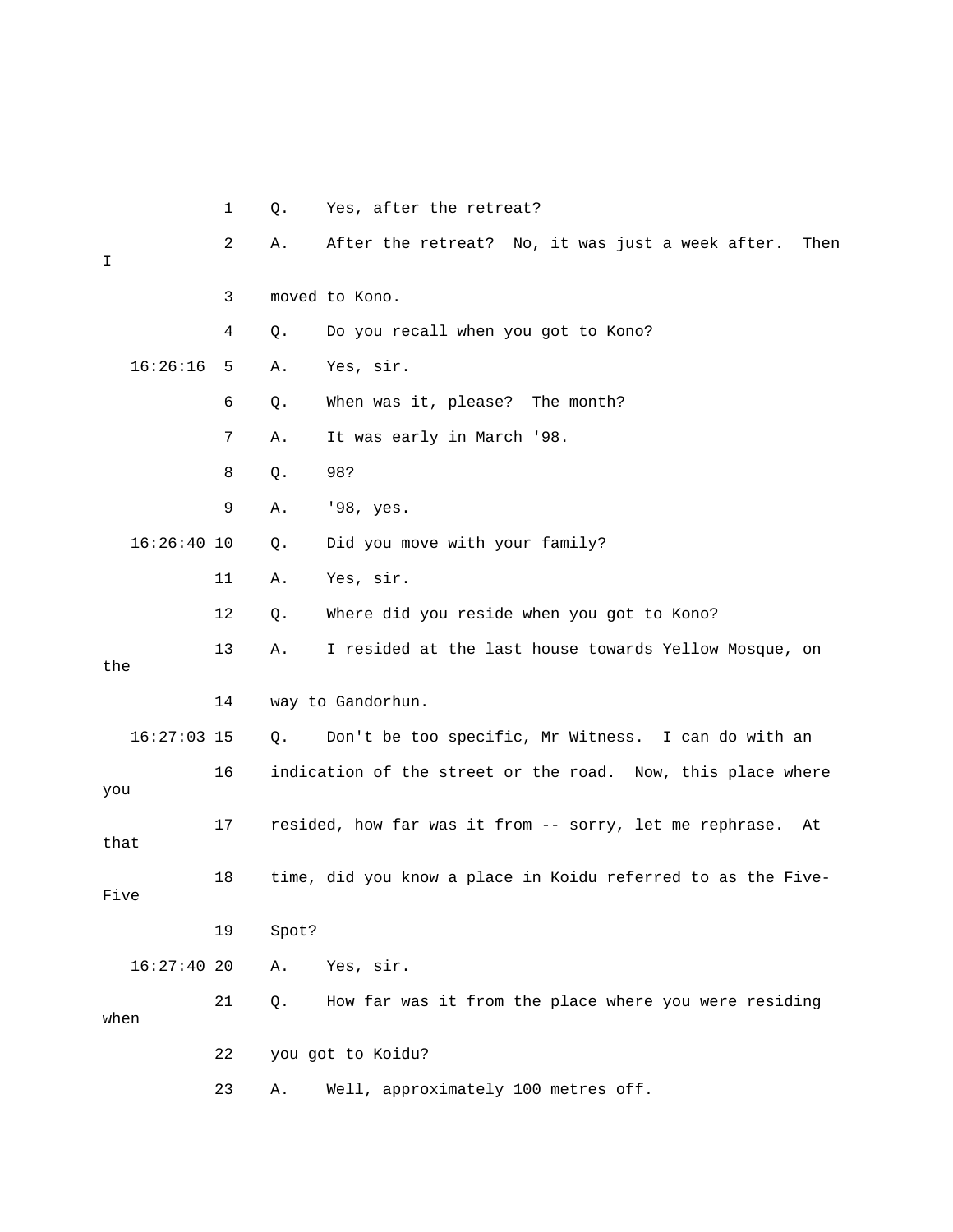|               | 24 | When you got to Koidu in early March 1998, do you recall<br>$\circ$ . |
|---------------|----|-----------------------------------------------------------------------|
| $16:28:16$ 25 |    | the commander of Kono at that time?                                   |
| people        | 26 | Yes. When I arrived in Kono, because by then other<br>Α.              |
|               | 27 | had already arrived, so I was told that JP had convened a             |
|               | 28 | meeting. He has already established a command structure.              |
| qo            | 29 | THE INTERPRETER: Your Honours, can the witness please                 |

|         | SESAY ET AL   |  |              |
|---------|---------------|--|--------------|
| Page 98 |               |  |              |
|         | 22 APRIL 2008 |  | OPEN SESSION |

|      |               | 1              | slowly to facilitate the interpretation.                                  |
|------|---------------|----------------|---------------------------------------------------------------------------|
|      |               | $\overline{a}$ | MR OGETO:                                                                 |
| we   |               | 3              | Mr Witness, please take your time and go slowly because<br>$Q_{\star}$    |
| over |               | 4              | are recording everything that you are saying. So can you go               |
|      |               |                | 16:28:59 5 your answer again; who was the commander in Kono at that time? |
|      |               | 6              | It was Superman who was the commander. Bazzy, who was<br>Α.               |
|      |               | 7              | Colonel Ibrahim Bazzy was the deputy. Colonel Bazzy -- Basil              |
|      |               | 8              | was the deputy.                                                           |
|      |               | 9              | PRESIDING JUDGE: Basil or Bazzy?                                          |
|      | $16:29:31$ 10 |                | THE WITNESS: Basil.                                                       |
|      |               | 11             | MR OGETO:                                                                 |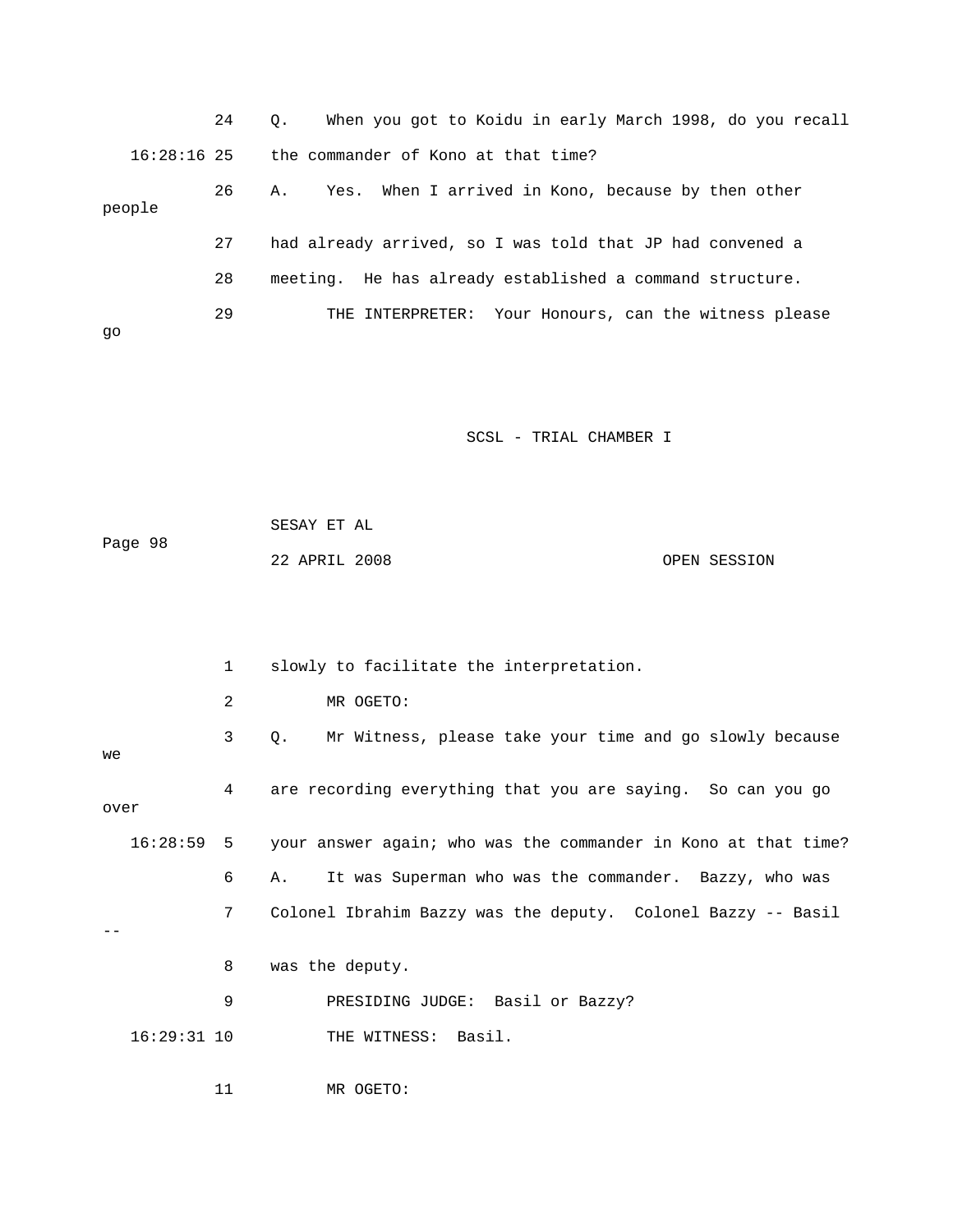12 Q. Who was Basil?

13 A. He was SLA, senior officer.

| giving?                     | 14 | Proceed, please, with the other names that you were<br>Q.     |
|-----------------------------|----|---------------------------------------------------------------|
| $16:29:45$ 15               |    | Then Papa Bangura was the operation commander and Rambo<br>Α. |
|                             | 16 | deputised Papa Bangura, so that was the command structure.    |
|                             | 17 | PRESIDING JUDGE: Papa Bangura was operations commander?       |
|                             | 18 | THE WITNESS: Yes, sir. Yes, sir.                              |
|                             | 19 | PRESIDING JUDGE: And Rambo the assistant?                     |
| $16:30:08$ 20               |    | THE WITNESS: Yes.<br>Yes.                                     |
|                             | 21 | MR OGETO:                                                     |
|                             | 22 | Before I interrupted you, you started talking about JPK<br>Q. |
|                             | 23 | something about JPK. Do you recall that?                      |
| I.                          | 24 | Yes. Yes, I can still recall. When I arrived, because<br>Α.   |
| $16:30:32$ 25<br>arrived, I |    | was not there, the four days that they arrived, when I        |
| SO                          | 26 | was informed that JP convened a meeting before his departure  |
| work                        | 27 | the meeting that he held, he said the SLA and the RUF should  |
| the                         | 28 | together, so if the SLA is a commander and the RUF should be  |
|                             | 29 | deputy; if the RUF is the commander then SLA should be the    |

SCSL - TRIAL CHAMBER I

 SESAY ET AL Page 99

22 APRIL 2008 OPEN SESSION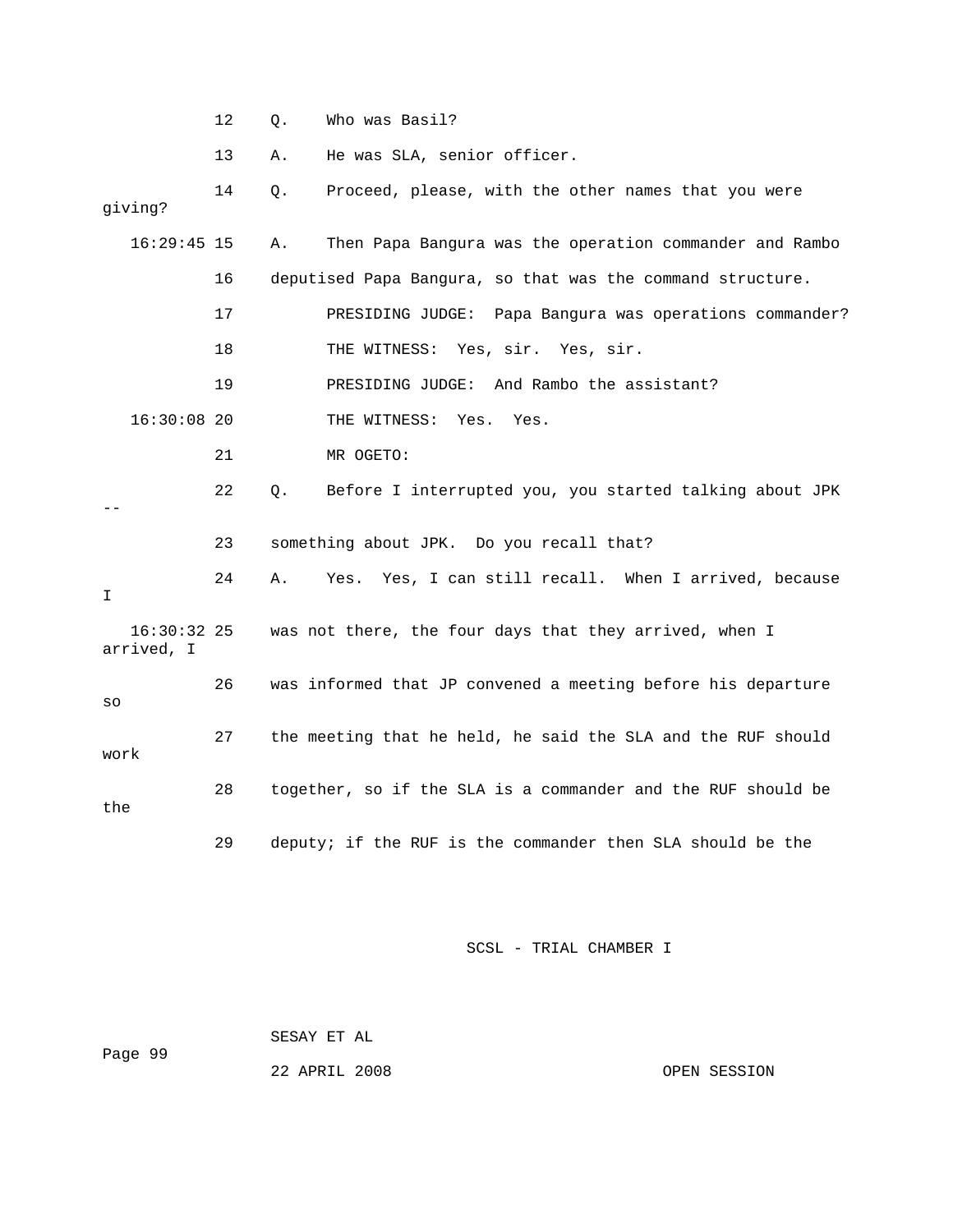|       | command       | 1  | deputy.      | There was the arrangement that he left and the                |
|-------|---------------|----|--------------|---------------------------------------------------------------|
|       |               | 2  |              | structure; that was what I learned.                           |
| where |               | 3  | О.           | So for how long were you in Koidu Town at the place           |
|       |               | 4  |              | you say you resided?                                          |
|       | 16:31:17      | 5  | Α.           | Well, I only spent a week. Then I was deployed.               |
|       |               | 6  | Q.           | Where were you deployed to?                                   |
|       |               | 7  | Α.           | I was deployed to Yomandu.                                    |
|       |               | 8  | Q.           | In what circumstances were you deployed to Yomandu?           |
|       |               | 9  | Α.           | I was deployed to Yomandu as [REDACTED].                      |
| your  | $16:31:57$ 10 |    | Q.           | Who deployed you to Yomandu? And please don't mention         |
|       |               | 11 |              | position again. My Lords, if we can redact that position?     |
|       | deployed      | 12 |              | PRESIDING JUDGE: Okay, it shall be redacted; was              |
|       |               | 13 |              | to Yomandu [indiscernible] should redact the capacity.<br>The |
|       |               | 14 |              | position which you occupied in Yomandu, let it be redacted,   |
|       | $16:32:29$ 15 |    |              | please. Who deployed you there?                               |
|       |               | 16 |              | THE WITNESS:<br>Superman.                                     |
|       |               | 17 |              | MR OGETO:                                                     |
|       |               | 18 | Q.           | What was the forum in which Superman deployed you to          |
|       |               | 19 | Yomandu?     |                                                               |
|       | $16:32:53$ 20 |    | Α.           | When I arrived, two days' time, the third day, Superman       |
| to    |               | 21 |              | convened a meeting of all senior officers. So we went there   |
|       |               | 22 | the meeting. |                                                               |
|       |               | 23 | Q.           | Where was the meeting held?                                   |
|       |               | 24 | Α.           | The meeting was held at Superman's residence. Where           |
|       | $16:33:27$ 25 |    |              | Superman was based, that was where the meeting was held.      |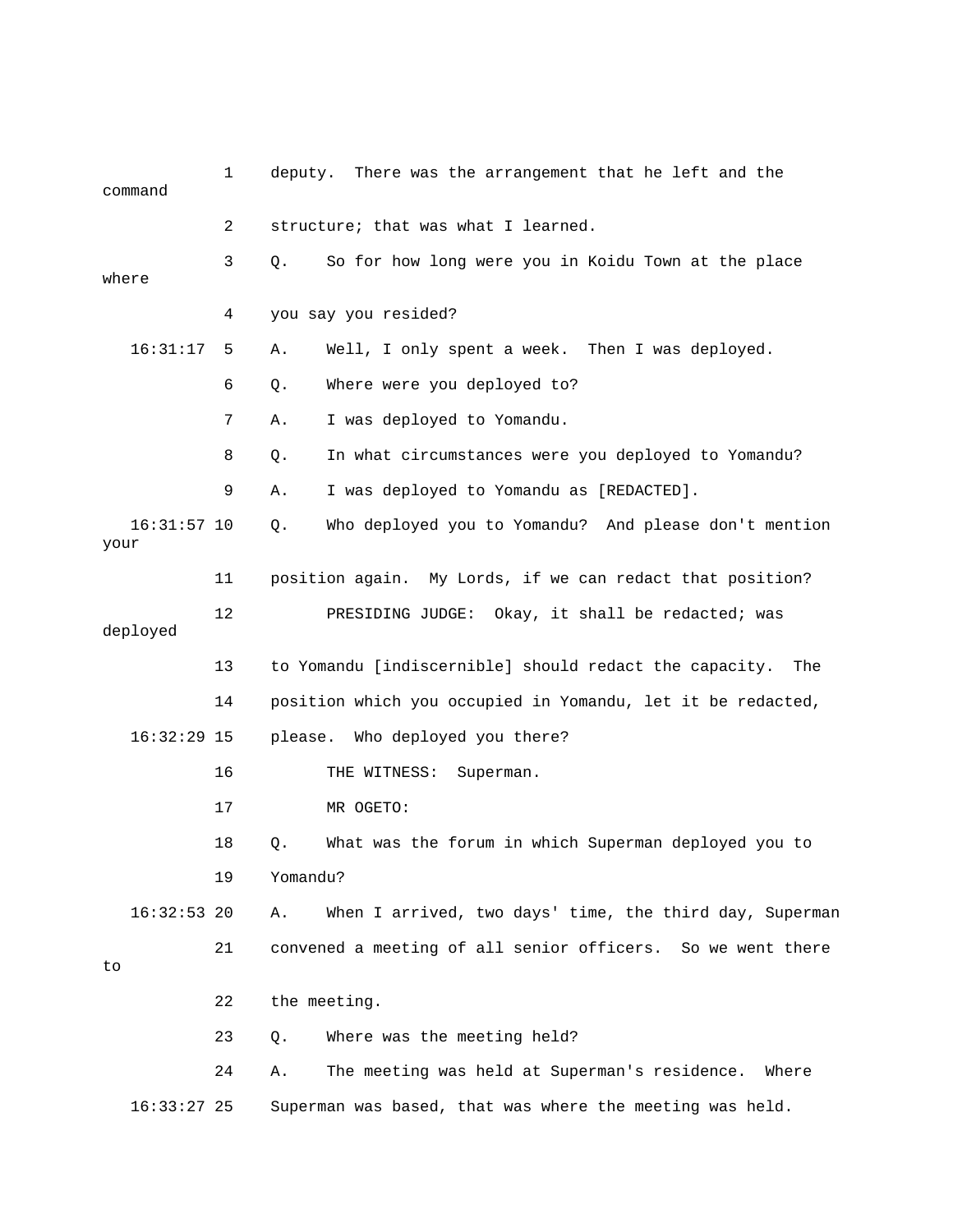26 Q. Where was he based?

 27 A. You mean the location of the place? It was just at the 28 back of Konomani Park towards Five-Five area. I don't actually 29 understand the area. It was at the back of Konomani Park. I

SCSL - TRIAL CHAMBER I

 SESAY ET AL Page 100 22 APRIL 2008 OPEN SESSION

|                      | $\mathbf{1}$    | don't know the exact name of that area, but it was within that        |
|----------------------|-----------------|-----------------------------------------------------------------------|
|                      | $\overline{2}$  | area that he was based.                                               |
| meeting?             | 3               | Do you recall the other officers who attended this<br>$\circ$ .       |
|                      | 4               | Yes, sir.<br>Α.                                                       |
| $16:34:16$ 5<br>can? |                 | 0. Can you please name some of them, if you can -- if you             |
| was                  | 6               | A. Yes, sir. I could remember Colonel Isaac Mongor. He                |
|                      | $7\overline{ }$ | present. I could remember one Lieutenant-Colonel Morrison             |
| him.                 | 8               | Kallon, STF who was secretary to Superman. I could remember           |
| also                 | 9               | I could remember Morris Kallon, who is sitting there; he was          |
| and                  |                 | 16:34:57 10 present. Rocky CO was also there. Colonel Basil was there |
| meeting              | 11              | Papa. These are the few names I could recall because the              |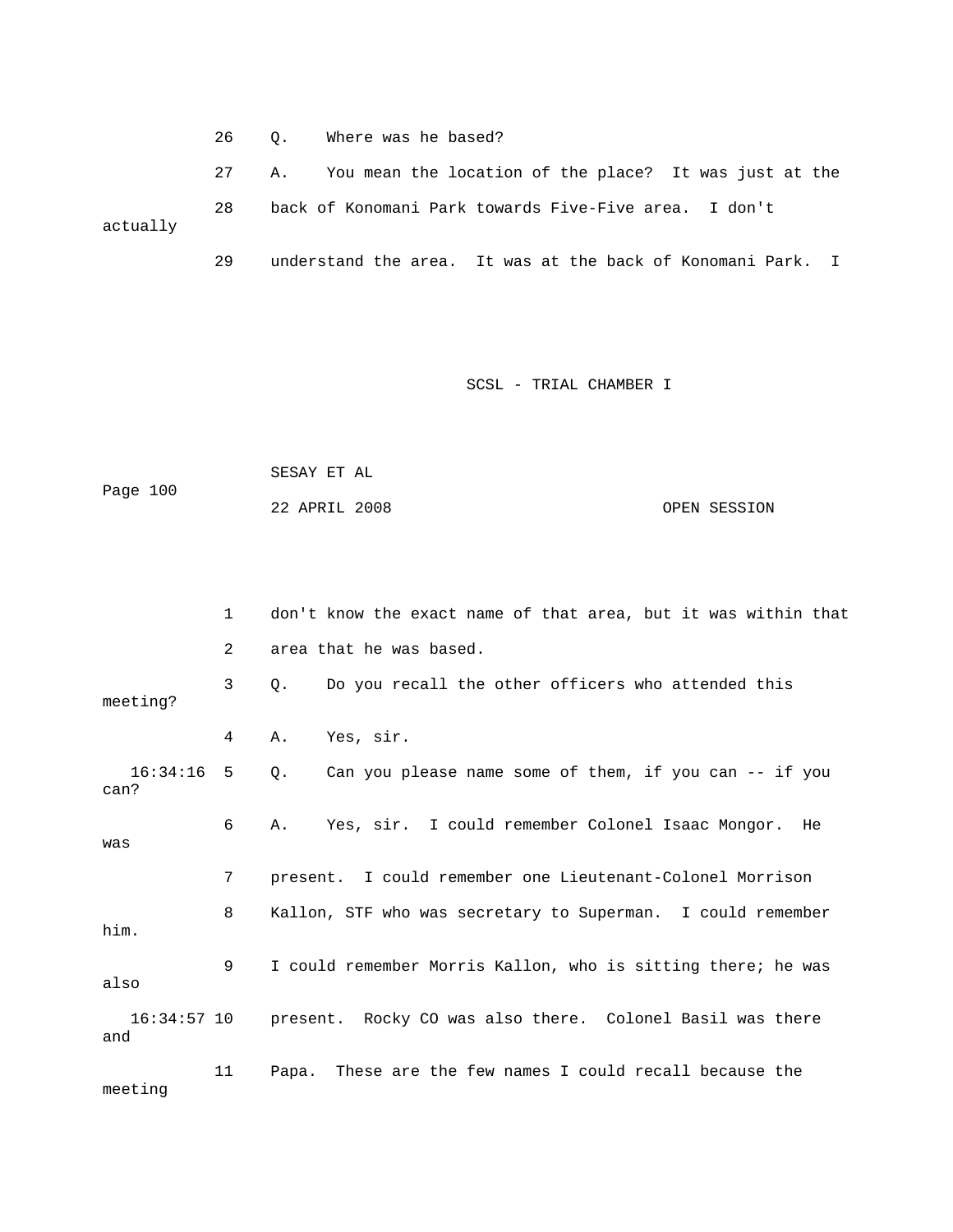12 was held at night. 13 PRESIDING JUDGE: When he says Papa, is it Hassan Papa 14 Bangura? 16:35:29 15 THE WITNESS: Very good. Very good. Hassan Papa Bangura. 16 Very good. Very good. 17 PRESIDING JUDGE: I've passed your test so well with 18 excellence, maybe I've made it first class. 19 MR OGETO: 16:35:48 20 Q. Now apart from yourself, were there any other deployments 21 that were announced during that meeting? 22 A. Yes, sir. Lieutenant-Colonel Vandi -- Peter Vandi was 23 assigned to Gandorhun. Captain Savage was assigned to Tombodu. 24 Captain Alpha was assigned to Gandorhun towards -- 16:37:05 25 Q. If you cannot remember that, [indiscernible]? 26 A. Then I can't recall. Then Captain Amara was assigned to 27 Woama. Then Tito was assigned to Mamadu checkpoint. Then Major 28 Konowa was assigned to Guinea Highway. So I think these are the 29 few names I could recall. It has taken some time. I don't have

SCSL - TRIAL CHAMBER I

 SESAY ET AL Page 101

22 APRIL 2008 OPEN SESSION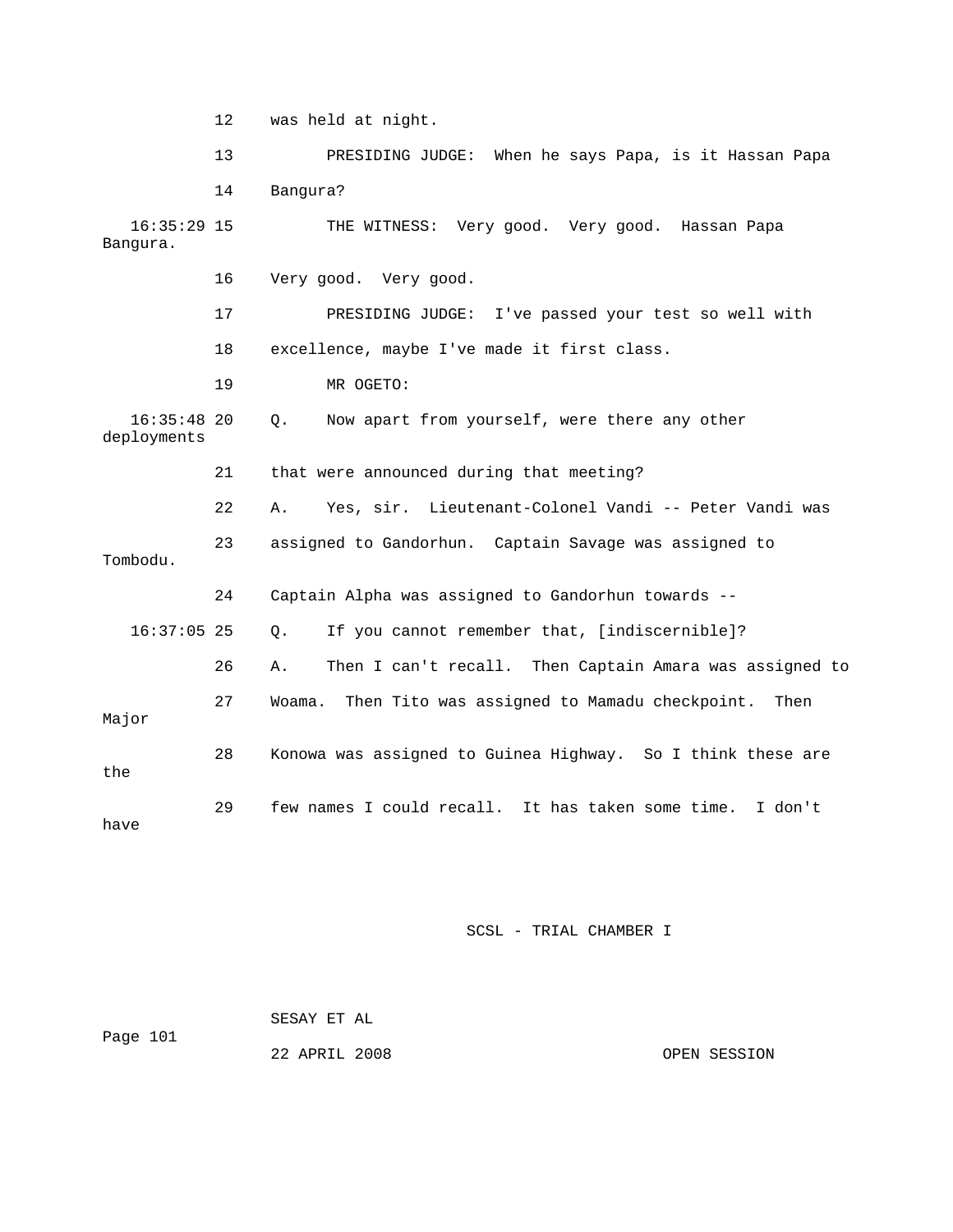|                        | 1  | a very retentive memory on that.                               |  |  |
|------------------------|----|----------------------------------------------------------------|--|--|
|                        | 2  | Are you familiar with the name Jagbwema Fiama, a place<br>Q.   |  |  |
|                        | 3  | referred to?                                                   |  |  |
|                        | 4  | Jagbwema Fiama. Yes, very good. I know there.<br>Α.<br>It was  |  |  |
| 16:37:46               | 5  | Captain Alpha who was posted there. Yes, Captain Alpha.        |  |  |
|                        | 6  | What about Wendedu -- a place referred to as Wendedu or<br>Q.  |  |  |
|                        | 7  | Banya Ground; do you recall who was posted there?              |  |  |
| know                   | 8  | The name Banya Ground I know, but the village, $I - I$<br>Α.   |  |  |
| place                  | 9  | of the name Banya Ground. It's familiar to us. I know the      |  |  |
| $16:38:18$ 10          |    | because Colonel Banya was based there.                         |  |  |
| to                     | 11 | And do you know a place called Yellow Mosque, referred<br>Q.   |  |  |
|                        | 12 | as Yellow Mosque, at that time?                                |  |  |
|                        | 13 | Yes. Yes, sir.<br>Α.<br>Yes.                                   |  |  |
| Mosque?                | 14 | Do you recall if there was any deployment to Yellow<br>Q.      |  |  |
| $16:38:37$ 15<br>was   |    | Yes, there was a deployment. It was Major Kailondo who<br>Α.   |  |  |
|                        | 16 | deployed there. Major Kailondo.                                |  |  |
| was                    | 17 | Now, during this meeting, do you recall if Isaac Mongor<br>Q.  |  |  |
|                        | 18 | given any deployment?                                          |  |  |
|                        | 19 | At that moment, Isaac Mongor was not given a deployment<br>Α.  |  |  |
| 16:39:1020<br>officers |    | because he was a senior officer. Among all the senior          |  |  |
|                        | 21 | of the Vanguard, Isaac Mongor was the top-most senior officer. |  |  |
|                        | 22 | Do you recall what his rank was at that time?<br>Q.            |  |  |
|                        | 23 | He was full colonel. Full colonel.<br>Α.                       |  |  |
| recall                 | 24 | What about the accused person, Morris Kallon; do you<br>Q.     |  |  |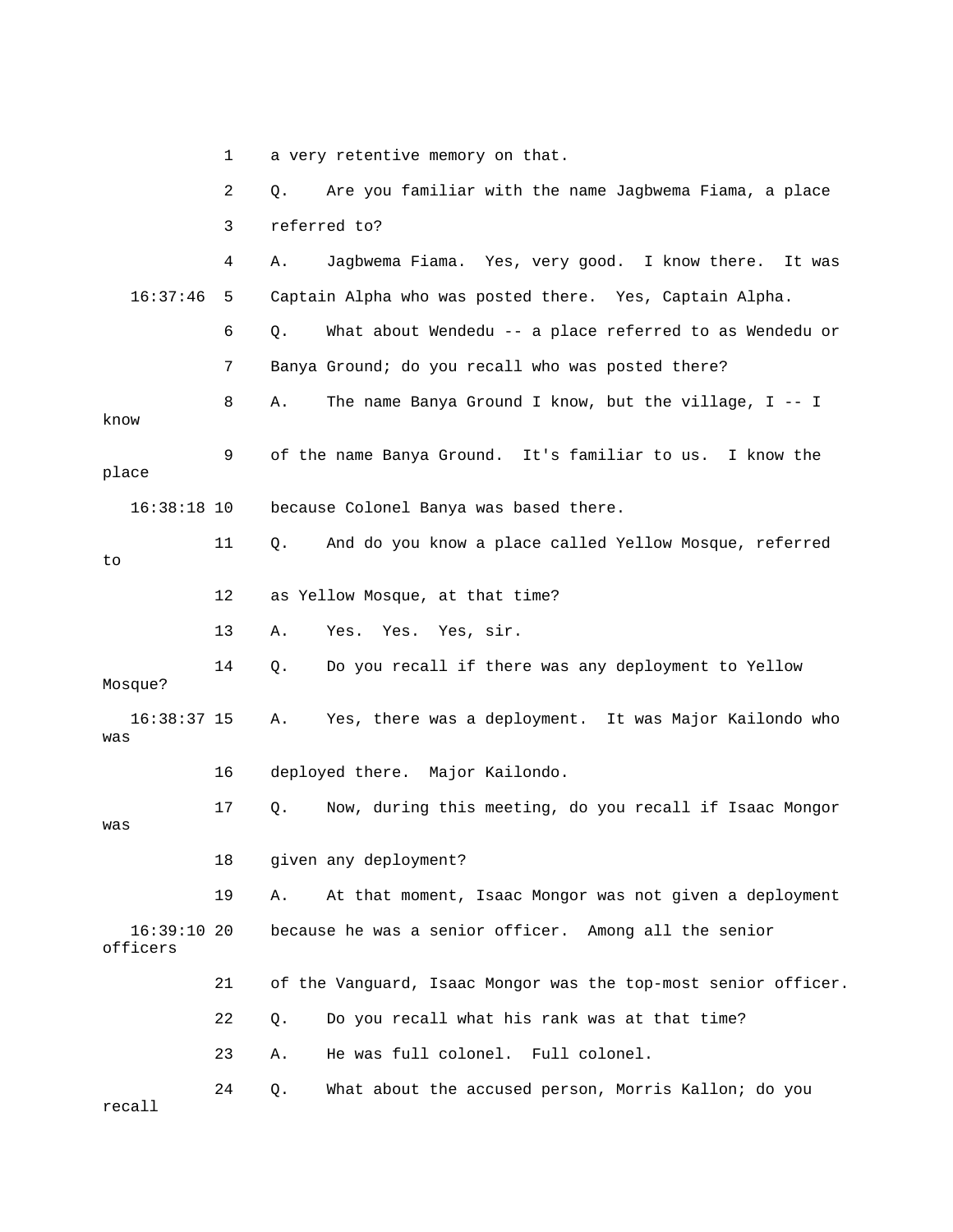16:39:39 25 if he was given any assignment during that meeting? 26 A. Morris Kallon had no assignment, but the rank -- I knew the 27 rank. 28 Q. What was the rank at that time? 29 A. His rank was major. It was Pa Sankoh who gave it to him.

SCSL - TRIAL CHAMBER I

| Page 102 | SESAY ET AL   |  |              |
|----------|---------------|--|--------------|
|          | 22 APRIL 2008 |  | OPEN SESSION |

| could         | 1  | MR OGETO: My Lords, I'm looking at the clock. If we    |
|---------------|----|--------------------------------------------------------|
|               | 2  | take the break. I'm feeling a bit dry, my throat.      |
|               | 3  | PRESIDING JUDGE: Oh, okay. All right. That's a better  |
|               | 4  | reason.                                                |
| $16:40:33$ 5  |    | MR OGETO: Thank you, My Lords.                         |
|               | 6  | PRESIDING JUDGE: We will recess and resume in the next |
|               | 7  | couple of minutes. The Chamber will rise, please.      |
|               | 8  | [Break taken at 4.30 p.m.]                             |
|               | 9  | $[RUF22APR08D-BP]$                                     |
| $17:07:46$ 10 |    | [Upon resuming at 5.05 p.m.]                           |
|               | 11 | PRESIDING JUDGE: Yes, Mr Ogeto, proceed, please.       |
|               | 12 | MR OGETO: Thank you, My Lords.                         |
| Superman      | 13 | Mr Witness, you say that after this meeting with<br>Q. |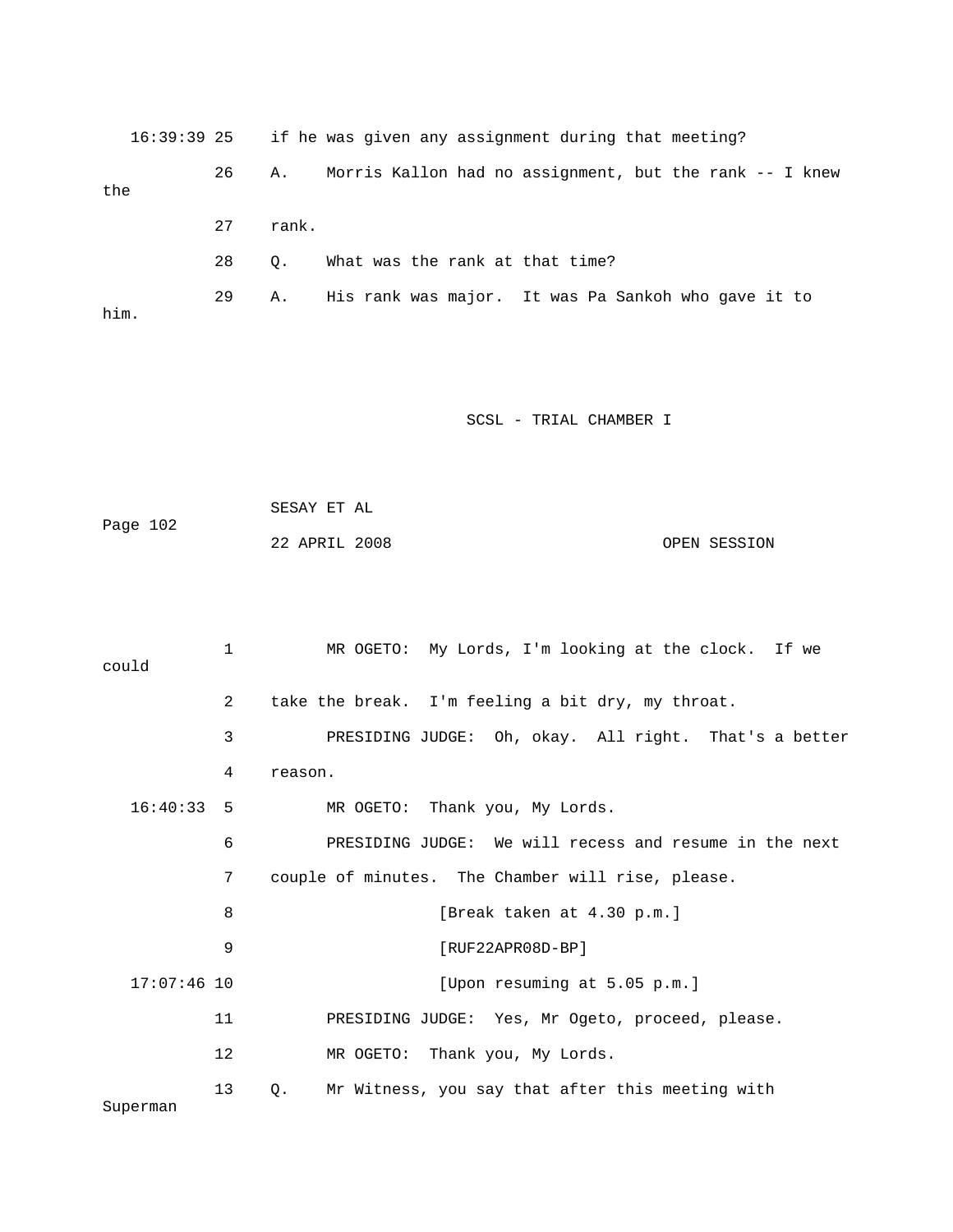|                              | 14           |        | you were deployed to --                                |
|------------------------------|--------------|--------|--------------------------------------------------------|
| $17:15:58$ 15<br>appointment |              |        | PRESIDING JUDGE: Let me get this clear.<br>The         |
|                              | 16           |        | which he mentioned here were all made by Superman.     |
|                              | 17           |        | MR OGETO:                                              |
|                              | 18           | Q.     | Can you please --                                      |
| call                         | 19           |        | PRESIDING JUDGE:<br>These deployments or appointments, |
| $17:16:14$ 20                |              |        | them whatever.                                         |
|                              | 21           |        | MR OGETO:                                              |
|                              | 22           | Q.     | Who made those appointments, Mr Witness?               |
|                              | 23           | Α.     | It was Superman.<br>Superman.                          |
|                              | 24           |        | PRESIDING JUDGE:<br>Okay.                              |
| $17:16:21$ 25                |              |        | MR OGETO: Thank you, My Lords.                         |
|                              | 26           |        | PRESIDING JUDGE: Thank you.                            |
|                              | 27           |        | MR OGETO:                                              |
| that                         | 28           | Q.     | And you said you were appointed to go to Yomandu; is   |
|                              | 29           | right? |                                                        |
|                              |              |        |                                                        |
|                              |              |        |                                                        |
|                              |              |        | SCSL - TRIAL CHAMBER I                                 |
|                              |              |        |                                                        |
|                              |              |        | SESAY ET AL                                            |
| Page 103                     |              |        | 22 APRIL 2008<br>OPEN SESSION                          |
|                              |              |        |                                                        |
|                              |              |        |                                                        |
|                              | $\mathbf{1}$ | Α.     | Yes.                                                   |
|                              | 2            | Q.     | And you said Komba Gbundema was the commander who was  |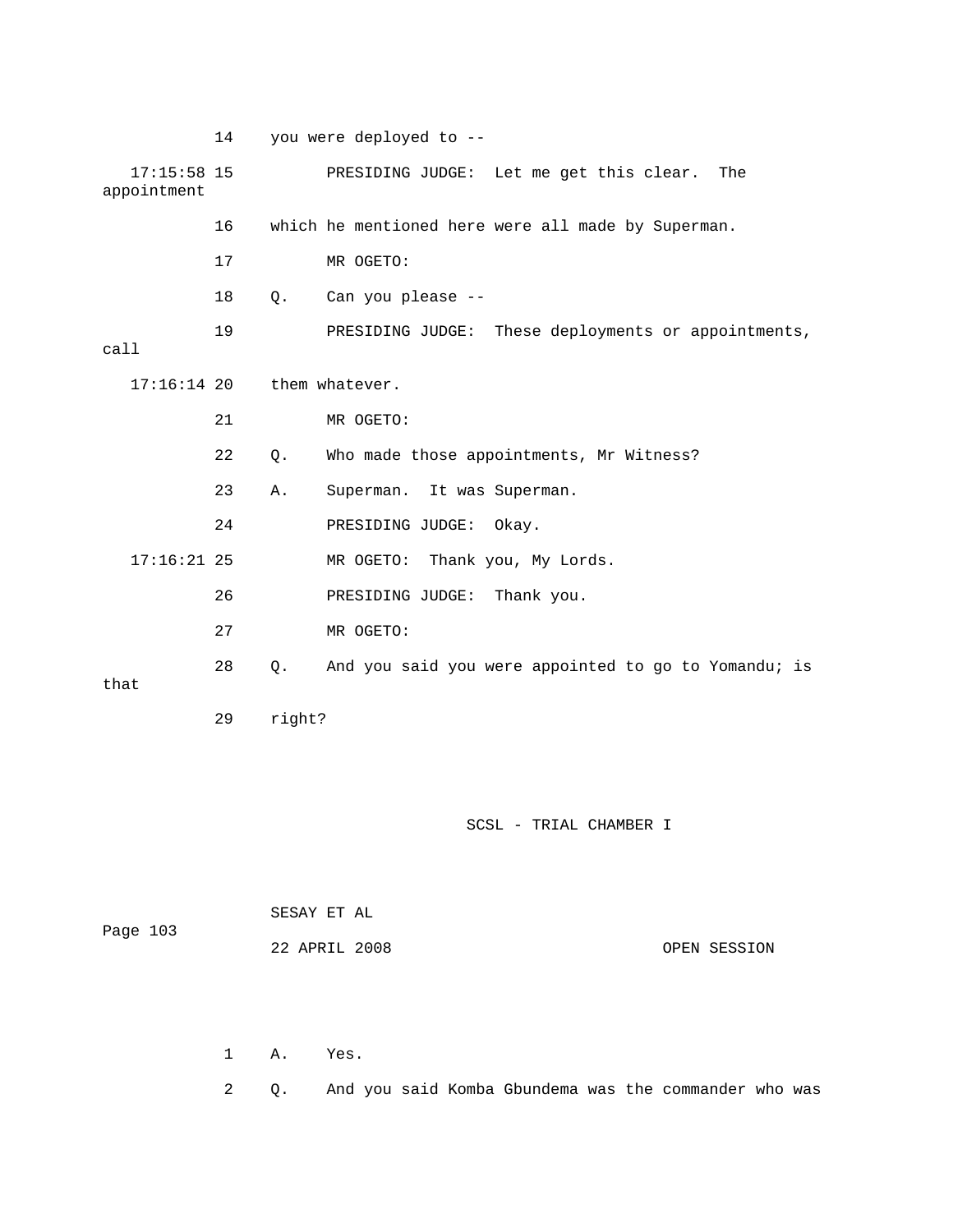|               | 3               | deployed to Yomandu; is that right? |                                                              |  |
|---------------|-----------------|-------------------------------------|--------------------------------------------------------------|--|
|               | 4               | Α.                                  | Yes.                                                         |  |
| 17:16:44      | 5               | Q.                                  | For how long did you stay at Yomandu?                        |  |
|               | 6               | Α.                                  | Yomandu, we were there until the last attack in December     |  |
|               | 7               | 1998?                               |                                                              |  |
|               | 8               | Q.                                  | The last attack where?                                       |  |
|               | 9               | Α.                                  | At Koidu.                                                    |  |
| $17:17:16$ 10 |                 | Q.                                  | Do you know if Komba Gbundema had a radio at Yomandu?        |  |
|               | 11              | Α.                                  | Yes, sir.                                                    |  |
|               | 12              | Q.                                  | Did you have access to this radio?                           |  |
|               | 13              | Α.                                  | Yes, sir.                                                    |  |
|               | 14              | Q.                                  | For what purpose did you have access to this radio?          |  |
| $17:17:41$ 15 |                 | Α.                                  | Because I was a [REDACTED].                                  |  |
|               | 16              | Q.                                  | Please, Mr Witness, do not -- do not disclose your           |  |
|               | identity.<br>17 |                                     |                                                              |  |
|               | 18              |                                     | PRESIDING JUDGE: Let that be redacted, please.               |  |
|               | 19              |                                     | MR OGETO:                                                    |  |
| $17:18:08$ 20 |                 | Q.                                  | We know your position so you can simply say: In the          |  |
| that;         | 21              |                                     | context of my position I was entitled to this and that and   |  |
| you           | 22              |                                     | do you understand? The Court already knows the position that |  |
|               | 23              |                                     | held at that time.                                           |  |
|               | 24              | Α.                                  | Okay. Okay.<br>Okay.                                         |  |
| $17:18:32$ 25 |                 | Q.                                  | So who were you communicating with through this radio?       |  |
|               | 26              | Α.                                  | I was communicating directly with my boss, Patrick Jusu.     |  |
|               | 27              | Q.                                  | Any other person that you communicated with through this     |  |
|               | 28              | radio?                              |                                                              |  |
| Superman.     | 29              | Α.                                  | Yes, very important issues I reported directly to            |  |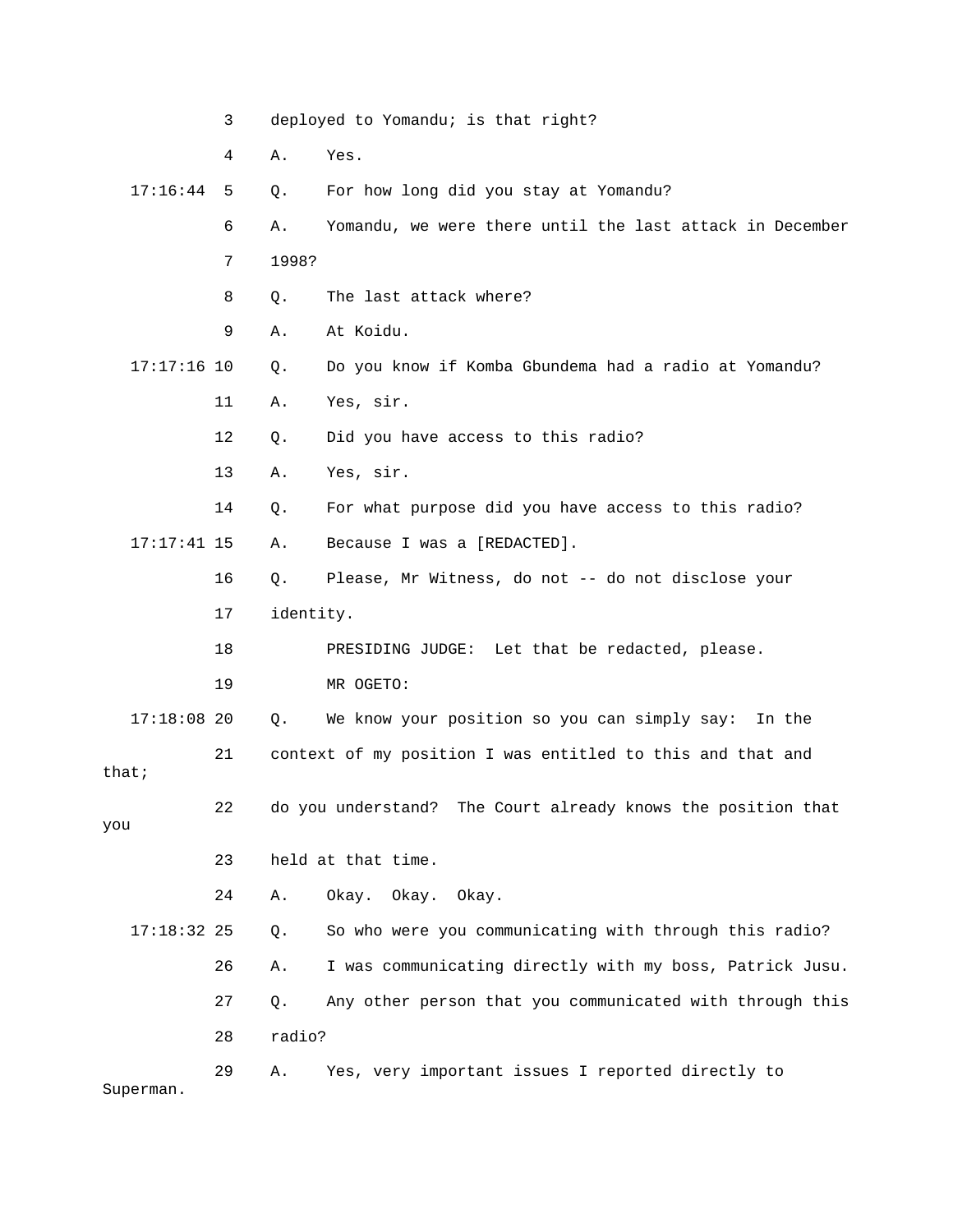| Page 104      |              |           | 22 APRIL 2008                                            | OPEN SESSION |
|---------------|--------------|-----------|----------------------------------------------------------|--------------|
|               |              |           |                                                          |              |
|               | $\mathbf{1}$ | $\circ$ . | Did you at any given time communicate through this radio |              |
|               | 2            |           | with the accused person Morris Kallon?                   |              |
|               | 3            | Α.        | No, sir.                                                 |              |
|               | 4            | О.        | Why is it that you did not communicate with him through  |              |
| 17:19:32      | 5            |           | this radio?                                              |              |
| had           | 6            | Α.        | Well, during that time, Kallon was not in command, so I  |              |
|               | 7            |           | no dealings with him.                                    |              |
| spoke         | 8            | Q.        | You spoke about these other places, Gandorhun.           | You          |
|               | 9            |           | about Yellow Mosque.                                     |              |
| $17:19:57$ 10 |              | Α.        | Yes.                                                     |              |
|               | 11           | Q.        | Did the commanders of these units have access to radios? |              |
|               | 12           | Α.        | Yes, all unit commanders have access to a radio.         |              |
| March         | 13           | Ο.        | What was the role of the G5 in Kono during the period    |              |
| the           | 14           |           | to the time that you left Yomandu, December 1998?        | What was     |
| $17:20:44$ 15 |              |           | role of the G5, if you can explain to the Court, please? |              |
| relating      | 16           | Α.        | Well, generally G5 is responsible for all issues         |              |
| between       | 17           |           | to civilians in the jungle. Also, if there is any case   |              |

SESAY ET AL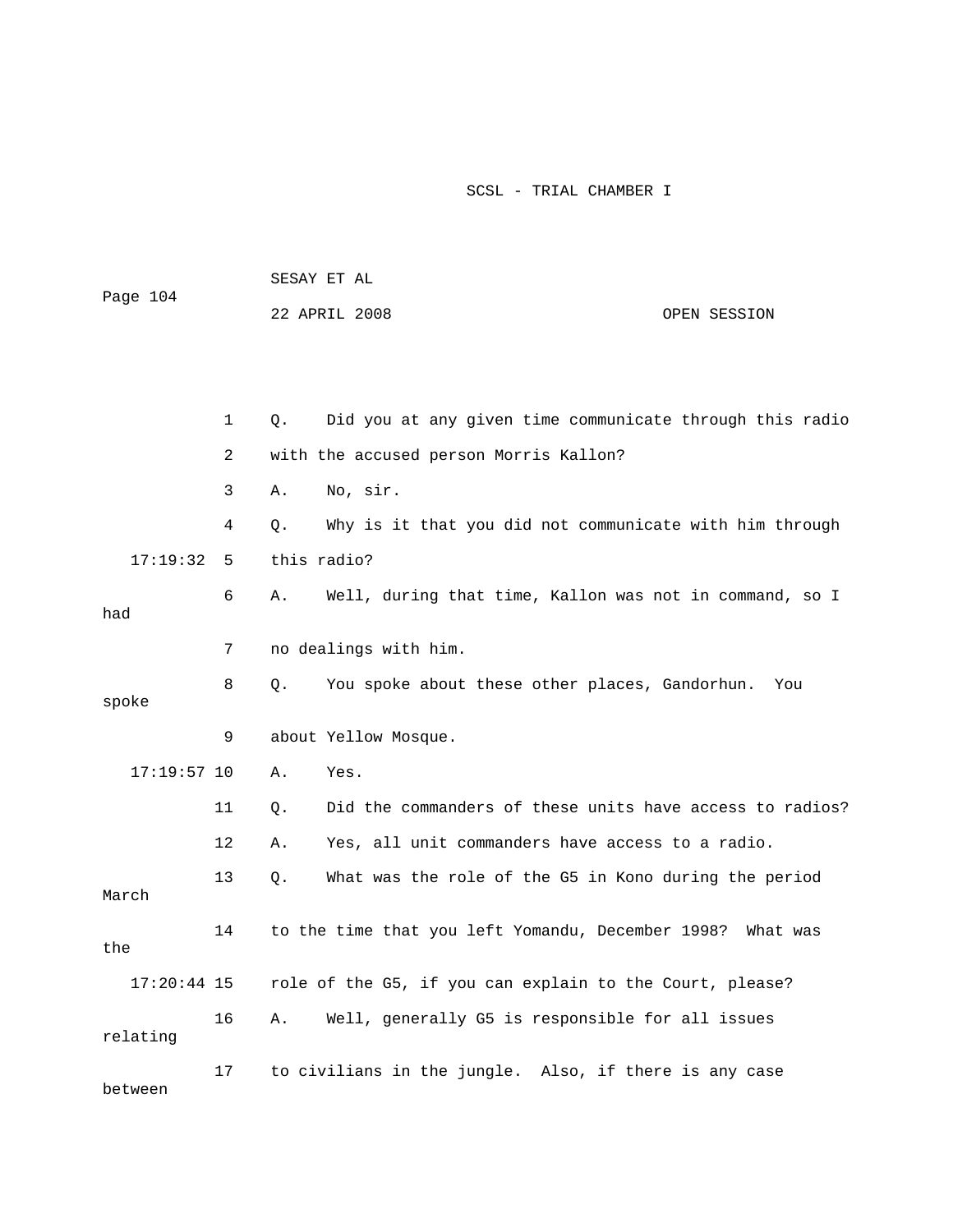| you           | 18 | civilians and soldiers, you have to report to the G5 before |
|---------------|----|-------------------------------------------------------------|
| civilian      | 19 | go to any other unit authority. So we were in charge of     |
| $17:21:14$ 20 |    | issues in the jungle, at Koidu.                             |
|               | 21 | Were there civilians in Yomandu where you were?<br>$Q$ .    |
|               | 22 | Yes, sir.<br>Α.                                             |
|               | 23 | Who were these civilians?<br>$Q$ .                          |
|               | 24 | MR OGETO: My Lords, I'm not getting any translation. I      |
| $17:22:02$ 25 |    | don't know whether that applies to everybody.               |
|               | 26 | PRESIDING JUDGE: Yes, I'm not.                              |
| qo            | 27 | THE INTERPRETER: Your Honours, can the witness please       |
|               | 28 | over again.                                                 |
|               | 29 | MR OGETO:                                                   |
|               |    |                                                             |
|               |    |                                                             |

| Page 105 | SESAY ET AL   |  |              |
|----------|---------------|--|--------------|
|          | 22 APRIL 2008 |  | OPEN SESSION |

 1 Q. Can you, Mr Witness, please repeat the question. Who were 2 the civilians who were in Yomandu? 3 A. I said those who were in Yomandu that moved after they 4 attacked, they went into the bushes and they went to Yomandu for 17:22:28 5 security. Those were the civilians that I was taking care of and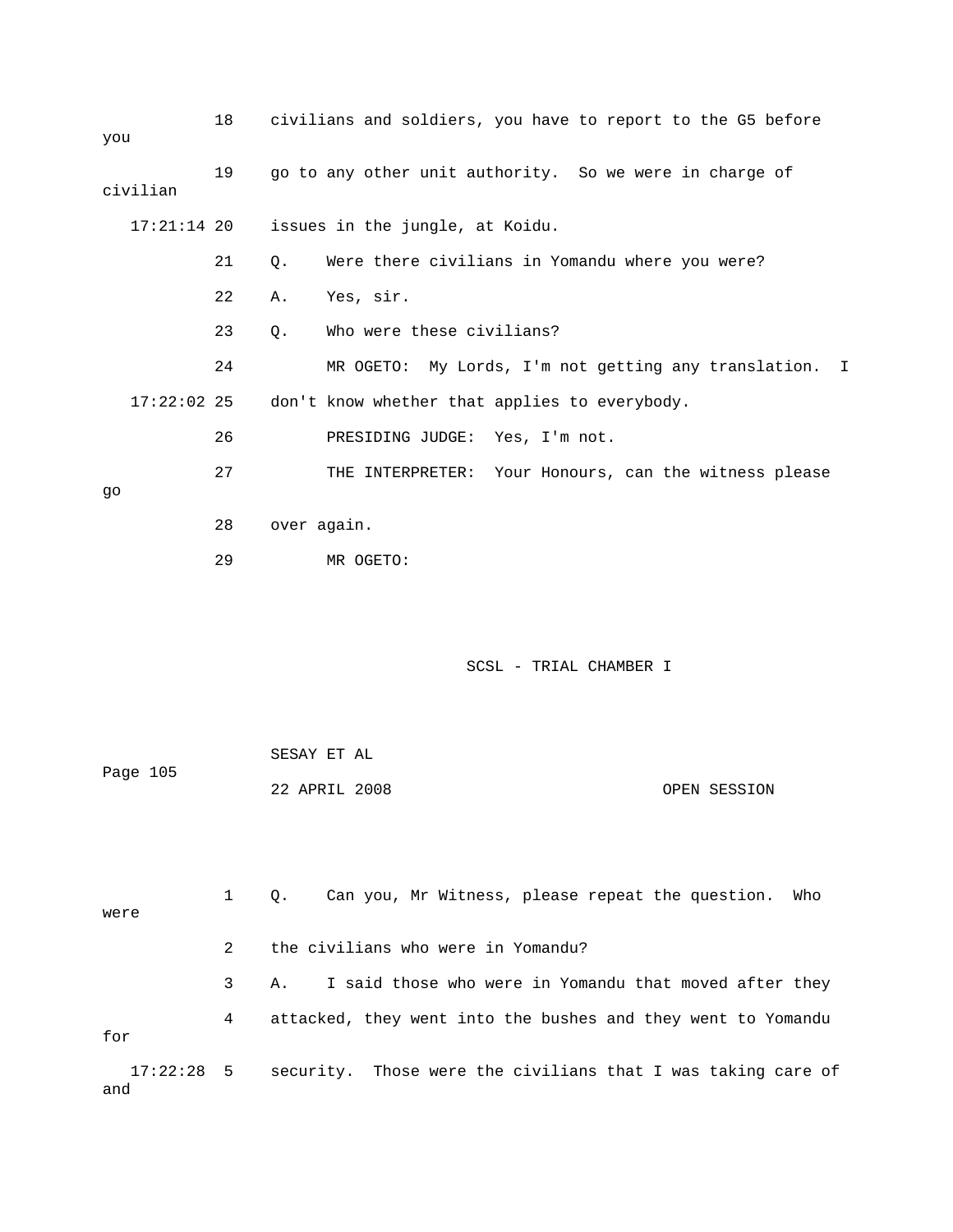6 the others were also behind the soldiers that were in Kono. 7 Q. Were there civilians, to your knowledge, in other parts of 8 Kono during that period? 9 A. Yes. Most of the target areas there was civilians that I 17:22:55 10 knew. 11 Q. Do you know if there were civilians at the Guinea Highway? 12 A. Yes, they were there. 13 Q. How were civilians treated -- the civilians that were under 14 you, for instance, in Yomandu? How did you treat them? 17:23:26 15 A. You see, the issue of civilians within the movement was 16 very important. You see, as the Pa told us it is the civilians 17 who own the war so that was why that unit was created within the 18 movement, to take care of the civilians. Whatever goes wrong 19 with the civilians, or a soldier offend a civilian, the issue 17:23:55 20 will be investigated to the letter to find out if the civilian 21 was badly treated and the soldier whoever -- who was ever caught 22 treating a civilian badly will be dealt with. So if -- 23 THE INTERPRETER: Your Honours, the witness is going too 24 fast for the translator. Can he please repeat the last segment 17:24:27 25 of his testimony. 26 MR OGETO: 27 Q. Mr Witness, as I told you earlier on, please try and speak 28 slowly because your testimony is being recorded. It's important 29 that we get each and every bit of what you are saying; you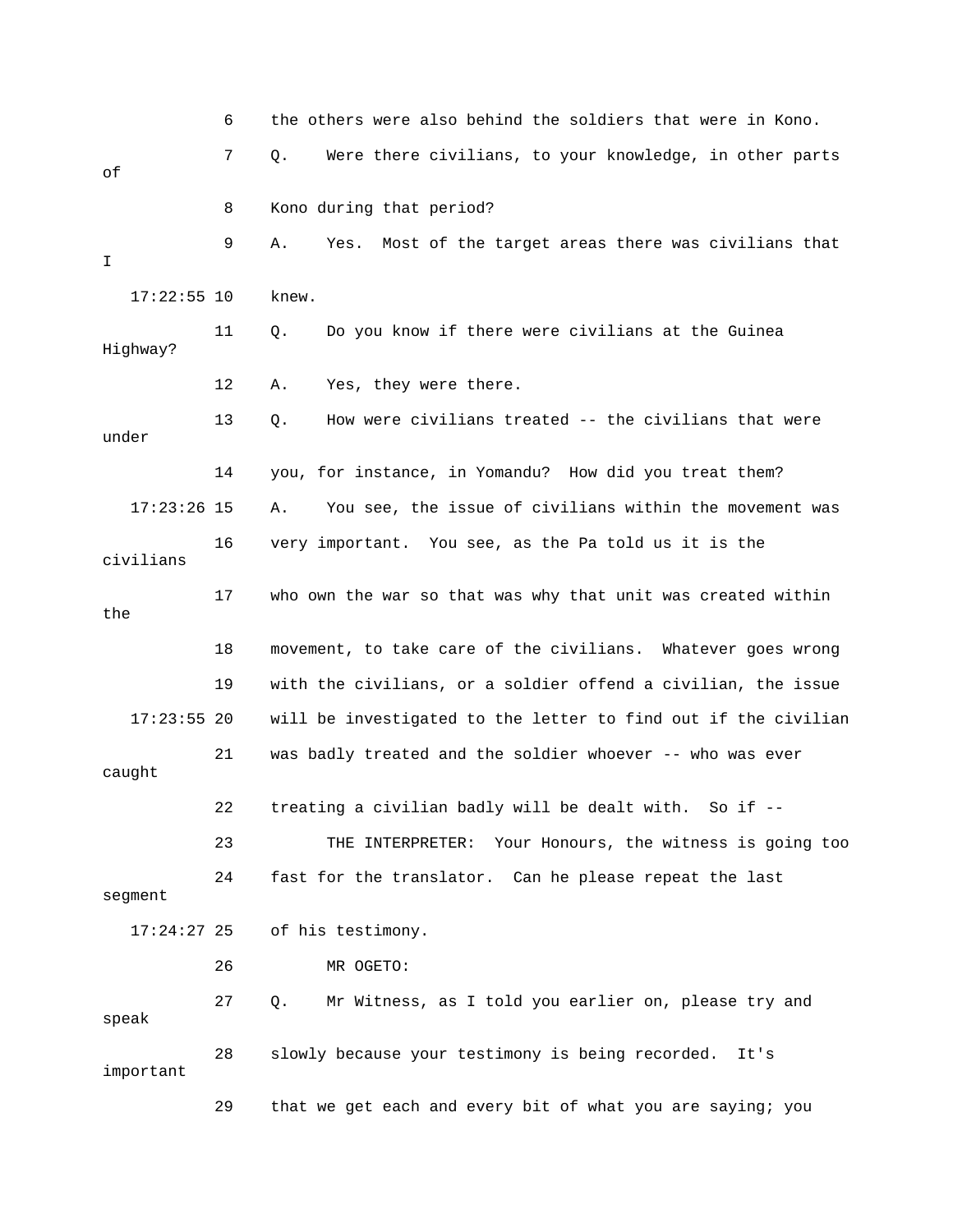| Page 106                 |    | SESAY ET AL |                                                              |              |  |  |  |  |
|--------------------------|----|-------------|--------------------------------------------------------------|--------------|--|--|--|--|
|                          |    |             | 22 APRIL 2008                                                | OPEN SESSION |  |  |  |  |
|                          |    |             |                                                              |              |  |  |  |  |
|                          |    |             |                                                              |              |  |  |  |  |
|                          | 1  |             | understand?                                                  |              |  |  |  |  |
|                          | 2  | Α.          | Okay.                                                        |              |  |  |  |  |
|                          | 3  | Q.          | Can you please repeat your answer to my last question?       |              |  |  |  |  |
|                          | 4  | Α.          | As a G5 in general, he was responsible for all civilian      |              |  |  |  |  |
| 17:25:00<br>is           | 5  |             | activities in the jungle. Whatever problems that a civilian  |              |  |  |  |  |
| stay                     | 6  |             | faced with, the G5 is responsible. And if a civilian was to  |              |  |  |  |  |
|                          | 7  |             | with a civilian, or an overall commander, the G5 should know |              |  |  |  |  |
| whereabouts,             | 8  |             | because we -- it is our responsibility to know the           |              |  |  |  |  |
|                          | 9  |             | so that they will not be badly treated because it is our     |              |  |  |  |  |
| $17:25:31$ 10<br>fairly. |    |             | responsibility to ensure that the civilians are treated      |              |  |  |  |  |
| force                    | 11 | $Q$ .       | During the time that you were in Yomandu did the RUF         |              |  |  |  |  |
|                          | 12 |             | the civilians who were with you to work with the soldiers?   |              |  |  |  |  |
| That                     | 13 | Α.          | That is not possible. Never. It has never happened.          |              |  |  |  |  |

| 14 | is not to my knowledge anyway.                                         |
|----|------------------------------------------------------------------------|
|    | 17:26:04 15 0. Are you familiar with the concept food-finding mission? |
|    | 16 A. Yes, I knew that idea.                                           |

17 Q. Can you please explain to the Court what it means?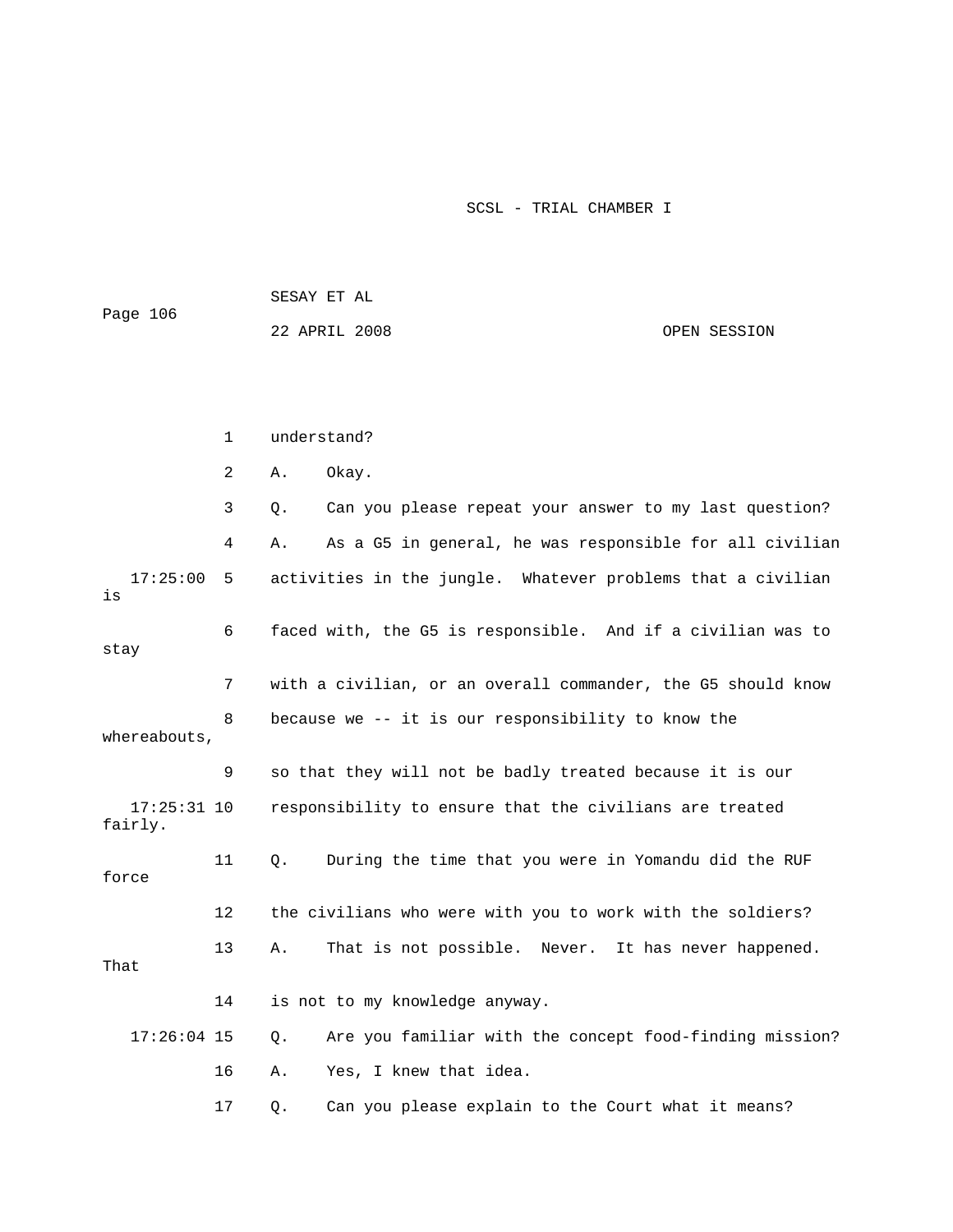| you                 | 18 | Food-finding mission within the guerrilla movement --<br>Α.   |
|---------------------|----|---------------------------------------------------------------|
|                     | 19 | know, a guerrilla is an independent person. He is responsible |
| $17:26:37$ 20       |    | for himself. We don't get supply from anywhere, so we had to  |
|                     | 21 | feed ourselves. So there are times the authorities will say a |
| search              | 22 | human being will not live without food, so we had to go in    |
| sometimes           | 23 | of food to eat. So sometimes we mobilise the soldiers,        |
| they                | 24 | we will take the civilians -- able-bodied civilians because   |
| $17:27:02$ 25<br>qo |    | themselves were eating. So they too were happy to join us to  |
|                     | 26 | in search of food. So the food that we went and found is      |
|                     | 27 | referred to as food-finding mission.                          |
|                     | 28 | Where did you go to find your food?<br>Q.                     |
| and                 | 29 | We will go to places where the civilians had abandoned<br>Α.  |

 SESAY ET AL Page 107 22 APRIL 2008 OPEN SESSION

 1 sometimes we will go and lay ambush for the enemies so that we 2 can get food. 3 Q. What do you mean by laying ambush to the enemies? 4 A. We set a trap for the enemy. That is what we refer to

as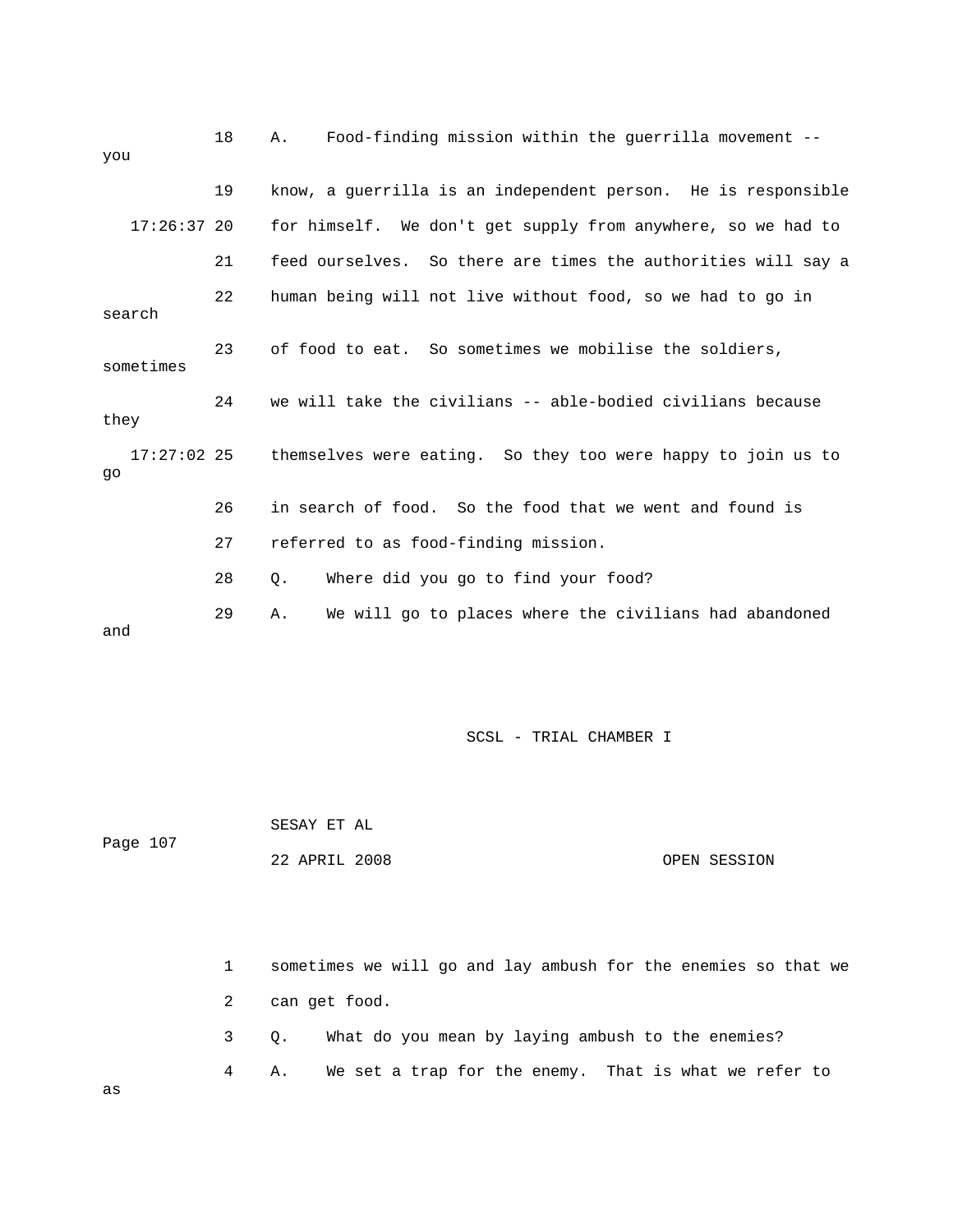| 17:27:53      | 5  | ambush. That's a military cover. Like, if ECOMOG is passing    |
|---------------|----|----------------------------------------------------------------|
| particular    | 6  | along this road, they will take -- we will hide in a           |
|               | 7  | location, then we will attack. Then after which we will take   |
|               | 8  | their food; then we've got food.                               |
| these         | 9  | You said that at times you would go with civilians on<br>Q.    |
| $17:28:20$ 10 |    | food-finding missions; would you force them?                   |
| for           | 11 | No. No, you wouldn't force anybody to go and find food<br>Α.   |
|               | 12 | himself. It is quite impossible. They are willing.<br>They are |
|               | 13 | human beings. They have to eat. So we don't have to force      |
| we            | 14 | anybody to go and find food for themselves. So I don't think   |
| $17:28:39$ 15 |    | need to maltreat them within the movement.                     |
| Kono          | 16 | Was this the practice only in Yomandu or the whole of<br>Q.    |
|               | 17 | at that time?                                                  |
| prevails.     | 18 | Not Yomandu alone. The entire system that idea<br>Α.           |
| everywhere    | 19 | That is the idea, food-finding mission. It is found            |
| 17:29:11 20   |    | you find the movement.                                         |
| aware         | 21 | During that period, March to December 1998, are you<br>Q.      |
|               | 22 | if there were child soldiers within the RUF in Kono?           |
|               | 23 | PRESIDING JUDGE: What period are you --                        |
| February.     | 24 | MR OGETO: I said March, but I think I should say               |
| $17:29:40$ 25 |    | Between February to December 1998.                             |
|               | 26 | Are you aware if there were child soldiers --<br>Q.            |
|               | 27 | PRESIDING JUDGE: February 1998 to December 1998?               |
|               | 28 | MR OGETO:<br>Yes, My Lords.                                    |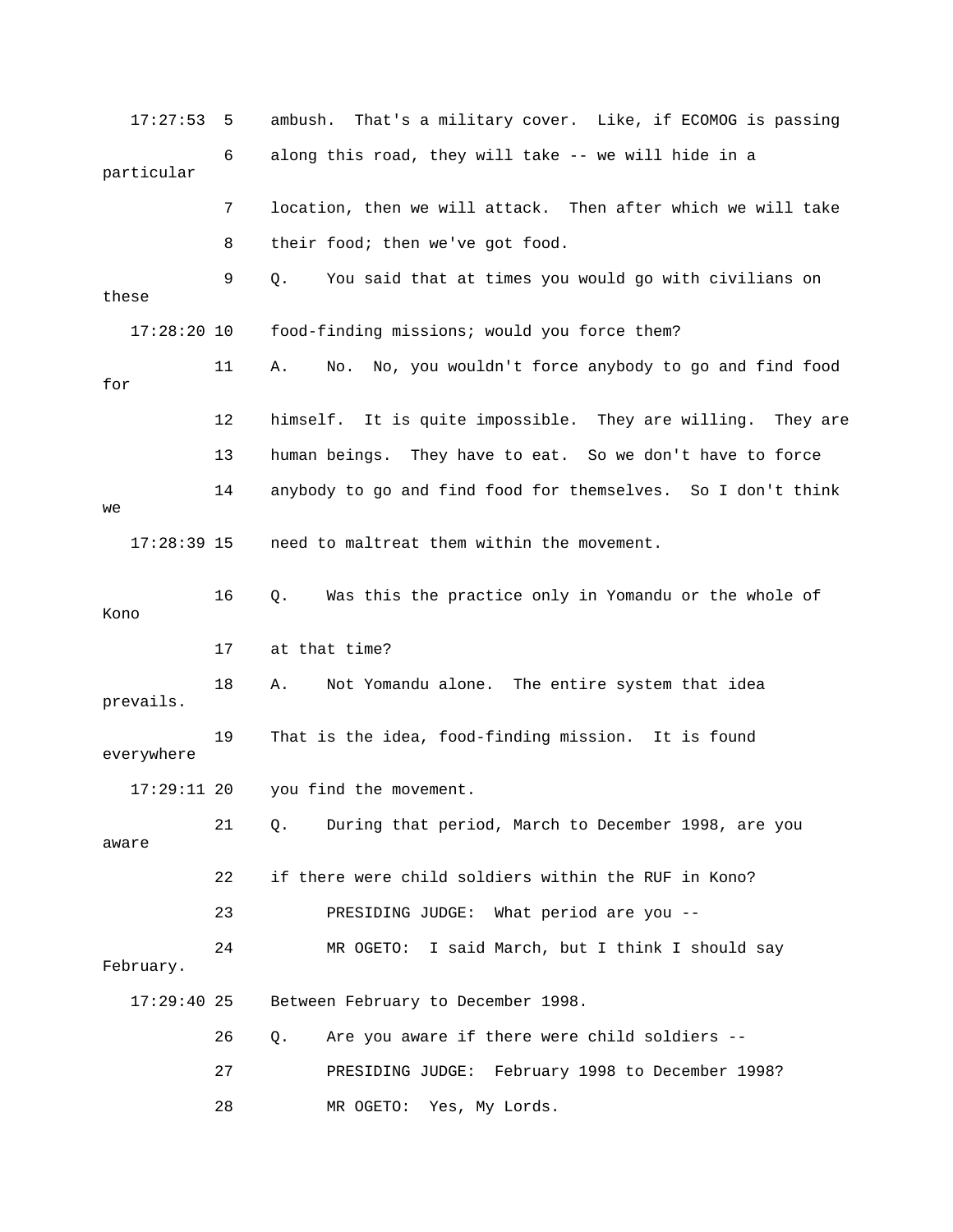29 THE WITNESS: No, there were no child soldiers. Although

SCSL - TRIAL CHAMBER I

|          | SESAY ET AL   |  |              |
|----------|---------------|--|--------------|
| Page 108 |               |  |              |
|          | 22 APRIL 2008 |  | OPEN SESSION |

|                            | $\mathbf 1$ | we had children, we can't deny that we don't have children.    |
|----------------------------|-------------|----------------------------------------------------------------|
|                            | 2           | Sometimes when they see children with soldiers, they refer to  |
|                            | 3           | them as child soldiers. We don't accept children as soldiers.  |
|                            | 4           | But, you know, soldiers have children and they also have their |
| 17:30:17                   | 5           | own relatives but when they see these children with us, they   |
| arms                       | 6           | refer to them as child combatant, because if you compare the   |
|                            | 7           | and ammunition that we use you can't give them to children.    |
| and                        | 8           | Q.<br>Did you at times at Kono at that time, between February  |
|                            | 9           | December 1998, go with children for food-finding missions?     |
| $17:30:51$ 10<br>missions, |             | No, we don't take children along to food-finding<br>Α.         |
| take                       | 11          | because the distance we normally take is too far for us to     |
|                            | 12          | children along, so we don't take them along at all.            |
| you                        | 13          | During this same period, February to December '98, did<br>Q.   |
|                            | 14          | have cases of forced marriages within the RUF -- RUF soldiers  |
| $17:31:26$ 15              |             | forcefully marrying women?                                     |
|                            | 16          | Mr Lawyer, I want you to clear up this thing.<br>Talking<br>Α. |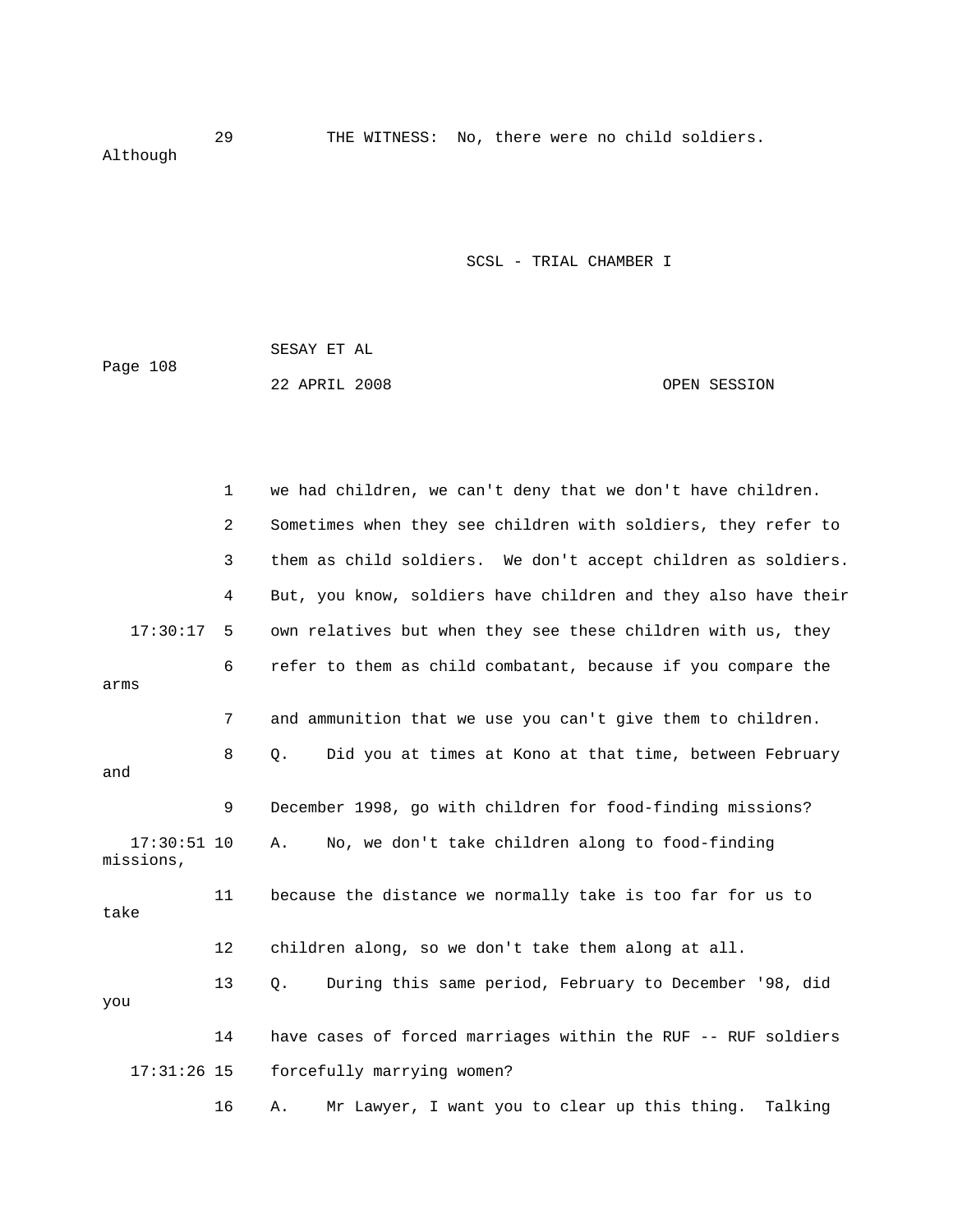17 about forced marriage, I would like you to clarify it for me. 18 During the year 1996 or from the time the war started? 19 PRESIDING JUDGE: They are asking you February 1998 to 17:31:52 20 December 1998. 21 THE WITNESS: No. No, no, no. I had no report concerning 22 forced marriage. 23 MR OGETO: 24 Q. Now, when you got to Koidu in March of 1998, did you 17:32:29 25 witness any burning of houses in Koidu Town? 26 A. Yes, I witnessed -- I witnessed three burning of houses in 27 Kono. 28 Q. Did you see them burning? 29 A. Yes, I did not see them burning, but I met fire in the

SCSL - TRIAL CHAMBER I

| Page 109 | SESAY ET AL   |  |              |
|----------|---------------|--|--------------|
|          | 22 APRIL 2008 |  | OPEN SESSION |

 1 houses in the town anyway. 2 Q. Did you know who burned these houses? 3 A. Like, the first burning I enter, when I was retreating 4 first week in March, when I reached certain areas, I had fire on 17:33:20 5 houses. Somewhere already burnt down. Then I had to ask

because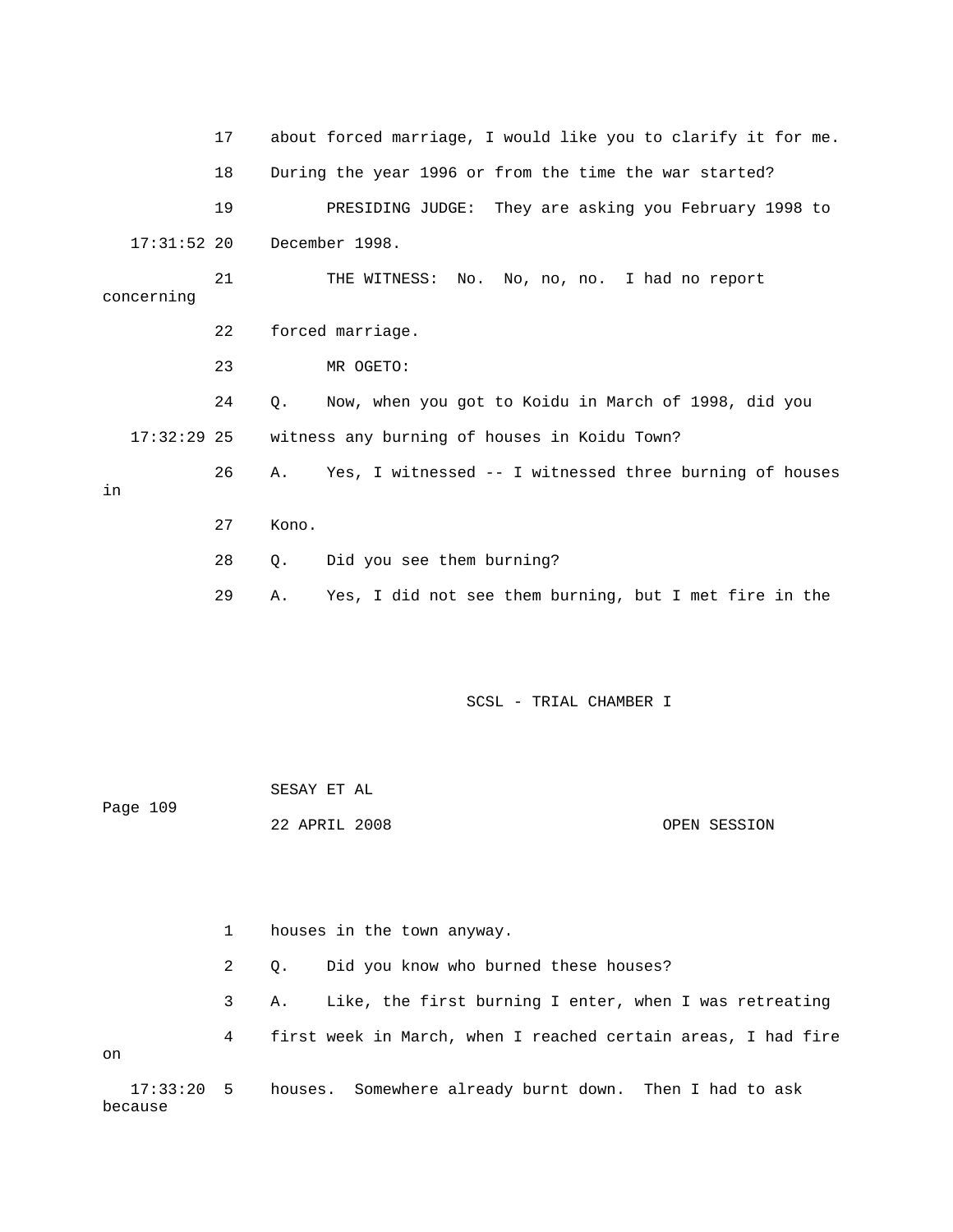|                        | 6  | I met some soldiers on the ground. I said: Who had just come     |
|------------------------|----|------------------------------------------------------------------|
|                        | 7  | here and just started burning houses? I was then told that       |
| the                    |    |                                                                  |
|                        | 8  | Kamajors we met here, whom we have fought and are retreating,    |
|                        | 9  | were the soldiers were -- and where they know the junta          |
| $17:33:48$ 10<br>those |    | civilians -- there are civilians who are supporting juntas,      |
| they                   | 11 | are the houses they have burned down. That was the answer        |
|                        | 12 | gave me.                                                         |
|                        | 13 | Who gave you that answer?<br>Q.                                  |
|                        | 14 | He is not living now; he is dead. He is dead.<br>Α.<br>He was a  |
| $17:34:10$ 15          |    | soldier who was a bodyguard, Black Guard.                        |
|                        | 16 | $Q$ .<br>What was his name, please?                              |
|                        | 17 | He was Major Amara.<br>Α.                                        |
| Koidu                  | 18 | Q.<br>Did you subsequently hear of any burning of houses in      |
|                        | 19 | Town?                                                            |
| $17:34:39$ 20          |    | I came to understand that about burning of houses;<br>Α.<br>Yes. |
|                        | 21 | then I was at Yomandu.                                           |
|                        | 22 | When was this, Mr Witness?<br>Q.                                 |
|                        | 23 | At the time when we were told that ECOMOG was advancing<br>Α.    |
|                        | 24 | towards Koidu Town, Superman wanted to leave -- quit Koidu to    |
| $17:35:11$ 25<br>were  |    | make for the jungle and there are soldiers in the town who       |
|                        | 26 | no longer fighting, they were all moving up and down the town,   |
| and                    | 27 | and the order were passed that they were to burn the houses      |
|                        | 28 | the vehicles of the soldiers; I heard that information on the    |
|                        | 29 | ground.                                                          |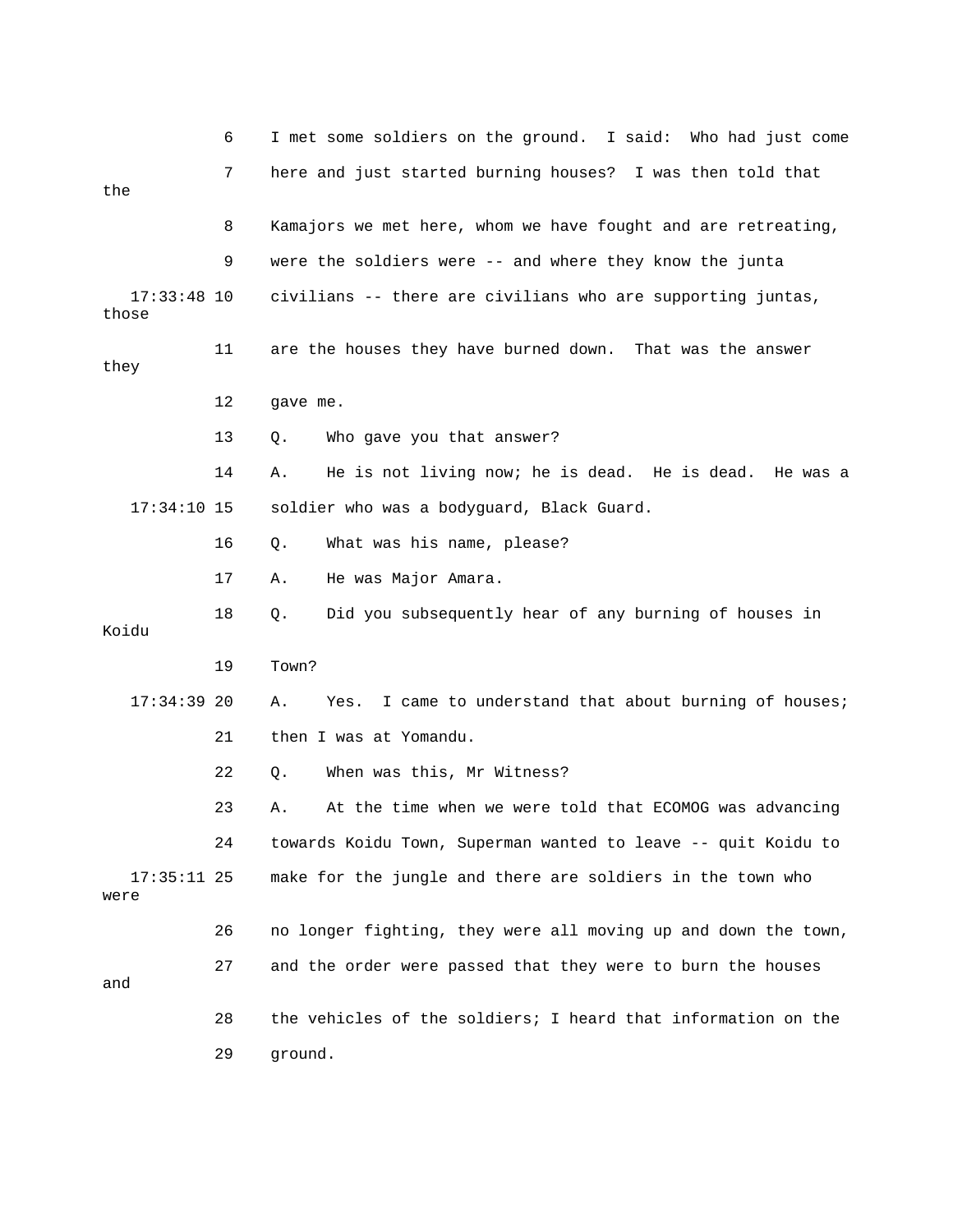|          | SESAY ET AL   |  |              |
|----------|---------------|--|--------------|
| Page 110 |               |  |              |
|          | 22 APRIL 2008 |  | OPEN SESSION |

|                       | 1              | Who gave you that information?<br>Q.                           |
|-----------------------|----------------|----------------------------------------------------------------|
|                       | $\overline{a}$ | That was a report from my commander himself, the overall<br>Α. |
|                       | 3              | brigade commander, Patrick Jusu. He sent that message.         |
| and                   | 4              | Did he tell you who gave this order to burn the houses<br>Q.   |
| 17:35:56              | 5              | the vehicles belonging to the soldiers?                        |
|                       | 6              | I said -- I said to Superman, he gave that order.<br>Α.        |
|                       | 7              | Did he tell you why he gave that order?<br>Q.                  |
|                       | 8              | Yes, sir.<br>Α.                                                |
|                       | 9              | Can you please explain to the Court the explanation that<br>Q. |
| $17:36:21$ 10         |                | you were given?                                                |
|                       | 11             | It was said that the soldiers were no longer willing to<br>Α.  |
|                       | 12             | fight. They were just moving in -- down in their vehicles and  |
| and                   | 13             | the enemies were advancing, and these went against Superman,   |
| and                   | 14             | he passed order to burn the vehicles and -- of the commanders  |
| $17:36:46$ 15<br>want |                | their houses in which they were living because they did not    |
|                       | 16             | to fight any more. That was the information the brigade        |
|                       | 17             | commander send.                                                |
| involvement           | 18             | Did you receive any information regarding the<br>Q.            |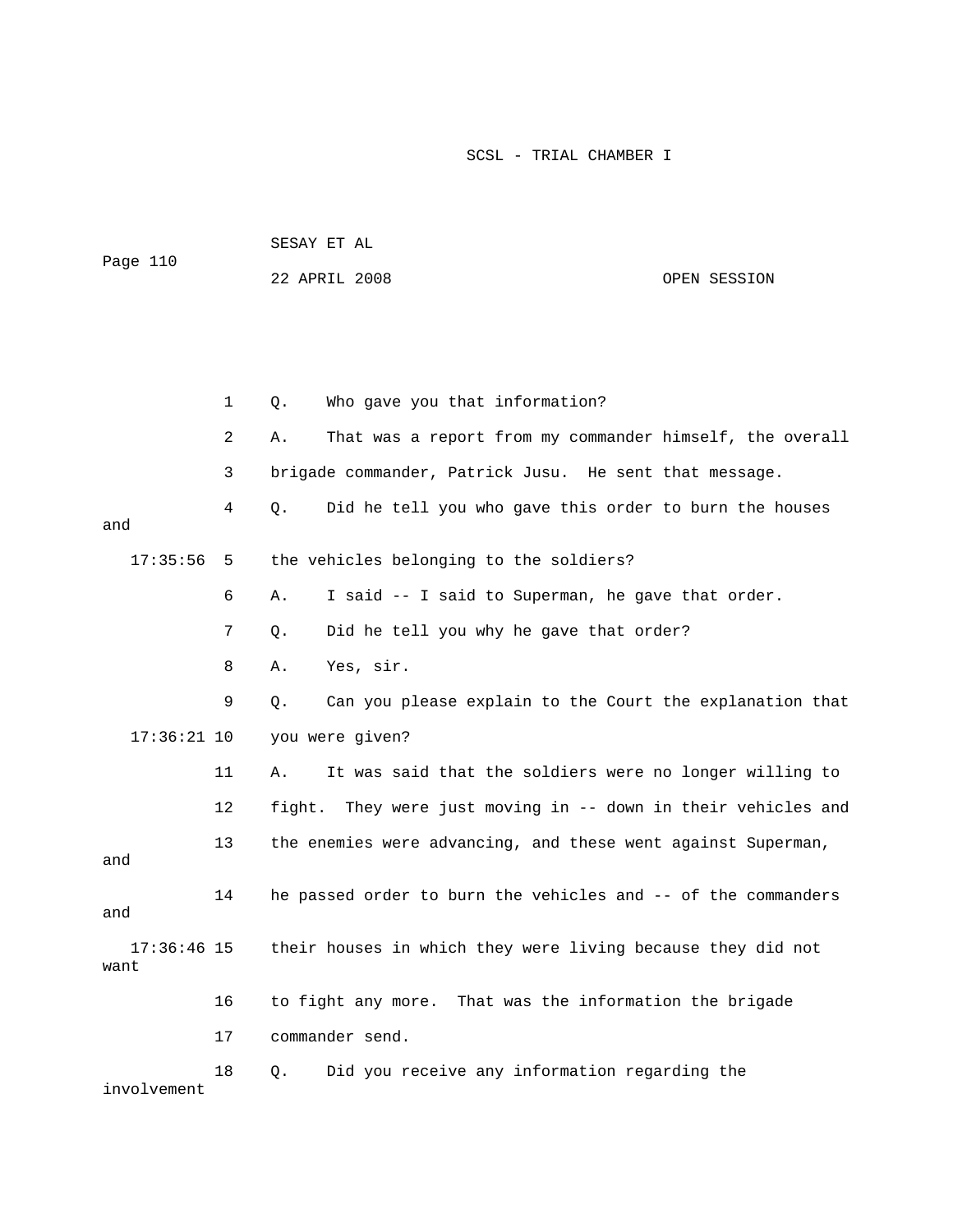| at   |               | 19 |            | of the accused Morris Kallon in the burning of houses in Koidu |
|------|---------------|----|------------|----------------------------------------------------------------|
|      | $17:37:12$ 20 |    | that time? |                                                                |
| that |               | 21 | Α.         | No, I even came to understand that he was not there at         |
|      |               | 22 | time.      |                                                                |
|      |               | 23 | О.         | Who told you that he was not there at that time?               |
| He   |               | 24 | Α.         | Komba told me that he had been called for -- to Bokina.        |
|      | $17:37:36$ 25 |    |            | was not on the ground, but he later returned.                  |
|      | information   | 26 | О.         | In what circumstances did Komba give you this                  |
|      |               | 27 |            | about the accused Morris Kallon being absent at that time?     |
| When |               | 28 | Α.         | That was the time he came to the ground to Superman.           |
| That |               | 29 |            | he came to see him when he was not -- he did not meet him.     |

| Page 111 | SESAY ET AL   |  |              |
|----------|---------------|--|--------------|
|          | 22 APRIL 2008 |  | OPEN SESSION |

 1 was the time -- I don't actually know what was on, but he said 2 Superman had sent for him. 3 Q. Superman had sent for him where? 4 A. From Yomandu. 17:38:40 5 Q. Do you know if the RUF was at any time during this period

6 based at the Guinea Highway?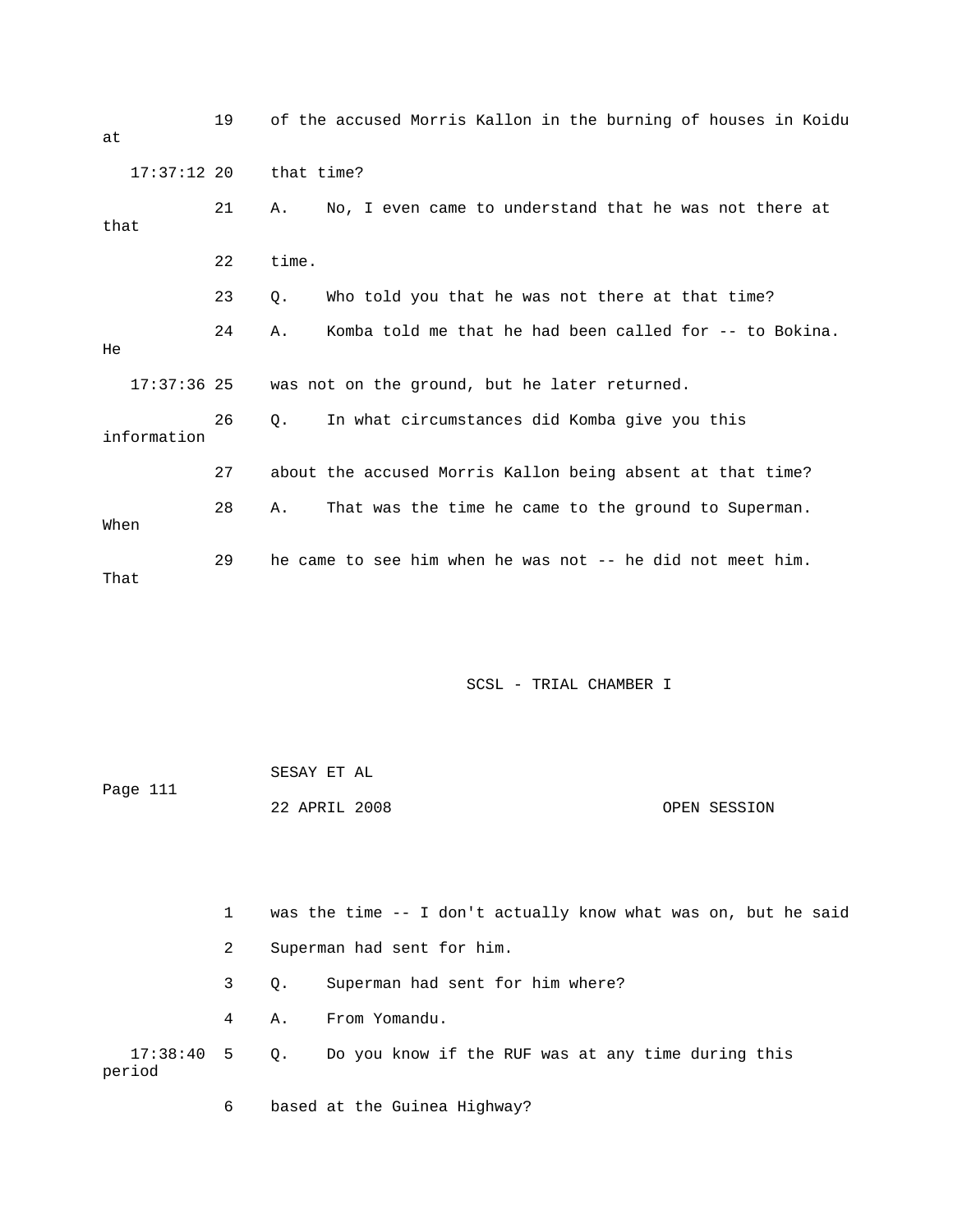|                        | 7  | I did not get you clearly.<br>Α.                                 |
|------------------------|----|------------------------------------------------------------------|
|                        | 8  | Q.<br>During the period February to December 1998, was there a   |
|                        | 9  | time when the RUF went to be based at the Guinea Highway?        |
| $17:39:10$ 10<br>Koidu |    | I came to understand that they had moved from<br>Yes.<br>Α.      |
|                        | 11 | Town because of the jet raid and that they are out on the        |
|                        | 12 | outskirts of Kono.                                               |
|                        | 13 | When was that?<br>Q.                                             |
| from                   | 14 | After three months, from March -- after three months<br>Α.       |
| $17:39:37$ 15          |    | March; within June.                                              |
|                        | 16 | Did you get to know who the commander of the RUF at the<br>$Q$ . |
|                        | 17 | Guinea Highway was after they moved there?                       |
|                        | 18 | The commander was still Superman.<br>Α.<br>Yes.                  |
|                        | 19 | Did you have the G5 at the Guinea Highway at that time,<br>Q.    |
| $17:40:14$ 20          |    | after the movement from Koidu Town to Guinea Highway?            |
|                        | 21 | That was where my commander was and the operation<br>Α.<br>Yes.  |
|                        | 22 | commander.                                                       |
|                        | 23 | Who was that again, please, for the record?<br>Q.                |
|                        | 24 | I said my commander himself, Patrick Jusu, who was the<br>Α.     |
| $17:40:39$ 25          |    | overall brigade G5 commander and the operational brigade G5      |
| moved                  | 26 | commander were all in Koidu when they retreated; when they       |
|                        | 27 | to the Guinea Highway.                                           |
|                        | 28 | Did you receive reports from them?<br>Q.                         |
|                        | 29 | Yes.<br>Α.<br>Yes.                                               |
|                        |    |                                                                  |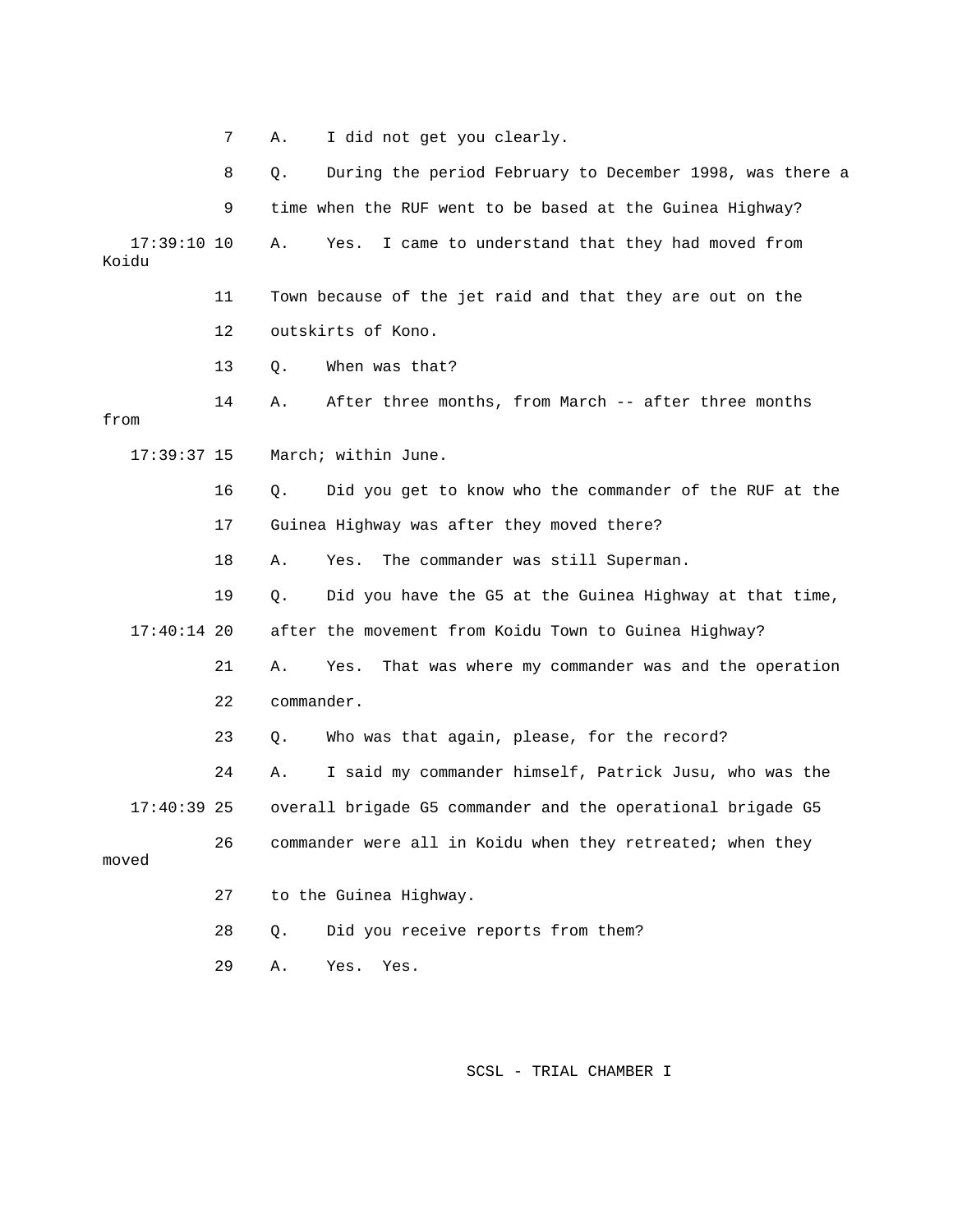| Page 112 | SESAY ET AL   |  |              |
|----------|---------------|--|--------------|
|          | 22 APRIL 2008 |  | OPEN SESSION |

 1 PRESIDING JUDGE: Are you saying that Jusu retreated to 2 Guinea Highway? 3 THE WITNESS: Yes, he was the commander of G5. 4 PRESIDING JUDGE: Yes. He retreated to Guinea Highway and 17:41:23 5 he was reporting to you -- he was sending reports to you? 6 THE WITNESS: Yes, sir. 7 MR OGETO: 8 Q. In what context was he sending reports to you? 9 A. Whatever took place, he was in position to tell us. He was 17:41:47 10 ready to tell us the affairs of the civilians, that such-andsuch 11 a thing had happened. 12 Q. Did you have any other junior officers within the G5 based 13 at the Guinea Highway. Apart from Jusu, who was your senior, did 14 you have any juniors at the Guinea Highway? 17:42:23 15 A. Yes, sir, the operation commander Koroma Hindolo was there. 16 He was a junior. He was in operation under me. 17 Q. Did you receive any reports from him regarding any events 18 at the Guinea Highway? 19 A. He was reporting directly to the commander, and the 17:42:55 20 commander was informing me about it.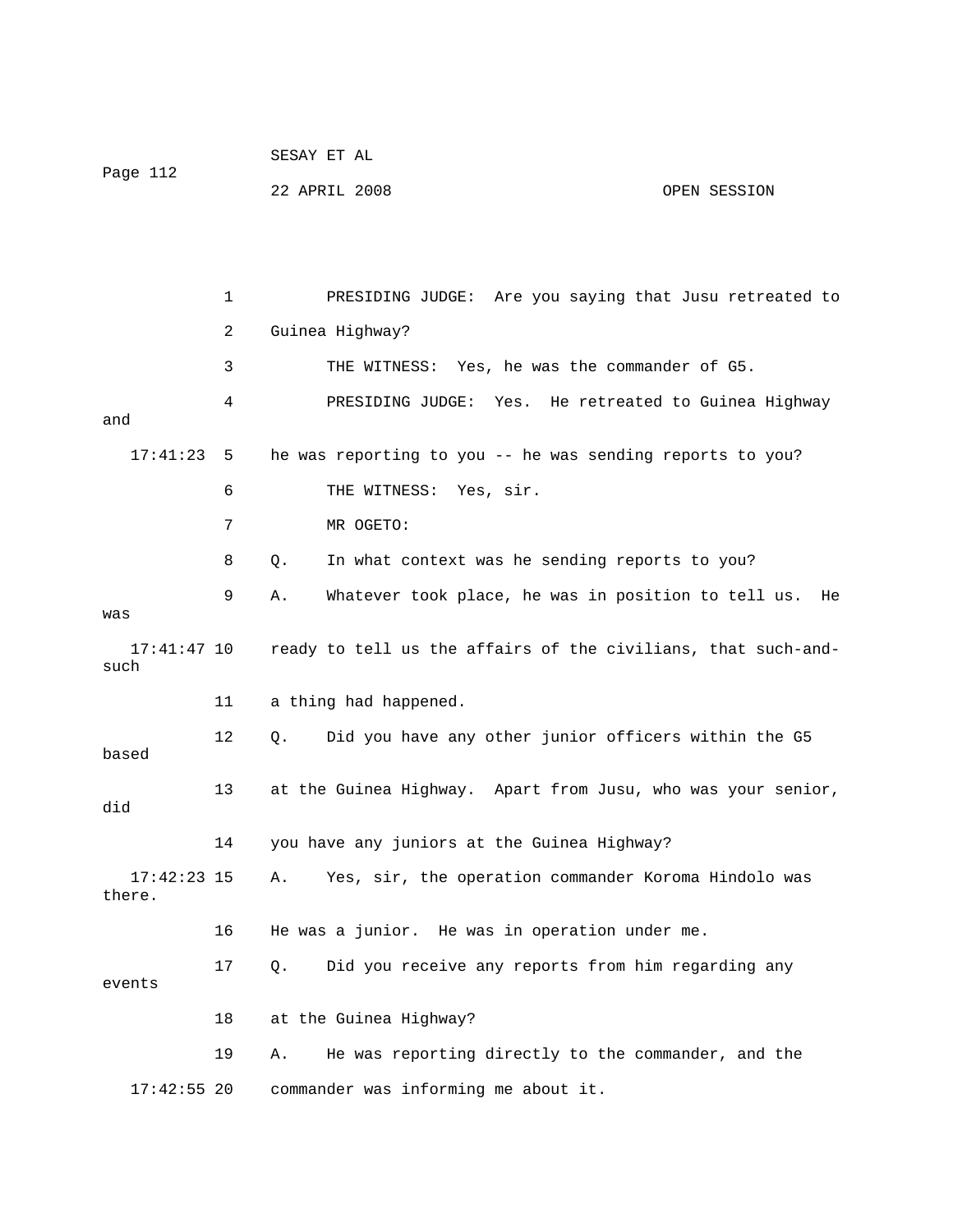21 Q. Did you receive any reports from the Guinea Highway 22 regarding the use of child soldiers at that time? 23 A. No, sir. 24 Q. Did you receive any reports from the Guinea Highway at that 17:43:31 25 time regarding the use of child -- of children for foodfinding 26 missions? 27 A. Not to my knowledge, sir. 28 Q. During the time that you were in Kono between February - - 29 between early March and December 1998, did you hear of a robbery

SCSL - TRIAL CHAMBER I

| Page 113 | SESAY ET AL   |  |              |
|----------|---------------|--|--------------|
|          | 22 APRIL 2008 |  | OPEN SESSION |

|                     | $\mathbf{1}$ | that took place at a bank in Koidu Town?                      |
|---------------------|--------------|---------------------------------------------------------------|
|                     | $2^{\circ}$  | I was not at Yomandu when that one took place. That was<br>Α. |
| apart               | 3            | the first time when I retreated and arrived in Kono. But      |
|                     | 4            | from that, I did not get any other information when I was at  |
| $17:44:41$ 5<br>qot |              | Yomandu. Breaking-in of bank or the robbery of bank. I only   |
| bank.               | 6            | that one when I first arrived in Kono about the robbery of    |

7 Q. Was that in early March?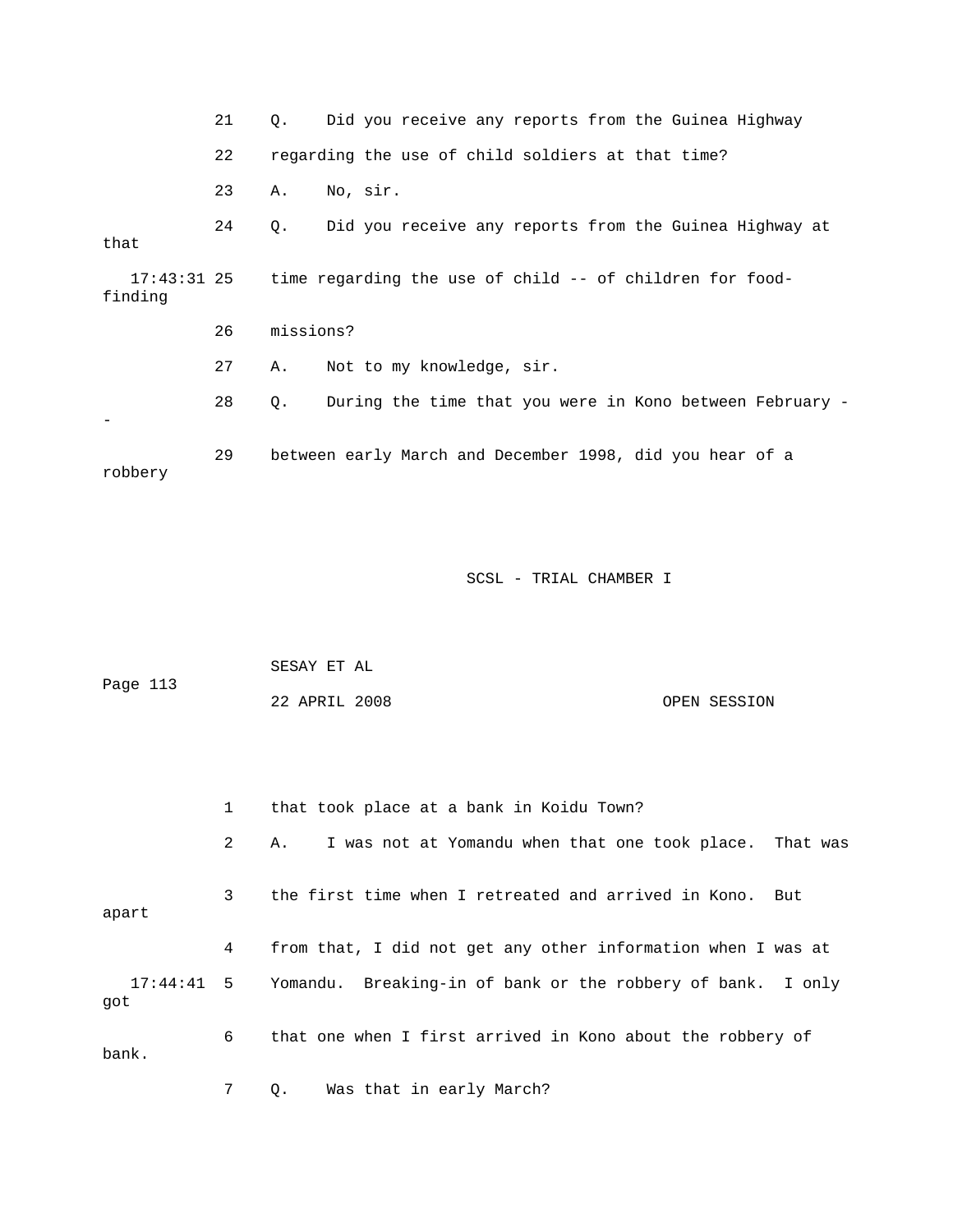8 A. Yes, sir. 9 Q. Which information did you get in relation to the robbery of 17:45:06 10 this bank -- robbery of the bank? 11 A. The information I got was that the STF went and broke into 12 the bank, including some SLA soldiers. That was how I got the 13 information. 14 Q. Who gave you that information? 17:45:31 15 A. It was my friend soldiers, my comrades who knew about it. 16 Q. Can you please give the Court the names of those soldiers 17 who gave you that information, if you are able to recall their 18 names? 19 A. I cannot recall their names now who gave, but that is what 17:46:05 20 they told me. There was rumour around that the STF had gone to 21 break into the bank. That I used to hear. 22 Q. Did you get to know what happened after the robbery at that 23 bank? 24 A. Yes, sir. 17:46:33 25 Q. Can you please explain to the Court what it is that 26 happened? 27 A. I came to understand that General Mosquito had information 28 that -- that the bank had been broken in. Then he give orders to 29 the MP, who was Major AS Kallon, to do the investigation. And I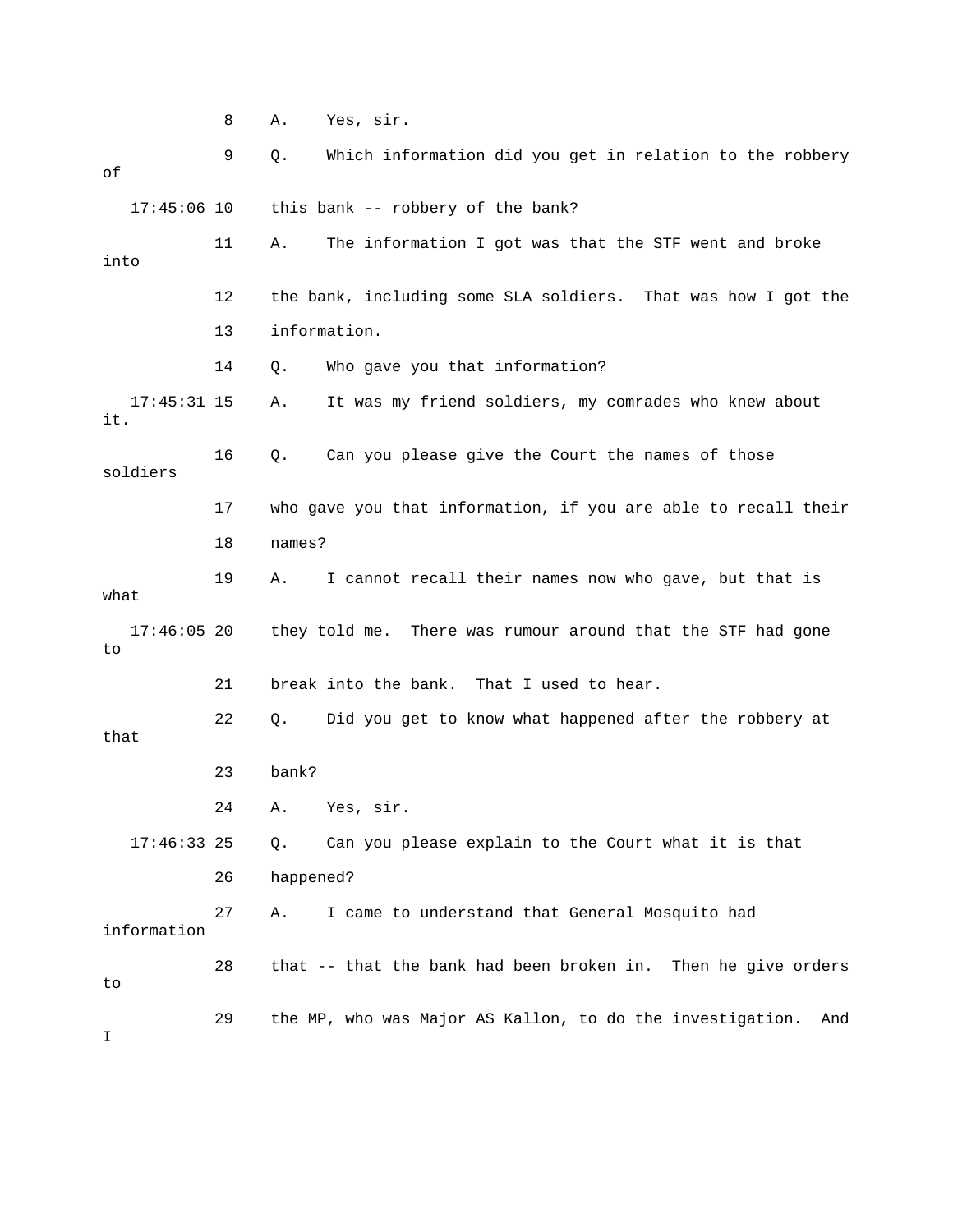| Page 114     |                | SESAY ET AL                                                      |              |
|--------------|----------------|------------------------------------------------------------------|--------------|
|              |                | 22 APRIL 2008                                                    | OPEN SESSION |
|              |                |                                                                  |              |
|              |                |                                                                  |              |
| οf           |                | 1 was told that he sent somebody as his -- who was in the person |              |
|              | $\overline{2}$ | Peleto so that he could go ahead with the operation.             |              |
| involvement  | 3              | Q. Now, did you get any information concerning the               |              |
|              | 4              | of the accused --                                                |              |
| $17:47:27$ 5 |                | PRESIDING JUDGE: They elected to go ahead with what              |              |
|              | 6              | operation?                                                       |              |
| information  | 7              | THE WITNESS: That is what I have said. I had                     |              |

 8 that -- you know, Issa sent the information that I understand 9 that they investigated and got the money and took it to Bokina to 17:47:49 10 him. 11 MR OGETO: 12 Q. Initially you said Sam Bockarie -- 13 PRESIDING JUDGE: He was the [overlapping speakers] 14 investigator --

 17:47:57 15 MR OGETO: Sorry, My Lord, I just wanted him to clarify one 16 point. 17 PRESIDING JUDGE: Yes, please go ahead.

18 MR OGETO:

19 Q. Initially you said that Sam Bockarie knew about this and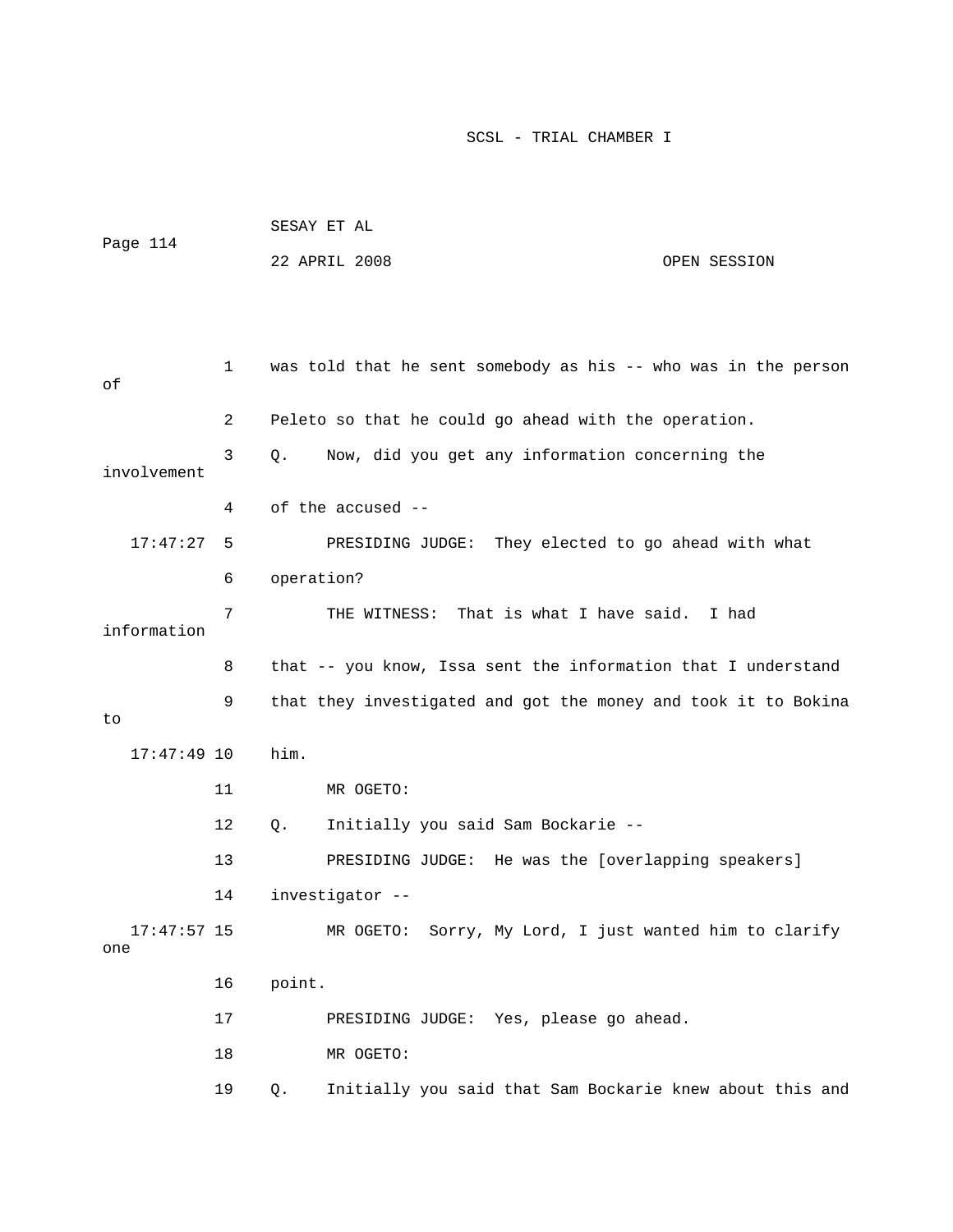| $17:48:05$ 20 |    | sent -- you know, ordered an investigation; now you are saying |
|---------------|----|----------------------------------------------------------------|
|               | 21 | Issa. Can you please clarify that?                             |
| the           | 22 | General Mosquito. Sorry, I said General Mosquito sent<br>A.    |
| he            | 23 | message. After I had heard that the bank had been broken in,   |
| That          | 24 | sent a message AS Kallon to investigate about the robbery.     |
|               |    | $17:48:34$ 25 is what I said.                                  |
|               | 26 | PRESIDING JUDGE: Then what did Peleto -- you mentioned         |
|               | 27 | Peleto; what was Peleto's role there?                          |
|               | 28 | THE WITNESS: Peleto was based -- General Mosquito's --         |
| bit           | 29 | THE INTERPRETER: Can the witness please take the last          |

| Page 115 | SESAY ET AL   |              |
|----------|---------------|--------------|
|          | 22 APRIL 2008 | OPEN SESSION |

|                | of his statement?                                                |
|----------------|------------------------------------------------------------------|
| 2              | MR OGETO:                                                        |
| 3 <sup>7</sup> | Mr Witness, can you please repeat the last bit of your<br>0.     |
| 4              | answer in relation to Peleto? What did Peleto do?                |
|                | 17:49:15 5 A. Peleto -- Peleto was sent as a representative from |
| 6              | so as to investigate the issue of the money. By then it was a    |
| 7              | task force and food-finding for the money. That was what I       |
|                |                                                                  |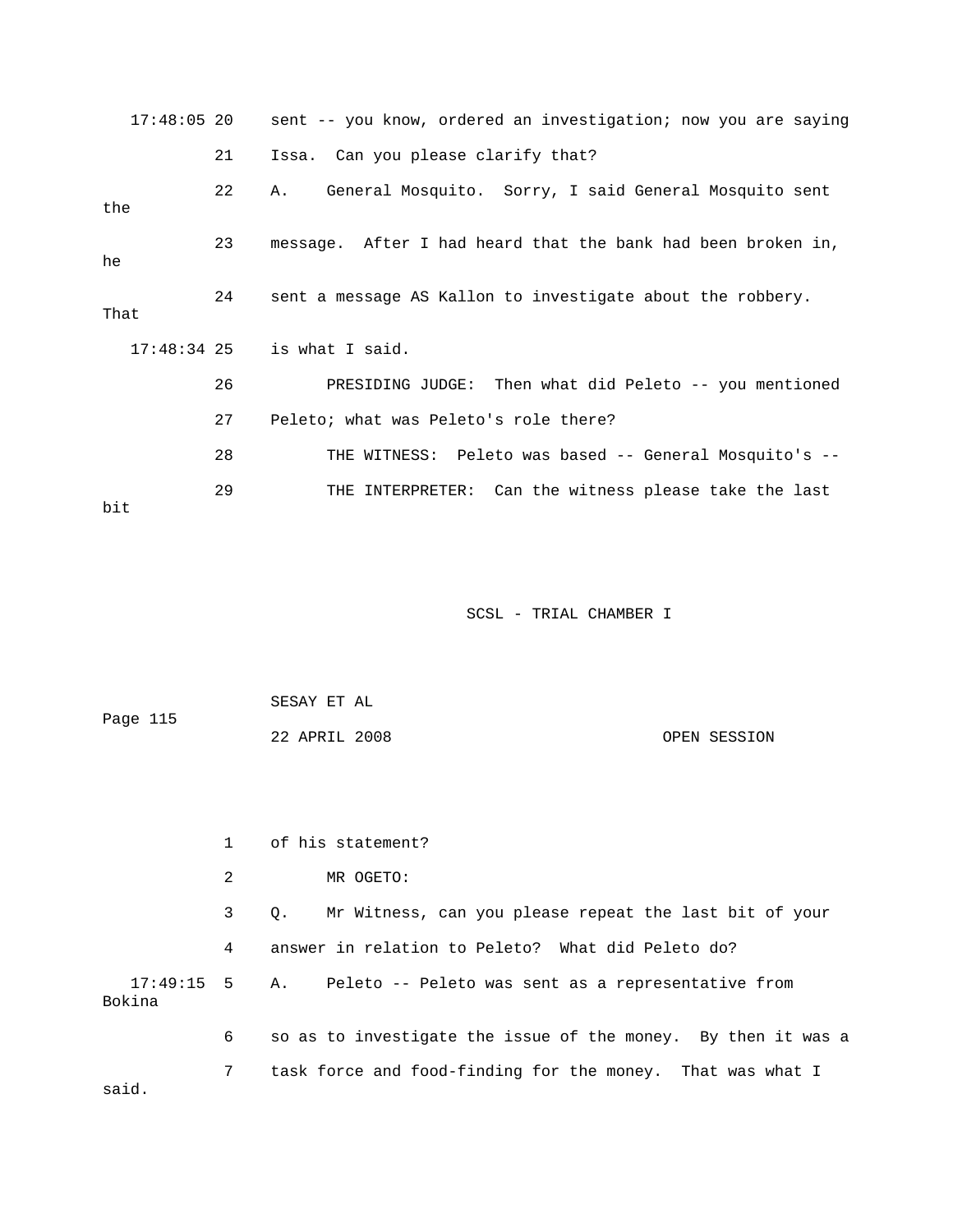|               | 8                                                            | It was General Mosquito that sent him to investigate about the |
|---------------|--------------------------------------------------------------|----------------------------------------------------------------|
|               | 9                                                            | money so that he will join the MPs to investigate about the    |
| $17:49:43$ 10 |                                                              | That was what I said.<br>money.                                |
|               | 11                                                           | Did you say Bennetto or Peleto?<br>Q.                          |
|               | 12                                                           | I didn't say Bennetto. Peleto.<br>Α.<br>Peleto.                |
|               | 13                                                           | Thank you. Sorry, it's my fault. My ears are not very<br>Q.    |
|               | 14                                                           | sharp.                                                         |
| $17:50:06$ 15 |                                                              | No, you are just repeating.<br>Α.                              |
| accused,      | 16                                                           | So after this incident did you ever hear that the<br>Q.        |
|               | 17                                                           | Morris Kallon, was involved in the robbery of this bank?       |
|               | 18                                                           | Α.<br>No, I didn't get that any way.                           |
| did           | 19                                                           | When the RUF moved from Koidu Town to Guinea Highway,<br>Q.    |
|               | $17:50:53$ 20<br>you hear of any bank robbery at Koidu Town? |                                                                |
|               | 21                                                           | PRESIDING JUDGE:<br>When the RUF $-$ -                         |
|               | 22                                                           | MR OGETO:                                                      |
|               | 23                                                           | When the RUF moved from Koidu Town and was based at the<br>Α.  |
|               | 24                                                           | Guinea Highway, did you hear of any bank robbery?              |
| $17:51:12$ 25 |                                                              | I think I'd clarified that. I said early March when I<br>Α.    |
|               | 26                                                           | entered, by then I was retreating. That was when I had the     |
|               | 27                                                           | understanding about the bank robbery. When I was at Yomandu I  |
| not           | 28                                                           | didn't get that information. It means I only heard it once,    |
| early         | 29                                                           | It was once that I got the information that it was<br>twice.   |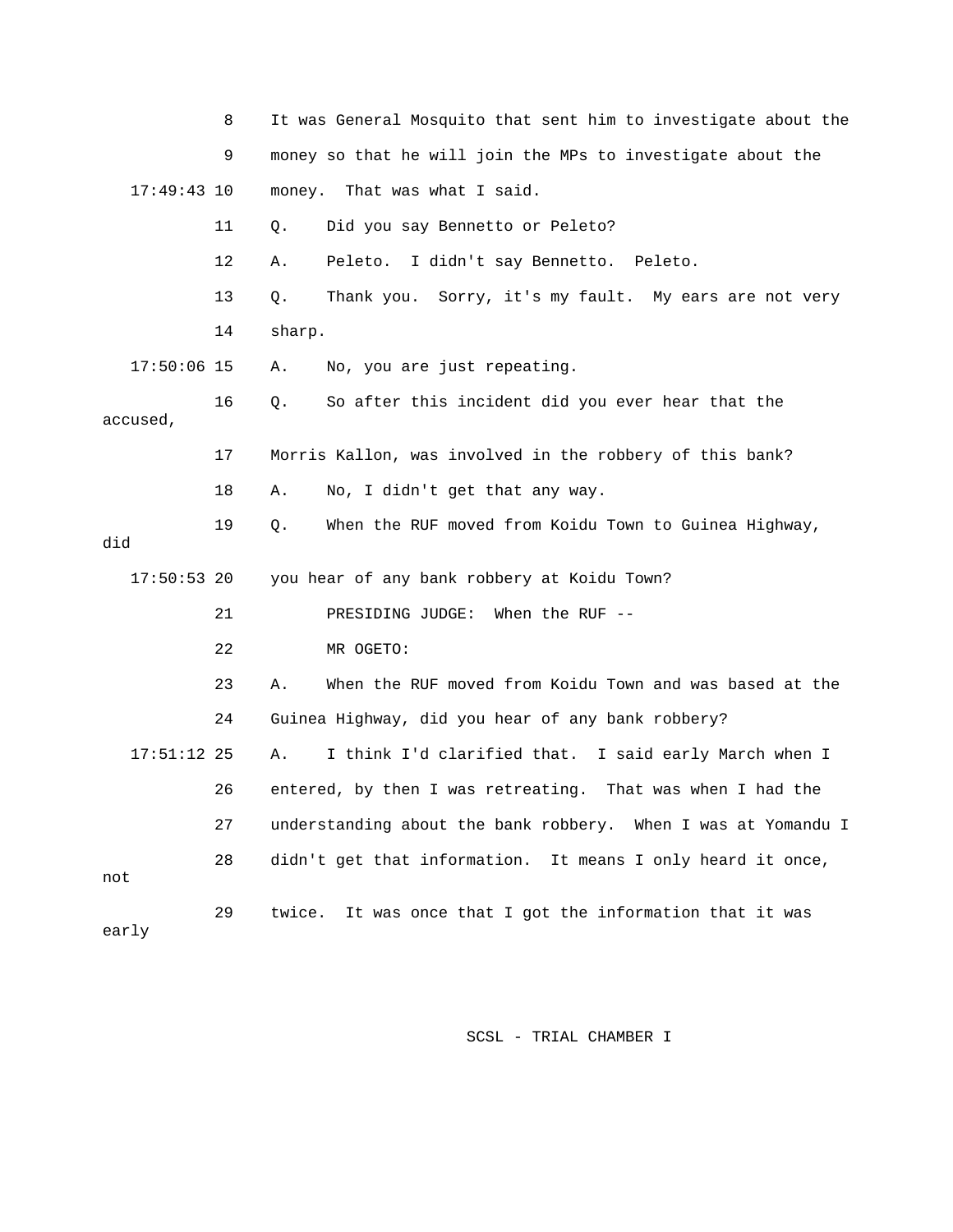|          | SESAY ET AL   |              |
|----------|---------------|--------------|
| Page 116 |               |              |
|          | 22 APRIL 2008 | OPEN SESSION |

 1 March. 2 Q. You never had any information that the accused, Morris 3 Kallon, got child soldiers from the Guinea Highway and went and 4 robbed a bank in Koidu Town? 17:52:04 5 A. Well, some information that we received -- I wonder how 6 sometimes people access such information. In fact, Morris Kallon 7 didn't have child combatants, apart from his own children and 8 relatives. Since I joined the movement I never saw him with 9 child soldiers. 17:52:37 10 Q. Mr Witness, sorry, that isn't -- that is not the question 11 that I asked you. I want you to clarify if you ever heard that 12 Morris Kallon brought child soldiers from the Guinea Highway, who 13 he took to assist him to rob a bank in Koidu Town. Did you ever 14 get such information? 17:52:48 15 A. No. 16 Q. Is this the kind of information that you would ordinarily 17 have received at that time? 18 A. I don't understand the question that you are trying to pose 19 anyway. Will you please repeat the question? 17:53:15 20 Q. If Morris Kallon had taken children from the Guinea Highway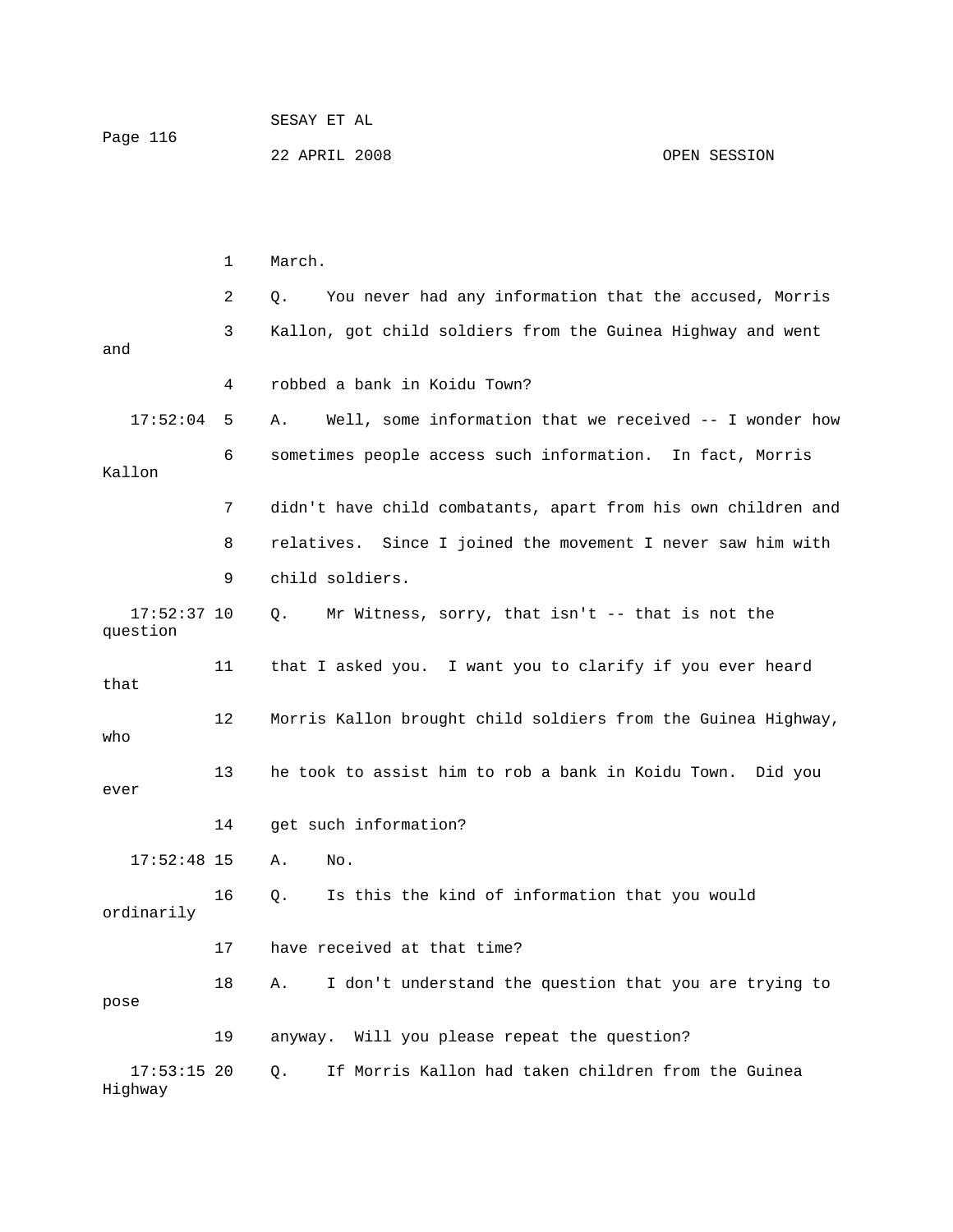21 to assist -- 22 A. I responded to that. I said no. The following question? 23 JUDGE BOUTET: Next question, please. 24 PRESIDING JUDGE: Next question, please. Next question, 17:53:39 25 please, Mr Ogeto. 26 MR OGETO: I'll move along, My Lords. My Lords, I'm going 27 into -- 28 PRESIDING JUDGE: A new -- 29 MR OGETO: -- an extensive discussion of an exhibit. SCSL - TRIAL CHAMBER I SESAY ET AL Page 117 22 APRIL 2008 OPEN SESSION 1 PRESIDING JUDGE: An extensive discussion, well, yes. 2 MR OGETO: Yes. 3 PRESIDING JUDGE: I think -- it's coming to 5.45. We can 4 call it a day here for the mid-weekend. I hope after two days of 17:54:11 5 hard work you'll be able to reconstitute yourselves and check out 6 your witnesses before Thursday. 7 MR OGETO: Thank you very much, My Lords.

8 PRESIDING JUDGE: Right.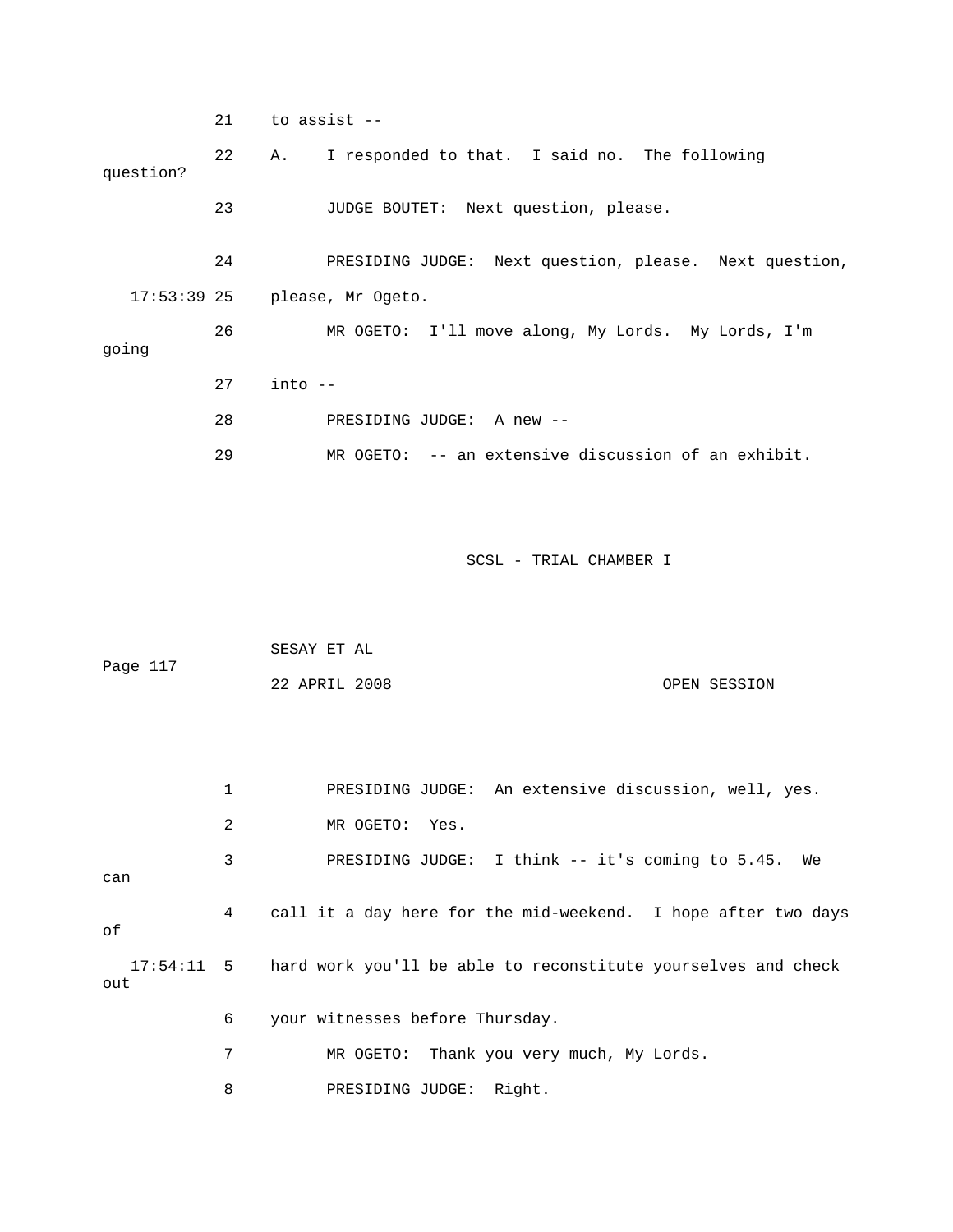9 MR OGETO: We'll do that. 17:54:47 10 MR FYNN: My Lords? 11 PRESIDING JUDGE: Yes, Mr Fynn. 12 MR FYNN: If I may before we adjourn? I am to inquire what 13 the status is regarding the subpoena to His Excellency, former 14 President Kabbah. I believe a date was fixed for his possible 17:55:02 15 testimony. 16 PRESIDING JUDGE: Yes, a date was fixed, you know. We will 17 discuss that. It is not on the agenda now. Is the date today? 18 MR FYNN: Well, the date would be Thursday, My Lord. 19 PRESIDING JUDGE: It will be Thursday. Today is Tuesday; 17:55:16 20 it's not Thursday. 21 MR FYNN: As My Lord pleases. 22 PRESIDING JUDGE: Right. We shouldn't even be asking you, 23 Mr Fynn, because you are more associated with the official side 24 than Mr Jordash is. 17:55:41 25 MR JORDASH: It may be that Mr Fynn would like to deliver 26 the subpoena; I don't know. 27 PRESIDING JUDGE: Well, probably. Maybe he has some 28 surprises in his sleeves which he will unleash to us on Thursday. 29 MR FYNN: My Lord, we simply wish to be very prepared for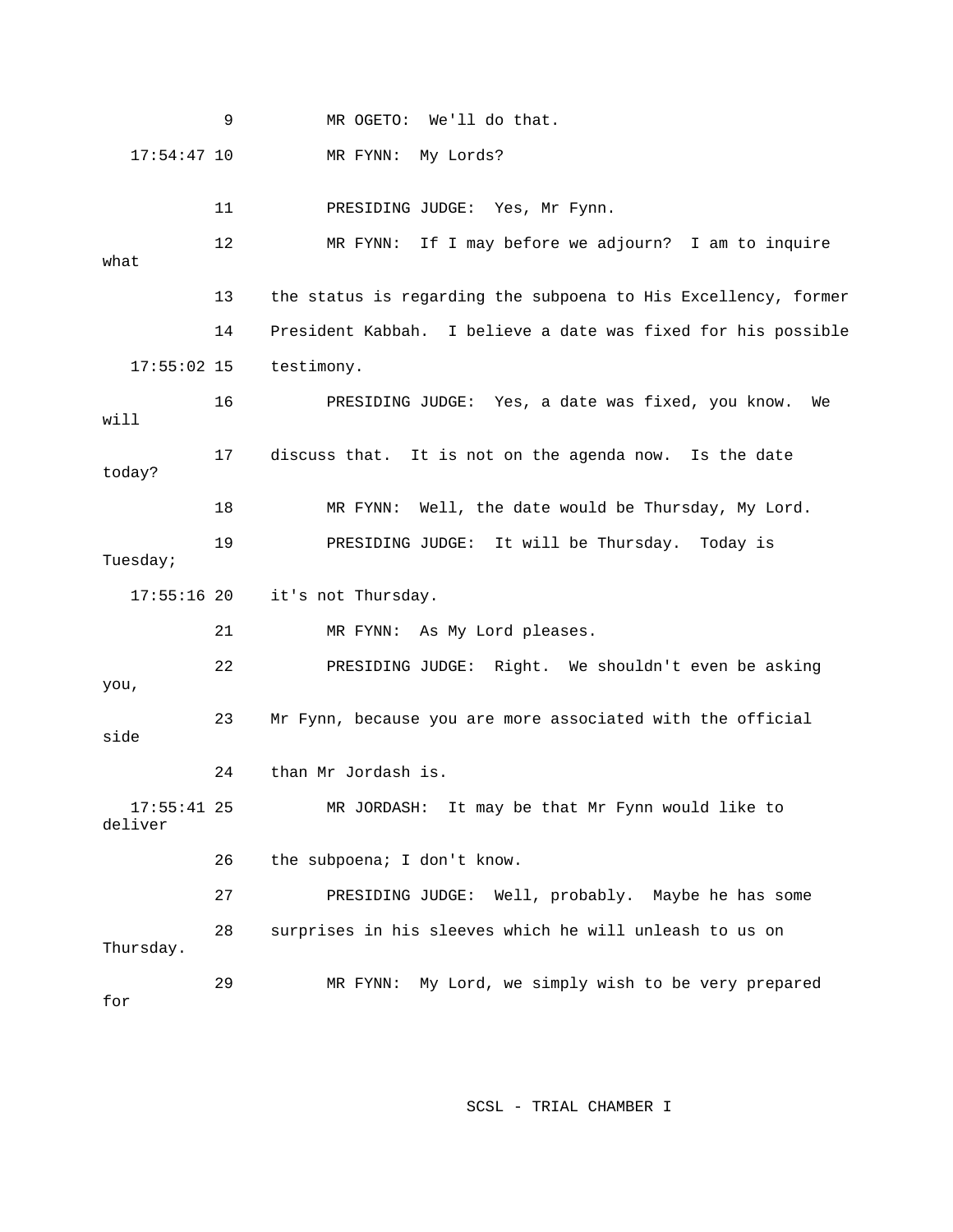| Page 118 | SESAY ET AL   |              |
|----------|---------------|--------------|
|          | 22 APRIL 2008 | OPEN SESSION |

|               | 1              | Thursday.                                                     |
|---------------|----------------|---------------------------------------------------------------|
|               | 2              | PRESIDING JUDGE: You better be prepared at all times.         |
| οf            | 3              | You've always been -- you were a Boy Scout at a certain stage |
|               | 4              | your life, I suppose.                                         |
| 17:56:08      | 5              | Long gone now, My Lord.<br>MR FYNN:                           |
| prepared"?    | 6              | PRESIDING JUDGE: Do you remember the tune, "Be                |
|               | $\overline{7}$ | MR FYNN: Yes, My Lord.                                        |
| will          | 8              | PRESIDING JUDGE: All right. Okay. Well, the Chamber           |
|               | 9              | I will wish you a very restful mid-weekend. We will<br>rise.  |
| $17:56:21$ 10 |                | resume on Thursday at 9.30.                                   |
| p.m.          | 11             | [Whereupon the hearing adjourned at 5.46                      |
| οf            | 12             | to be reconvened on Thursday, the 24th day                    |
|               | 13             | April 2008 at 9.30 a.m.]                                      |
|               | 14             |                                                               |
|               | 15             |                                                               |
|               | 16             |                                                               |
|               | 17             |                                                               |
|               | 18             |                                                               |
|               | 19             |                                                               |
|               | 20             |                                                               |